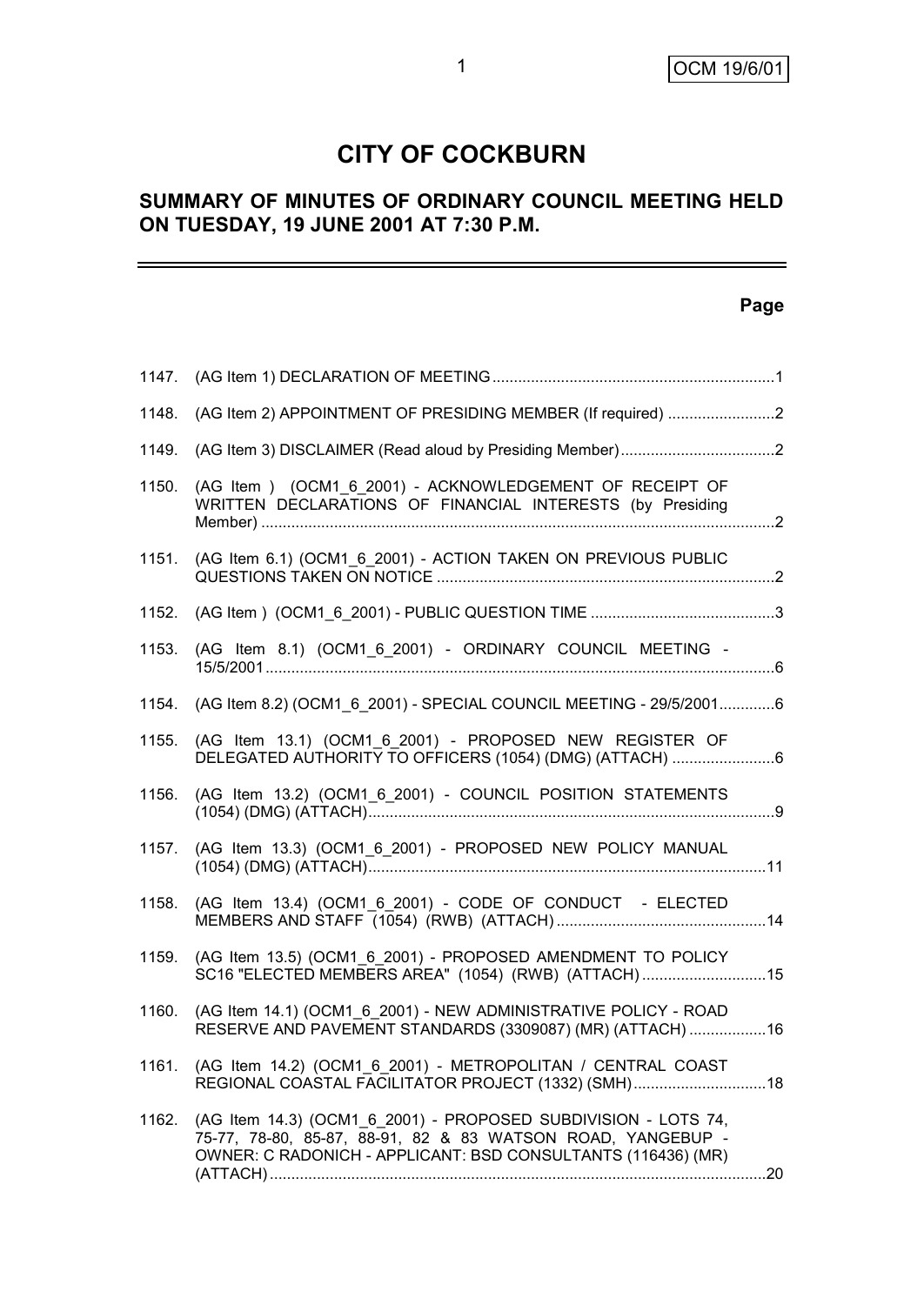| 1163. | (AG Item 14.4) (OCM1_6_2001) - PROPOSED MULTI-BAY CARWASH -<br>LOT 29; 448 ROCKINGHAM ROAD, SPEARWOOD - OWNER:<br>SCARSDALE HOLDINGS PTY LTD - APPLICANT: M BALMER (3309087)                                                                    |  |
|-------|-------------------------------------------------------------------------------------------------------------------------------------------------------------------------------------------------------------------------------------------------|--|
| 1164. | (AG Item 14.5) (OCM1_6_2001) - POSSIBLE COUNCIL PRESENCE IN THE<br>PROPOSED THOMSONS LAKE TOWN CENTRE (9629) (SMH) 31                                                                                                                           |  |
| 1165. | (AG Item 14.6) (OCM1_6_2001) - MURDOCH UNIVERSITY MASTERPLAN                                                                                                                                                                                    |  |
| 1166. | (AG Item 14.7) (OCM1 6 2001) - PROPOSED RELOCATION OF COUNCIL<br>COMMUNITY PURPOSE SITE - GATEWAYS SHOPPING CENTRE SITE -<br>AMENDMENT TO DISTRICT ZONING SCHEME NO. 2 (18344) (MR) (MAP                                                        |  |
| 1167. | (AG Item 14.8) (OCM1 6 2001) - PERTH BIODIVERSITY PROJECT -                                                                                                                                                                                     |  |
| 1168. | (AG Item 14.9) (OCM1 6 2001) - PROPOSED JAMES POINT PRIVATE<br>PORT (STAGE 1) - RESPONSE TO PUBLIC ENVIRONMENTAL REVIEW                                                                                                                         |  |
| 1169. | (AG Item 14.10) (OCM1_6_2001) - PROPOSED JAMES POINT LIVESTOCK                                                                                                                                                                                  |  |
| 1170. | (AG Item 14.11) (OCM1 6 2001) - PROPOSED ADDITIONS TO EXISTING<br>NURSING HOME - LOT 51; 382 CARRINGTON STREET AND LOT 63; 27<br>IVERMEY ROAD, HAMILTON HILL - OWNER: HAMILTON HILL<br>OWNERSHIP PTY LTD - APPLICANT: MONTAGUE GRANT ARCHITECTS |  |
| 1171. | (AG Item 14.12) (OCM1 6 2001) - PROPOSED MODIFICATION TO CELL 9<br>STRUCTURE PLAN - YANGEBUP (9620) (SOS) (MAP 8/9) (ATTACH)71                                                                                                                  |  |
| 1172. | (AG Item 14.13) (OCM1_6_2001) - REQUEST FOR CLOSURE OF<br>PEDESTRIAN ACCESSWAY - MOONDARRA CIRCLE / DULVERSON                                                                                                                                   |  |
|       | 1173. (AG Item 14.14) (OCM1_6_2001) - GREENING PLAN (6129) (AJB)                                                                                                                                                                                |  |
|       | 1174. (AG Item 14.15) (OCM1_6_2001) - BANJUP HORSETRAILS (8124) (AJB)                                                                                                                                                                           |  |
| 1176. | (AG Item 14.16) (OCM1 6 2001) - REQUEST FOR CLOSURE OF<br>PEDESTRIAN ACCESSWAY - LITTLE RUSH CLOSE / BLACKTHORNE                                                                                                                                |  |
| 1177. | (AG Item 15.1) (OCM1_6_2001) - LIST OF CREDITORS PAID (5605) (KL)                                                                                                                                                                               |  |
| 1178. | (AG Item 15.2) (OCM1_6_2001) - FREEHOLD LOTS - NORTH LAKE ROAD,<br>BIBRA LAKE - MINISTRY FOR PLANNING - DEDICATION TO PUBLIC                                                                                                                    |  |
| 1179. | (AG Item 15.3) (OCM1_6_2001) - ADOPTION OF MUNICIPAL BUDGET                                                                                                                                                                                     |  |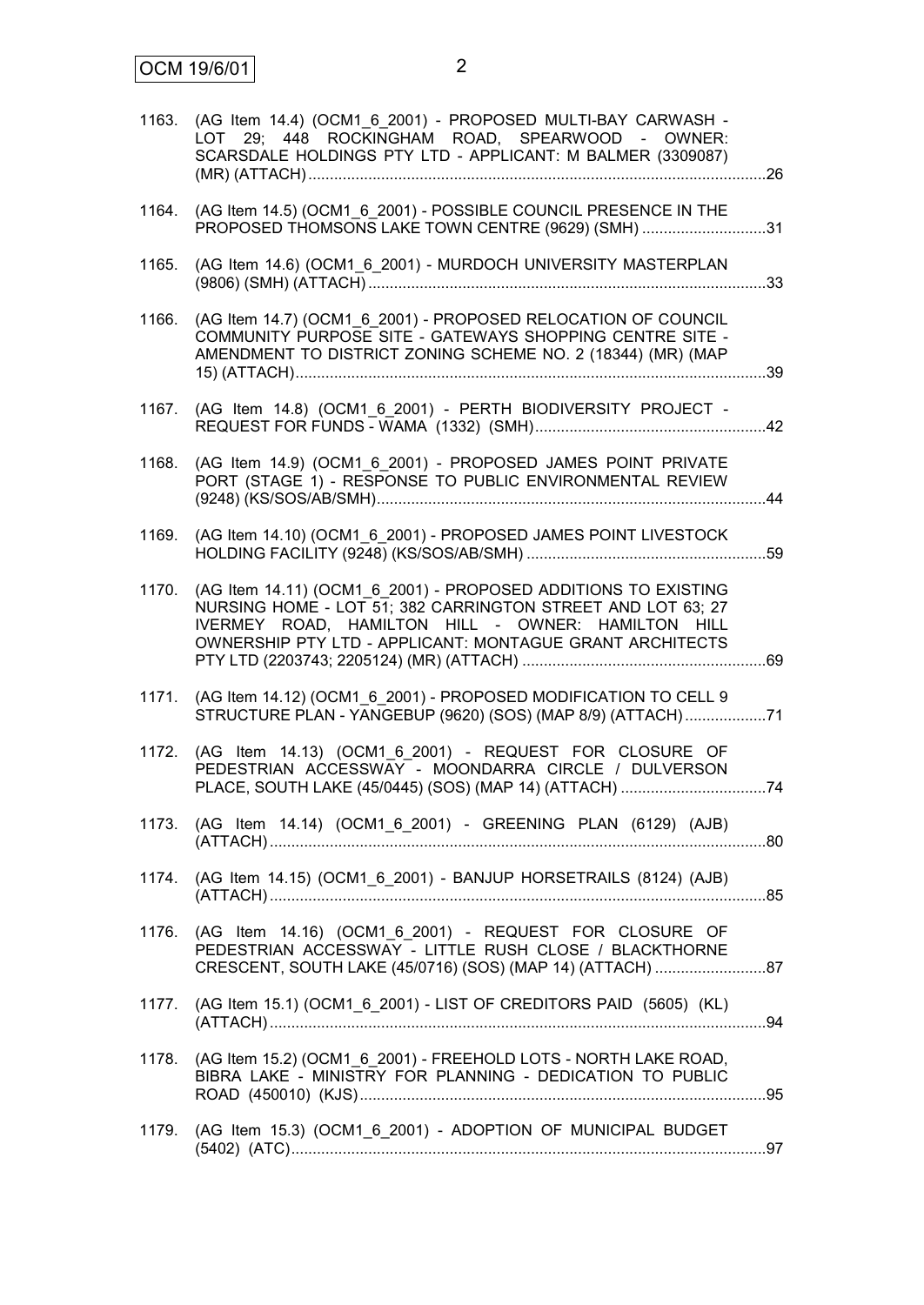3 OCM 19/6/01

|       | 1180. (AG Item 15.4) (OCM1 6 2001) - FLEETWOOD CORPORATION PTY LTD -<br>WOODMAN POINT CARAVAN PARK - REQUEST FOR DIFFERENTIAL                                                               |  |
|-------|---------------------------------------------------------------------------------------------------------------------------------------------------------------------------------------------|--|
| 1181. | (AG Item 15.5) (OCM1 6 2001) - PRINCIPAL ACTIVITIES PLAN - 1 JULY                                                                                                                           |  |
|       | 1182. (AG Item 15.6) (OCM1 6 2001) - LOCAL GOVERNMENT<br>SUPERANNUATION - PETITION BY STAFF (2405) (ATC) (ATTACH)104                                                                        |  |
| 1183. | (AG Item 16.1) (OCM1 6 2001) - TENDER NO. 19/2001 - SUPPLY AND<br>DELIVERY OF ONE (1) SEVEN (7) REEL HYDRAULIC TRAILING GANG<br>MOWER, INCLUDING SALE OF ONE (1) NAYJON FIVE (5) GANG MOWER |  |
|       | 1184. (AG Item 16.2) (OCM1 6 2001) - POSITION STATEMENT FOR LOCAL<br>AREA TRAFFIC MANAGEMENT (1030) (BKG/JR) (ATTACH)111                                                                    |  |
|       | 1185. (AG Item 17.1) (OCM1_6_2001) - YOUTH ADVISORY COUNCIL                                                                                                                                 |  |
| 1186. | (AG Item 17.2) (OCM1_6_2001) - CINEMA PROPOSAL - MANNING PARK                                                                                                                               |  |
|       | 1187. (AG Item 17.3) (OCM1_6_2001) - SOUTH LAKE LEISURE CENTRE FEE                                                                                                                          |  |
| 1188. | (AG Item ) (OCM1 6 2001) - COOGEE BEACH - ESTABLISHMENT OF<br>KIOSK/SHOP - POWELL ROAD, COOGEE RESERVE 2436 -<br>REVOCATION OF PART COUNCIL DECISION - COUNCIL MEETING 15                   |  |
| 1189. | (AG Item 24.1) (OCM1_6_2001) - RESOLUTION OF COMPLIANCE (Section                                                                                                                            |  |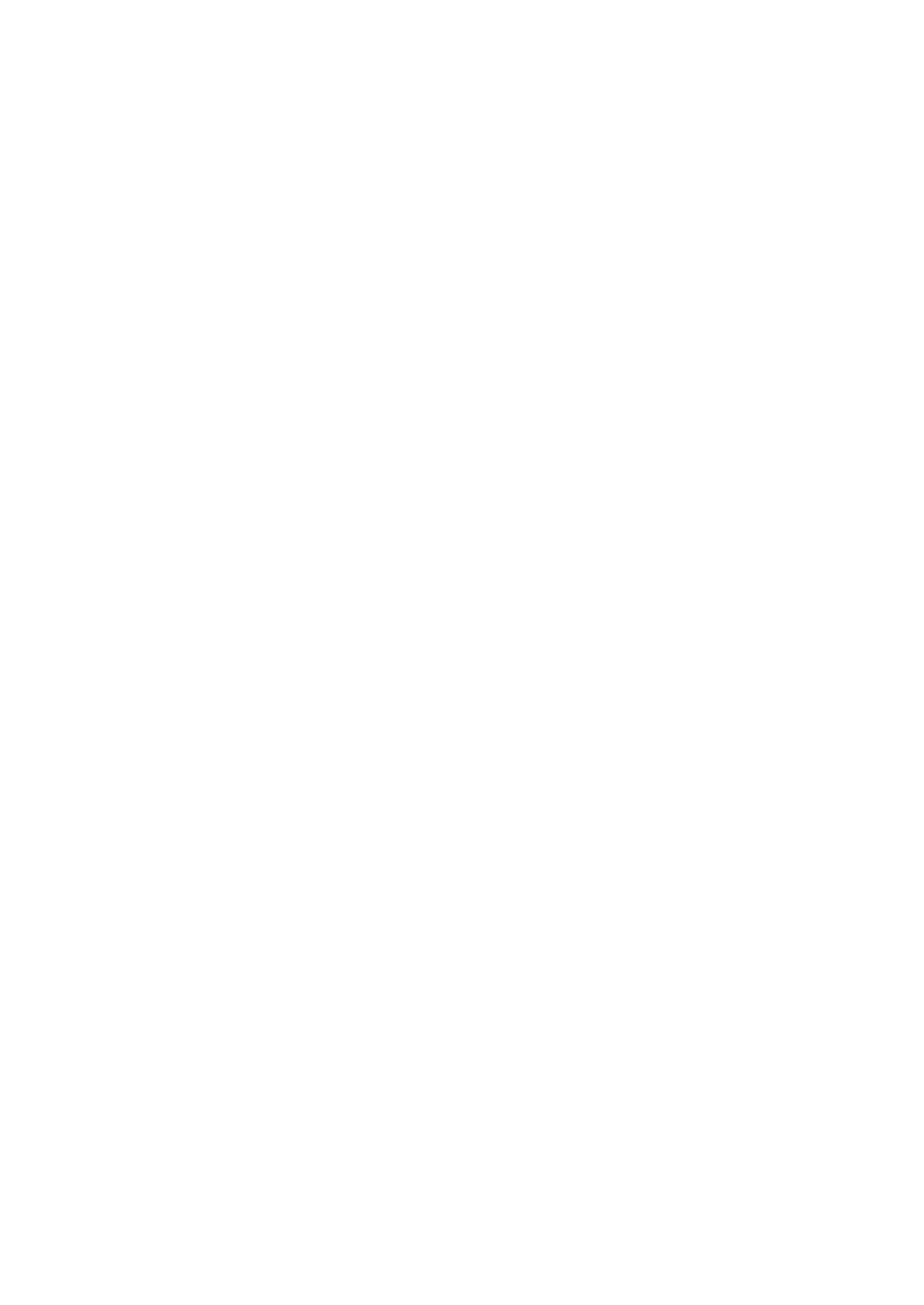# **CITY OF COCKBURN**

### **MINUTES OF ORDINARY COUNCIL MEETING HELD ON TUESDAY, 19 JUNE 2001 AT 7:30 P.M.**

#### **PRESENT:**

#### **ELECTED MEMBERS**

| Mr S. Lee            | Mayor        |
|----------------------|--------------|
| Mr R. Graham         | Deputy Mayor |
| Mrs S. Rennie        | Councillor   |
| Mr I. Whitfield      | Councillor   |
| Mr A. Edwards        | Councillor   |
| Mr K. Allen          | Councillor   |
| Mr L. Humphreys      | Councillor   |
| Mrs N. Waters        | Councillor   |
| Mr M. Reeve-Fowkes - | Councillor   |
| Mrs V. Oliver        | Councillor   |
|                      |              |

### **IN ATTENDANCE**

| Mr R. Brown    | <b>Chief Executive Officer</b>          |
|----------------|-----------------------------------------|
| Mr D. Green    | <b>Director, Community Services</b>     |
| Mr A. Crothers | Director, Finance & Corporate Services  |
| Mr B. Greay    | Director, Engineering & Works           |
| Mr M. Ross     | <b>Prinicipal Planner</b>               |
| Mrs B. Pinto   | Secretary, Finance & Corporate Services |
| Mr C. Ellis    | <b>Communications Manager</b>           |
| Mr S. Harris   | South Lake Leisure Centre Manager       |
| Ms A. Tilbury  | <b>Councillor Elect (Observer)</b>      |

### **1147. (AG Item 1) DECLARATION OF MEETING**

The Presiding Member declared the meeting open at 7.30 pm.

As nominations closed today for the vacancy in the East Ward and only one nomination was received, that being from Amanda Tilbury, the Presiding Member felt it appropriate that she be invited to the meeting, as observer.

1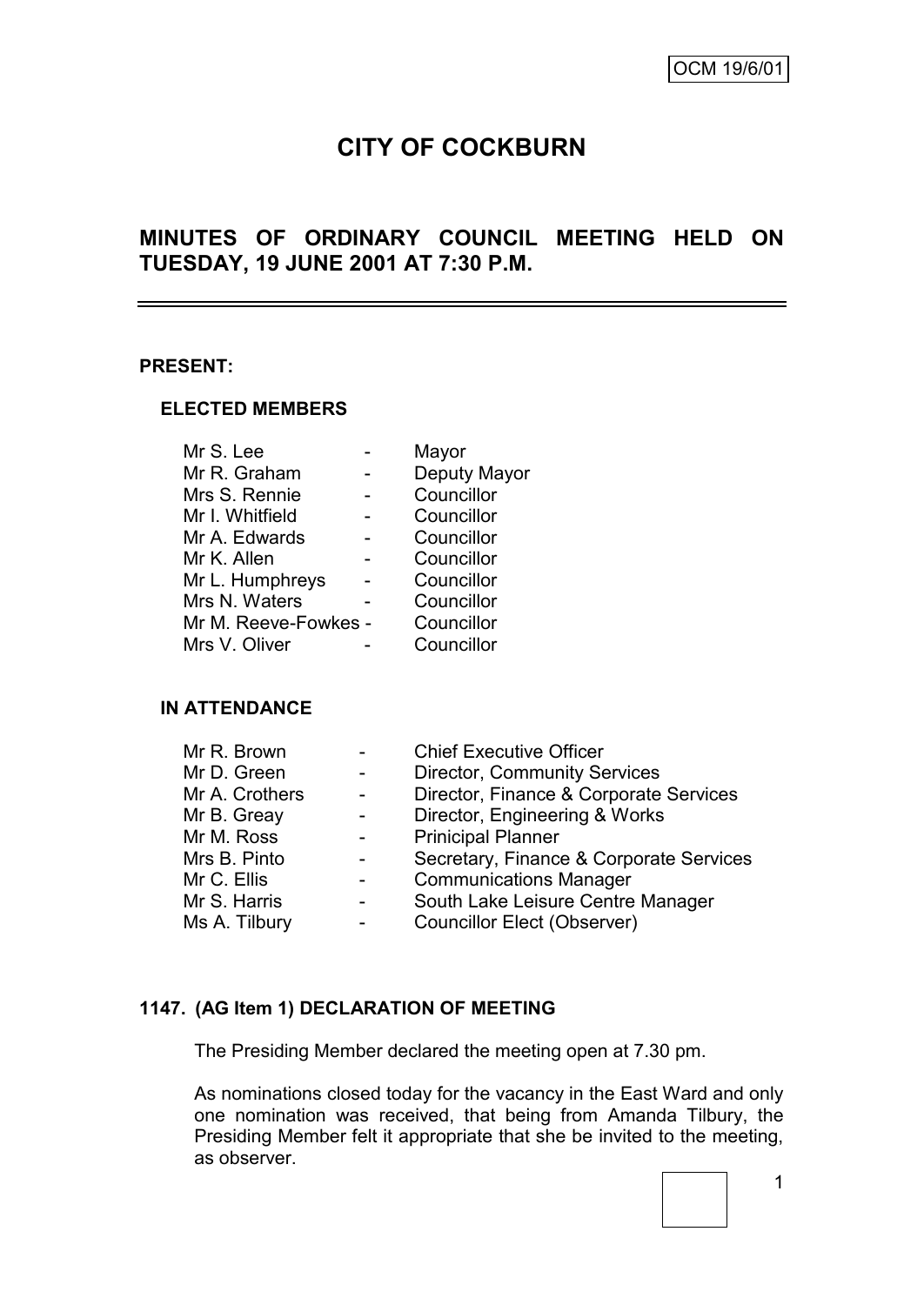### **1148. (AG Item 2) APPOINTMENT OF PRESIDING MEMBER (If required)**

#### **1149. (AG Item 3) DISCLAIMER (Read aloud by Presiding Member)** Members of the public who attend Council Meetings, should not act immediately on anything they hear at the Meetings, without first seeking clarification of Council's position. Persons are advised to wait for written advice from the Council prior to taking action on any matter that they may have before Council.

### **1150. (AG Item ) (OCM1\_6\_2001) - ACKNOWLEDGEMENT OF RECEIPT OF WRITTEN DECLARATIONS OF FINANCIAL INTERESTS (by Presiding Member)**

The Presiding Member stated that he had received declarations of financial interest from the Chief Executive Officer, Director Community Services, Director Engineering and Works, Director Finance and Corporate Services and the Principal Planner, in relation to Item 15.6, which will be read at the appropriate time.

### **1151. (AG Item 6.1) (OCM1\_6\_2001) - ACTION TAKEN ON PREVIOUS PUBLIC QUESTIONS TAKEN ON NOTICE**

**Colin Crook – Public Question Time – Ordinary Council Meeting – 15 May 2001** – asked for a definition of what is a Kiosk/Shop and a Dining/Café?

A response dated 23 May 2001 from the City Surveyor/Land Officer advised that, a Shop is defined as a place for the sale of goods and services whereas, a Kiosk is a small structure having one or more open sides and used as a refreshment stand. It is envisaged that the counter for the Shop aspect of the building and the counter for the Kiosk aspect of the building will be serviced by the same service area. The Shop will provide services being food and drinks to patrons at tables and chairs, whereas the Kiosk will serve patrons takeaway food and drink.

Reference to Dining/Café would suggest a combination of a dining room and a café. Thus a dining room being a room in which meals are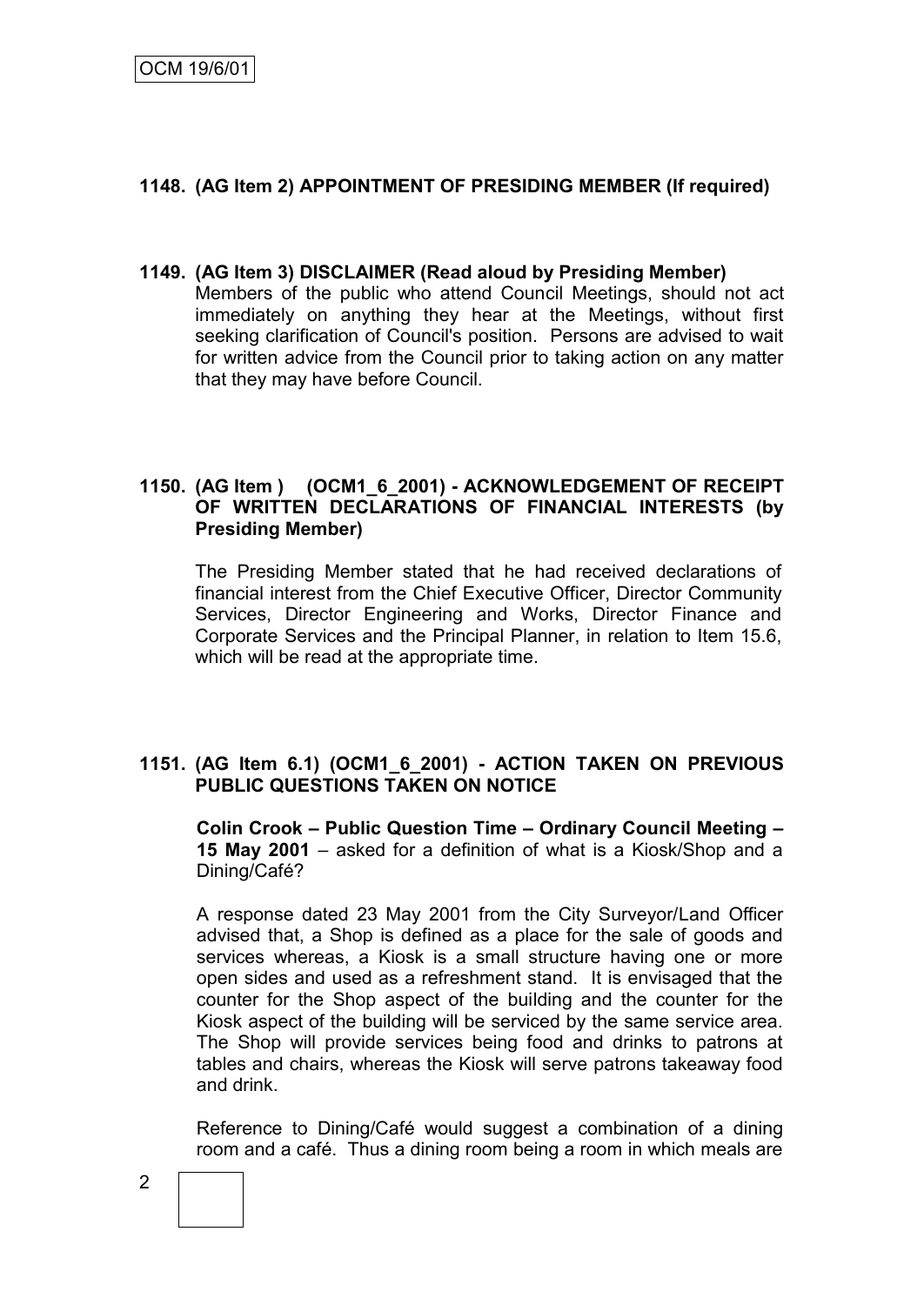eaten and café being an establishment that includes indoor and outdoor eating within a commercial establishment.

### **1152. (AG Item ) (OCM1\_6\_2001) - PUBLIC QUESTION TIME**

**John Marston**, President of the Yangebup Progress Association tabled 2 letters. First was a petition of over 50 signatures regarding traffic flows on Osprey Drive. He said residents living in Osprey Drive approached the Yangebup Progress Association to request Council to remedy the significant increase in traffic volume on this road. Due to the traffic calming devices installed in the neighbouring streets, it had been noted that there had been an increase in traffic volume on Osprey Drive. Mr Marston requested Council to undertake a traffic count on Osprey Drive to determine if remedial measures need to be undertaken to slow traffic on this road.

Secondly, the Yangebup Progress Association conducted a survey on the modifications carried out at the intersection of Osprey Drive and North Lake Road. The results of the survey showed the majority of residents were not satisfied with the modifications at this intersection. The issue of traffic lights to be installed at the intersection was another concern. Mr Marston on behalf of the Yangebup Progress Association, requested Council to note the statistics of the survey, as well as read the comments made by those who responded to the survey and review its position on the modifications made at this intersection which seem to be unwarranted.

On another matter, Mr Marston congratulated Council on the streetscaping done on North Lake Road.

Mayor Lee thanked Mr Marston for his comments.

**Allan Beets**, resident of Beeliar Heights and member of the Beeliar Residents Action Group. Mr Beets asked the following questions:

- Q1. Does Council have a Policy regarding Billboards, Hoardings or Sandwich Boards on verges or roadsides in Cockburn?
- Q2. If so, who controls this Policy?
- Q3. Is this Policy currently being controlled and if not, why not?

He said the areas of concern are mainly the Light Industrial and Shopping Centres and the majority of these signs are very substandard. One such area where these are found is Poletti Drive in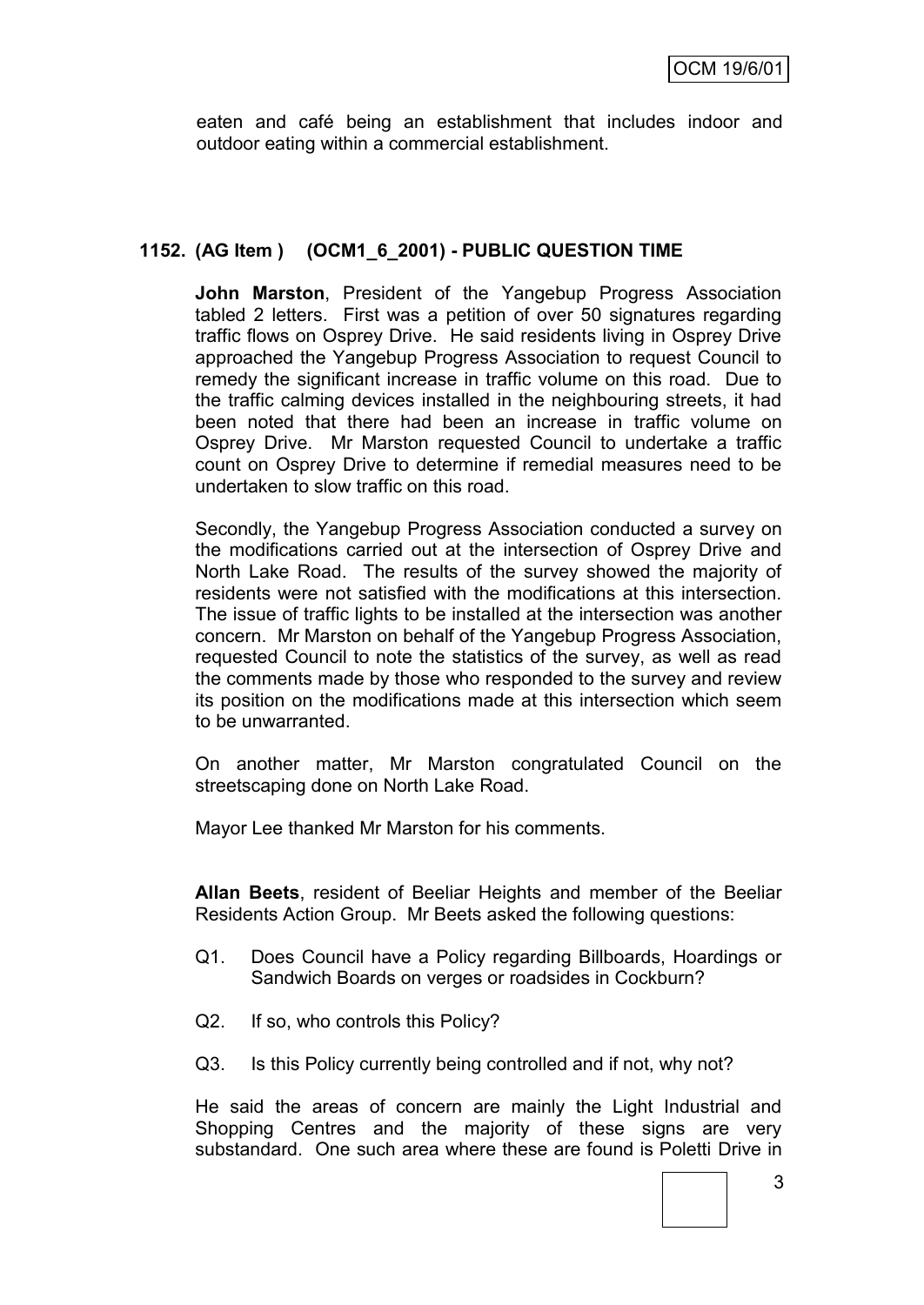Jandakot.

Director, Community Services replied that verge signs are controlled by Council"s Local Laws, and falls under the jurisdiction of the Building Services. Director, Community Services felt it would be appropriate that there be more input as to what the real concerns were and suggested that the above queries would be better taken care of in writing once problem areas were identified.

**Bert Renner**, resident of Spearwood spoke in relation to the Code of Conduct as presented in the Agenda attachments. His question was how extensive were the amendments in the proposed version of the Elected Members Code of Conduct as compared to the current one?

His other concern was the increase in moss growth in the area, and requested reasons why this has increased?

Mayor Lee indicated there were a number of changes and that his queries in regard to the moss growth would be taken on notice and responded to in writing.

**Helen Olivieri**, Organiser from the Australian Services Union spoke in relation to item 15.6. Ms Olivieri stated that she was responding to information requested by a group of Elected Members during a briefing session by staff to Council in relation to employer contributions from other industries. She said that she was unsuccessful in obtaining such information at the present time.

**Colin Crook**, resident of Spearwood spoke regarding Item 8.1. This related particularly to the petition that was mentioned in the Minutes of the May 2001 Council Meeting. It was his opinion that the petition mentioned in the Minutes did not conform to Council's Standing Orders, as compared to when he presented a petition to Council. He asked what was the reason for this? The Chief Executive Officer replied that the setting out of the petition was not fully aligned with the Legislation. However it is considered appropriate that such approaches to Council be determined on the basis of goodwill.

Mayor Lee said it was reasonable to believe that the addresses were held by Council and the signatures were by Council staff.

In relation to Item 13.4, Mr Crook asked whether there were any drastic changes between the old Code of Conduct and the new one? In answer to the question, Mayor Lee responded that the Committee which was formed to review the Code was completely satisfied. He said that there had been considerable changes. Mr Crook asked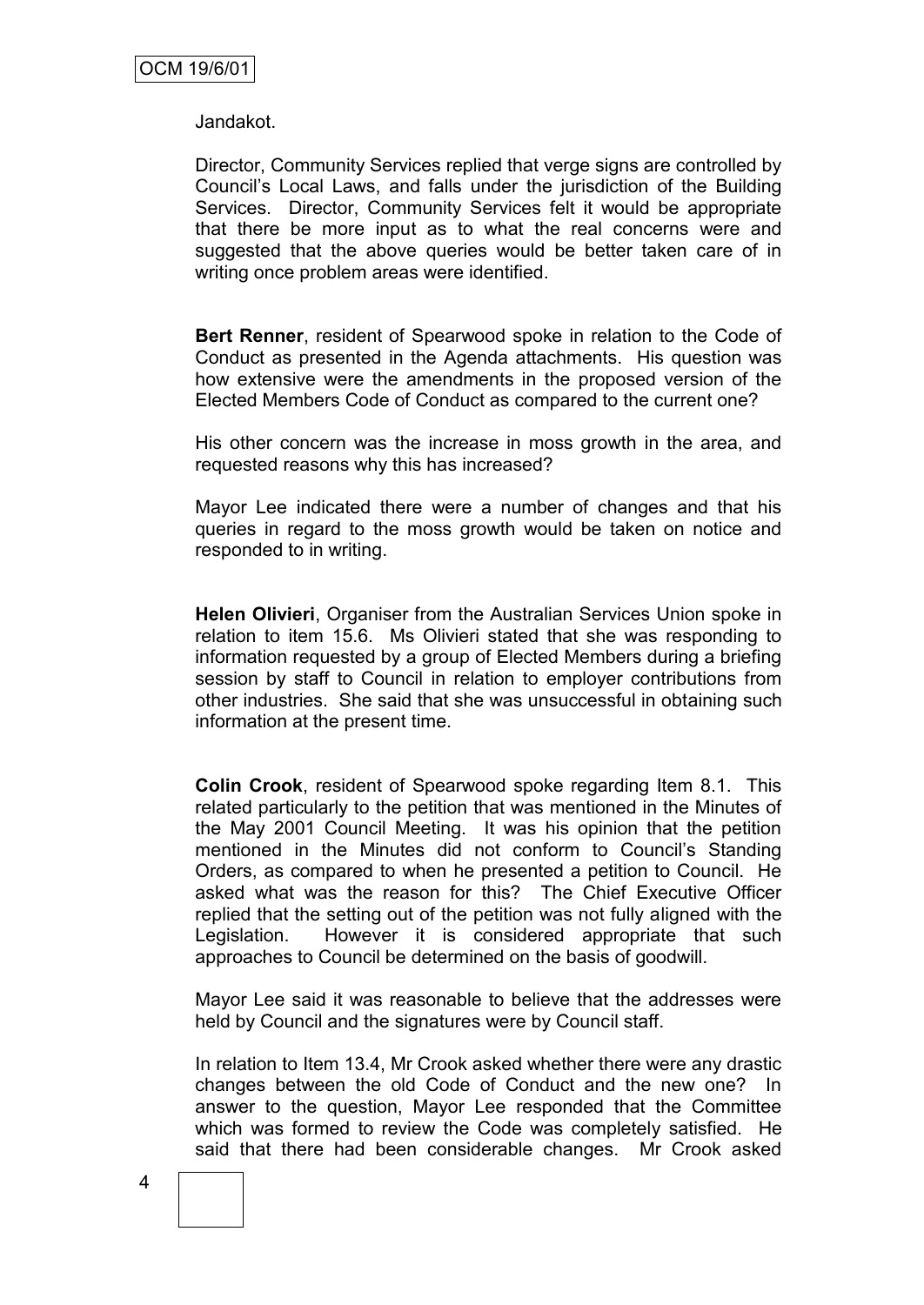whether a copy of the Code could be obtained? Mayor Lee replied, that one would be made available to him to view when he next meets with the Chief Executive Officer.

He also spoke with regard to Item 16.2. He asked why this had been changed from a policy to position statement? He queried Point 2, Subclause (5) – The road hierarchy classification of the street and its intended function in the transport and structure planning of the area. He asked, as part of Council"s road hierarchy what status does Gerald Road fall under? Mayor Lee after seeking advice from the Director, Engineering and Works, responded that it is classified as a local access road.

**Patrick Tapp** representing his daughter who is a member of the Banjup Bridle Path Action Group, spoke regarding Item 14.15. He raised concerns at the proposed changes to the Bridle Path Plan. He said owners of horses had to travel miles to actually get to where the Bridle Trails were proposed. The Principal Planner stated that the Action Groups Plan which was reviewed by Council Officers identified some opportunities for Bridle Paths within reserves that are not constrained by environmental issues. However, at the same time the environmental constraints of the area needed to be addressed as well as the wetlands. There were several issues concerning the Action Groups Bridle Trails preferred Plan and therefore had to be tentatively redesigned. He said that the opportunities for community consultation are still open before the final Plan is prepared.

Mayor Lee also emphasised that Point (2) of the recommendation does state that a consultation program will take place so that everyone would have the opportunity to voice their concerns.

**Dawn Cartier**, ratepayer of Cockburn spoke regarding Item 14.15. She queried the diagram of the Trail going through Wolfe Road. She raised concern that this is a busy road, and should not be included as part of the Trail. She said that they are not allowed to ride on the verge but only on the road, which could be a dangerous situation due to the volume of traffic. The Principal Planner replied that Wolfe Road was identified as it was a local road as opposed to Liddelow Road. It was thought to have less traffic flow and also more road width.

Mayor Lee replied that the matter will be taken further in the community consultation process.

**Jo Berson**, Secretary of the Banjup Trails Action Group spoke in relation to Item 14.15. She said that the Plan as presented by Council Officers was unacceptable. Many of the areas in the revised Plan are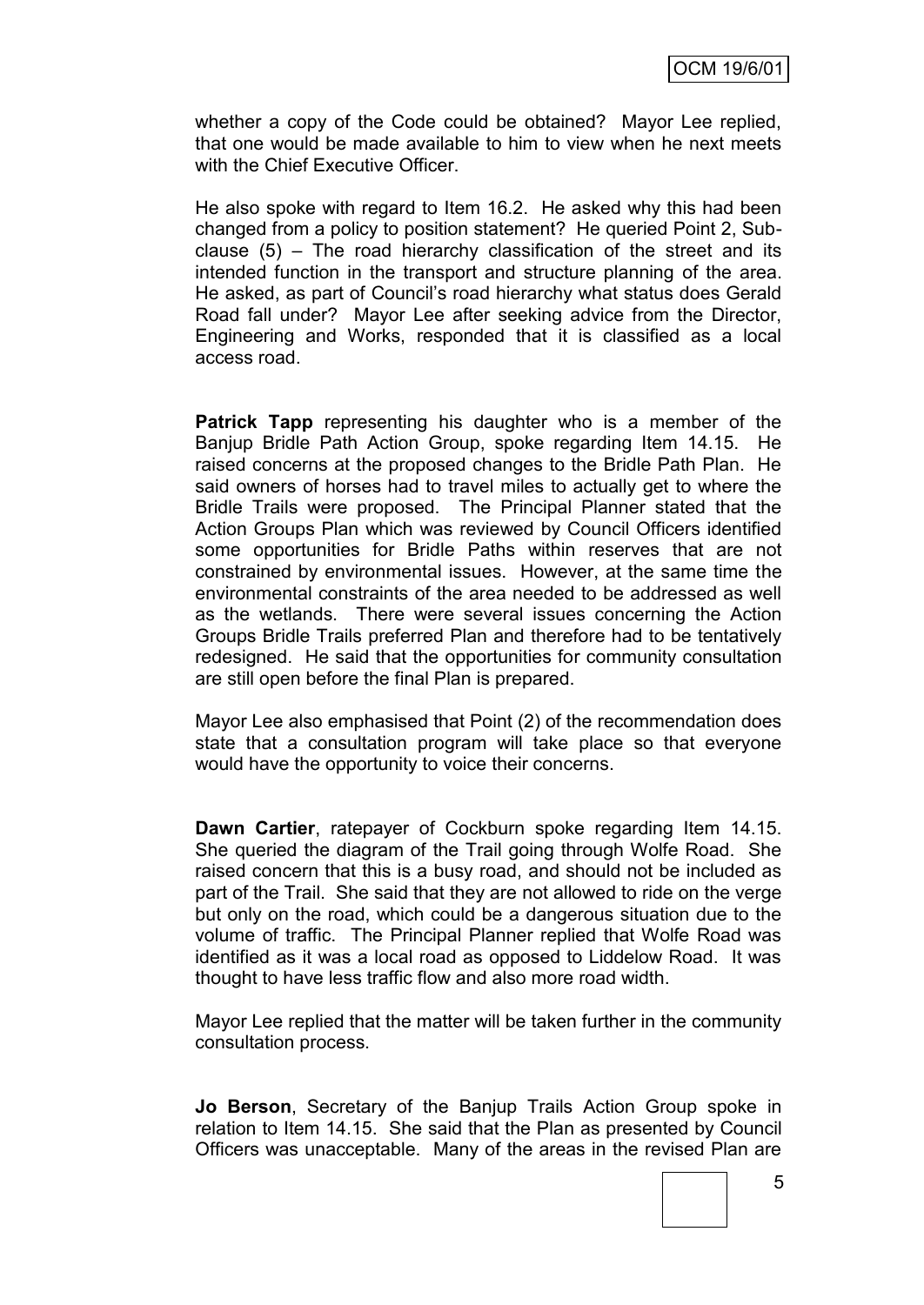not suitable to ride horses. She requested Council that there be a future meeting so that further talks can be held in relation to the Plan.

Mayor Lee responded that would be the case.

### **1153. (AG Item 8.1) (OCM1\_6\_2001) - ORDINARY COUNCIL MEETING - 15/5/2001**

#### **RECOMMENDATION**

That the Minutes of the Ordinary Council Meeting held on Tuesday, 15 May 2001 be confirmed as a true and accurate record.

**COUNCIL DECISION** MOVED Clr Allen SECONDED Clr Waters that the recommendation be adopted.

**CARRIED 10/0**

### **1154. (AG Item 8.2) (OCM1\_6\_2001) - SPECIAL COUNCIL MEETING - 29/5/2001**

### **RECOMMENDATION**

That the Minutes of the Special Council Meeting held on Tuesday, 29 May 2001 be confirmed as a true and accurate record.

**COUNCIL DECISION** MOVED Clr Waters SECONDED Clr Whitfield that the recommendation be adopted. **CARRIED 10/0**

**1155. (AG Item 13.1) (OCM1\_6\_2001) - PROPOSED NEW REGISTER OF DELEGATED AUTHORITY TO OFFICERS (1054) (DMG) (ATTACH)**

### **RECOMMENDATION**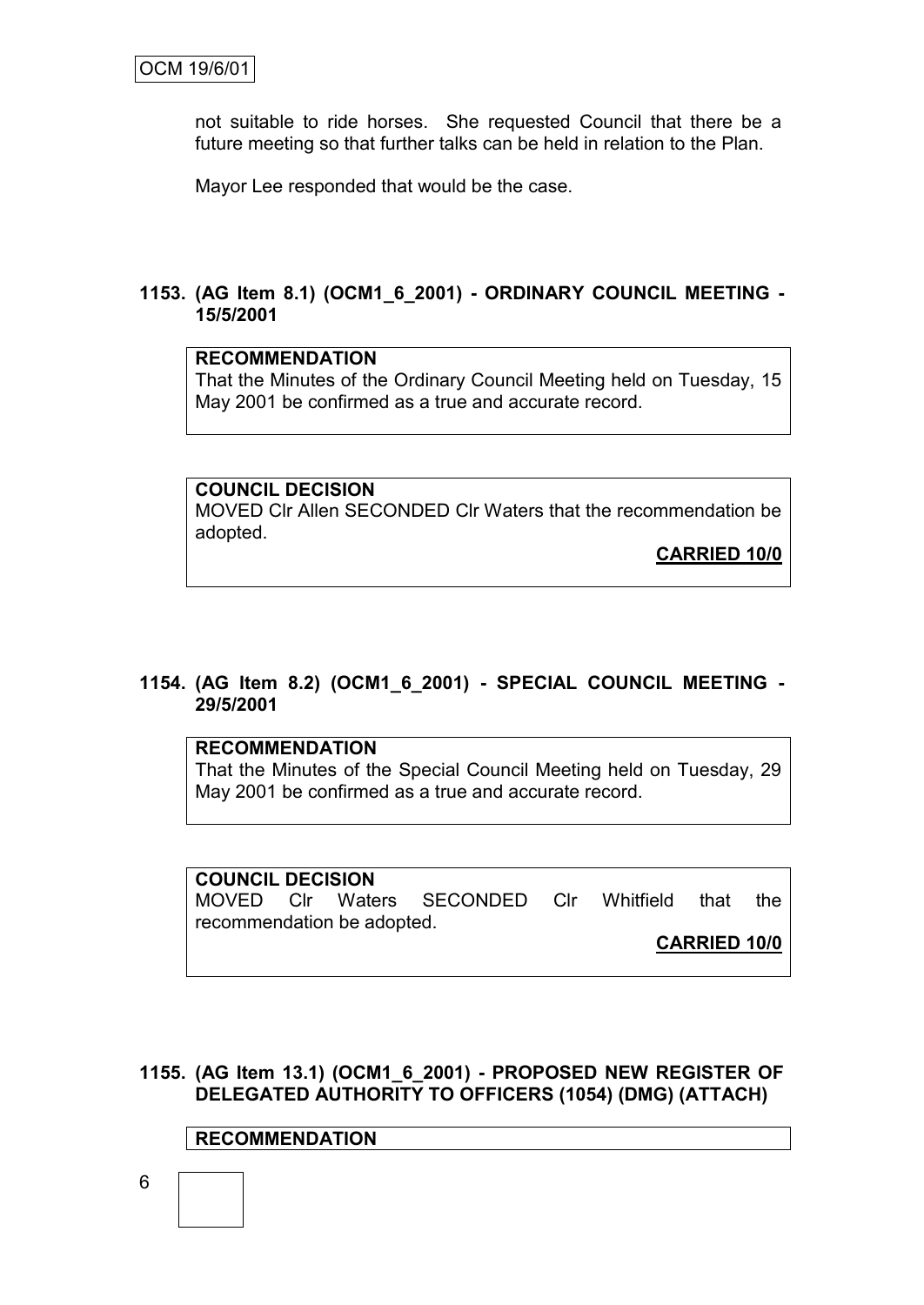That Council adopt the Register of Delegated Authority to Officers, as contained in the attachments to the Agenda.

### **TO BE CARRIED BY AN ABSOLUTE MAJORITY OF COUNCIL**

**COUNCIL DECISION** MOVED Clr Waters SECONDED Clr Whitfield that the recommendation be adopted. **CARRIED BY AN ABSOLUTE MAJORITY OF COUNCIL 10/0**

### **Background**

This matter was deferred by the previous Council in November 2000, to enable the newly elected Council to consider the document. Pursuant to Section 5.46(2) of the Local Government Act, 1995, Council is required to review all delegations made at least annually. As this review was last undertaken in November 1999, it is now necessary for the review to be considered again. At the March 2001, Council Meeting, Council deferred the item for consideration by this Committee. The Committee first met on 18<sup>th</sup> April 2001, where a number of matters, as outlined in the Minutes of the Meeting, were withdrawn for further input prior to reconsideration at the subsequent meeting held on 3 May, 2001, where it was agreed that all matters upon which a consensus or decision of the Committee had been reached would be perused and a recommendation made to Council at its June, 2001, Council Meeting. Minutes of all Committee Meetings are attached to the Agenda.

### **Submission**

N/A

### **Report**

During the most recent review of delegation of Council functions to officers, Council reduced the number of Policies requiring delegated authority to be performed, thus resulting in a significant streamlining of the process involved in administering the performance of delegated functions.

This outcome resulted in considerable time being saved by officers in having to conform with the onerous recording provisions which are administratively required as part of the delegation process.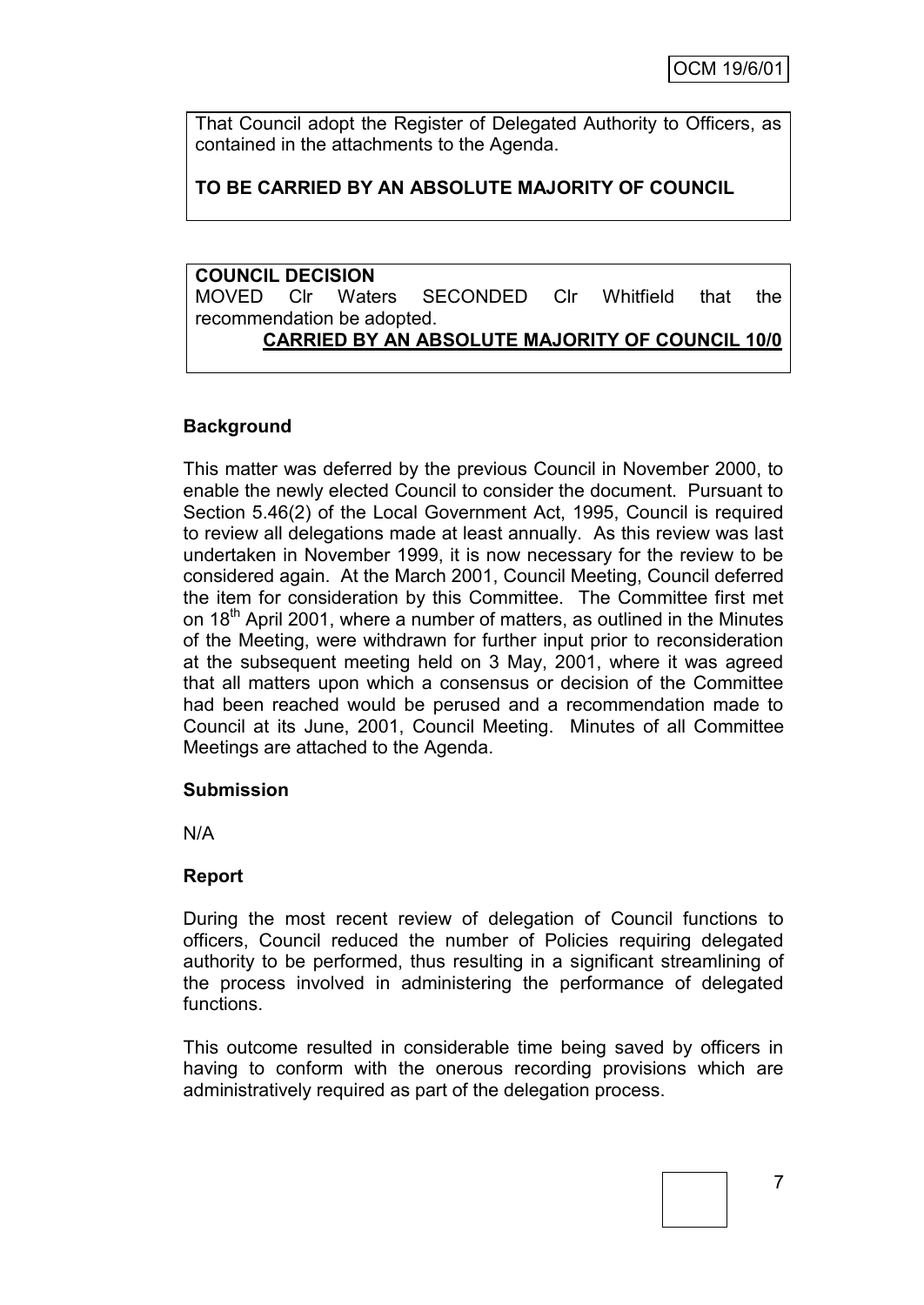However, it has been recognised that the numbering system attached to the delegations, particularly where they relate to the delegation of a Council Policy, is unwieldy and in many cases, confusing.

Therefore, it is considered appropriate to separate the Register of Delegated Authority into a more user friendly and easily identified format, particularly in relation to the Policies of Council, which are considered appropriate to delegate.

In order to achieve this, it is proposed to divide the Delegation Register into four distinct components, as follows:-

- 1. Delegations made under the Local Government Act, 1995 (including Council Local Laws), for which an annual review will be required;
- 2. Delegations made under other Legislative Heads of Power, for which no annual review is necessary;
- 3. Delegations made pursuant to Council"s Administrative Policies, for which an annual review will be required; and
- 4. Delegations made pursuant to Council"s Strategic Policies, for which an annual review will be required.

This methodology then enables the instrument of delegation in reference to Division (1) and (2) above, to be domiciled "as per the provisions of the (relevant legislative Head of Power)" under the heading of Legislative Requirements in each document of delegation.

It was envisaged that all delegations would be simply included in an alphabetical order (according to the first letter of the Head of Power), thereby deleting the requirement for a numeric system which could prove to be inconsistent and/or confusing as changes are made throughout the year. However, the elimination of the identification system has proved to be confusing and, therefore, an alphanumeric identity has been incorporated.

In addition, Divisions (3) and (4) of the Register (relative to Council Policies) can be conveniently referenced to the appropriate Council Policy number and by domiciling the Instrument of Delegation, under the title of Council Policy, "Council Policy No (insert number and title of Council Policy) refers".

Subsequently, any amendments, deletions or inclusions to those Policies subject to delegation can be easily managed and eliminates any potential confusion caused by the previous numbering system.

# 8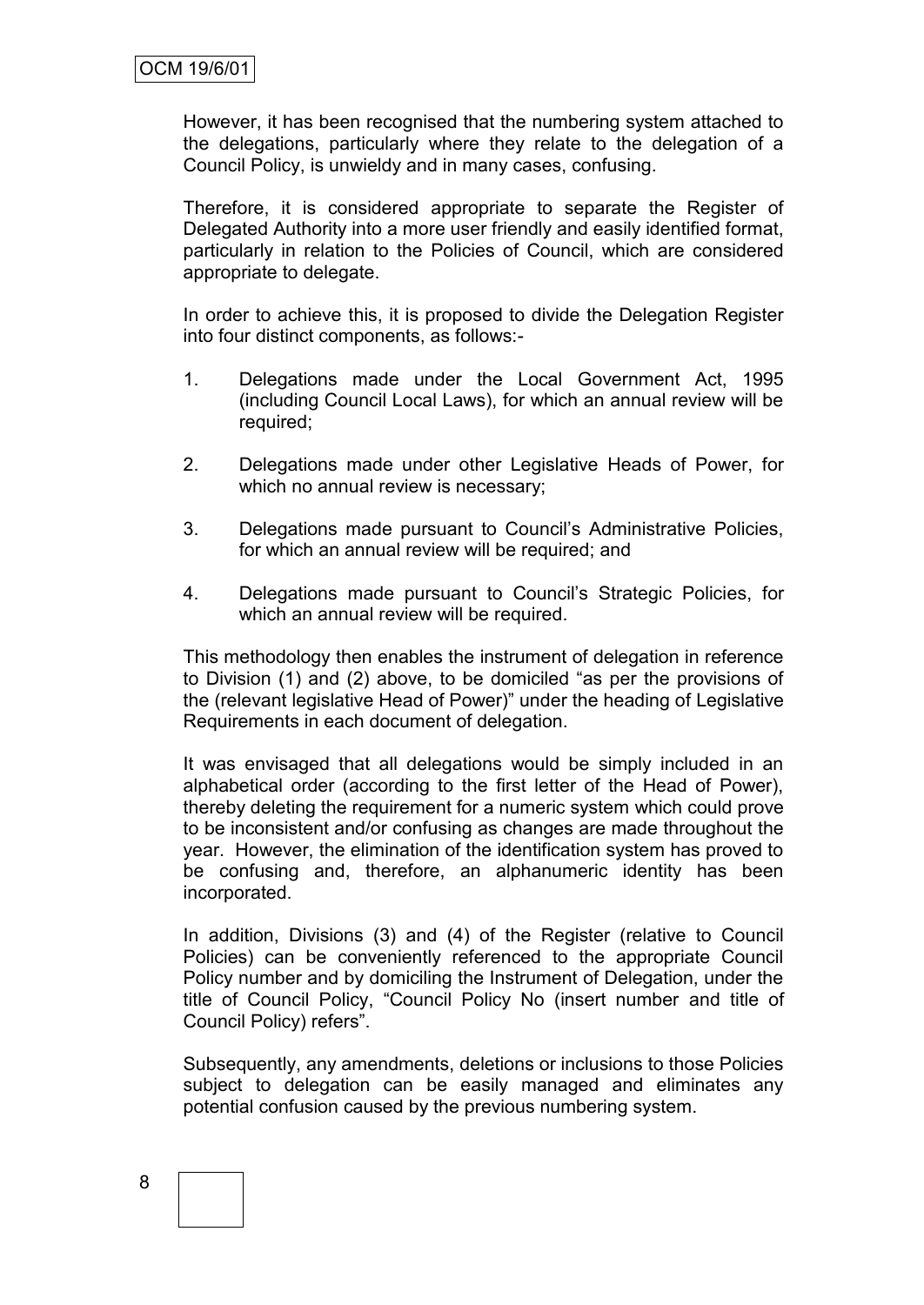The system allows for simple electronic control and management of the Register and hard copies can continue to be colour coded for simplification in identifying the Council areas responsible for administering the delegations.

### **Strategic Plan/Policy Implications**

Key Result Area "Managing Your City" refers.

### **Budget/Financial Implications**

N/A

**Implications of Section 3.18(3) Local Government Act, 1995**

Nil

### **1156. (AG Item 13.2) (OCM1\_6\_2001) - COUNCIL POSITION STATEMENTS (1054) (DMG) (ATTACH)**

### **RECOMMENDATION**

That Council notes the Manual of Council Position Statements as contained in the attachments to the Agenda, to be utilised by Council officers as guidelines or practice notes in responding to any relative issues.

### **COUNCIL DECISION**

MOVED Clr Edwards SECONDED Clr Oliver that the recommendation be adopted.

### **CARRIED 10/0**

### **Background**

This matter was deferred by the previous Council in November 2000 to enable the newly elected Council to consider the document. Council subsequently deferred the item for consideration by this Committee. The Committee first met on 18<sup>th</sup> April 2001, where a number of matters, as outlined in the Minutes of the Meeting, were withdrawn for further input prior to reconsideration at the subsequent meeting held on 3 May, 2001, where it was agreed that all matters upon which a consensus or decision of the Committee had been reached would be perused and a recommendation made to Council at its June, 2001, Council Meeting. Minutes of all Committee Meetings are attached to the Agenda. During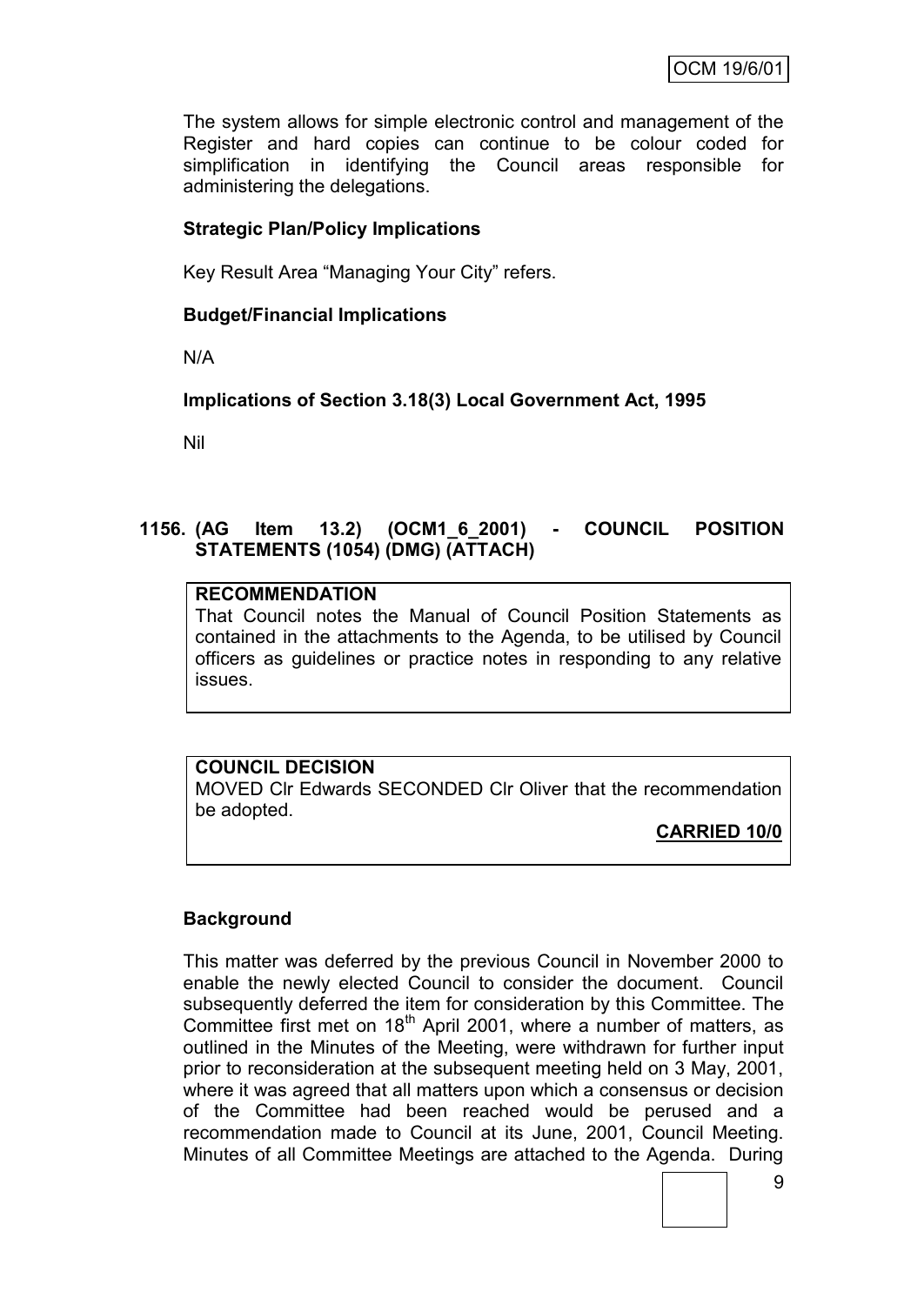the recent review of Council"s Policy Manual, an opportunity was identified to further streamline this process by removing many previously considered Council "Policy" statements and renaming these Council "Position" statements. In other words, reference to these positions previously adopted by Council will remain, but rather than include these statements in a Manual of Council Policies, it is considered they are more suited to becoming guidelines or reference notes for Council staff to follow on occasions when it is appropriate to follow a consistent course of action, based on these decisions of Council, which have been adopted in the past.

### **Submission**

N/A

### **Report**

Many of the statements appearing in previous Council adopted Policy Manuals have been identified as reasonably clear, simple and concise statements of how Council wishes to deal with specific or individual issues.

While it is appropriate for some of these to remain within the definition of Council Policy, it is apparent that the majority of them are capable of being utilised by staff to administer as a uniform and consistent process as part of their ongoing role, without approving anything on behalf of Council, which would normally require a Council decision.

In these circumstances, Council's intentions are clear and it is not considered necessary for such statements to bear the title of Council "Policy". It would be much simpler to note these decisions as Council"s Position Statement on that and similar matters and have them used by staff as guidance and reference notes to deal with relevant issues as part of their normal duties.

The benefit of adopting such a practice, is that such statements can be constantly reviewed for their effectiveness due to their continuous exposure to staff, therefore increasing the probability that changing circumstances will be noticed other than during a formal review of procedures, which could conceivably not happen for a number of years.

Consequently it is recommended that a Manual of Council Position Statements be noted and they be regularly monitored and reviewed by staff. It is not intended that these Statements will be referred to Council annually as will Policies which are delegated. However, should changes, which are considered to impact against the community"s wishes be evident, then they will be submitted to Council for examination.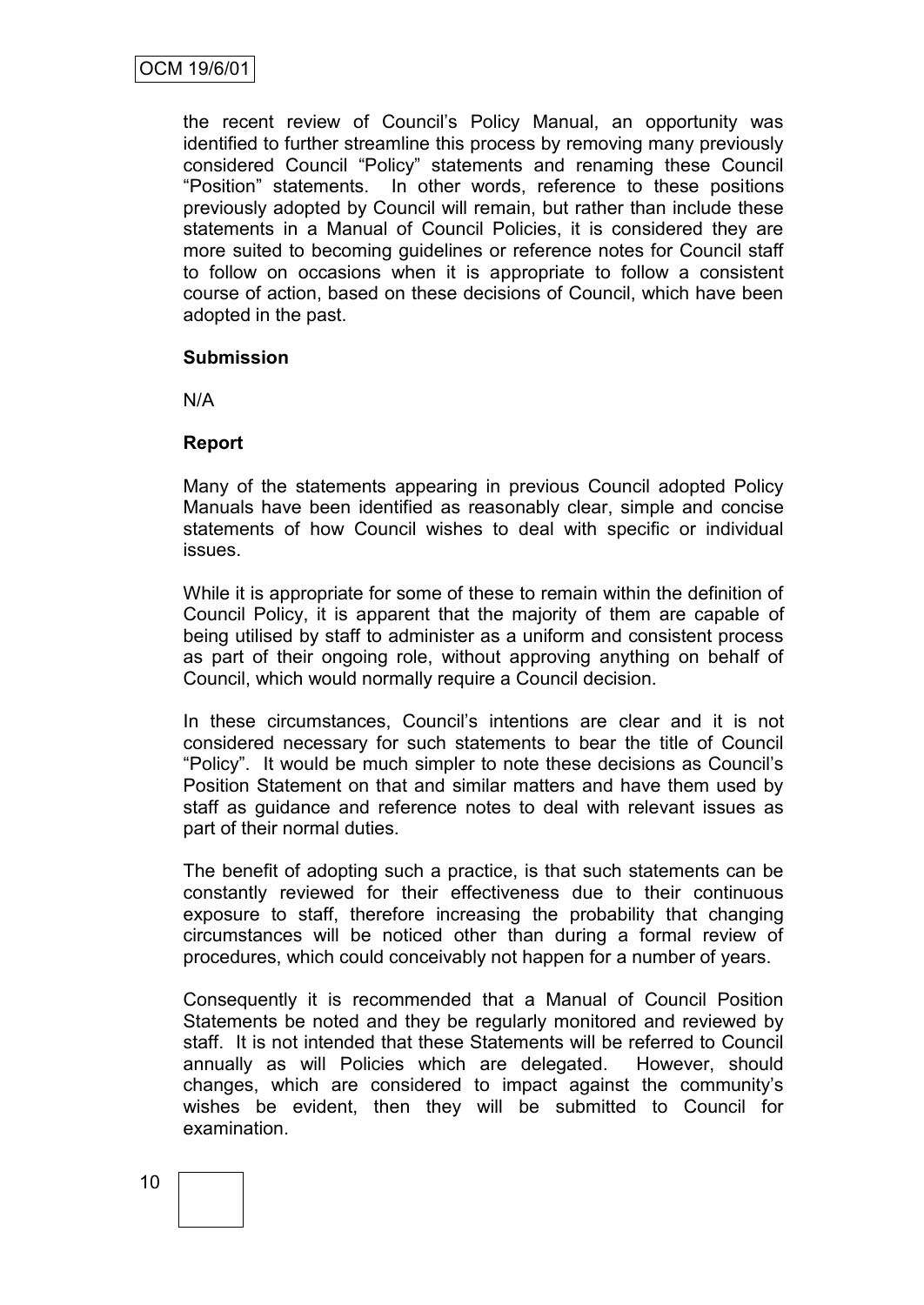### **Strategic Plan/Policy Implications**

Key Result Area "Managing Your City" refers.

### **Budget/Financial Implications**

N/A

### **Implications of Section 3.18(3) Local Government Act, 1995**

Nil

### **1157. (AG Item 13.3) (OCM1\_6\_2001) - PROPOSED NEW POLICY MANUAL (1054) (DMG) (ATTACH)**

### **RECOMMENDATION**

That Council adopt the Manual of Policy Statements, as contained in the attachments to the Agenda.

### **COUNCIL DECISION**

MOVED Clr Humphreys SECONDED Clr Waters that the Manual of Policy Statements, as contained in the attachments to the Agenda, subject to an amendment by deleting Policy APD6 *Residential Rezoning and Subdivision Adjoining Midge Infested Lakes* and substituting the following Policy APD6:

| <b>POLICY</b>                         | <b>Residential Rezoning &amp; Subdivision</b> | APD <sub>6</sub> |  |  |  |  |  |
|---------------------------------------|-----------------------------------------------|------------------|--|--|--|--|--|
| <b>Adjoining Midge Infested Lakes</b> |                                               |                  |  |  |  |  |  |
|                                       |                                               |                  |  |  |  |  |  |

Date First Adopted: 19/8/1997 Date Last Reviewed: 19/6/2001 **Division**: Planning & Development

**Status**:

Administration: 4 Business Unit: Planning & Development Services 4 Service Unit: Statutory Planning Services

### **Background**:

There is an environmental problem of seasonal midge swarms in the vicinity of wetlands which adversely affects residents" quality of life. The highest incidence of complaints is from residents living within 500 metres of wetlands subject to potential midge infestation.

### **Purpose**:

To endeavour to minimise the potential for midge nuisance through vegetation retention and screen planting and to advise nearby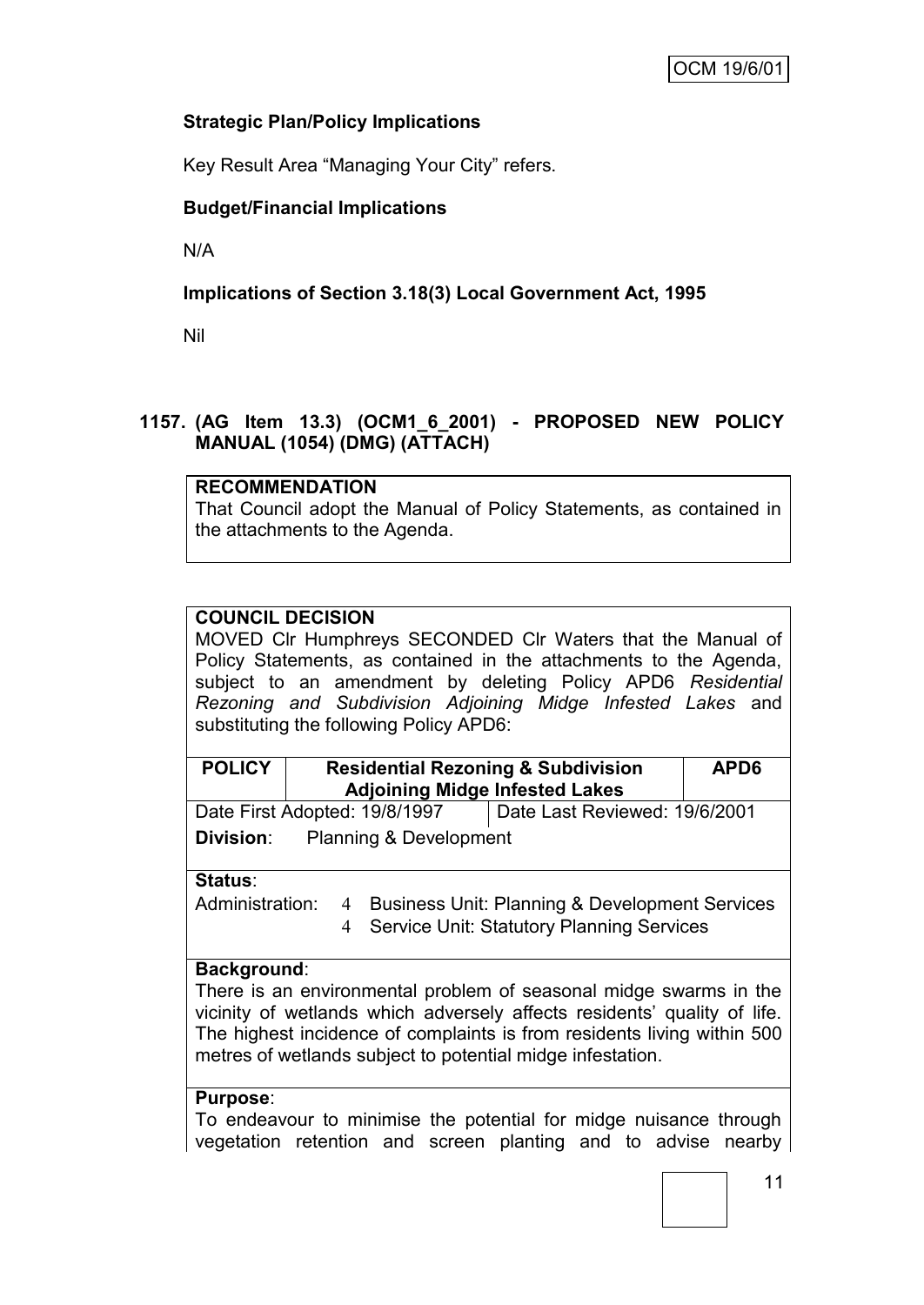residents of the potential midge nuisance prior to purchase.

#### **Policy**:

- 1. Council does not support the rezoning or subdivision of land for residential development within 500 metres of the edge of any lake in the district that is known to have a midge problem.
- 2. Council will require subdivider(s)/developer(s) of land between 500 metres and 800 metres of the wetland edge to agree to the imposition of a Section 12A Memorial on the title of each new residential lot or other developed lot warning prospective purchaser(s) that the land may be affected by midge infestation.
- 3. Where a subdivision is separated from a wetland by a 500 metre wide vegetation buffer than can be permanently maintained, Council may vary its policy by waiving the Memorial requirement.

**Delegation**: Refer to the Delegated Register

**CARRIED 10/0**

### **Explanation**

The amended recommendation of Policy APD6 represents an interim policy which rectifies inconsistencies in the existing policy, particularly with regard to development within the midge buffer distance, however, a new policy was adopted by Council at its meeting on 15 May 2001 which has been advertised for public comment and closes on 29 June 2001.

Following the close of public submissions the new policy will be submitted to Council for inclusion in the Policy Manual in place of the interim policy.

### **Background**

This matter was deferred by the previous Council in November 2000, to enable the newly elected Council to consider the document. Council subsequently deferred the item for consideration by this Committee. The Committee first met on 18<sup>th</sup> April 2001, where a number of matters, as outlined in the Minutes of the Meeting, were withdrawn for further input prior to reconsideration at the subsequent meeting held on 3 May, 2001, where it was agreed that all matters upon which a consensus or decision of the Committee had been reached would be perused and a recommendation made to Council at its June, 2001, Council Meeting. Minutes of all Committee Meetings are attached to the Agenda. It is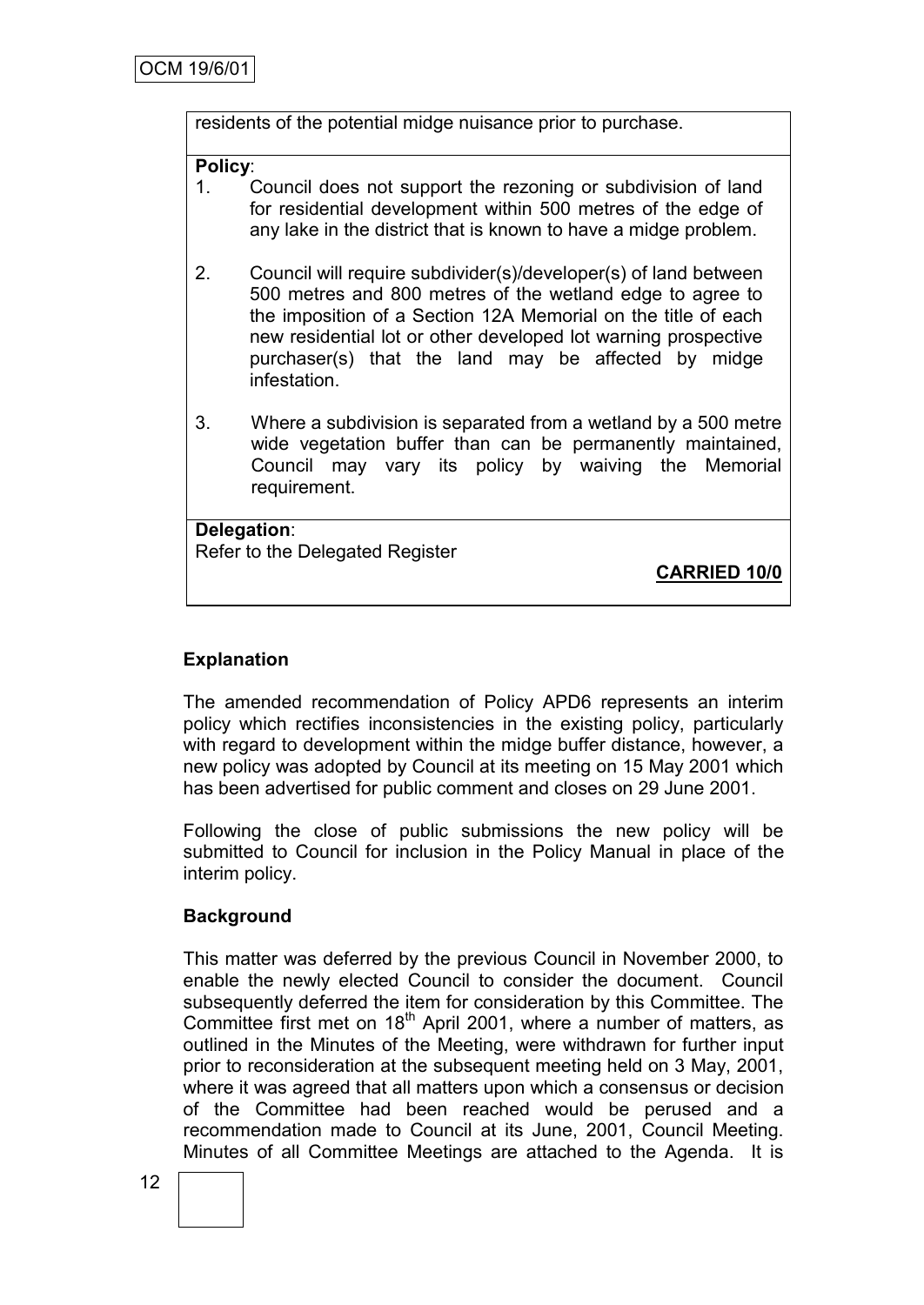Council practice to review its Policies on an annual basis in November each year, in conjunction with the statutory requirement to review the delegation of its functions.

### **Submission**

N/A

### **Report**

The review of the Council Policy Manual has resulted in a departure in format from that of previous years. Although the Policy Statements themselves are largely reflective of the intent of Council"s current policies, in many cases, there have been adjustments made to the wording of the Policies to either clarify their intent or bring them into line with current practices or requirements. A summary sheet detailing these changes is provided at the beginning of the Policy Statements.

The main reason for the proposed amendments to the Policy document format, is to separate those Council Statements which are clearly of more strategic or corporate significance from those which serve a more administrative function.

In addition, there has been a conscious effort made for the Council Policies to remain at the forefront of the organisation by clearly relating each one to a functional service delivery area (service unit) of Council and, in the case of the Strategic Policies, ensuring there is a connection with these Statements to Council's Corporate Strategic Plan.

Consequently, this review has resulted in the revamp of the Policy document format to firstly, clearly identify those Statements of a corporate nature and separate those from the more practically applied Administrative Policies. The final outcome is a format which is considered to be clear in its focus and easy to follow in its content. A new numbering system has been introduced to further enhance the clarity of the document and to more easily identify the responsibility areas of each Policy statement.

By separating the Policies into "Administrative" and "Strategic" and identifying the area of Divisional responsibility for each statement (i.e. Executive Services (ES), Community Services (CS), Council (C), Engineering and Works (EW), Finance and Corporate Services (FCS) and Planning and Development (PD)), it is then simply a matter of adding an individual number to each Policy to complete the system. Hence, the Manual can be further divided by the use of this alphanumeric system; e.g. A (Administrative) ES (Executive Services Division) 1 (number) equates to Policy number AES1. Similarly, a Strategic Council area Policy number SC6 is identified as S (Strategic),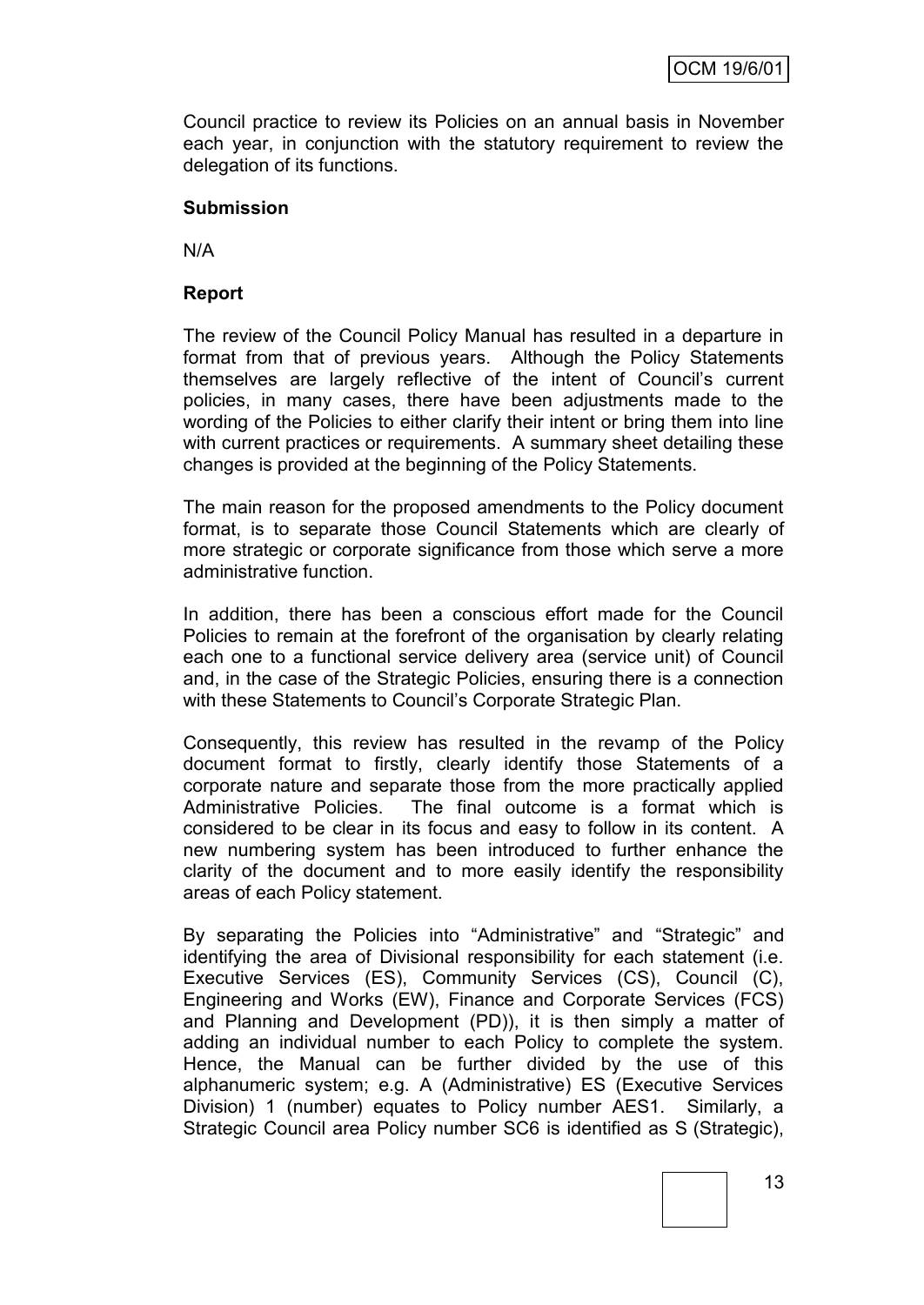C (Council), 6 (number). This trend is obviously repetitive throughout the document in a clear and consistent manner.

The major difference between the format of "Administrative" and "Strategic" Policies is that Administrative Policies make reference only to Business and Service Unit responsibility, while Strategic Policies include an additional section relating to the Key Result Area, Vision and Objective of the Corporate Strategic Plan to these Statements.

Policies designated as being subject to Delegated Authority (DA) can easily be cross-referenced to the DA Register, as outlined in a separate report to Council on this matter.

### **Strategic Plan/Policy Implications**

Strategic Plan Key Result Area "Managing Your City" refers.

### **Budget/Financial Implications**

N/A

**Implications of Section 3.18(3) Local Government Act, 1995**

Nil

### **1158. (AG Item 13.4) (OCM1\_6\_2001) - CODE OF CONDUCT - ELECTED MEMBERS AND STAFF (1054) (RWB) (ATTACH)**

### **RECOMMENDATION**

That Council adopt the Code of Conduct documents for Elected Members and Staff, as contained in the attachment to the Agenda.

### **COUNCIL DECISION**

MOVED Clr Whitfield SECONDED Clr Oliver that the recommendation be adopted.

**CARRIED 10/0**

### **Background**

At the Council Meeting conducted in February 2001, Council resolved that a Committee be established to review the Codes of Conduct for Elected Members and Staff. The Committee has met on two occasions since, during which time a number of proposed amendments to the

14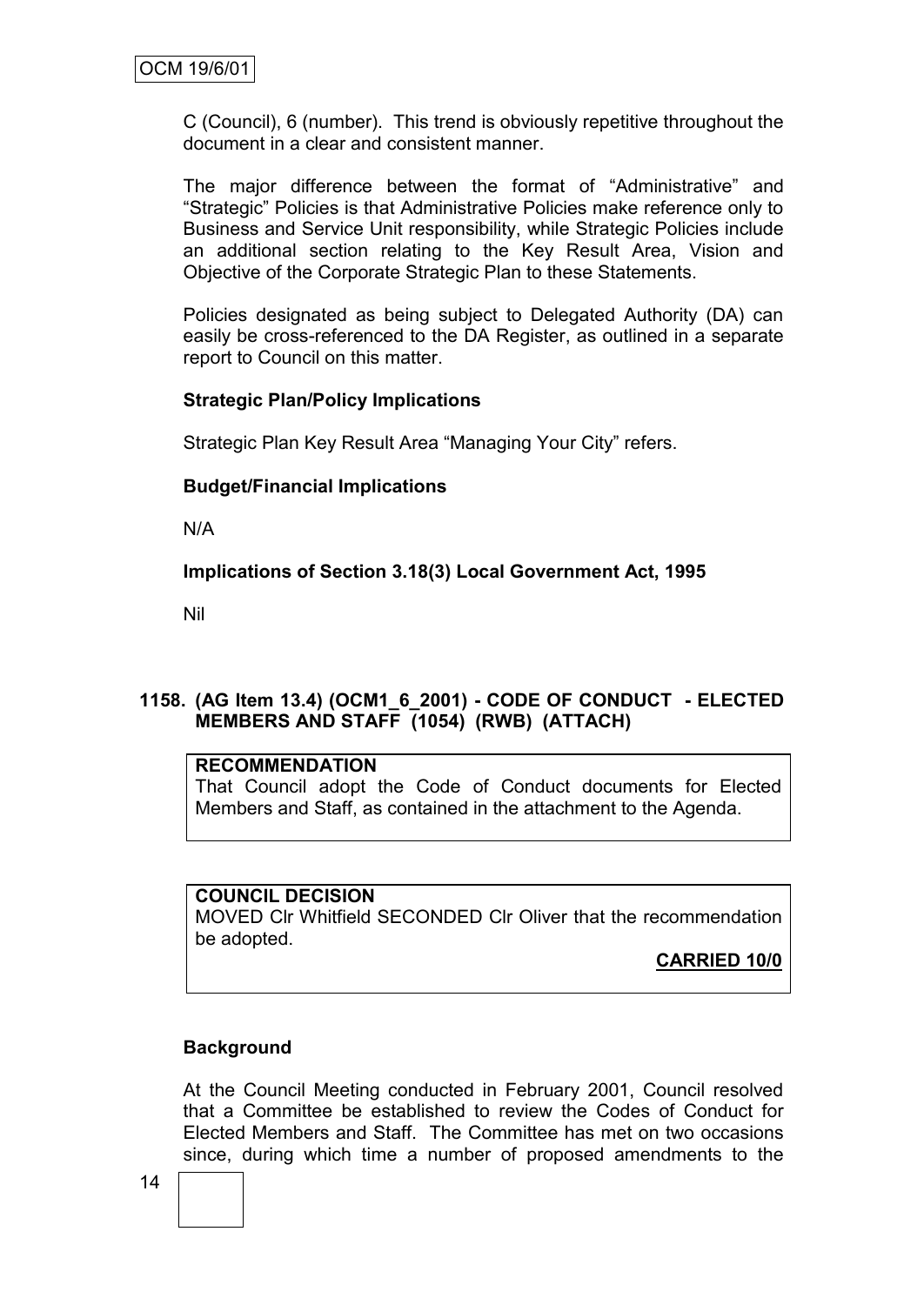codes have been agreed upon. The Minutes of the meetings are attached.

### **Submission**

N/A

### **Report**

It is considered the proposed amendments to the Codes are reflective of the current practices of Council, both in terms of the Governance (Elected Member) and Executive (Staff) areas of the organisation and will be able to be implemented in a practical manner.

### **Strategic Plan/Policy Implications**

Key Result Area *Managing Your City* refers.

### **Budget/Financial Implications**

N/A

**Implications of Section 3.18(3) Local Government Act, 1995**

Nil.

### **1159. (AG Item 13.5) (OCM1\_6\_2001) - PROPOSED AMENDMENT TO POLICY SC16 "ELECTED MEMBERS AREA" (1054) (RWB) (ATTACH)**

#### **RECOMMENDATION**

That Council adopt amended Policy SC16 "Elected Members Area" as contained in the attachment to the Agenda.

#### **COUNCIL DECISION**

MOVED Clr Whitfield SECONDED Clr Oliver that the recommendation be adopted.

**CARRIED 10/0**

### **Background**

Council"s "Elected Area Usage Committee" has met recently to review the usage of those areas of the Council Building which are generally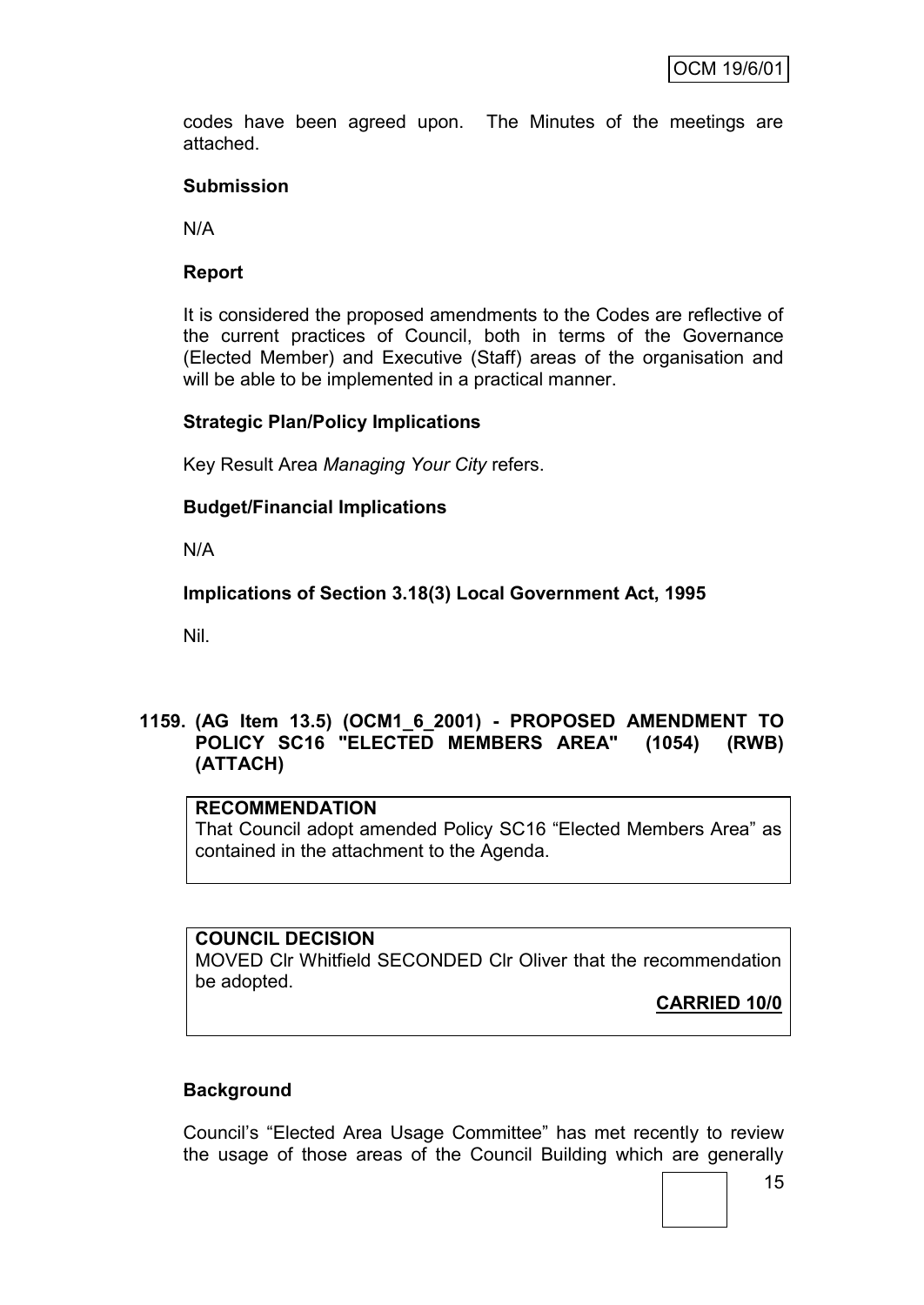considered to be controlled by the Mayor and Councillors. The Minutes of the Committee meeting are attached to the Agenda.

### **Submission**

N/A

### **Report**

The Committee has reviewed the current usage patterns of the Elected Members Area and the proposed Policy generally reflects the status quo which has been the informal practice of Council in the past. The Policy merely commits usage of these areas in a written form to enable observance of certain rules to be monitored, if necessary.

### **Strategic Plan/Policy Implications**

Key Result Area *Managing Your City* refers.

### **Budget/Financial Implications**

N/A

**Implications of Section 3.18(3) Local Government Act, 1995**

Nil.

### **1160. (AG Item 14.1) (OCM1\_6\_2001) - NEW ADMINISTRATIVE POLICY - ROAD RESERVE AND PAVEMENT STANDARDS (3309087) (MR) (ATTACH)**

### **RECOMMENDATION**

That Council:

- (1) receive the report;
- (2) adopt Policy APD30 Road Reserve and Pavement Standards" attached to the Agenda and include it in the Council"s Administrative Policy Manual.
- (3) adopt the Delegated Authority APD30 "Road Reserve and Pavement Standards" attached to the Agenda and include it in the Council"s Delegated Authority Register.

### **TO BE CARRIED BY ABSOLUTE MAJORITY OF COUNCIL**

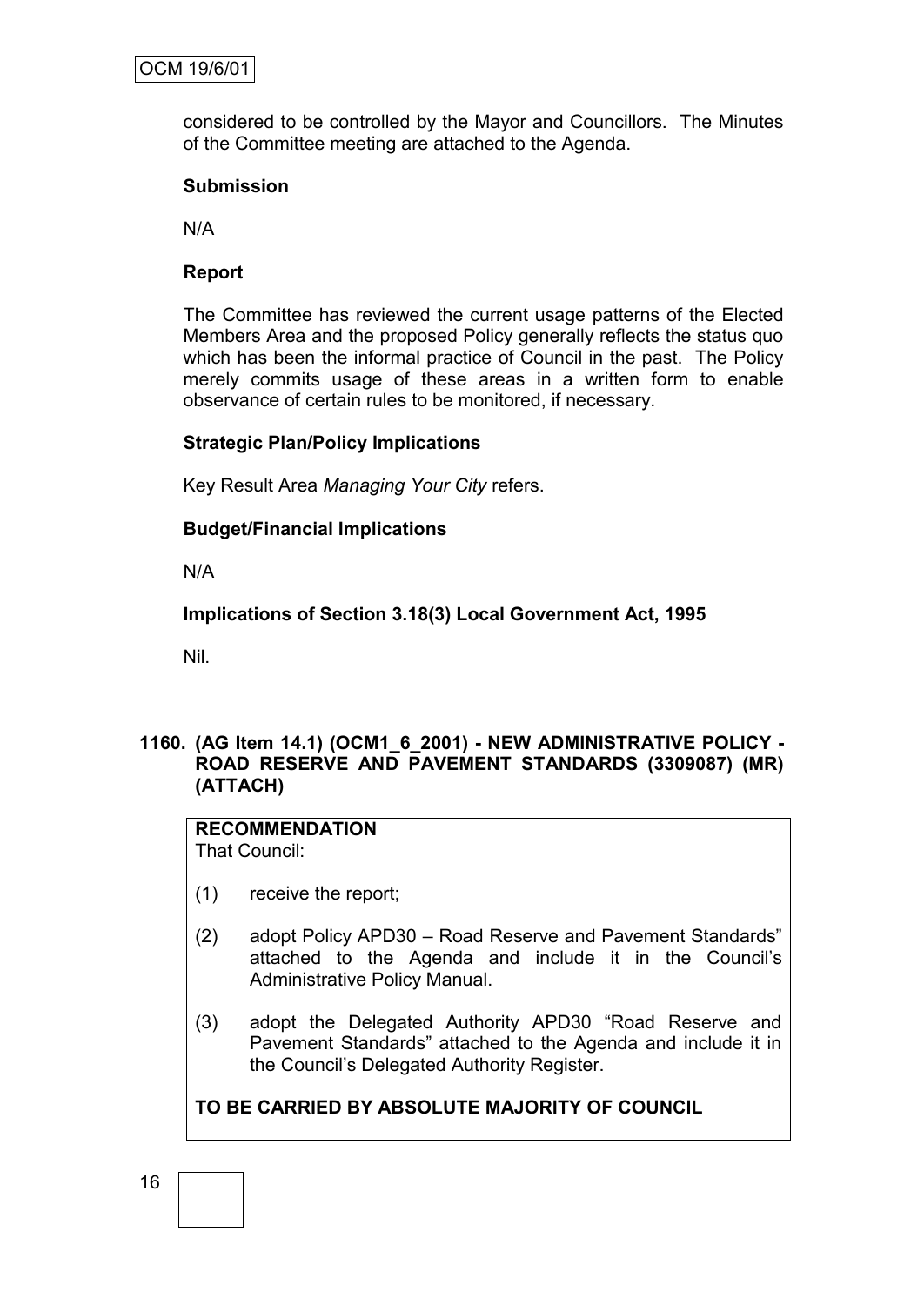#### **COUNCIL DECISION** MOVED Clr Waters SECONDED Clr Reeve-Fowkes that the recommendation be adopted. **CARRIED BY AN ABSOLUTE MAJORITY OF COUNCIL 10/0**

### **Background**

This policy has been prepared as a result of subdividers seeking to reduce the road reserve widths of subdivisions to unacceptable widths of less than 15 metres. This causes difficulties in the provision of infrastructure within narrow verges and pressure for services to be located within the road pavement area which is totally inappropriate.

The Liveable Neighbourhoods allow road reserve widths to reduce to 13.0 meters in certain circumstances, which is at odds with the City"s engineering standards.

A workable approach to the design of narrow road reserves and pavement widths is needed for urban subdivisions that achieves desired standards in terms of safety, convenience and provision of essential infrastructure.

#### **Submission**

N/A

### **Report**

A policy has been prepared and is attached to the Agenda.

The purpose of the policy is primarily to provide for a consistent approach in determining the minimum road reserve widths for urban subdivisions.

The policy is self-explanatory and does not need any elaboration.

The recommendation is to adopt the policy and the delegated authority.

The policy does not require advertising under Clause 11.1.1 of the Scheme because the policy relates to subdivision, not development. Subdivision is the responsibility of the Western Australian Planning Commission to determine.

### **Strategic Plan/Policy Implications**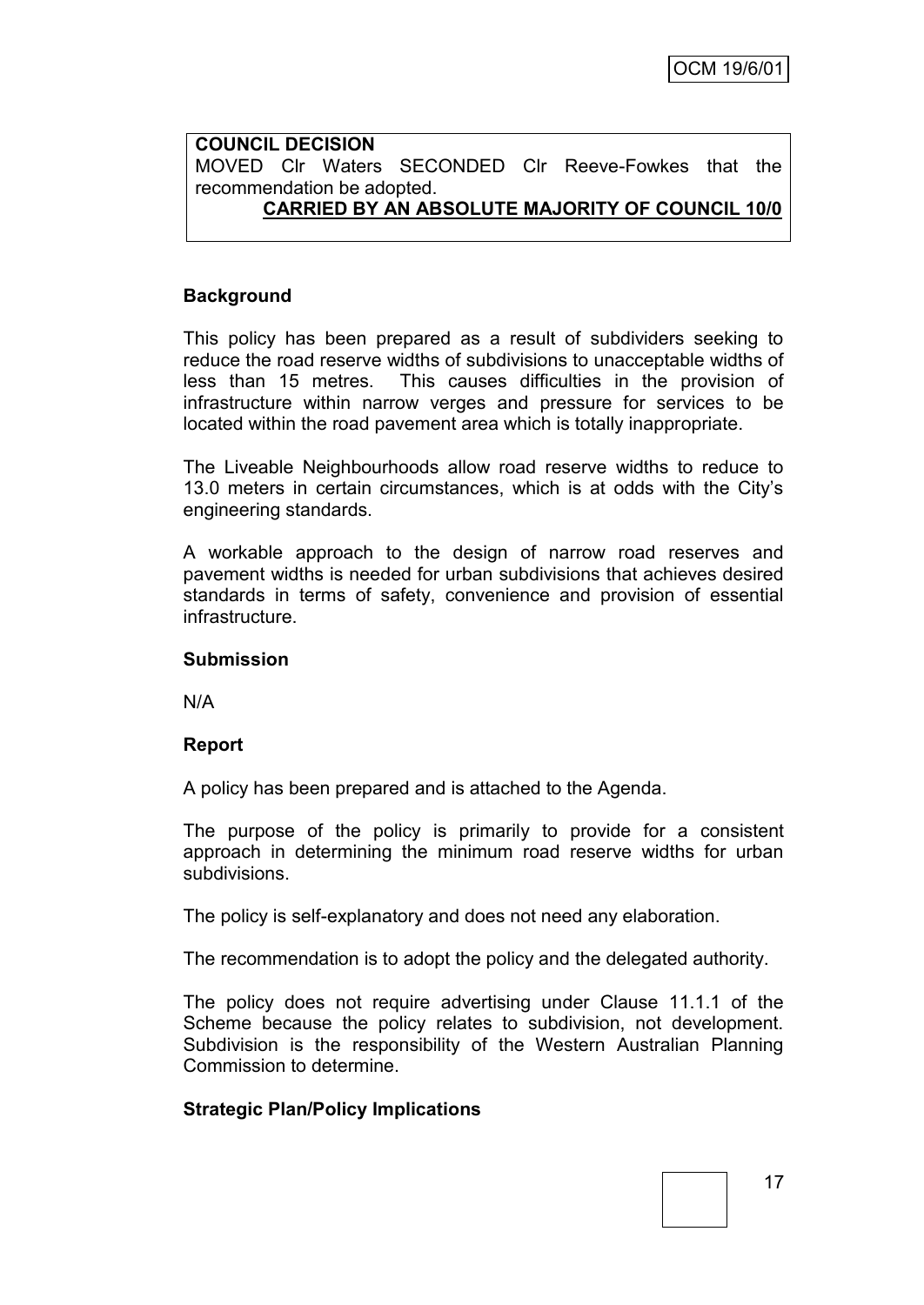The Corporate Strategic Plan Key Result Areas which apply to this item are:-

Planning Your City

 *"To ensure that the development will enhance the levels of amenity currently enjoyed by the community"*

### **Budget/Financial Implications**

N/A

#### **Implications of Section 3.18(3) Local Government Act, 1995**

The Council may make recommendations and include suggested conditions of approval or refusal relating to subdivisions within the district. The final decision on matters relating to conditions rests with the WAPC.

### **1161. (AG Item 14.2) (OCM1\_6\_2001) - METROPOLITAN / CENTRAL COAST REGIONAL COASTAL FACILITATOR PROJECT (1332) (SMH)**

### **RECOMMENDATION**

That Council:

- (1) receive the letter from the Western Australian Municipal Association dated 1 May 2001, seeking funds for the Regional Coastal Facilitator Project;
- (2) does not contribute \$2,200-00 to the project and advise the Western Australian Municipal Association accordingly.

#### **COUNCIL DECISION**

MOVED Clr Oliver SECONDED Clr Whitfield that the recommendation be adopted.

**CARRIED 10/0**

### **Background**

The Council, in March 1999 and 2000, paid \$2,500 each year as its contribution towards the Regional Coastal Facilitator Project. To date the Council has contributed a total of \$5,000.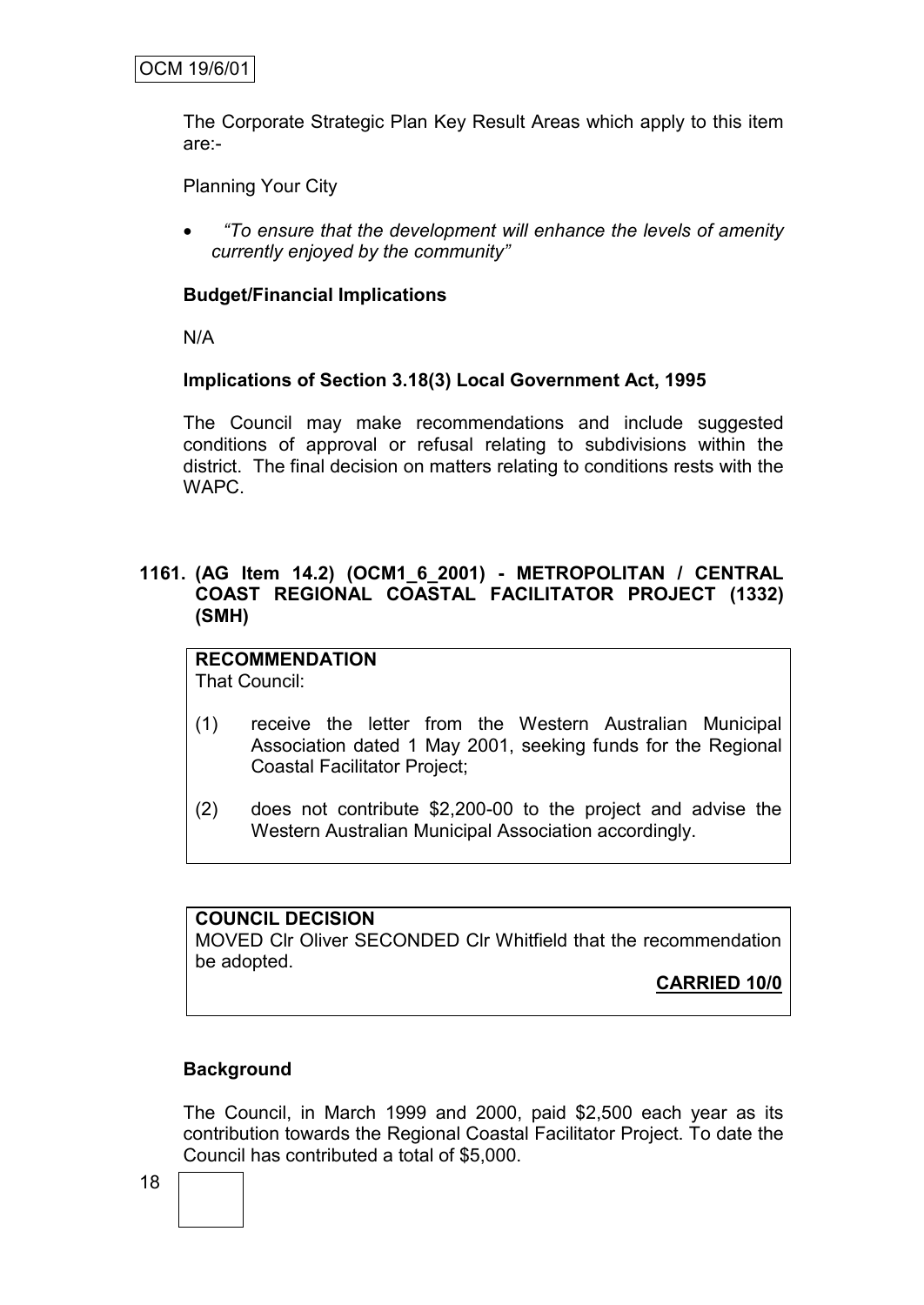### **Submission**

The following letter dated 1 May 2001 was received from WAMA for the Council's consideration:-

"*Metropolitan and Central Coast Local Governments have, for the past year and a half, supported the hosting of the Regional Coastal Facilitator position within WAMA by providing additional funding to add to the Commonwealth grant from Coasts and Clean Seas Branch of Environment Australia. The project was scheduled to finish in mid 2001.*

*The Commonwealth Government has advised that the position would be supported for one more year to bring the funding programs into line with the end of Natural Heritage Trust funding.*

*The purpose of this letter is twofold. Firstly to request a contribution from you to enable the project to continue and thereby ensure your access to the officer's expertise and capacity to attract further grant funds for your coastcare initiatives and secondly to offer thanks for your Local Government support given so far to this project.*

*It is acknowledged that some Local Governments will wish to pay out of remaining 2000/01 funds whilst others will be allocating funds in their 2001/02 budgets.*

*Please find attached a tax invoice for your contribution. I would be pleased to discuss this issue with you and can be contacted on 92132027."*

#### **Report**

To date the Council administration has not used the services of the Coastal Facilitator Project.

The Environmental Management Services staff have only attended project committee meetings.

The Council recently adopted for pubic comment the "Integrated Coastal Management Strategy" for the City of Cockburn, prepared by Ecoscape (Australia) Pty Ltd and Coastwise, coastal planning consultants.

The coast within the City of Cockburn is controlled by the State, via regional reservations or public works (Jervoise Bay Shipbuilding Estate).

The Council has no planning powers over the coast, it only has a recommendation role. All approvals in the regional parks and recreation reserve and for public works are issued by the WAPC.

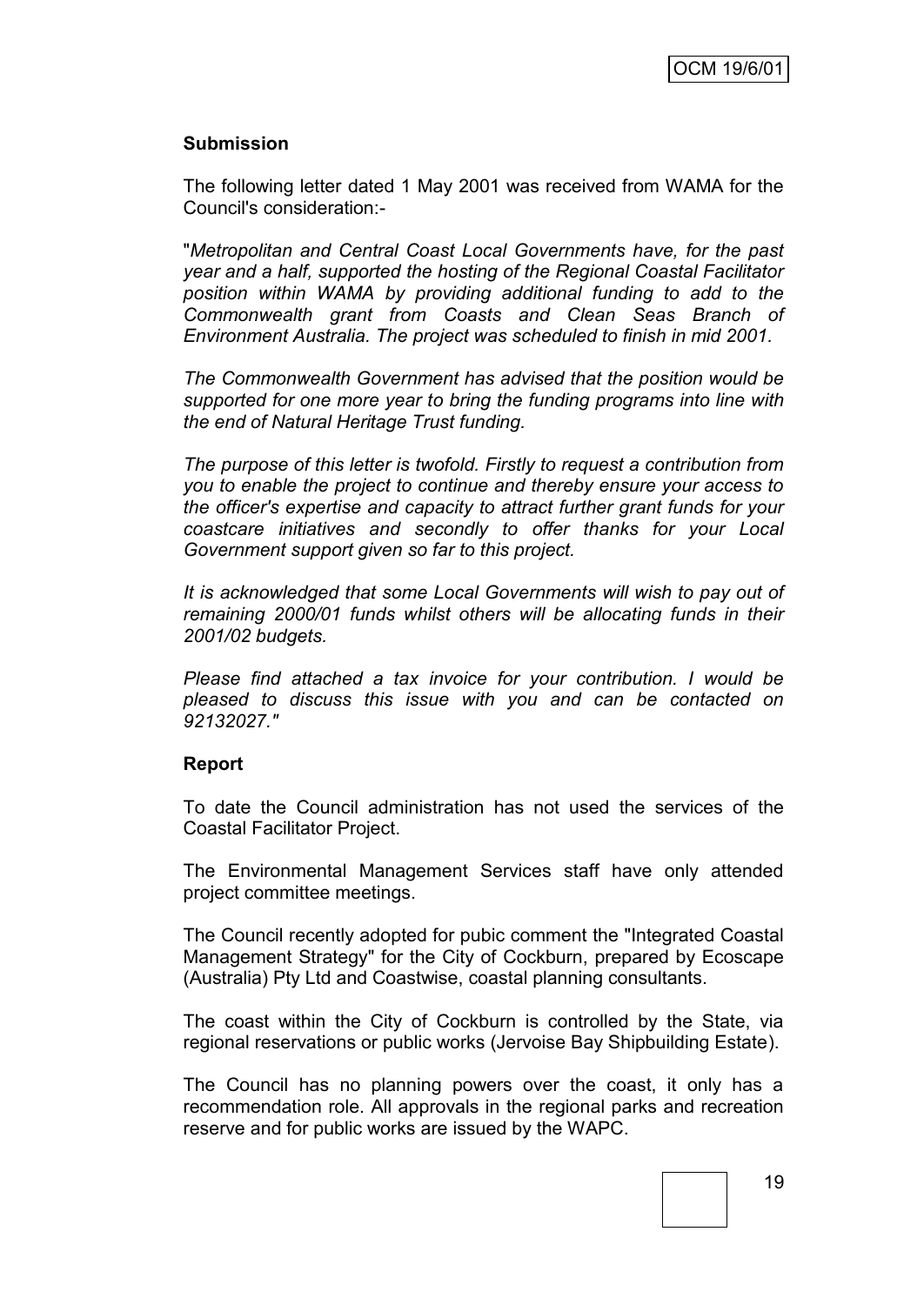As far as the Port Catherine Marina is concerned, this is being developed under a State development agreement to which the Council is not a participant. The Council only has a recommendation role in the scheme amendment and subdivision process and following the adoption of the development plan under the agreement the Council may have the power to issue development approvals under its scheme. However, it is likely that the marina, being of State significance, will be subject to a clause 32, call-in, under the MRS, where two approvals are likely. One from the WAPC under the MRS and one by the Council under its local scheme.

Given this, the services of a Coastal Facilitator, as experienced to date, are of minimal benefit to the Council. Therefore, it is not recommended that a further contribution be made for the 2001/2002 financial year.

### **Strategic Plan/Policy Implications**

N/A

### **Budget/Financial Implications**

If the Council supports the recommendation then no funds are required.

If the Council is of the opinion that it should continue to support this WAMA position, then the provision of the funds should be considered as part of the 2001/2002 budget deliberations.

### **Implications of Section 3.18(3) Local Government Act, 1995**

Nil.

### **1162. (AG Item 14.3) (OCM1\_6\_2001) - PROPOSED SUBDIVISION - LOTS 74, 75-77, 78-80, 85-87, 88-91, 82 & 83 WATSON ROAD, YANGEBUP - OWNER: C RADONICH - APPLICANT: BSD CONSULTANTS (116436) (MR) (ATTACH)**

# **RECOMMENDATION**

That Council:

- (1) advise the Western Australian Planning Commission that it does not support the proposed subdivision application by BSD on behalf of the owner of Lots 74, 75-77, 78-80, 85-87, 88-91, 82 & 83 Watson Road, Yangebup for the following reasons:-
	- 1. The proposed subdivision would create a T-junction too close to the entry from Yangebup Road and future intersection with Beeliar Drive and reduce the ease of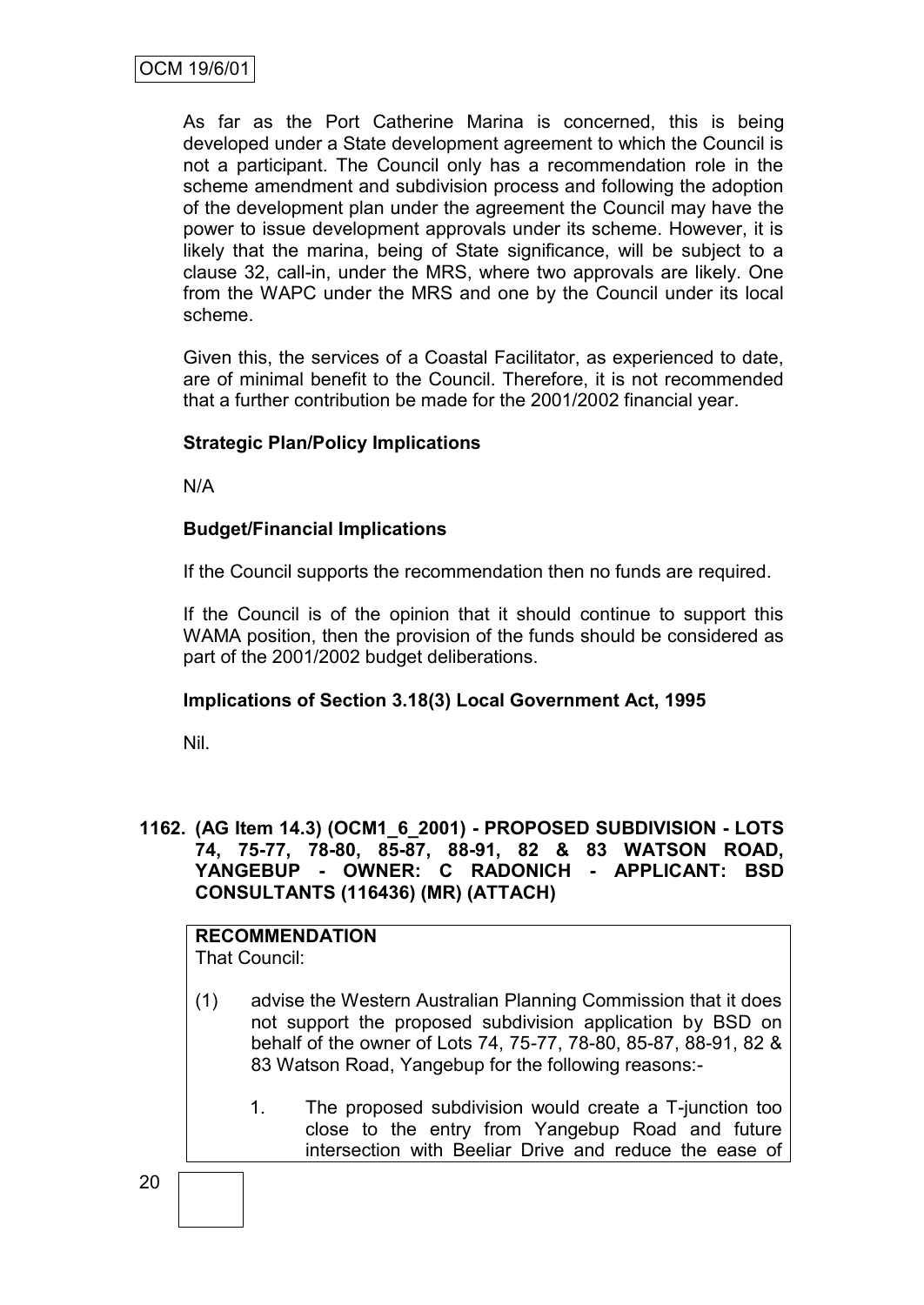access to residential lots.

- 2. The subdivision design is based on planning principles associated with separation of pedestrians and traffic through provision of cul-de-sacs that detracts from the permeability and legibility.
- 3. Increasing the size of Radonich Park is not warranted in this instance and there is an opportunity to incorporate Public Open Space within a central location within the subdivision design.
- 4. The realignment of Watson Road, which has recently been upgraded and adds to the ease of access and overall legibility of the estate, should be retained. The removal of the road and relocation of services is unnecessary.
- 5. The lot configuration is adversely affected by the road layout, which could create difficulties in the siting of single houses on lots and achieve desired standards in terms of solar orientation.
- (2) further advise the WA Planning Commission that it would only be prepared to support the subdivision application if it is redesigned generally in accordance with the sketch plan dated 24 May 2001, subject to the following conditions:

Special Conditions.

- 1. The subdivider preparing a Drainage Management Plan prepared by a suitably qualified practising Engineer, which should include the possibility that lots within the subdivision may be required for drainage purposes where other suitable alternatives cannot be achieved.
- 2. The subdivider contributing towards the cost of upgrading Beeliar Drive in accordance with a Developer Contribution Plan prepared by the Local Government.
- 3. The subdivider executing an agreement with the Commissioner of Main Roads WA for the acquisition of the land required for road widening which is shown on the plan (attached). The land required for road widening is to be shown as "Road Widening" on the Diagram or Plan of Survey (Deposited Plan).
- 4. Pro rata contributions to be made to the Education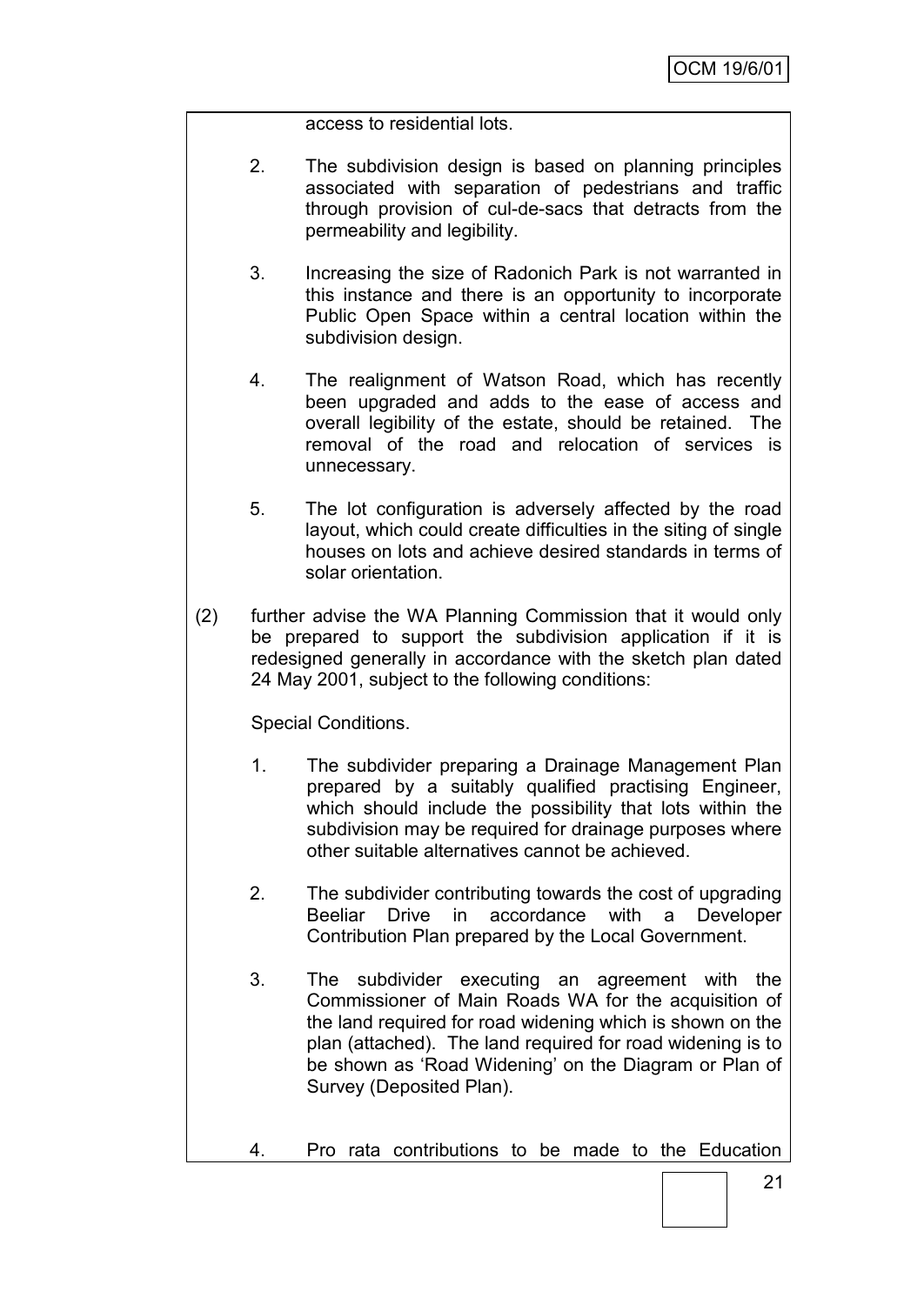Department for the primary school site.

- 5. The Trunk Sewer Pipe Reserve between Lots 4 and 5 (Zuvela Place) to be shown as an access place or PAW and being constructed by the subdivider to the specification of the Local Government and the satisfaction of the Commission.
	- 6. The proponent upgrading View Street and Howe Street including road construction and drainage to the satisfaction of the Local Government.
- (3) adopt modifications to the Yangebup Local Structure Plan (Cell 8) in accordance with the sketch plan attached to the Agenda and forward the revised structure plan to the Western Australian Planning Commission in accordance with clause 8.2.15.2 of the City of Cockburn Town Planning Scheme – District Zoning Scheme No 2.

### **COUNCIL DECISION**

MOVED Clr Oliver SECONDED Clr Whitfield that the recommendation be adopted.

**CARRIED 10/0**

### **Background**

The Western Australian Planning Commission granted approval to subdivide the same land into 112 residential lots on 29 April 1998. The approval was valid for a period of 3 years, which has recently expired.

### **Submission**

The applicant seeks a renewal of approval to subdivide the land into 112 residential lots. Lot sizes are proposed from  $575m^2$  to  $700m^2$ . (refer to plan attached to the Agenda.)

The realignment of Watson Road is proposed to facilitate the expansion of Radonich Park by 1.02 hectares.

New subdivisional roads are proposed within the central and northern section of the land.

The applicant has reviewed the City's revised sketch plan (24 May 2001). Their comments are summarised accordingly:-

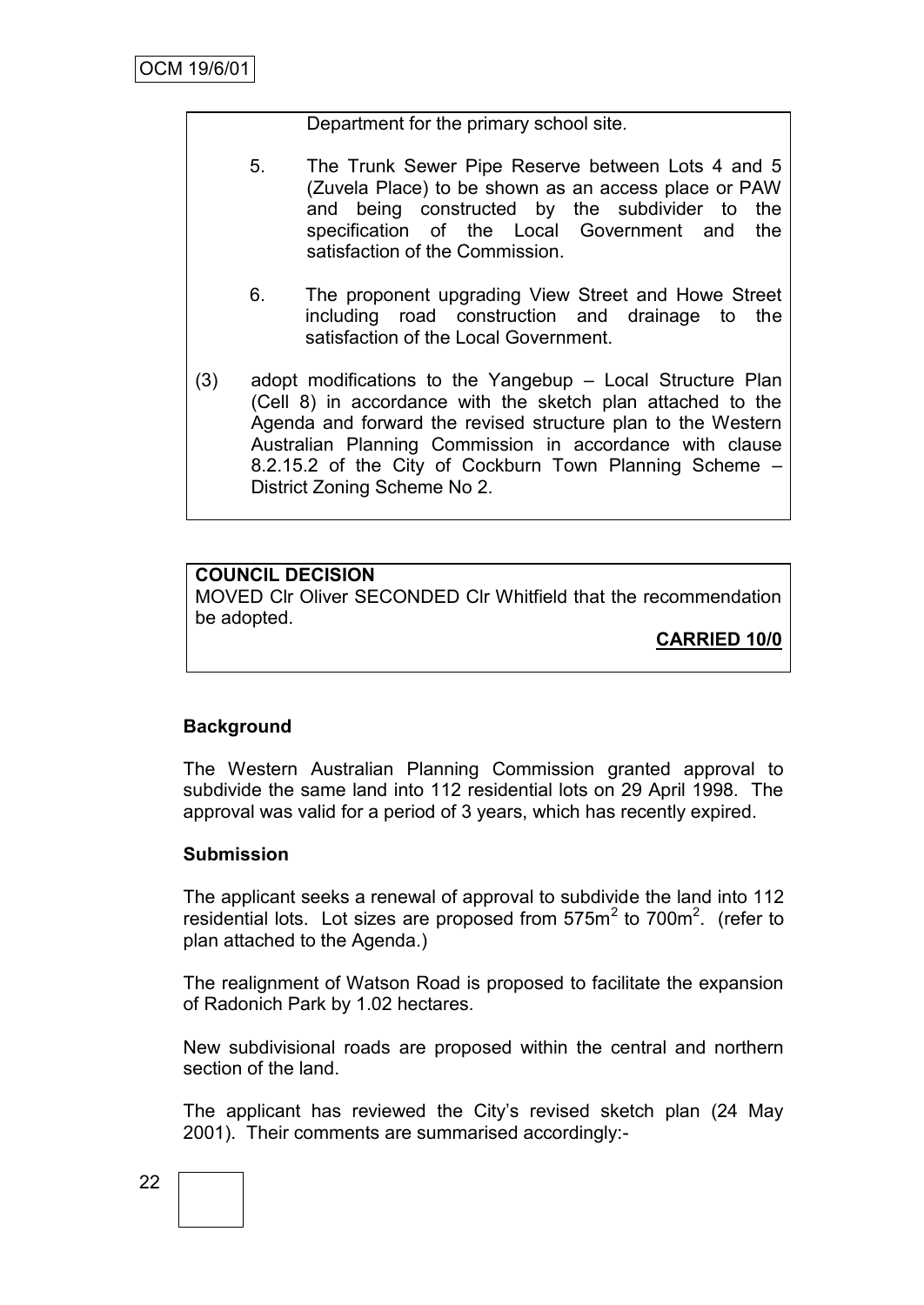- The design would appear to require an extra 450 metres of road costing an extra \$250,000 including services;
- The extra roads would use some  $6,000m^2$  of additional land and equate to a loss of 11 lots. Difficult to substantiate that there would not be the same number of lots unless these were significantly smaller;
- The suggested location of the separate area of POS does not take into consideration the contours and not suited from a development perspective; and
- The design does not recognise the ownership boundaries and would have a very deleterious impact on the yield of the minor landowner.

### **Report**

#### Yangebup – Local Structure Plan

The proposed subdivision conforms to the Yangebup – Local Structure Plan for Cell 8 south of Beeliar Drive (refer to plan attached to the Agenda). The Structure Plan was prepared several years ago prior to the Livable Neighbourhood – Community Codes prepared by the Western Australian Planning Commission (WAPC).

#### Assessment of the Proposed Subdivision Design

There are several concerns with the proposed subdivision from a planning perspective that are outlined below:

- The applicant"s changes to Watson Road off Yangebup Road include a short section of street to arrive at a 'T' junction with Congdon Avenue. Access to the southern section of Watson Road is then indirect and requires a deviation around Radonich Park. There is also an extra cost associated with the relocation of services (ie power, drainage etc.) situated within the road reserve of Watson Road;
- The applicants road design is not permeable nor is it legible for motorists or pedestrians etc.
- Increasing the size of Radonich Park is not warranted in this instance and there is an opportunity to incorporate public open space within a central location;
- The resulting subdivision pattern also would create irregular lot shapes that could pose a difficulty siting houses to comply with the City"s requirements. The lots also do not maximise solar orientation by a 'north –south' direction;

#### Modified Subdivision Design

It is recommended that the proposed subdivision design be amended into a grid road pattern (refer to sketch plan dated 24 May 2001). A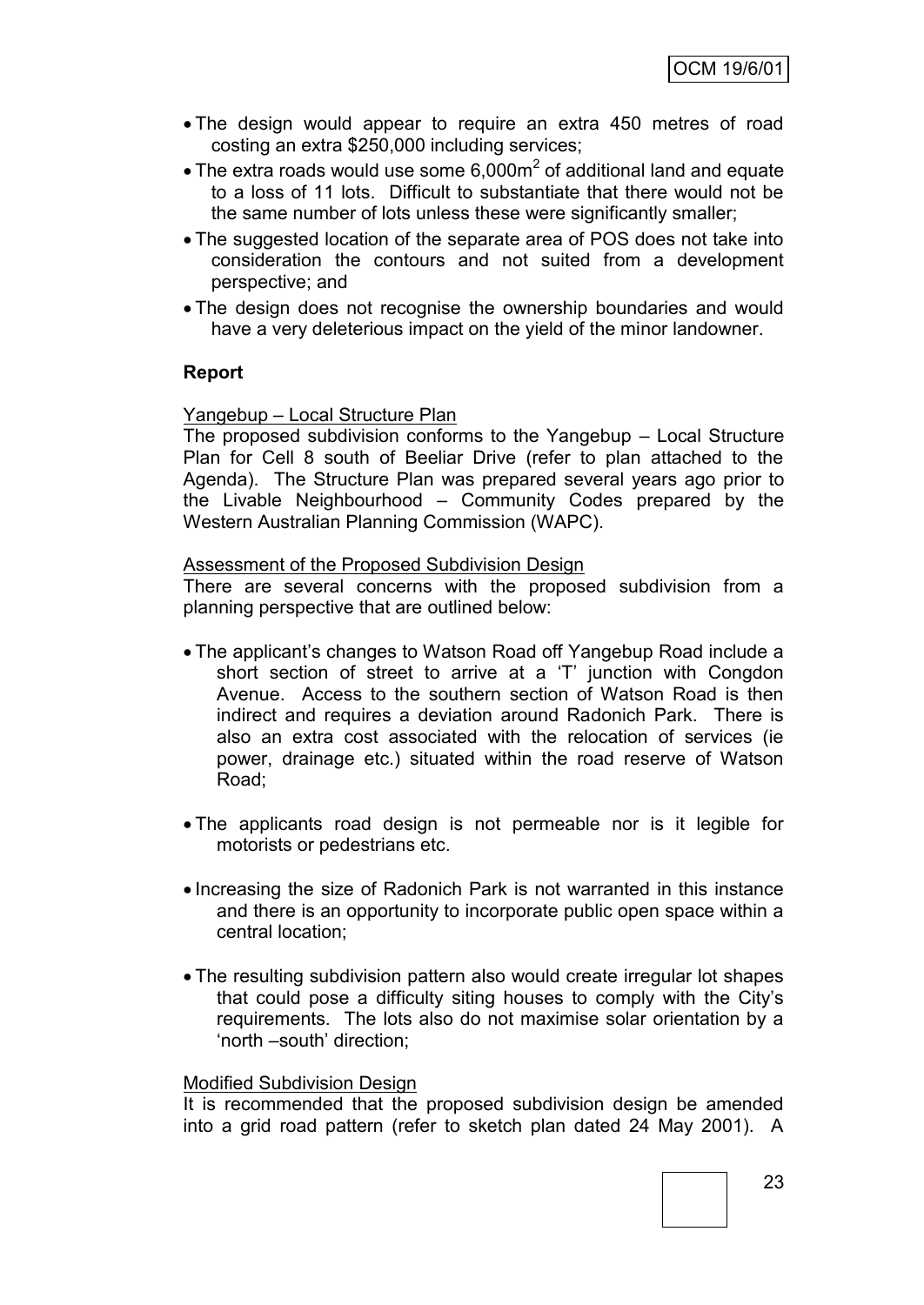sketch plan has been prepared by the City to demonstrate how this could be achieved. The major elements include:-

- The same lot yield as the applicant"s proposal albeit with smaller lot sizes that are more reflective of the current R20 Code;
- A square shaped pocket park located in the centre of the subdivision for ease of access bordered on all sides by roads and linked to a future residential south;
- A grid road pattern with better permeability and legibility;
- Better lot configuration for positioning houses and solar orientation;
- Consistent with Liveable Neighbourhoods Community Design Codes; and
- Retains the direct north-south alignment of Watson Road and reduces the costs otherwise incurred with the relocation and closure of a section of this road.

#### Variation to Structure Plan

District Zoning Scheme No 2 allows the Council to vary a structure plan by resolution if it believes that the variation does not materially alter the intent of the structure plan. The Council in modifying the structure plan must forward a copy of the variation to the Commission within 10 days of making the decision. The changes to the structure plan only affect a small section of the structure plan and do not change the location of planned centres or the intended residential use of the land. On this basis it could be accepted that the changes recommended do not alter the intent of the structure plan. Its modification could be supported to facilitate changes to the subdivision design.

#### Other Comments

As the applicant has objected to the recommended design changes, the following comments are provided:-

- 1. The City undertook a simple comparison between the applicant"s plan and the sketch plan dated 24 May 2001. The applicant believed an extra 450 metres of road is required with the City"s sketch plan. This is more likely to be about 150m of extra road. Keeping Watson Road intact can also reduce these costs. Access places (10.0m wide) could be used in locations where access is limited to one or two lots to reduce land taken up by roads.
- 2. Additional land for roads is required (approx.  $1800m^2$ ) with the City"s sketch plan, to that proposed by the applicant. The land required for roads could be reduced to 1200m<sup>2</sup> by incorporating

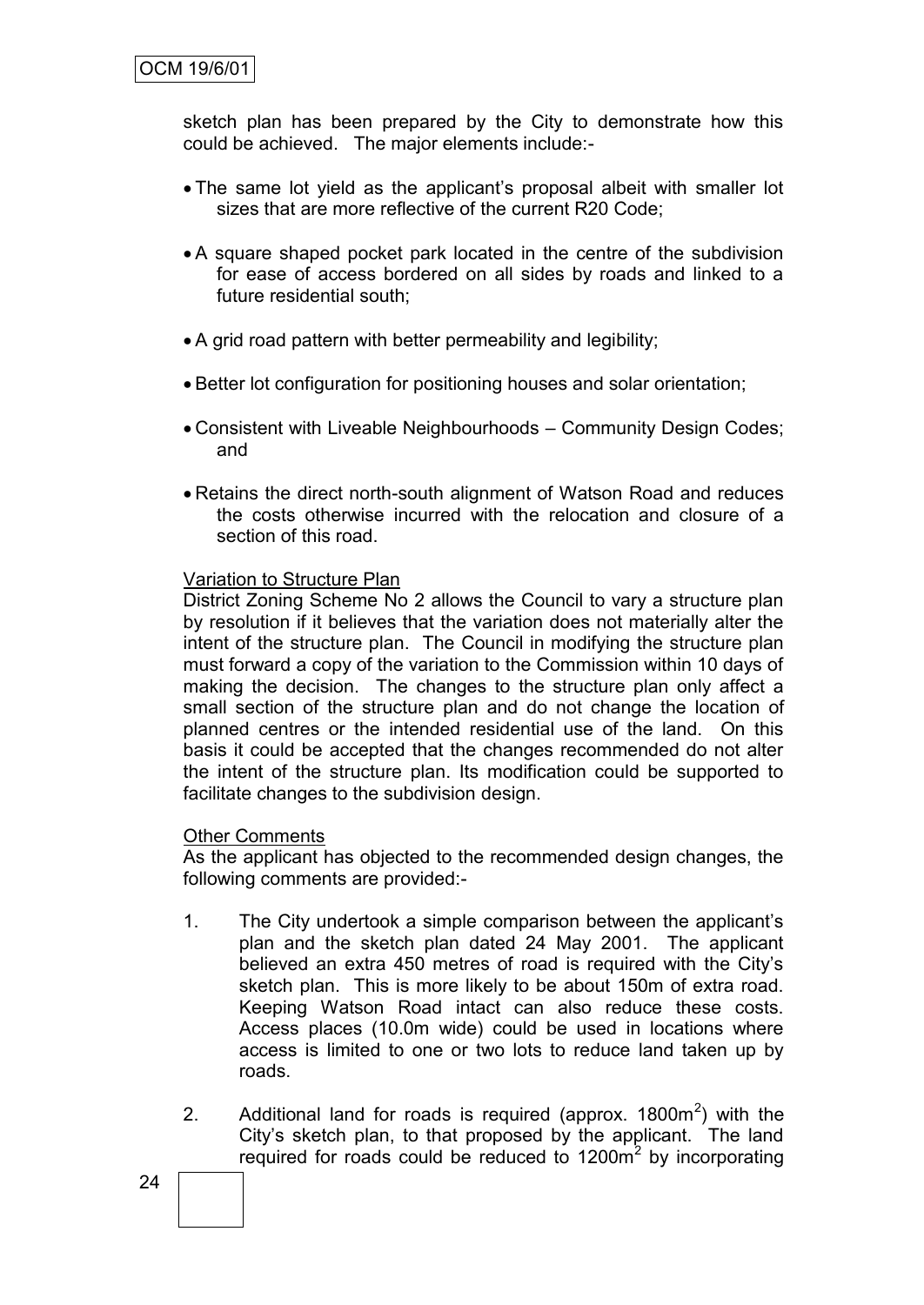access place into the design. The lot yield is also the same as proposed. This is achieved by reducing lot sizes to areas that are more reflective of the current R20 Code.

- 3. The City"s sketch plan includes a central area of public open space (POS) on land that has less consideration to contours than the applicant"s plan, but is still useable. The applicant"s location for POS is still less favourable in terms of access, permeability and legibility.
- 4. The City"s sketch plan could affect the distribution of proposed lots with the minor landowner. The applicant seems to be referring to Lot 74 Howe Street. This is not a valid planning consideration in the assessment but is a project management consideration. To minimise any adverse impact on the minor owner, the proposed road link could be converted to a minor access place.

The proposed subdivision layout on the above basis is not supported. The recommended design modifications proposed are appropriate and reasonable. There is an opportunity for the applicant to enhance the subdivision sketch plan dated 24 May 2001 prepared by the City.

### **Strategic Plan/Policy Implications**

The Corporate Strategic Plan Key Result Areas which apply to this item are:-

Planning Your City

- *"To ensure that the planning of the City is based on an approach which has the potential to achieve high levels of convenience for its citizens.*
- *To ensure that the development will enhance the levels of amenity currently enjoyed by the community.*
- *To foster a sense of community within the district generally and neighbourhoods in particular."*

Conserving and Improving Your Environment

 *"To ensure that the development of the district is undertaken in such a way that the balance between the natural and human environment is maintained."*

Maintaining Your Community Facilities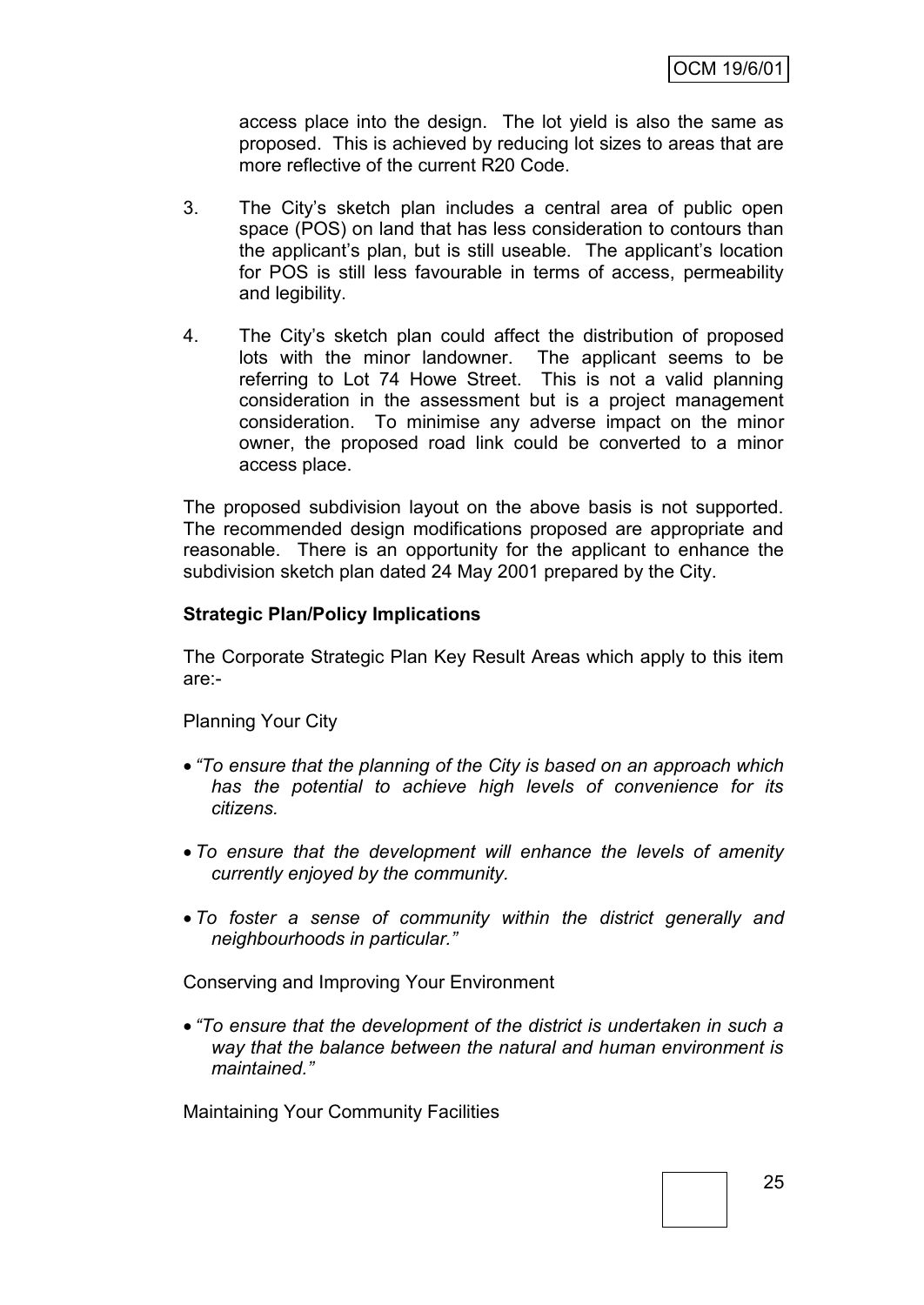- *"To construct and maintain roads, which are the responsibility of the Council, in accordance with recognised standards, and are convenient and safe for use by vehicles, cyclists and pedestrians.*
- *Construct and maintain parks which are owned or vested in the Council, in accordance with recognised standards and are convenient and safe for public use."*

### **Budget/Financial Implications**

N/A

**Implications of Section 3.18(3) Local Government Act, 1995**

Nil.

**1163. (AG Item 14.4) (OCM1\_6\_2001) - PROPOSED MULTI-BAY CARWASH - LOT 29; 448 ROCKINGHAM ROAD, SPEARWOOD - OWNER: SCARSDALE HOLDINGS PTY LTD - APPLICANT: M BALMER (3309087) (MR) (ATTACH)**

### **RECOMMENDATION**

That Council:

(1) approve the proposed Self Serve Multi-bay carwash on Lot 29 No 448 Rockingham Road, Spearwood, subject to the following conditions:

Standard Conditions

1. Standard conditions contained in Council Policy PD 17 as determined appropriate to this application by the delegated officer under clause 7.6 of District Zoning Scheme No.2;

Special Conditions.

- 1. A detailed report being prepared by a qualified consultant certifying that the land has been decontaminated in accordance with the Department of Environmental Protection guidelines.
- 2. An acoustic report for the carwash facility being prepared by a suitably qualified acoustic consultant, demonstrating compliance with the Environmental protection (Noise) Regulations 1997.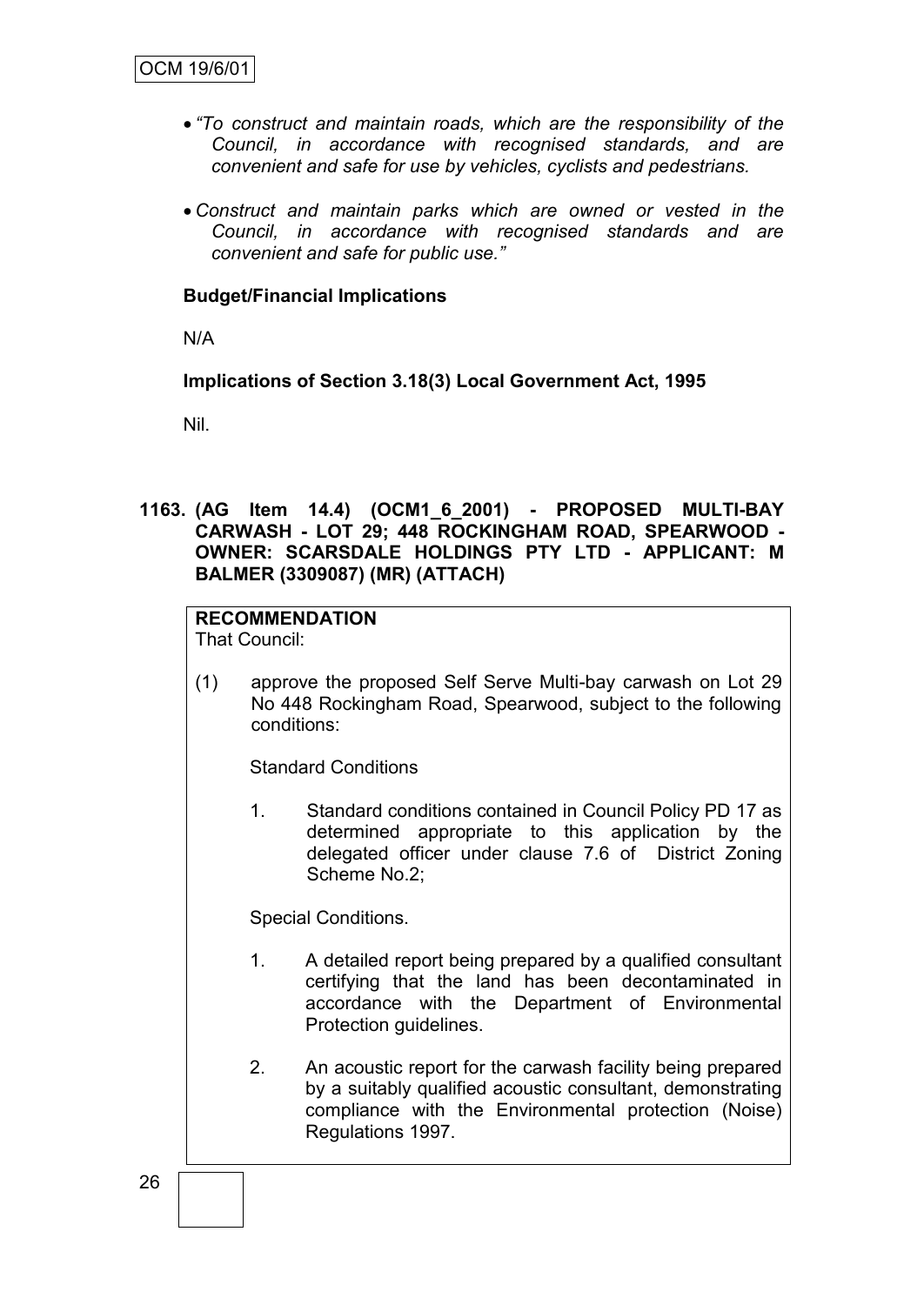- 3. A detailed report being prepared by a qualified lighting consultant certifying that the illumination will be confined within the site such as to comply with the Australian Standard AS4282 in "Control of Obtrusive Effects of Outdoor Lighting – 1997"
	- 4. The hours of the carwash operations being restricted to 7am – 10pm for each day of the week.
	- 5. Vehicle access is restricted to the northern most crossover to Rockingham Road and the new crossover proposed onto Barrington Street. The existing crossovers nearest to the intersection of Rockingham Road and Barrington Street must be closed and the verge reinstated.
	- 6. The design and operation of the facility must ensure that overspray does not cause a nuisance to the owners and occupiers of the adjoining commercial and adjacent residential lots, to the satisfaction of the City.

### **COUNCIL DECISION**

MOVED Clr Oliver SECONDED Clr Whitfield that the recommendation be adopted.

**CARRIED 10/0**

### **Background**

The property has been occupied previously for over 10 years as a service station.

The surrounding land uses comprise a mix of residential lots on the opposite side of Rockingham Road and Barrington Street. The site itself is close to the local shopping centre and other commercial uses.

### **Submission**

The applicant seeks development approval to use a service station as a multi-bay carwash facility.

The applicant believes that self-serve carwash facilities have become increasingly popular in recent years. They allow motorists the convenience of cleaning of their vehicles, without any harm to the environment with substantial savings in water consumption. The proposed facility includes the following elements:-

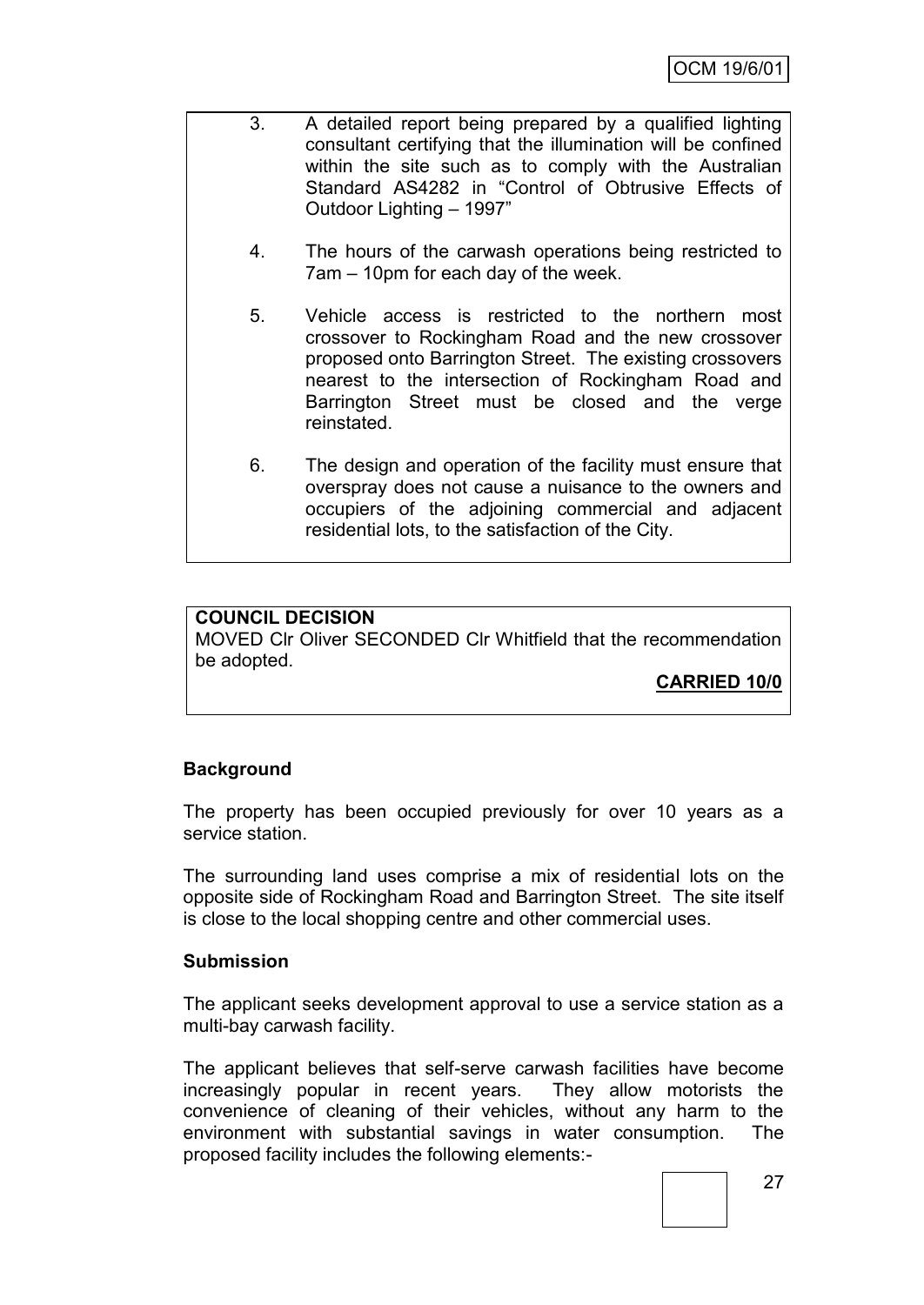- Self serve wash bays for cars, boats/caravans, motor bikes;
- Self serve vacuum bays for cars; and
- Self serve detailing bays for motor bikes and cars.

The site was selected for its past use as a service station and its location in the centre of the catchment area of Spearwood and Coogee. It is proposed to close one existing 10.0 metre wide crossover on Rockingham Road and relocate another on Barrington Street further away from the intersection. The applicant believes the two remaining crossovers will allow sufficient and secure access to and from the property without unnecessary traffic movements.

#### Building Design

The submitted plans are conceptual only with final plans being prepared upon receiving approval. The applicant wants to construct a modern and enjoyable place away from the common industrial look.

#### Hours of Operation

To avoid and manage loitering, vandalism and waste dumping the site will be under 24 hour video surveillance and security. The initial operating hours proposed by the applicant were from 5am and close at the same time as the adjoining hotel.

The applicant believes that if the facility was only open when customers were at work, the carwash would not survive. As the carwash will be lit, motorists who work longer hours would be able to use the facility anytime. Longer opening hours would result in less vandalism. The carwash can be closed using a timer, while money can be inserted, the equipment will not work.

To address the residents' concerns about a 24 hour operation the applicant recently offered to reduce the hours of operation from 0700 to 2200 seven days a week.

#### Lighting

The carwash is proposed to be illuminated all night (dimmed down) for the purpose of 24 hour video surveillance. Lighting must be bright enough in the right places for customers to see what they are doing. And secondly to enable video surveillance to reduce vandalism etc. Bright lighting is proposed within the wash bays, less bright lighting in the vacuum bays and some perimeter lighting (garden path type). Light spillage across the road can be avoided using shade sails as already planned for the cleaning and vacuum bays.

#### Noise Management

The applicant has identified several potential noise aspects with people driving on/off the premises – getting in and out of cars, high pressure water spray, vacuum cleaner. During the day it is believed that none of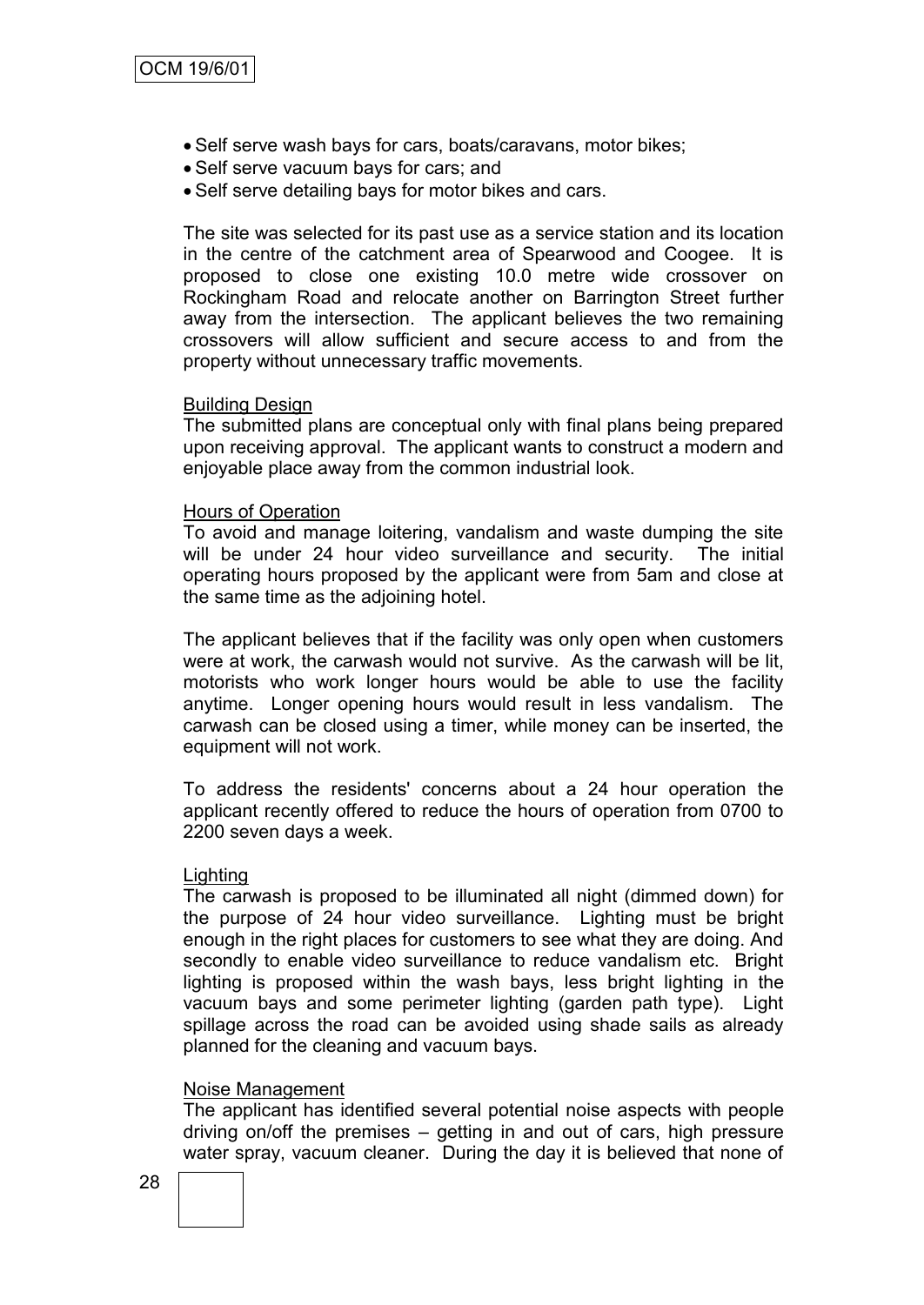OCM 19/6/01

these activities would be noticed as the traffic noise from Rockingham Road would exceed on-site noise levels. All machinery will be fitted into noise insulated equipment room. Outdoor vacuums are also noise insulated or alternative ducted (motor in equipment room). At night it was accepted that activities could be audible but would ensure that the noise levels are kept within the limits of the Environmental Protection (Noise) Regulations 1997. The applicant indicated that dwellings are well away from the proposed facility and orientated away from houses and explained that in Melbourne similar facilities have houses directly adjoining on one or two lot boundaries.

#### Traffic Volumes

The facility is intended to service the local community and the applicant believes the business would not increase the current traffic volume compared to any other business that the site is suitable for. Research suggests that trips to the carwash are combined with shopping, after dropping off children, going to work etc.

#### Cleaning Agents/odour

All cleaning agents are biodegradable. The cleaning agent amounts are minute and there is no odour problem expected in the cleaning process. Recycled water will be treated to avoid smell.

There are two potential odour aspects from wastewater that is managed with proper treatment. Perfumed cleaning agents are kept to a minimum.

#### **Spraydrift**

The applicant considers the location to be perfect in relation to spraydrift. Before the land was purchased wind conditions were observed at various times of the year. The site seemed sheltered from winds. On this basis it is not believed that residents would experience any impact of spraydrift. Spray would dissipate before arrival at dwellings across both roads.

#### Waste Water

All wastewater is collected in pits under vehicles and some water is recycled and filtered before discharging into the sewer in accordance with Water Corporation regulations.

### **Report**

The proposed development is not defined in the City of Cockburn Town Planning Scheme – District Zoning Scheme No 2. The Council can consider that the proposal is a "use not listed" and the use itself is consistent with the objectives and purpose of the Zone. The proposed carwash on this basis could be approved after notice of the application has been given for at least 21 days in accordance with the requirements of DZS2.

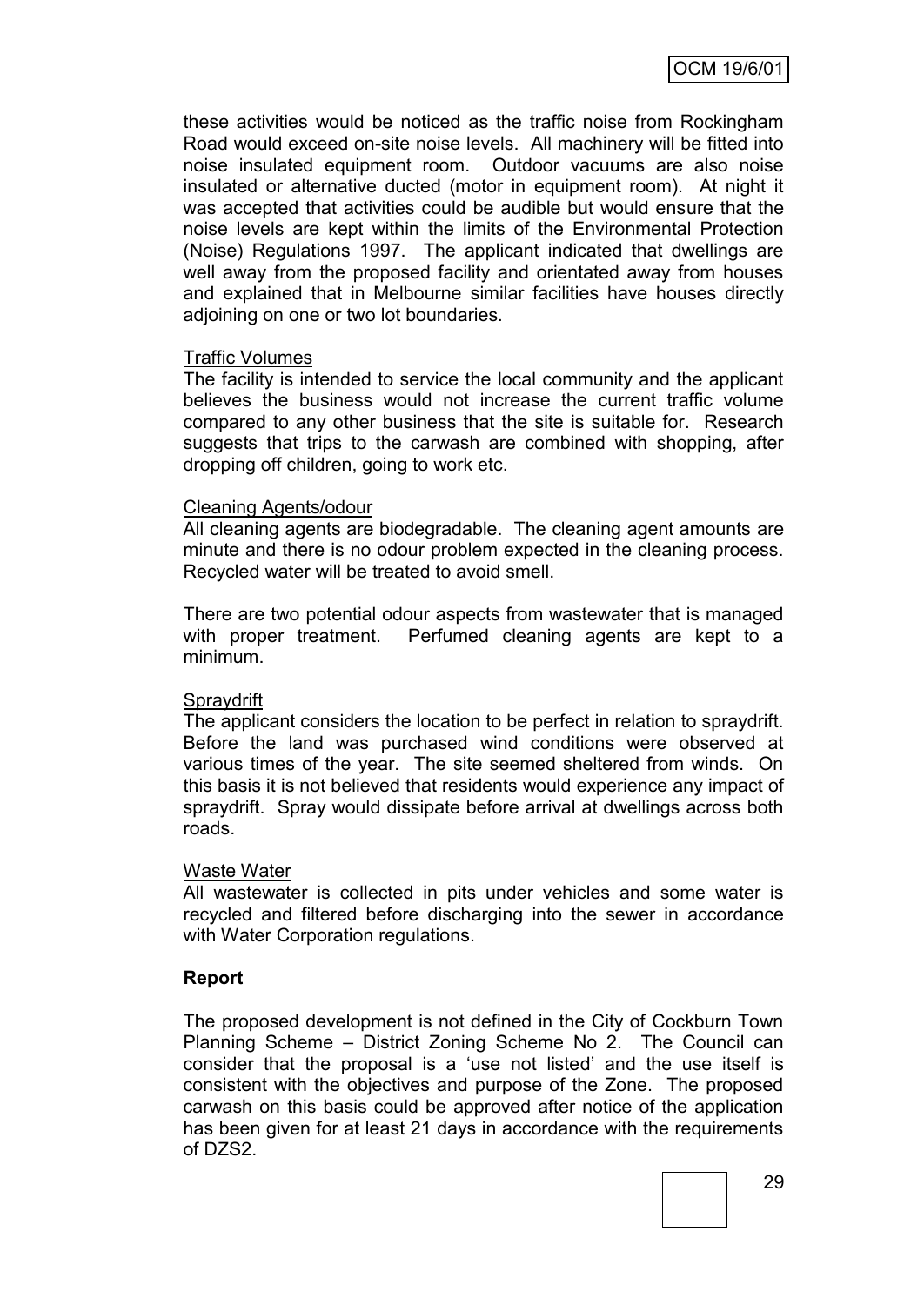#### Public Comments

The proposal was advertised in accordance with the requirements of Clause 6.2 of the DZS2 by way of an advertising sign erected on-site for 21 days. The sign was placed against a wall of the existing building. Letters of notification were also sent to nearby owners seeking comment. The advertising process was sufficient for the Council to satisfy Scheme requirements. At the close of the advertising period seven submissions of objection were received.

Public Objections – main concerns

- 1. Opening Hours of operation
- 2. Noise received by residents after normal business hours
- 3. Traffic impact on Barrington Street
- 4. Fumes from spraydrift effect on health.
- 5. Waste disposal method not clear

The applicant has responded to residents' concern in detail and is prepared to manage operations to minimise any adverse impact on adjacent residents and businesses. The applicant's undertakings are discussed as follows:-

#### Hours of Operation

The main concern from submissions is over the initial hours of operation, being from 5am to 12pm. One submission believed the operations should be restricted to 6am to 10pm, if approved. The City has previously approved of carwash facilities within the District on commercial land within residential areas. The most recent carwash being on 346 Carrington Street, Hamilton Hill, where the operating hours were limited to 7am to 10pm.

The hours of operation of the carwash proposal should be balanced against the residents' concerns and the viability of establishing the business. It is proposed to restrict the hours of operation of the carwash to 7am to 10pm. This was recently agreed to by the applicant.

### Noise & Light Management

Noise management should be verified against an acoustic consultant"s report that demonstrates the development will comply with the Environmental Protection (Noise) Regulations 1997. Likewise the effects of outdoor lighting must comply with the relevant Australian Standards to minimise any adverse impacts on adjacent residents.

#### Traffic Impact

The traffic impact on Rockingham Road and Barrington Street is not expected to be any greater than the traffic impacts caused by the former service station and may in fact be less. The change in crossover locations is supported and provides for greater safety entering and leaving the development than the existing crossover arrangement.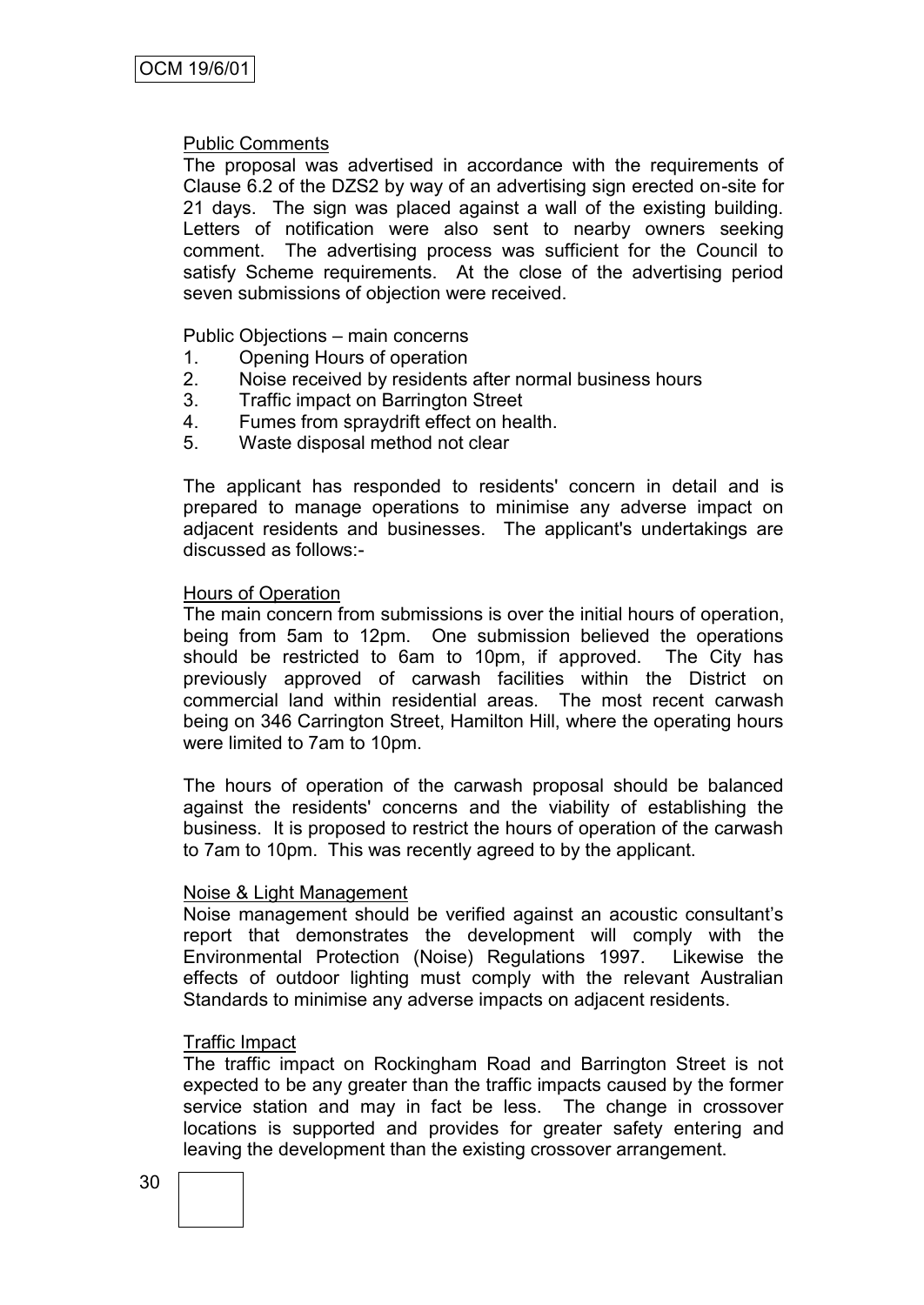### Landscaping

The proposal incorporates landscaping along the street frontage, which would greatly improve the look of the property together with the redevelopment of the site and modern buildings and structures proposed.

### **Conclusion**

On the above basis there are no objections to the proposal proceeding subject to compliance with the stated conditions of approval which address the concerns raised in the submissions.

### **Strategic Plan/Policy Implications**

The Corporate Strategic Plan Key Result Areas which apply to this item are:-

Planning Your City

 *"To ensure that the development will enhance the levels of amenity currently enjoyed by the community"*

Conserving and Improving Your Environment

 *"To ensure that the development of the district is undertaken in such a way that the balance between the natural and human environment is maintained."*

### **Budget/Financial Implications**

N/A

**Implications of Section 3.18(3) Local Government Act, 1995**

Nil

### **1164. (AG Item 14.5) (OCM1\_6\_2001) - POSSIBLE COUNCIL PRESENCE IN THE PROPOSED THOMSONS LAKE TOWN CENTRE (9629) (SMH)**

### **RECOMMENDATION**

That Council request the Director Planning and Development to prepare a report on the options for Council to establish a presence in the proposed Thomsons Lake Town Centre.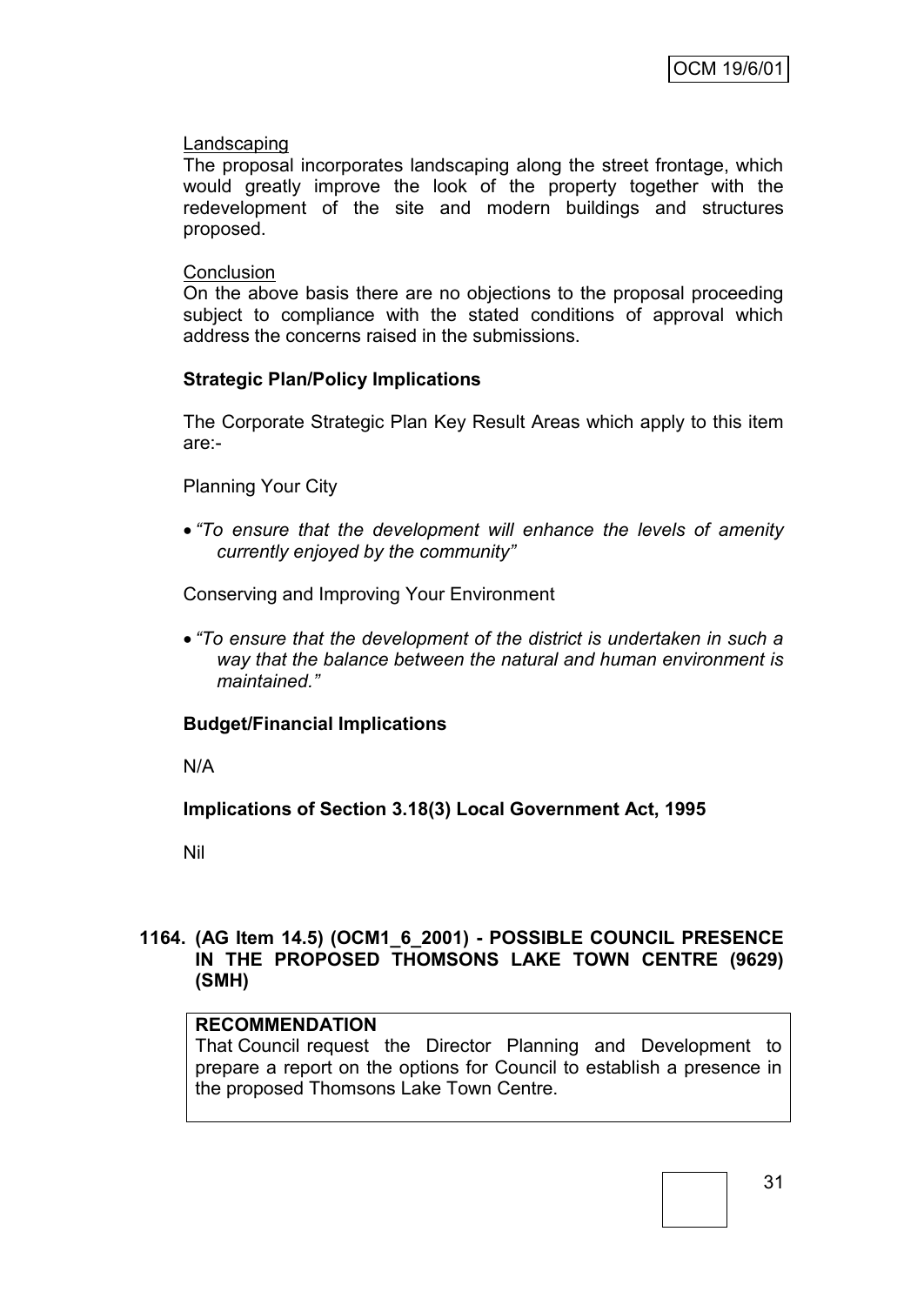### **COUNCIL DECISION**

MOVED Deputy Mayor Graham SECONDED Clr Reeve-Fowkes that the recommendation be adopted.

**CARRIED 9/1**

### **Background**

The planning of the Thomsons Lake Town Centre has been on-going for the past 4 years. The plan has been prepared by an Implementation Committee, chaired by the Ministry for Planning, and with representation from Department of Transport, City of Cockburn and Landcorp.

The formulation of the Town Centre plan is nearing completion and questions are being asked by stakeholders about the likely future role of the Council in the planning and development of this strategically important regional centre.

At this stage the overall plan being prepared relates to the land located on the four corners of the Kwinana Freeway and Beeliar Drive / Armadale Road intersection, and is proposing to provide for the development of major retailing and commercial facilities, commercial, community facilities and services and regional / district sporting grounds. The State Government has committed to provide a rail service between Perth and Thomsons Lake via Kenwick by the year 2004 associated with a bus interchange.

Currently the Gateways Shopping Centre has been developed to its first stage of  $15,000m^2$ , to be ultimately 50,000 $m^2$ .

### **Submission**

N/A

#### **Report**

There is an expectation that the Council will have a presence at the Thomsons Lake Centre.

At the present time a 2 ha Community Purposes site has been set aside as part of the Gateways Shopping Centre development for the future use of the Council. To date no proposals for this land have been identified.

Plans prepared for the design and construction of the rail station, north of the Gateways Shopping Centre and located in the median to the Kwinana Freeway, show land to the west being developed for car parking, bus interchange, a town square and space for retail and office accommodation.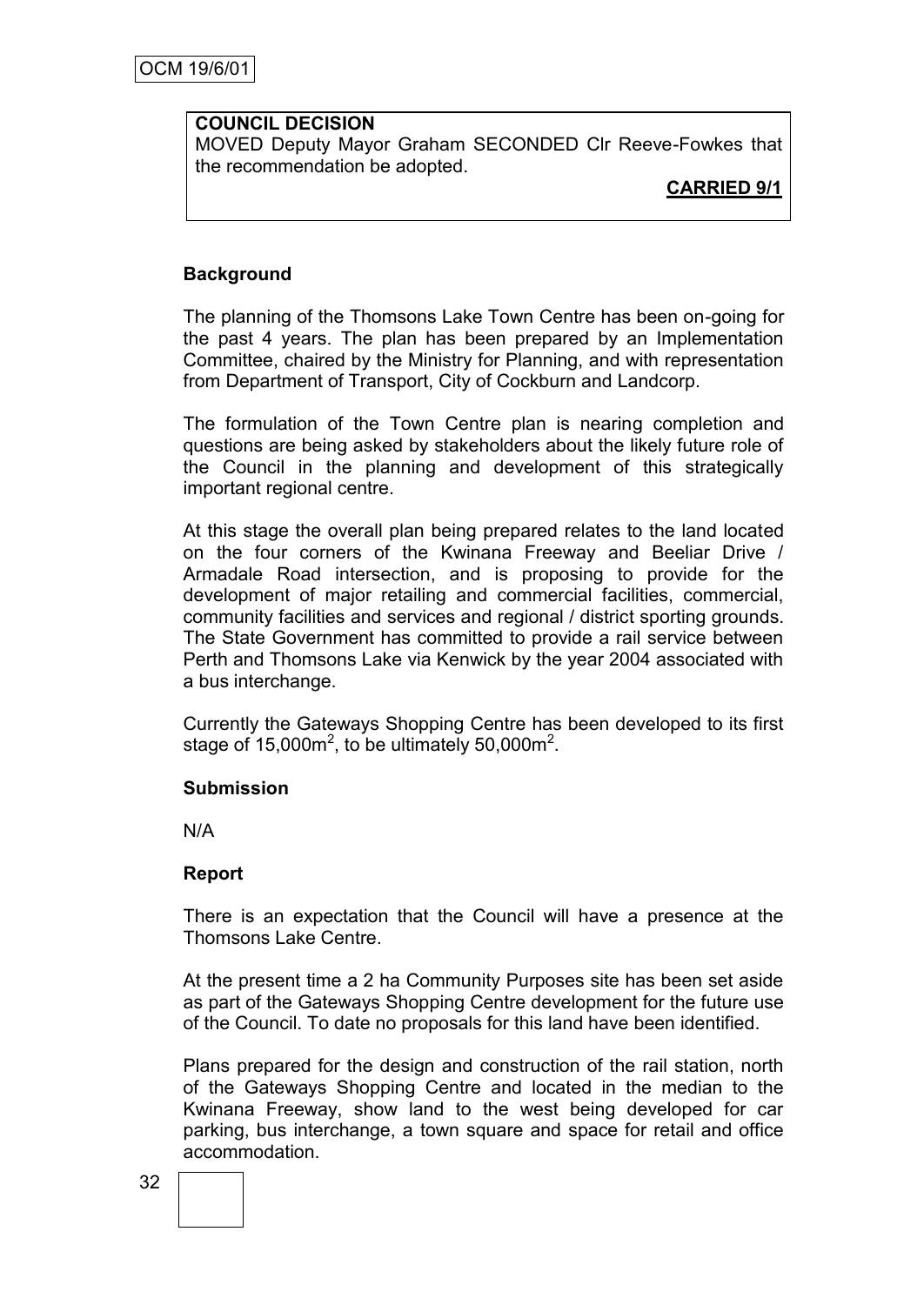Given the advanced state of planning of both the Gateways Shopping Centre and the Town Centre, it is considered necessary for the Council to investigate the options for a possible future role and/or presence in the Town Centre so that any decisions that may be taken by the Council in this regard can be provided for in the plan.

For the Council to make a considered decision, in respect to this matter, it would be necessary for a report to be prepared which identifies the options that may be available.

## **Strategic Plan/Policy Implications**

- 1. Managing Your City
- *"To deliver services and to manage resources in a way that is cost competitive without compromising quality."*
- 2. Planning Your City
	- *"To ensure that the planning of the City is based on an approach which has the potential to achieve high levels of convenience for its citizens."*
	- *"To foster a sense of community within the district generally and neighbourhoods in particular."*
- 4. Facilitating the needs of Your Community
- *"To facilitate and provide an optimum range of community services."*

## **Budget/Financial Implications**

No funds are available to undertake this investigation. The work will be done in-house using Council staff and resources.

## **Implications of Section 3.18(3) Local Government Act, 1995**

Nil.

## **1165. (AG Item 14.6) (OCM1\_6\_2001) - MURDOCH UNIVERSITY MASTERPLAN (9806) (SMH) (ATTACH)**

# **RECOMMENDATION**

That Council:

- (1) receive the report;
- (2) advise the Office of Facilities Management at the Murdoch University that it:-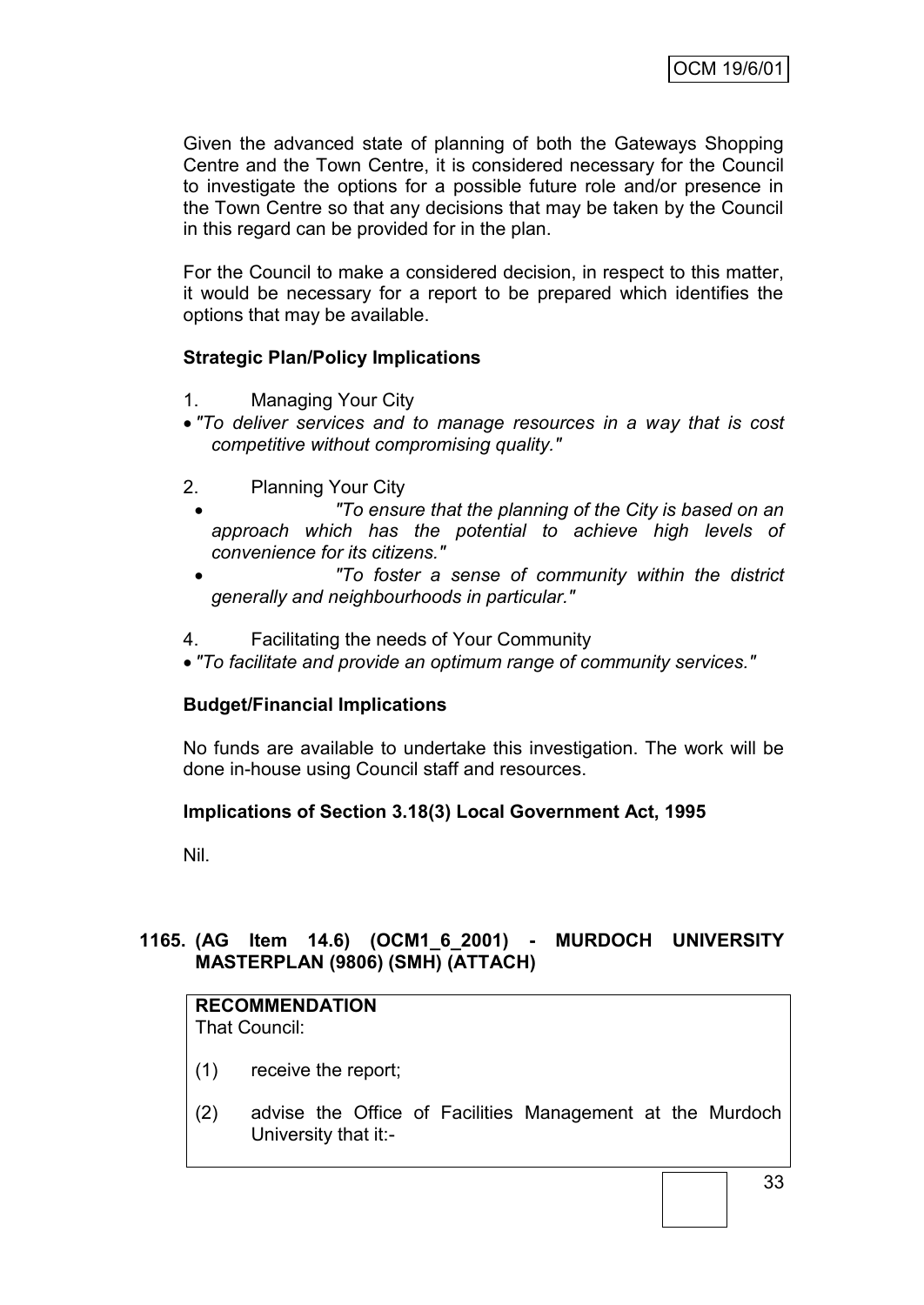- 1. supports the Masterplan "The Millenium Plan 2000 and Beyond" subject to the suggestions contained in the report;
- 2. believes that because of the size and scope of the project that it be undertaken by a Development Authority established for the purpose of planning, designing, constructing and managing the implementation of the Masterplan;
- (3) advise the City of Melville of the Council's decision accordingly.

## **COUNCIL DECISION**

MOVED Clr Edwards SECONDED Clr Humphreys that the recommendation be adopted.

**CARRIED 7/3**

## **Background**

The Murdoch University has been established on a large 220 ha site for the past 30 years.

The land is currently used for university purposes, together with stock paddocks associated with the Veterinary School.

The land is reserved under the MRS for "University" and similarly reserved in the local schemes.

The majority of the site is located in the City of Melville with the balance to the south being within the City of Cockburn.

Because the land is reserved under the MRS together with the fact that the development would be deemed a public works, development will only require the approval of the WAPC. The affected local government can only make recommendations in respect to scheme amendments, subdivision and development.

The proposal to develop a Masterplan has been contemplated by the University since about 1998. The reason for the Masterplan is to provide a plan to better utilise the large land holding for the benefit of the University and the community.

## **Submission**

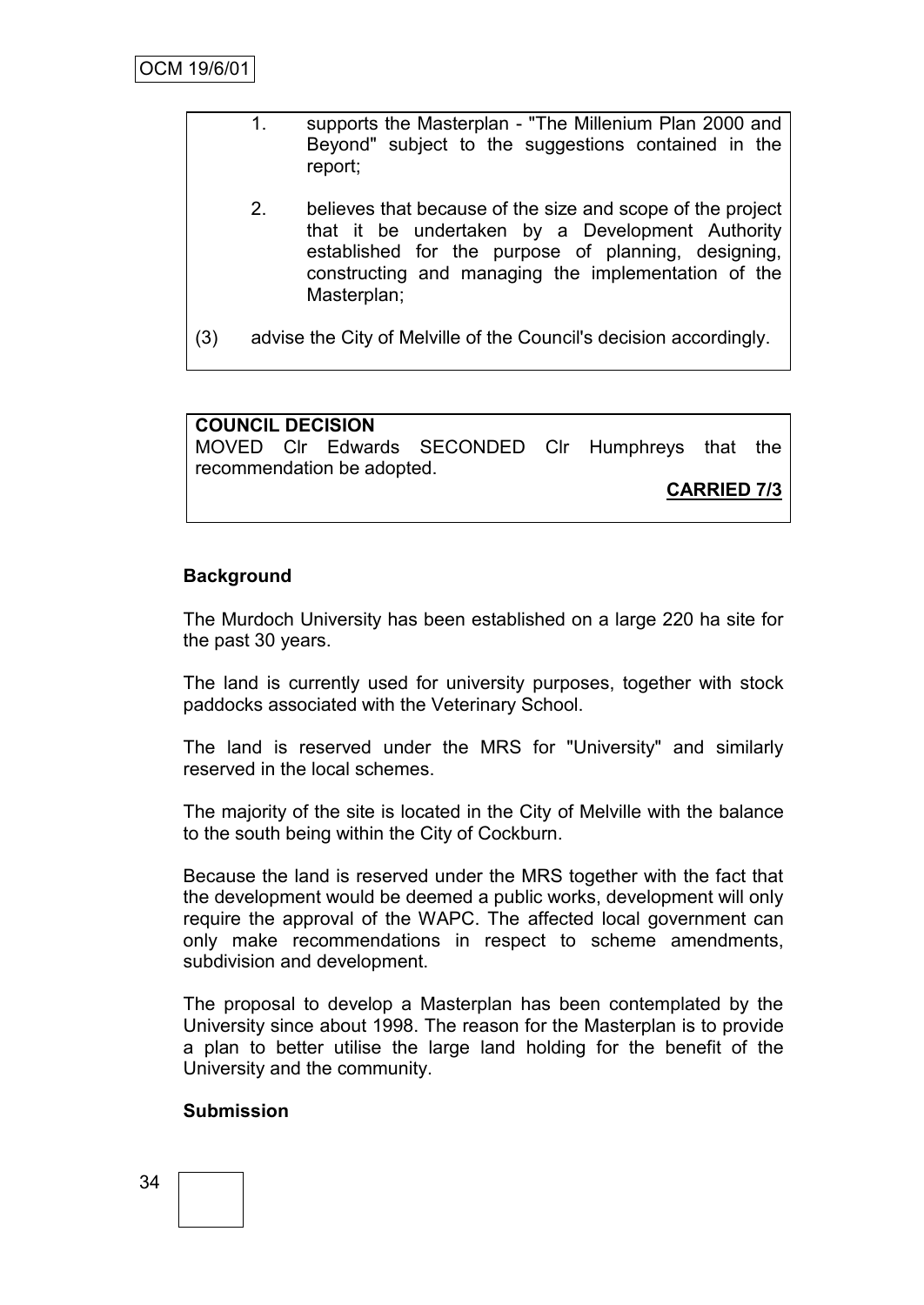In a letter dated 23 May 2001, the Director of The Office of Facilities Management wrote to Council confirming a meeting with the Director, Planning and Development:-

"*Thank you for meeting with officers from Murdoch University on the 10th May to discuss progress on the master plan.*

*I would like to follow up with the process you recommended and submit the master plan to Council. The University is seeking endorsement in principle from the City of Cockburn.*

*The current status of the plan within the University is:*

*The Master planning report - The Millennium Plan - 2000 and Beyond was presented to the University Senate in July 2000 and the following guiding principles were endorsed:*

- *Development of a University Town*
- *Retention of an on Campus Veterinary Farm*
- *Development of commercial uses on Campus*
- *Provision of income to support the educational functions of the University*
- *Endorsement of the conceptual plan contained within the August 2000 report*
- *That the report be released for wider public consultation.*

*One of the key objectives in developing a University Town is to bring life into the Campus and surrounding community. For example the University Town will have its own residency, food halls, recreation facilities and shops.*

*I* would like the opportunity to present the plan to Council prior to their *consideration for endorsement.*

*Please find enclosed the master plan and brochure. I look forward to a favourable response."*

A copy of the Masterplan Brochure is attached.

In general terms the Masterplan provides for:-

- The consolidation of the University Campus on its existing location and is central to the development proposals.
- Along the Murdoch Drive and South Street road frontages mixed use, research and commercial uses are proposed.
- Retail sites are dispersed throughout the development area.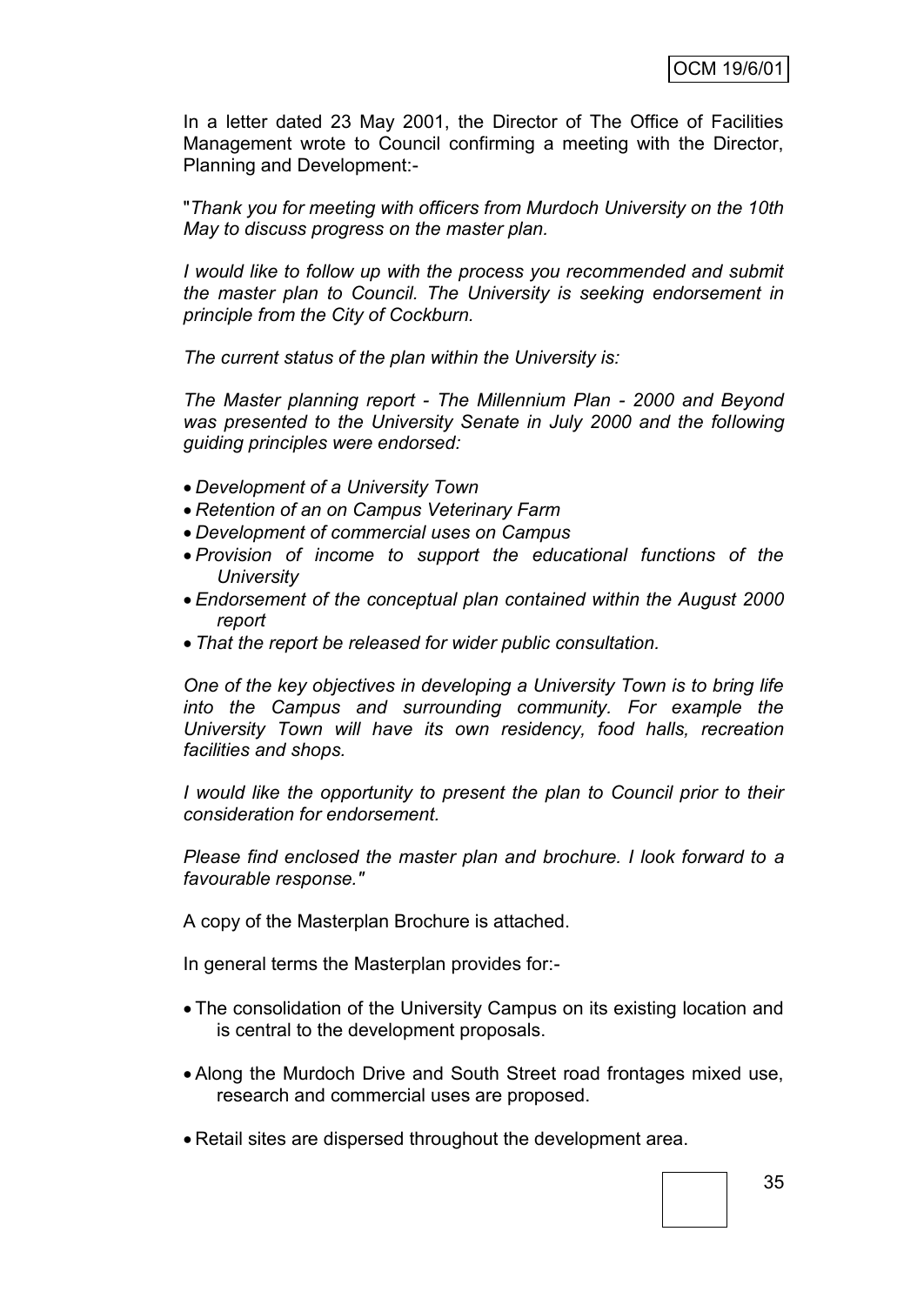- The western sector of the development is for small residential lots and medium density housing.
- The southern sector is retained in paddocks to serve the veterinary farm. Also in this sector significant areas have been designated for conservation.
- The existing St Ives Retirement Village is retained and expanded, together with the retention of the Winthrop Baptist College.

Within the City of Cockburn, the university land will continue to be used for stock paddocks and conservation. All of the other development is located within the City of Melville.

Access to and from the development is proposed to be primarily from South Street, with other access points from Murdoch Drive and Farrington Road.

On Farrington Road, the existing Baptist College entrance road is retained and extended as an access road, with an additional road planned further to the west to serve the proposed residential sector.

It is also understood that at this stage the University is proposing to lease not sell the land for development. This could be a major impediment to the rate and type of development that will occur.

#### **Report**

The proposal is ambitious and exciting and will undoubtedly add value to the locality and provide unique opportunities for the surrounding community.

If a plan such as this is not pursued, and the 220 ha is surplus to campus requirements, then the land is likely to remain vacant and a 'void' in the land use and traffic linkages within this locality. This is not desirable.

It is unlikely that the development will have an adverse impact on the existing retail centres and catchments in either Melville or Cockburn, given that the surrounding land use patterns have stabilised, together with the fact the proposal contains limited retailing, according to the Masterplan.

In overall terms the plan is acceptable and should be supported. However, the following suggestions are made:

 The Murdoch University site is strategically located and provides unique and diverse opportunities. The University's objective to develop a vibrant model university based urban development with a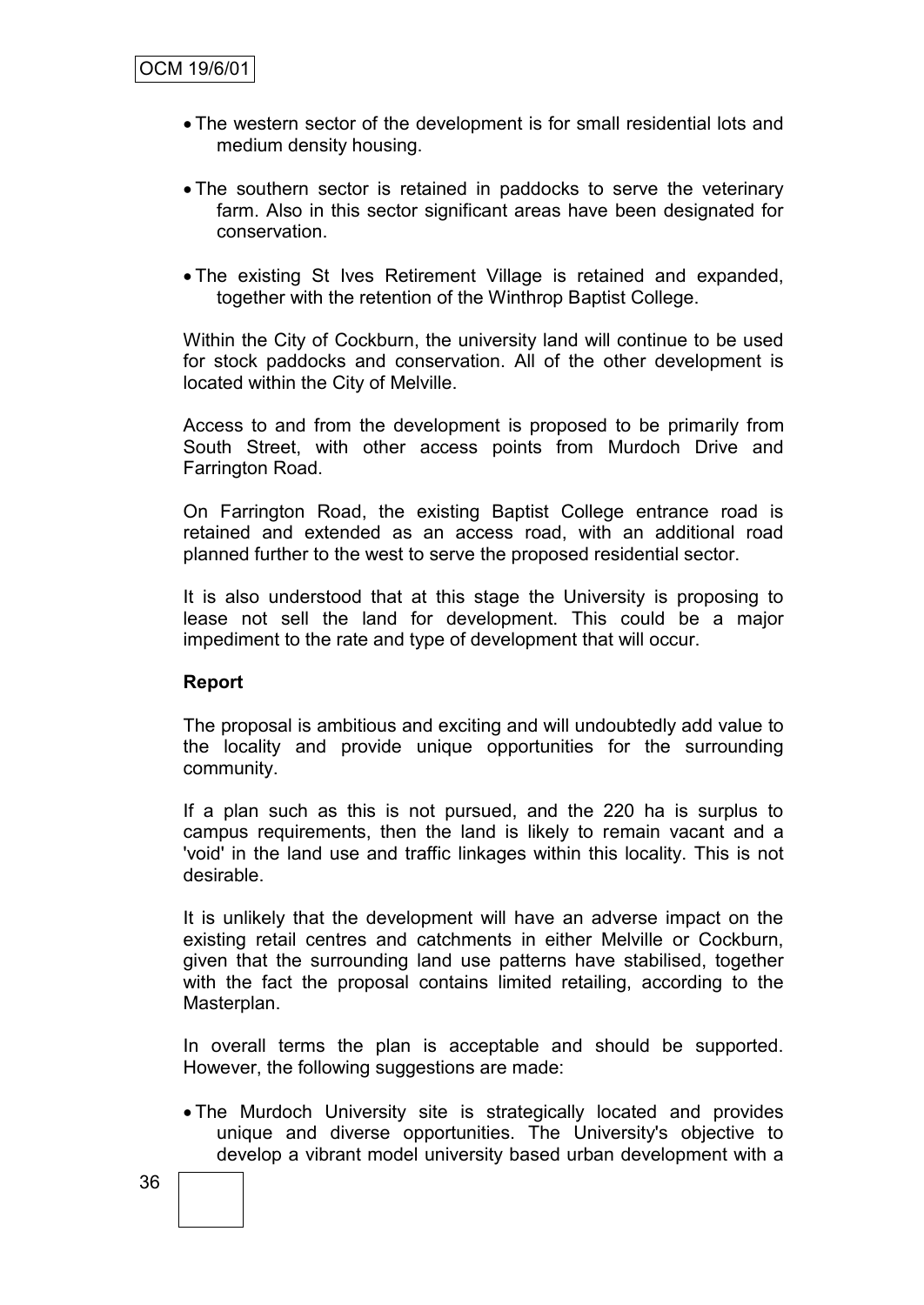range of housing types and densities which demonstrates ESD principles promoted through academic courses is supported.

Due to the site's strategic location it is our opinion that it is possible to create a unique piece of urban design as achieved in Joondalup, East Perth and Subiaco, but with its own distinct qualities and character that builds on its association with the university.

- The application of ESD principles so that the project becomes a living model as stated in the report is supported. The development in this form shows a strong commitment from the University to its teachings. Moreover, it provides the opportunity to demonstrate to the development industry the viability of ESD principles and the opportunity to influence change in the industry.
- The proposed residential development located between St Ives Retirement Village and the Winthrop Baptist College is located within a known midge problem area associated with North Lake.

The City of Cockburn applies a policy which excludes residential development within 500m of lakes with known midge problems and depending on particular circumstances requires Memorials on titles on lots up to 800m from the lake.

Council would oppose any residential development within 500m of North Lake. Perhaps this area could be developed as an agricultural based village which includes market gardens, orchards, foliage and flower production which is part of the ESD suite of design solutions.

- The Masterplan shows the retention of the existing access road east of Winthrop Baptist College. In our view this represents a significant physical barrier between the college and the relocated ovals and is a safety issue that needs to be addressed. A pedestrian underpass could be provided to overcome this potential problem.
- It is understood that the existing ovals adjacent to the Winthrop College tend to be spongy and waterlogged. It has been suggested that this is due to an underlying layer of peat.

This should be investigated to determine the area's suitability for development. The presence of peat may also lend weight to an agricultural based village in this location.

 A suitable buffer should be maintained around Chelodina Reserve. It appears from superimposing the Masterplan over the aerial photo that the proposed ovals will encroach into the buffer area requiring the removal of fringing vegetation.

37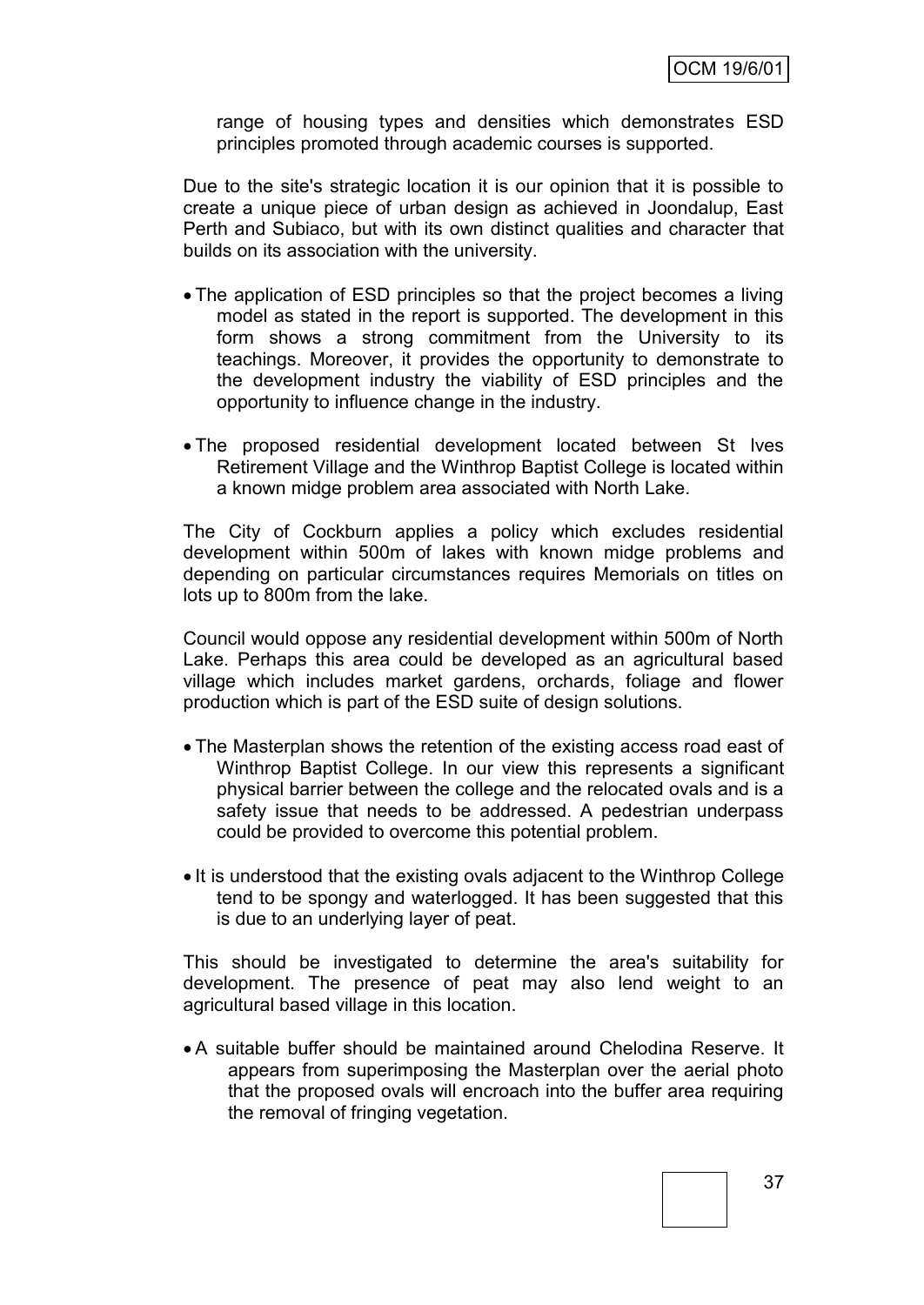- It is highly desirable to maintain a green link between North Lake and Chelodina Reserve. The conservation area zone should continue north of the east-west link road located south of the reserve to complete the conservation link. Revegetation of existing cleared or degraded areas should be undertaken to enhance the green link.
- The extent of retail development needs to be justified. It is considered that student numbers contribute little to the justification of additional floor space over and above that supported by the resident population due to their intermittent presence in the area and low disposable income.
- A traffic study needs to be undertaken as part of the Masterplan review. This needs to examine on-site and external impacts as well as the level of service at proposed intersections with South Street and Murdoch Drive.

The potential impacts on Prescott Drive and Windelya Road need also to be examined as part of any Traffic Study.

- Consideration needs to be given to local bus routes through the area. The proposed circle route location will not provide adequate public transport accessibility. Bus route planning should take in the wider Kardinya area and linking to Murdoch Park, the Kardinya Shopping Centre, North Lake High School and other uses within the Murdoch precinct that are currently not adequately served (TAFE, Police and Remand Centre).
- Whilst the central oval area satisfies the active recreation needs of the community, the residential area should incorporate neighbourhood parks provided in accordance with the normal Ministry for Planning standards.

Given that the land is reserved, is in University ownership and likely to be deemed a public work, together with the fact that the land extends between two local governments, there may be merit in the Masterplan being implemented and managed by a Development Authority, with statutory powers.

A Development Authority would also be appropriate because of the large area of land involved, namely 220 ha and the fact that the development is likely to be undertaken over 30 years or more. A Development Authority can formally provide for representation and input from the local governments and other planning and development agencies. Redevelopments through Development Authorities have been successful, in planning and development terms, in Joondalup, East Perth and Subiaco. An Authority has recently been established to re-develop the Midland Workshops. These could be good and appropriate models to follow.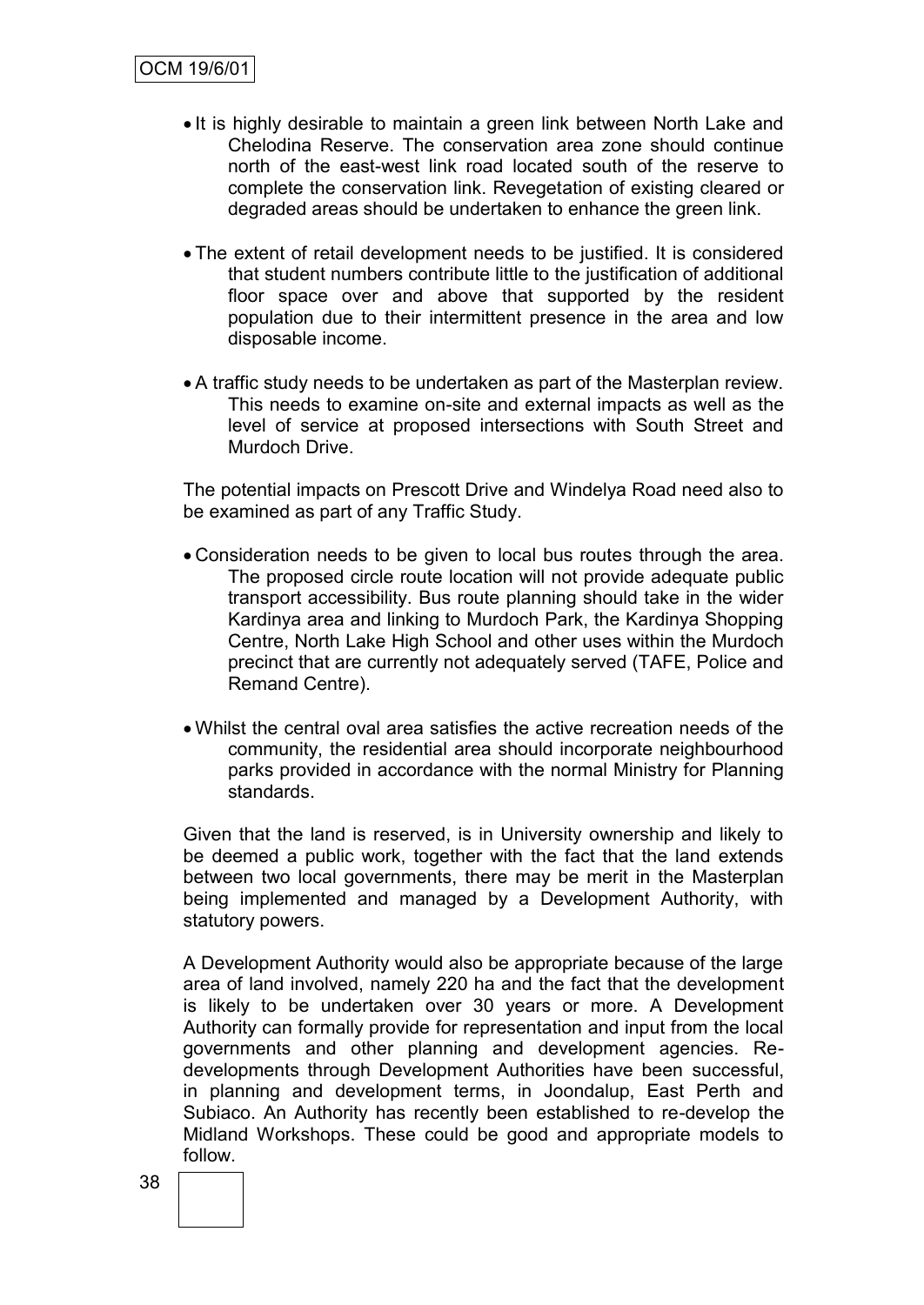## **Strategic Plan/Policy Implications**

The Corporate Strategic Plan Key Result Areas which apply to this item are:-

- 2. Planning Your City
- *"To ensure that the planning of the City is based on an approach which has the potential to achieve high levels of convenience for its citizens."*
- *"To ensure that the development will enhance the levels of amenity currently enjoyed by the community."*
- *"To foster a sense of community within the district generally and neighbourhoods in particular."*
- 3. Conserving and Improving Your Environment
- *"To ensure that the development of the district is undertaken in such a way that the balance between the natural and human environment is maintained."*
- 4. Facilitating the needs of Your Community
- *"To facilitate and provide an optimum range of community services."*

## **Budget/Financial Implications**

N/A

**Implications of Section 3.18(3) Local Government Act, 1995**

Nil.

## **1166. (AG Item 14.7) (OCM1\_6\_2001) - PROPOSED RELOCATION OF COUNCIL COMMUNITY PURPOSE SITE - GATEWAYS SHOPPING CENTRE SITE - AMENDMENT TO DISTRICT ZONING SCHEME NO. 2 (18344) (MR) (MAP 15) (ATTACH)**

## **RECOMMENDATION**

That Council adopt the following amendment:-

TOWN PLANNING ND DEVELOPMENT ACT 1928 (AS AMENDED) RESOLUTION DECIDING TO AMEND A TOWN PLANNING SCHEME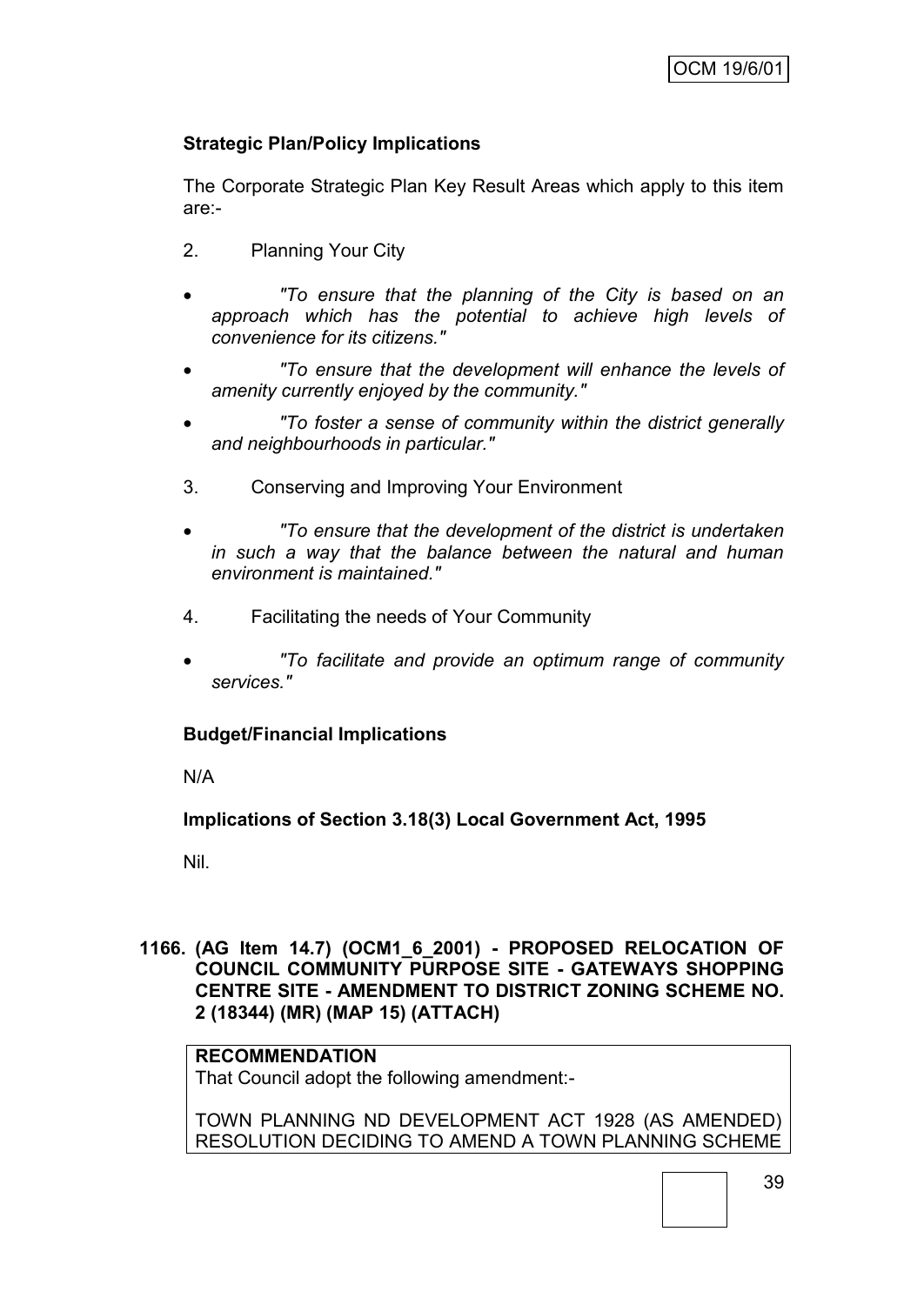## CITY OF COCKBURN – DISTRICT ZONING SCHEME NO 2.

AMENDMENT NO 230

Resolved that Council, in pursuance of section 7 of the Town Planning and Development Act 1928 (as amended) to amend the above Town Planning Scheme by:-

- (i) Deleting the "Commercial" zone on Lot 185, and the western portion of Lot 183 Wentworth Parade and replacing with "Local Reserve – Council Use";
- (ii) Partially removing the proposed "Local Reserve Council Use" reserve on the eastern part of Lot 186 Beeliar Drive, Success and replacing with a "Commercial" Zone" (refer to map attached to the Agenda).

## **COUNCIL DECISION**

MOVED Clr Whitfield SECONDED Clr Humphreys that the recommendation be adopted.

**CARRIED 10/0**

## **Background**

The planning for the Gateways Shopping Centre in Beeliar Drive, Success included the provision of a 2.0ha Council Community Purpose Site. The site was provided as part of the overall public open space allocation for the Thomsons Lake Estate developed by Gold Estates of Australia.

The land is an irregular shaped area located in the south-west area of the intersection of Beeliar Drive and North Lake Road entry as shown on plan 1 in the Agenda attachment.

Council at its ordinary meeting on 15 May 2001 decided to:-

- adopt amendments to the Concept Plan for Thomsons Lake;
- support the proposed subdivision/amalgamation to facilitate the land exchange; and
- amend proposed Town Planning Scheme No 3 maps.

The background to this matter is discussed in OCM1 1 2001 (AG Item 14.3) and OCM1 5 2001 (AG1116.0)

## **Submission**

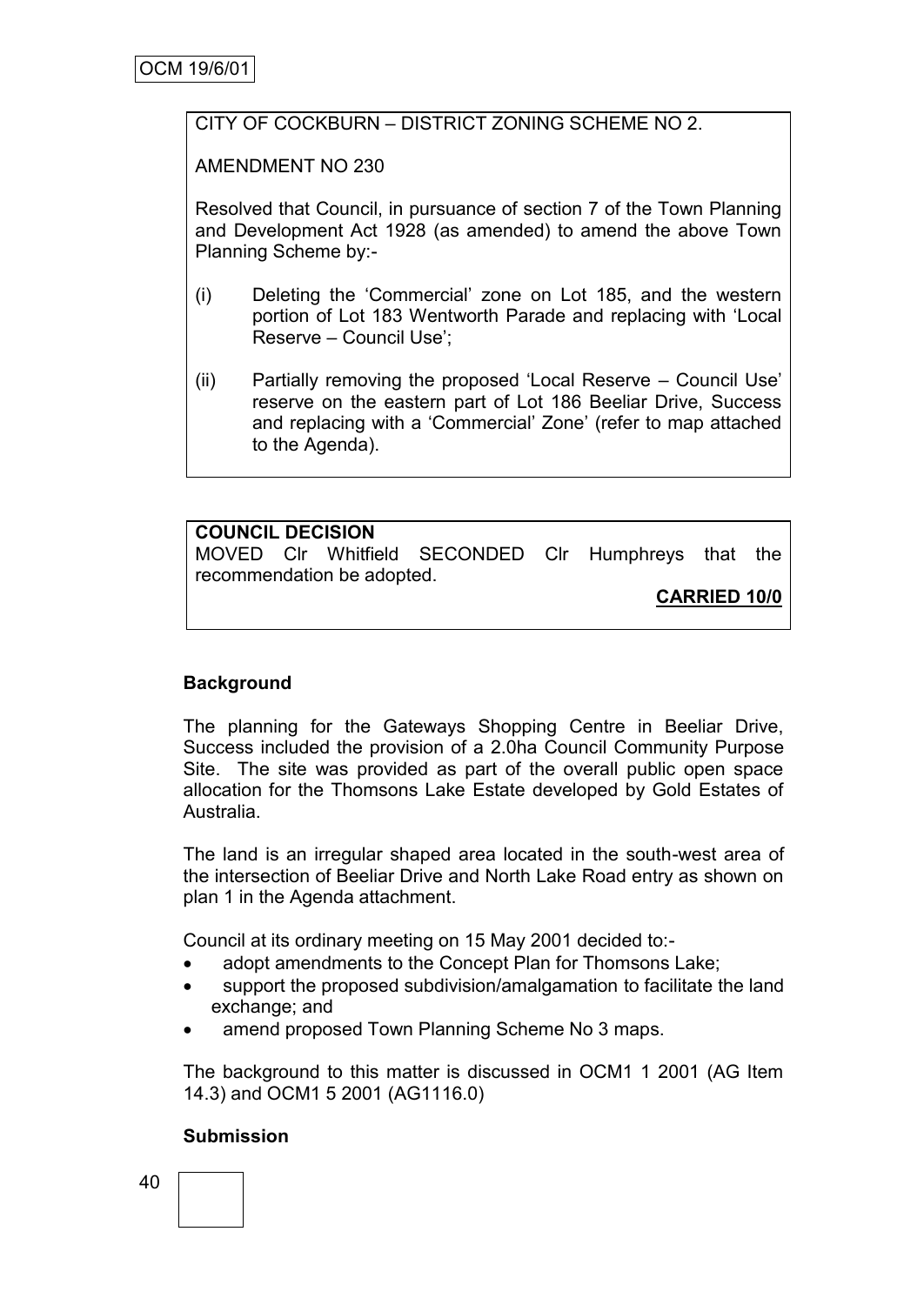Taylor Burrell on behalf of the new owners of the Gateways Shopping Centre seek the Council"s consent to initiating an amendment to the City of Cockburn Town Planning Scheme - District Zoning Scheme No 2 (DZS2). The purpose of the scheme amendment is to facilitate the Council land exchange and development based on the revised Concept Plan. This is a separate process that would occur in conjunction with proposed Town Planning Scheme No 3.

## **Report**

A recent meeting was held with representatives from Taylor Burrell and the owners, to discuss securing the land exchange. It was acknowledged that a separate amendment to DZS2 is appropriate, in addition to the modifications Council already agreed to within proposed Town Planning Scheme No 3.

To relocate the Community Purpose site, modifications to DZS2 are required to facilitate the Council land exchange within the Gateways site.

## **Strategic Plan/Policy Implications**

The Corporate Strategic Plan Key Result Areas which apply to this item are:-

- 1. Managing Your City
- *"To deliver services and to manage resources in a way that is cost competitive without compromising quality."*
- *"To conduct Council business in open public forums and to manage Council affairs by employing publicly accountable practices."*
- 2. Planning Your City
- *"To ensure that the planning of the City is based on an approach which has the potential to achieve high levels of convenience for its citizens."*
- *"To ensure that the development will enhance the levels of amenity currently enjoyed by the community."*
- *"To foster a sense of community within the district generally and neighbourhoods in particular."*
- 4. Facilitating the needs of Your Community
- *"To facilitate and provide an optimum range of community services."*
- *"To identify current community needs, aspirations, expectations and priorities of the services provided by the Council."*
- 5. Maintaining Your Community Facilities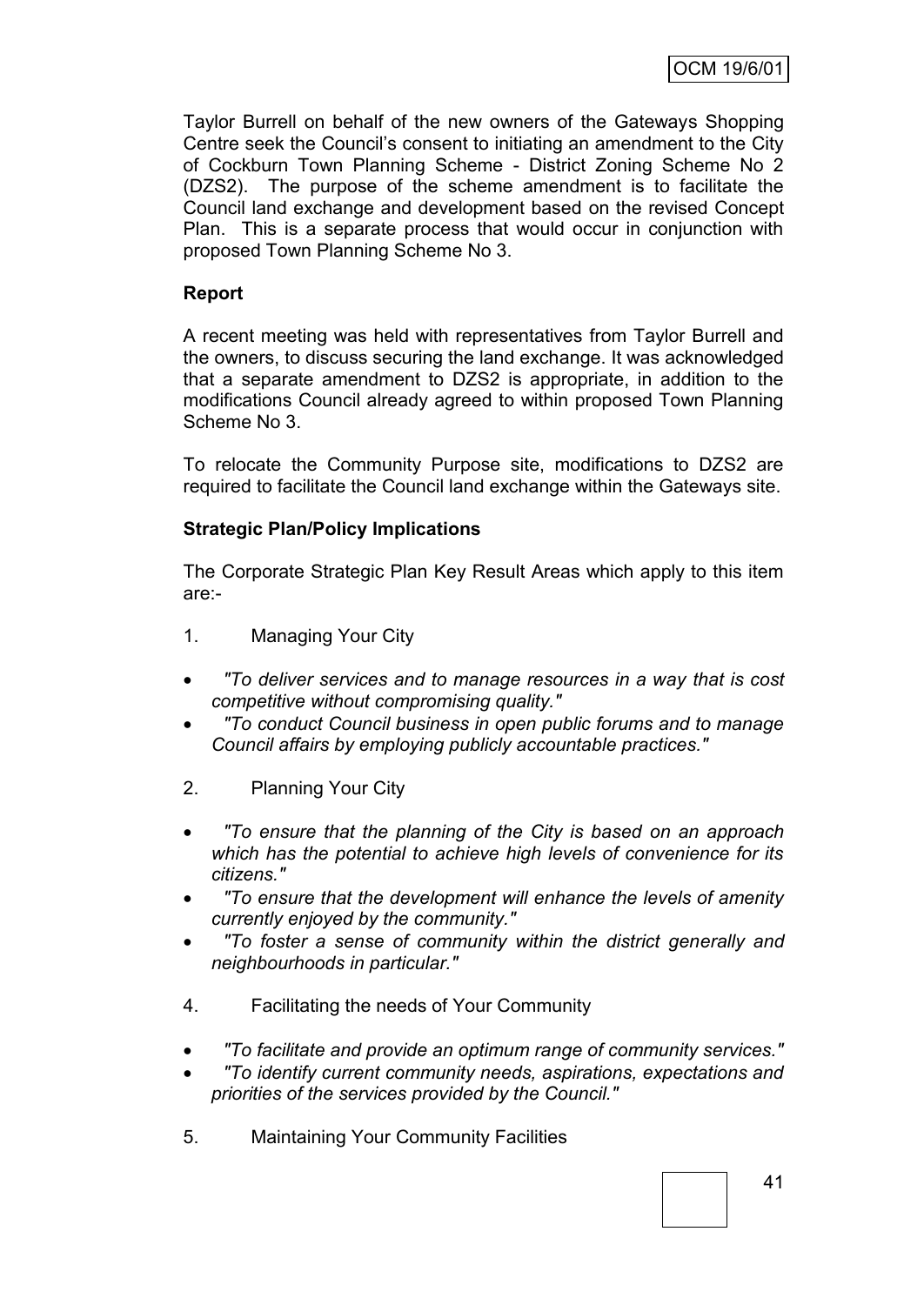*"To construct and maintain community buildings which are owned or managed by the Council."*

The Planning Policies which apply to this item are:-

PD15 Ultimate Strategic District Plan PD25\* Liveable Neighbourhoods - Community Design Codes

## **Budget/Financial Implications**

N/A

**Implications of Section 3.18(3) Local Government Act, 1995**

Nil

## **1167. (AG Item 14.8) (OCM1\_6\_2001) - PERTH BIODIVERSITY PROJECT - REQUEST FOR FUNDS - WAMA (1332) (SMH)**

**RECOMMENDATION**

That Council:

- (1) receive the letter from the Western Australian Municipal Association dated 2 May 2001, seeking funds in support of the Perth Biodiversity Project;
- (2) contribute \$880.00 as a large local government to the project for the year 2000; and
- (3) consider the provision of \$880 for the year 2001 as part of the 2001/02 budget deliberations.

## **COUNCIL DECISION**

MOVED Clr Whitfield SECONDED Clr Humphreys that the recommendation be adopted.

**CARRIED 10/0**

## **Background**

N/A

## **Submission**

42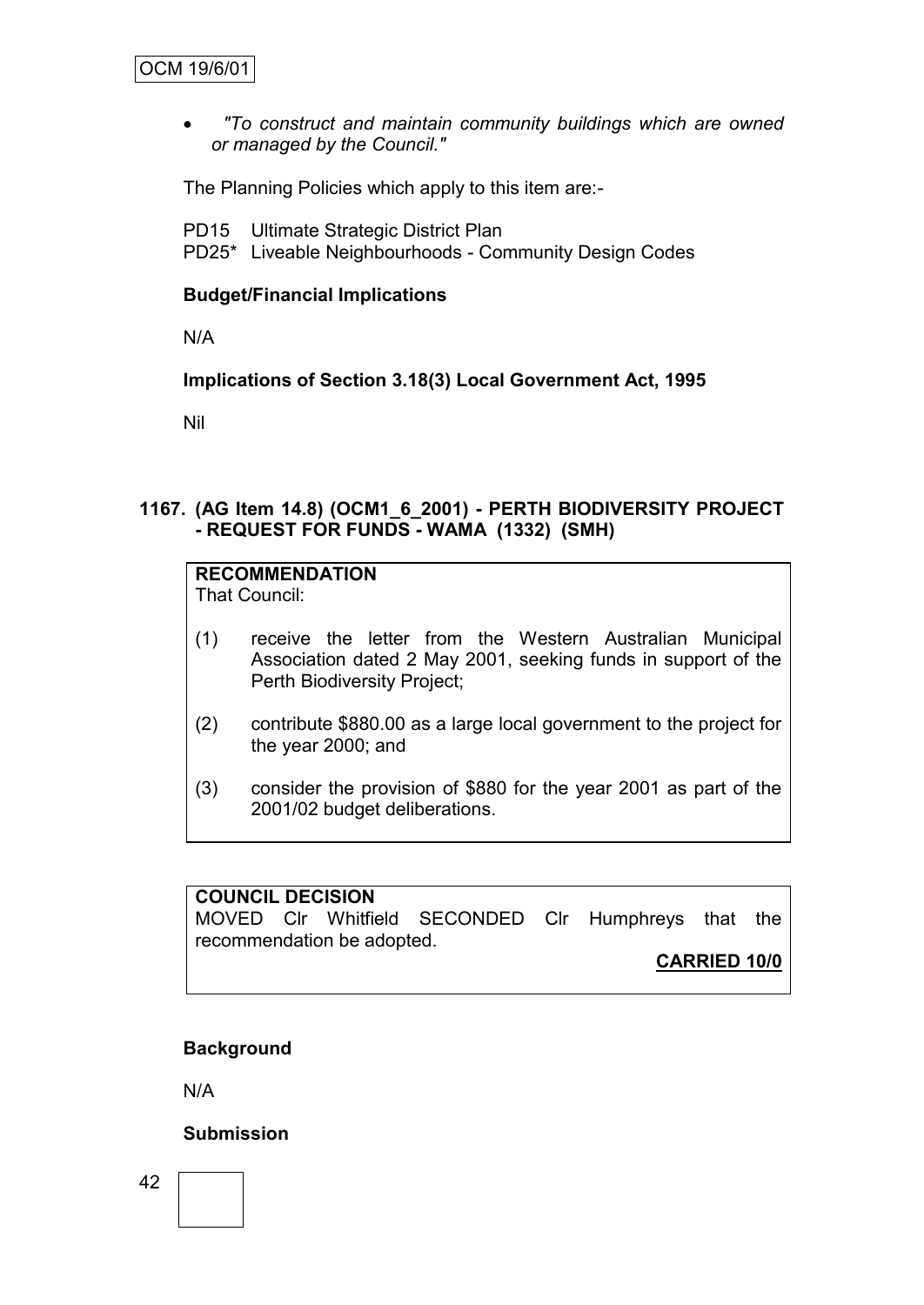The following letter dated 2 May 2001 was received from WAMA for the Council's consideration:-

"*The CEO Ricky Burges advised all Local Governments of the funding received from the Natural Heritage Trust (NHT) for the Perth Biodiversity Project (PBP) and the need to source a small amount of funding from all Metropolitan Councils in order to meet the shortfall in the grant from the NHT. Replies received from Local Governments have been overwhelmingly in support of this approach to progress the Biodiversity Project. The initial NHT funding has been granted for one year and it is likely that a second year's funding will be forthcoming. This will then see the end of NHT funding from the part sale of Telstra. It is important therefore to maximise what can be attracted whilst the fund is still in operation.*

*To determine the minimum contribution level that would be necessary but at the same time not jeopardise the outcomes of the project a formula was quickly devised by WAMA secretariat based on population and area of Local Government district. Generally these fell into two categories which we have called "small" and "large" with about half the Local Governments in each category.*

*The purpose of this letter is to request payment (invoice attached) for the year Jan 2001 - Dec 2001. An amount of \$400 is requested per annum for 2 years from "small" Local Governments (total \$800) and \$800 (total \$1600) from larger ones.*

*It is acknowledged that some Local Governments will wish to pay out of remaining 2000/01 funds whilst others will be allocating funds in their 2001/02 budgets. Given the small amount you may wish to forward payment for both years of the project to minimise on administration costs and this would be appreciated.*

*Please find attached a tax invoice for your contribution. I would be pleased to discuss this issue with you and can be contacted on 9213 2027."*

## **Report**

The purpose is to undertake regional assessment of biodiversity value as a significant requirement for guiding future sustainable development (ie Conservation Strategies) in the region.

The letter from WAMA explains the formulae for contributions.

Given the small amount of the contribution and the importance of the Association to attract NHT funds, the Council should contribute.

## **Strategic Plan/Policy Implications**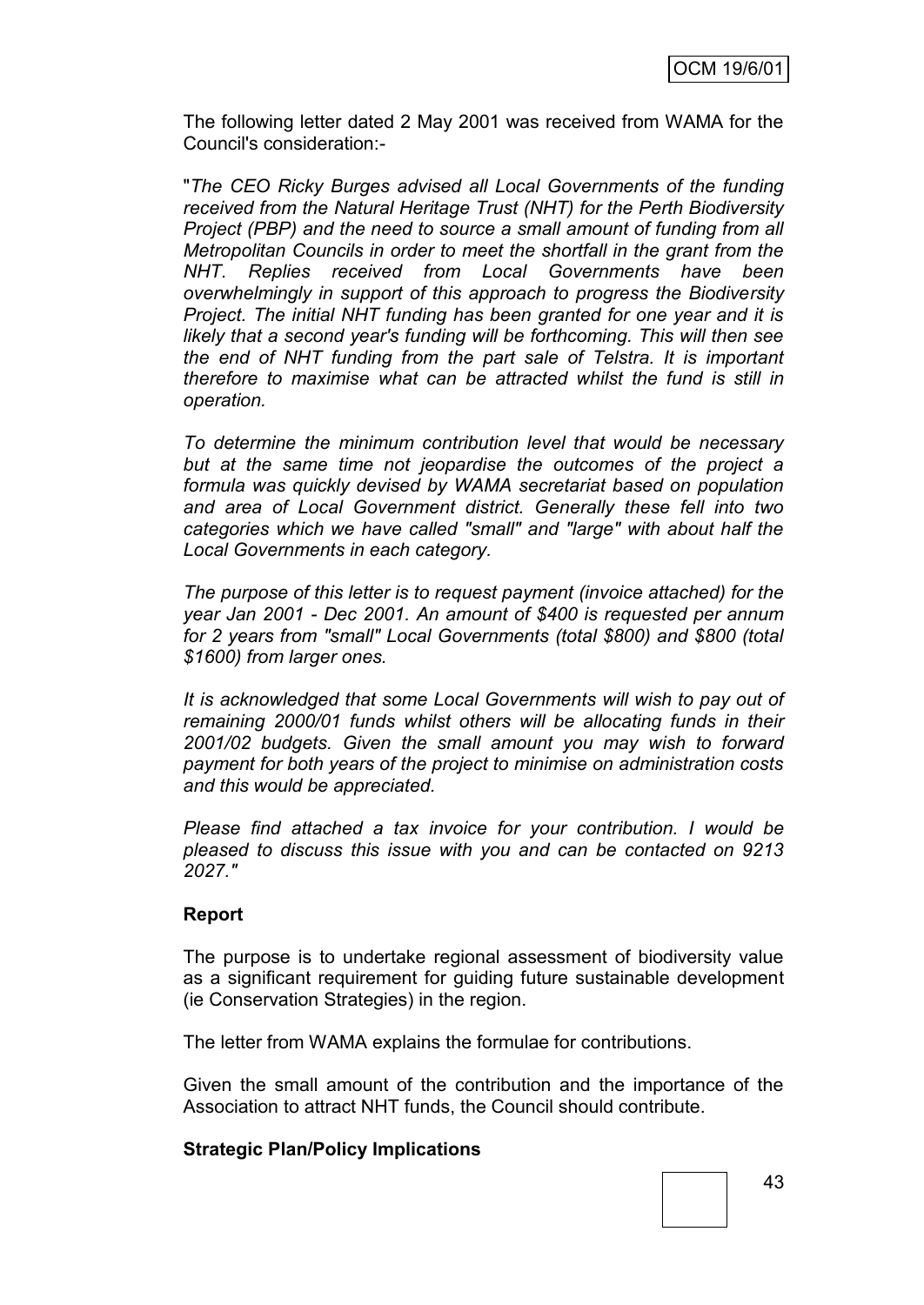N/A

## **Budget/Financial Implications**

There are funds available in the General Donations current budget for a contribution to this project for the year 2000.

The contribution for the year 2001 should be considered as part of the 2001/2002 budget deliberations.

The recommendation includes the GST component.

## **Implications of Section 3.18(3) Local Government Act, 1995**

Nil.

## **1168. (AG Item 14.9) (OCM1\_6\_2001) - PROPOSED JAMES POINT PRIVATE PORT (STAGE 1) - RESPONSE TO PUBLIC ENVIRONMENTAL REVIEW (9248) (KS/SOS/AB/SMH)**

## **RECOMMENDATION**

That Council:

- (1) receive the report;
- (2) raise no objection to the establishment of the proposed James Point Private Port within the Town of Kwinana, but objects to the establishment of the proposed livestock holding facility as part of the project;
- (3) submit a response to the Public Environmental Review based on the assessment made by the Council's Planning Services staff.

## **COUNCIL DECISION**

MOVED Clr Reeve-Fowkes SECONDED Clr Edwards that Council:

- (1) receive the report;
- (2) acknowledge the requirement for additional port capacity, when the port of Fremantle achieves full capacity;
- (3) object to the establishment of the James Point Private Port within the Town of Kwinana, until the State provides detailed

44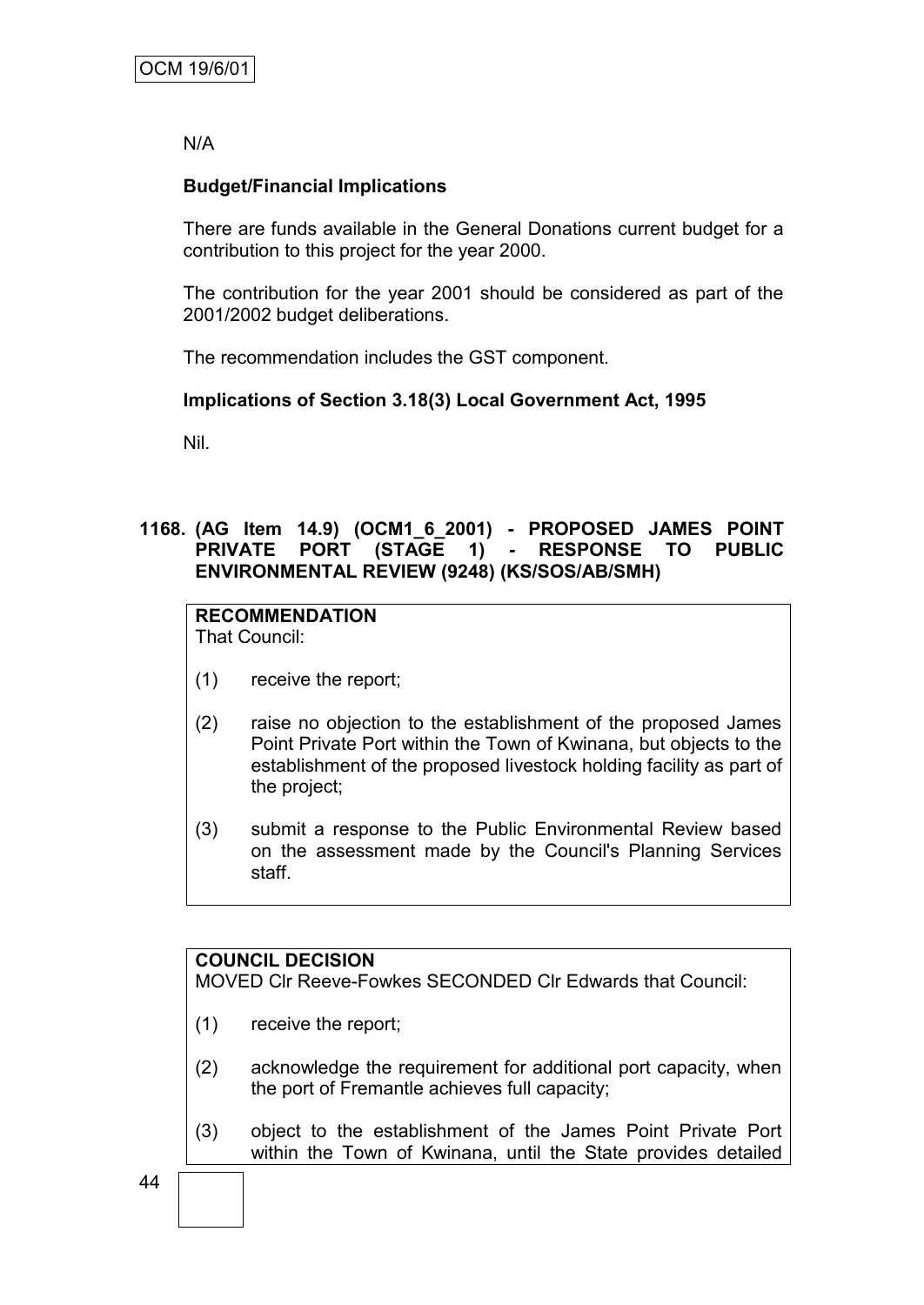consideration of alternative locations and alternative designs, which avoid, minimise or further mitigate impacts on Cockburn Sound;

- (4) object strongly to the proposed livestock holding facility as part of the project; and
- (5) submit a response to the Public Environmental Review based on the assessment made by the Council"s Planning Services staff and indicate that Council would require full independent technical review of the Hydrodynamic processes and ecological consequences of this development before accepting the proposal.

**CARRIED 10/0**

## **Explanation**

Given that the Port of Fremantle will achieve capacity within 20 years, Council should acknowledge that an alternative site be found.

However, the poor tidal flushing and fragile nature of the ecosystems within the southern and central portion of Cockburn Sound makes this location far from ideal from an environmental viewpoint.

It was felt that Council should not support the proposal until all alternative locations have been identified and researched throughout Western Australia since decentralisation of port facilities is to be included as an option. It was stated that prior to making a decision Council should take into account the Sound and its environmental fragility.

Another point mentioned in the officers' report states that under *Hydrodynamic Processes* the City does not have the relevant expertise to undertake a full technical review of the Hydrodynamic modelling. Council therefore must avoid supporting this proposal until it is confident that it is in receipt of the full environmental reports, particularly for the southern beaches.

## **Background**

The proposal to establish a private port at James Point, located within the heavy industrial area within the Town of Kwinana has been the subject of on-going investigations following the awarding of the contract by the State Government to a private consortium, James Point Pty Ltd, to build a port in this location.

The proponent has now completed the Public Environmental Review and submissions are now being sought.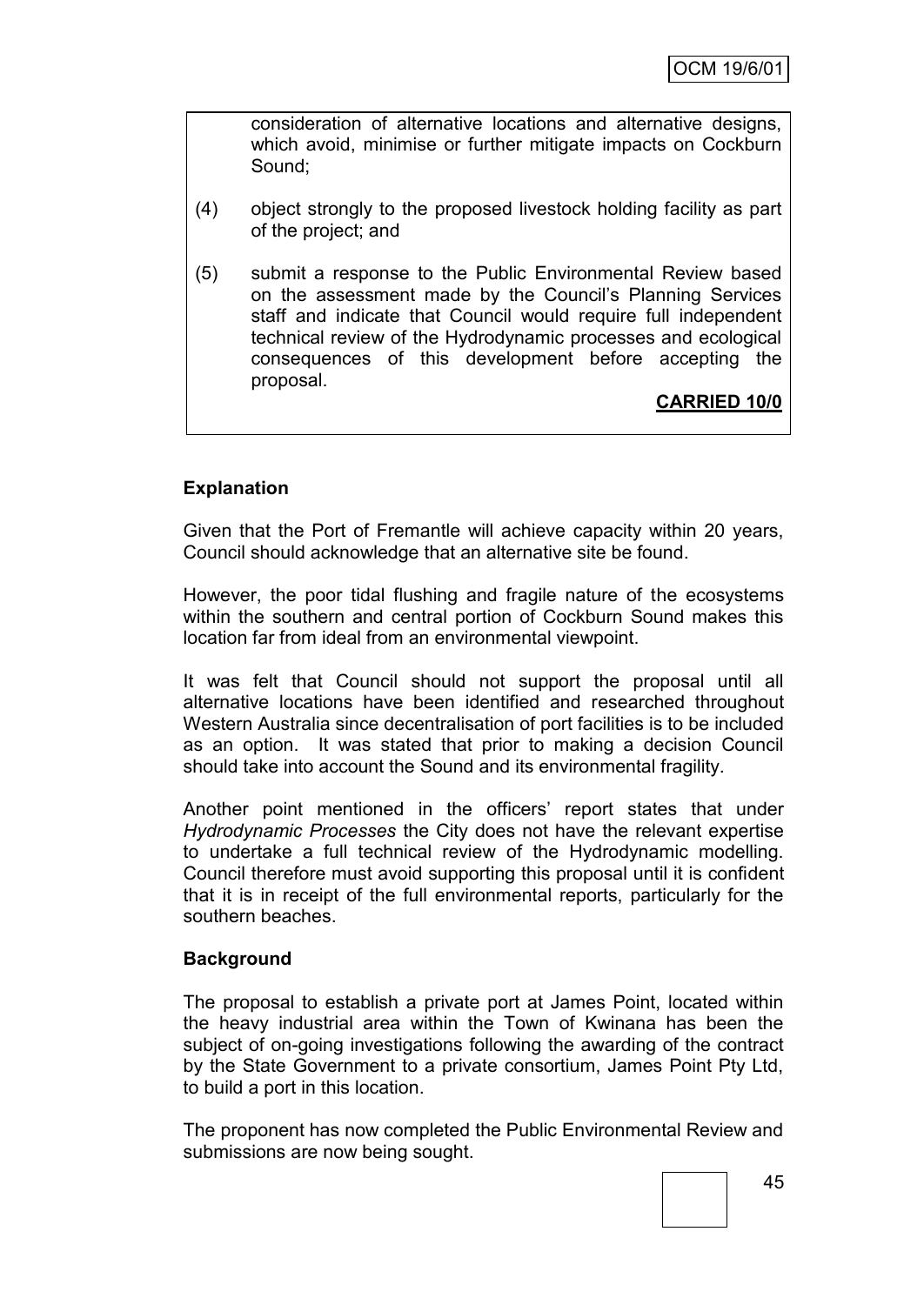## **Submission**

The port facility is to be located to the north of James Point, Cockburn Sound. The proponent proposes to construct cargo wharves and associated cargo handling facilities. The James Point Port will be constructed in stages over the next 10-20 years with the schedule of the construction for the ultimate port depending on commercial and contractual considerations. The proponent has submitted a Public Environmental Review on Stage 1 of the Port facility.

The Stage 1 development is the northern most portion of the ultimate development. Stage 1 will include:

- An offshore breakwater extending from approximately 200m offshore to approximately 800m offshore.
- Dredging of 1.24 million  $m^3$ , which involves dredging to a depth of 13.7m relative to Chart datum over an area of 89.0 ha. The deepening and widening of the Stirling channel and dredging a 3.8ha berth pocket.
- Reclamation of 1.375 million  $m^3$  to create approximately 28.5 ha of wharf with 1.24 million  $m^3$  of the reclaimed area being created with dredge material and the remaining 135,000  $m<sup>3</sup>$  using imported clean fill. The reclamation will include reclamation of 19 ha of seabed, which is less than 10m deep.
- Development of approximately 1.200m of land backed berth.

The proponent has committed to achieving completion of at least 600m of new land backed berth by November 2002 with the completion of stage 1 expected to occur within the next five years

In 1998, the State Government held a tender process to select a proponent to develop a new port to serve the Perth metropolitan area. James Point Pty Ltd (JPPL) was selected as the preferred proponent for the design, construction and operation of this port facility. JPPL is a consortium of local groups with expertise in the design, operation and management of ports in Australia.

#### **Report**

The proposed James Point Port has planning merit. The site is in the heart of an established and proposed to be extended heavy industrial strip and is an appropriate location for a consolidated port operation. Given its isolation the port operation is unlikely to directly impact on the amenity of Cockburn residents. It is however, possible that there will be some lesser indirect impacts.

The PER once again highlights the lack of an integrated approach towards planning for industrial facilities along Cockburn Sound. There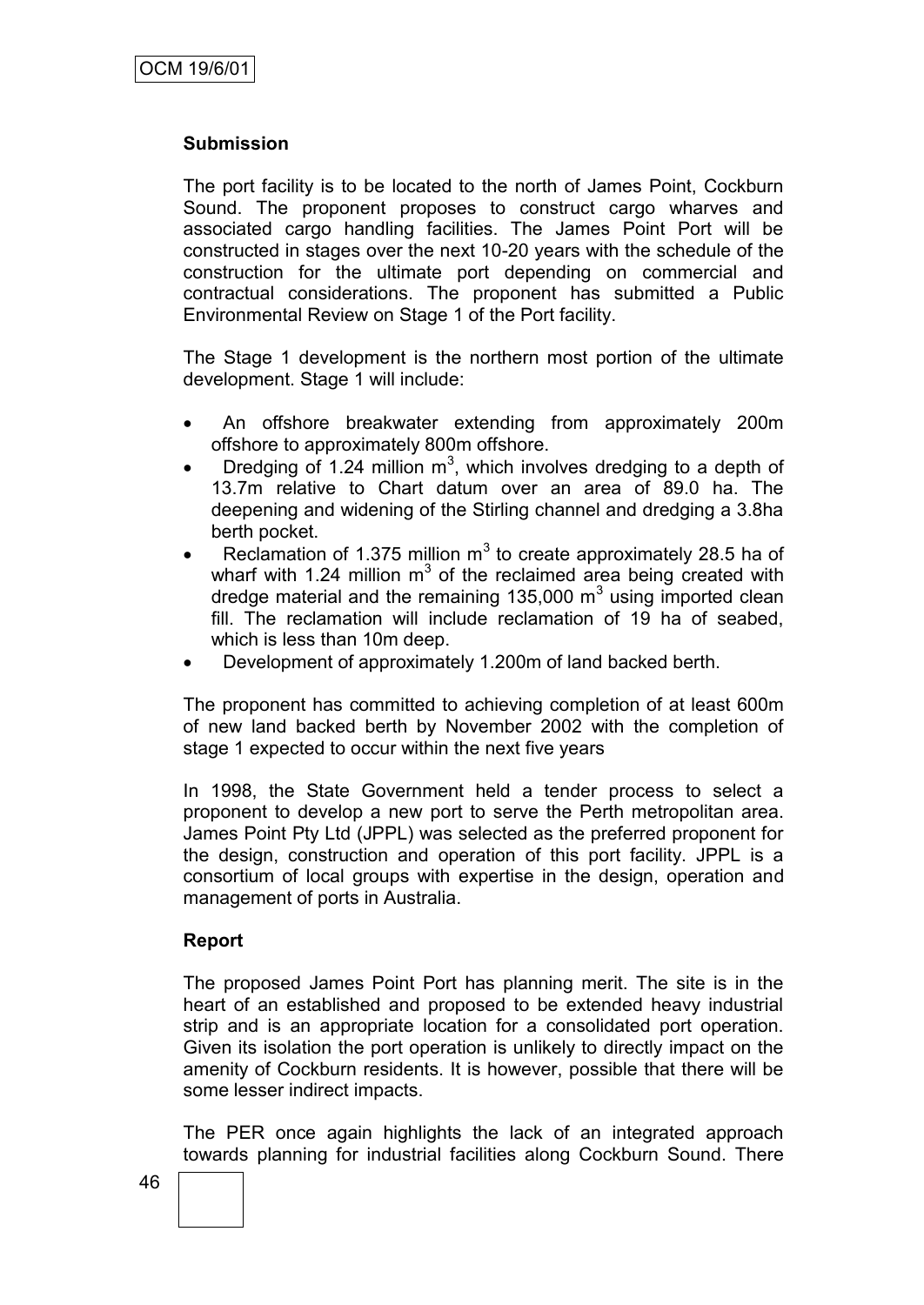are a number of proposals and developments within the area that have been planned in isolation with no overall integrated approach towards the assessment of environmental and social impacts associated with these developments and no details being provided on their cumulative impacts.

## **Consideration of Alternatives**

The PER is expected to describe the impacts of stage one of the proposal, including consideration of alternative locations and designs to avoid, minimise or mitigate impacts. The PER does not provide an examination of alternative Port configurations or detail any alternative locations for the port.

## **Potential impacts on the Marine Environment**

## Hydrodynamic Processes

The City of Cockburn does not have the relevant expertise to undertake a full technical review of the hydrodynamics modelling undertaken in terms of determining its validity. The EPA is however urged to undertake a rigorous independent review of the modelling based on apparent inaccuracies associated with hydrodynamic and water quality modelling associated with other harbours along the coastline. While the design of the breakwater starting 200 m from the coast is apparently to allow some flushing of the port, the construction of a breakwater will no doubt reduce the natural flushing.

The EPA is also urged to consider requiring the proponent to address the issue of groundwater. With the Port Catherine development, the proponents are required to address the flow of nutrient rich groundwater into the ocean in order to demonstrate that the development will lead to an "improvement" in water quality entering the Sound. The response has been the proposal for a large interception drain so as to avoid a build-up of nutrient rich water within the confines of the proposed breakwaters to avoid algal blooms. The James Point Port PER identifies a similar situation to Port Catherine, with high concentrations of nutrients in the groundwater in close proximity to the proposed port.

## Coastal Processes

The construction of the offshore breakwater close to the shoreline suggests that beaches to the north will be affected to some degree by wave reflection from the structure. The beaches to the north are narrow and there is historical evidence to suggest that in the region of James Point, significant erosion can occur, causing the loss of beaches. Reflected waves from the proposed offshore breakwater are of high concern as they may lead to beach erosion north of port.

The proponent should be required to conduct routine monitoring of the beach profile and a management and contingency plan should be in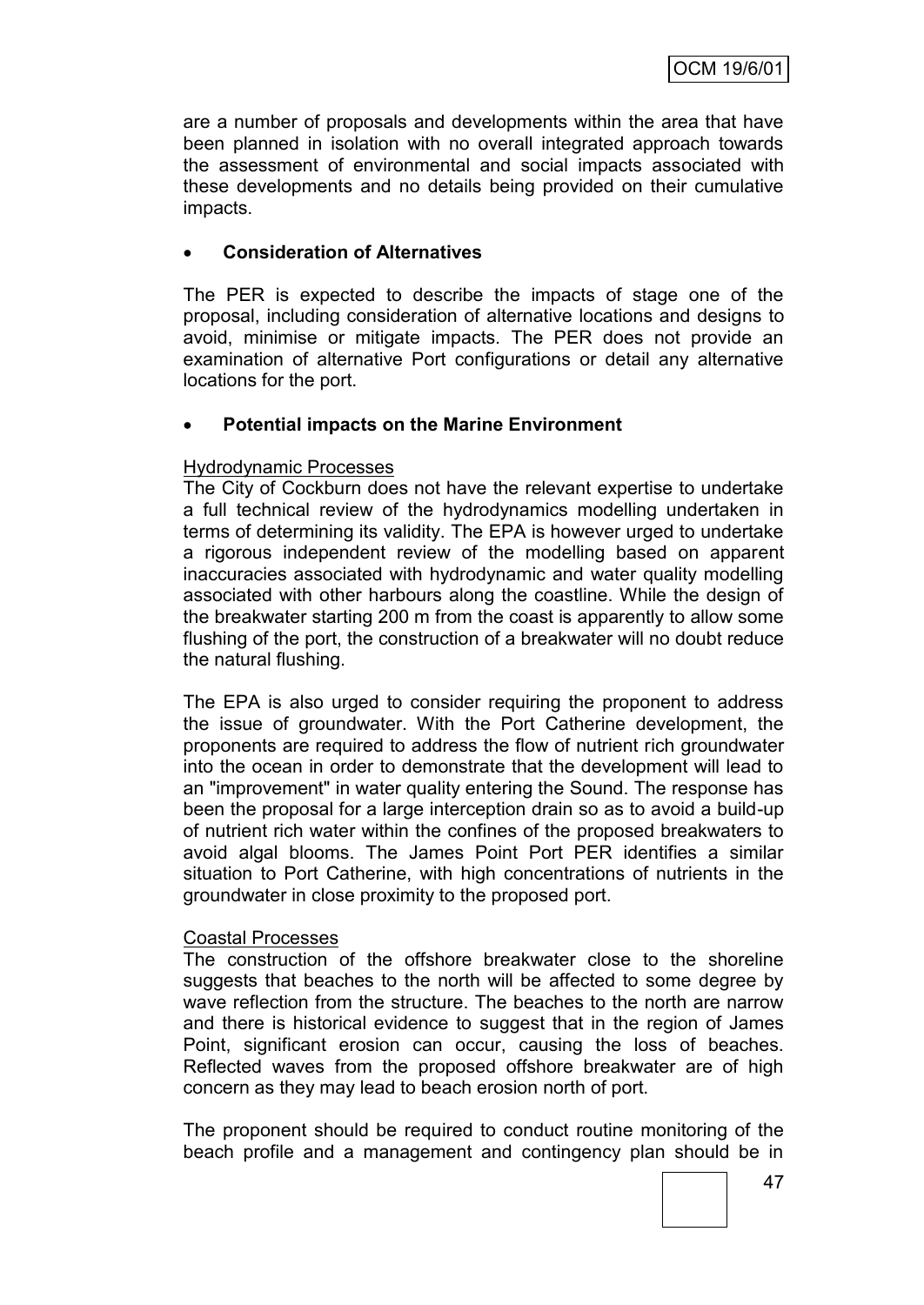place. Any techniques suggested in the contingency plan should be fully examined for their impact to the rest of the coastline and their interaction with the other processes highlighted in the project (ie water flow through the port) before implementation occurs.

#### Impact on Marine Water and Sediment Quality

Several concerns are raised with the accuracy of water quality predictions within the Port and their impacts on water quality within the remainder of Cockburn Sound, which is already vulnerable to changes in water quality. Based on water quality issues faced by a number of facilities along the coastline a precautionary approach should be applied.

Primary factors affecting the productivity of water around Stage 1 of the James Point Port development are the elevated levels of nitrogen in the groundwater and the point sources near the shoreline immediately south of James Point, as currents in this location are typically northward which will bring nutrient rich water up past James Point Port.

While the other stages of Point James Port will be subject to separate environmental review, consideration must be given at this stage to the cumulative effect of this nutrient rich water and the proposed reclamation in the other stages of the proposed port which will further limit natural water flow and flushing of the port area.

Impacts on water circulation within the port and Cockburn Sound and associated impacts on water quality. (including algal blooms, stress or death of marine fauna, impact on seagrass) should be investigated further. Further studies should address the likely increase in deposition of organic material due to increased residence times, calmer waters and increase in phytoplankton production.

Deepening waters may decrease the frequency of vertical mixing of the water column potentially resulting in reduced dissolved oxygen concentrations near the sediments and promoting release of Nitrogen to the water column. The issue of groundwater with high nutrient levels should be considered further to ensure that the Port operations are managed to minimise the amount of nutrients entering port waters and to minimise the possibility of algal blooms.

The PER states that the control of hydrocarbons and other pollutants will occur by ensuring that loading and unloading operations will be conducted in accordance with best environmental practices and procedures detailed in the EMS for the Port. Emergency response plans and contingency plans should also be developed for hydrocarbons and other pollutants.

The project will result in the creation of approximately 19ha of hardstand wharf. This will result in additional surface water flows entering the Sound. While the PER states that this water will be directed through a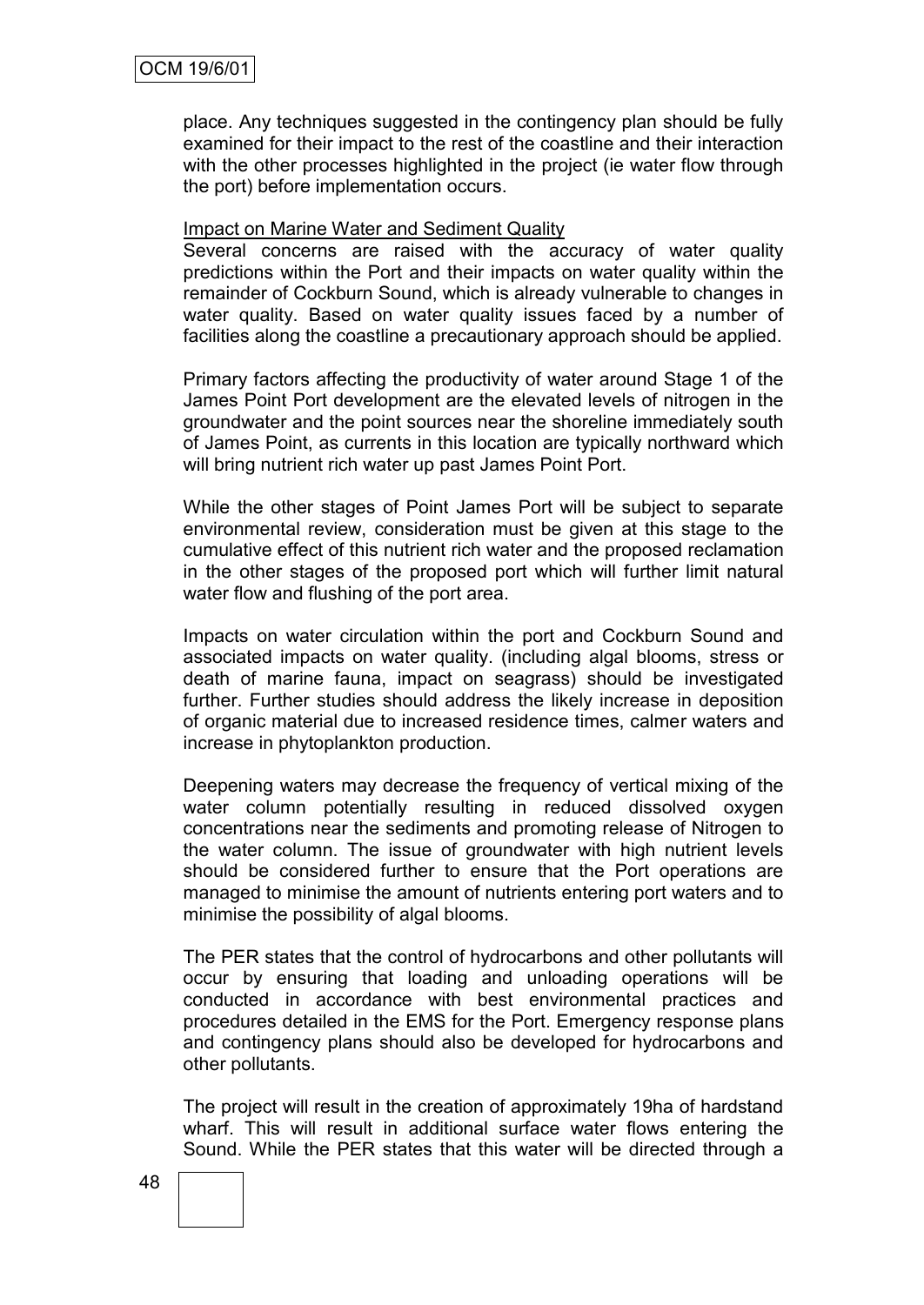filtration system prior to discharge to the sound no indication of monitoring schedules for the water prior to entering the sound nor contingency plans if the contaminants are identified has been addressed.

A contamination survey has not been conducted of either the soils or the groundwater has been undertaken. There are several potential sources, which may give rise to groundwater contamination up-gradient of the James Point Port stage 1 proposal. Investigations of both the groundwater and any possible soil contamination needs to be conducted and a detailed report submitted on the likelihood of this contamination having a detrimental effect on waters within both the Proposed port and Cockburn Sound. Measures to prevent contaminated water reaching Port waters and Cockburn Sound should also be investigated.

A stormwater drain from the BHP site currently discharges in the area of proposed reclamation. There is no indication of the relocation of this drain, the water quality or any potential effects this discharge may have on the quality of water in the proposed port.

#### Marine Organisms/ benthic community

While the PER states that there is no seagrass located within the bounds of stage one of the proposal there is seagrass located approximately 2km away to the north west of the proposal. There have been significant losses of seagrass already within the Owen Anchorage and Cockburn Sound areas as a result of industrial impacts and shellsand dredging. It is feasible to suggest that the development of the Port will add to the cumulative threat on existing seagrass beds.

While it appears that the proposed Port will not have any direct impacts on seagrass the dredging, port construction (especially the creation of breakwater) and operations will increase sediment load increasing nutrients in water column and reducing light attenuation.

The proponent should therefore be required to prepare management plans for the detection and monitoring of any plumes, which may arise from the construction of the port. An appropriate distance from the seagrass should be set by the DEP at which JPPL will be required to stop work on construction if a sediment plume reaches this boundary.

While the PER states that there is no seagrass located within the bounds of stage one of the proposal the extent of seagrass mapped in 1954 shows that seagrass did occur in this area and the area was suitable habitat for seagrass. The Proposal will result in a loss of seagrass habitat. This will prevent the re-re-establishment of seagrass as per EPA Bulletin 907 (directly through land reclamation and threatening a larger potential habitat area through cumulative impact.)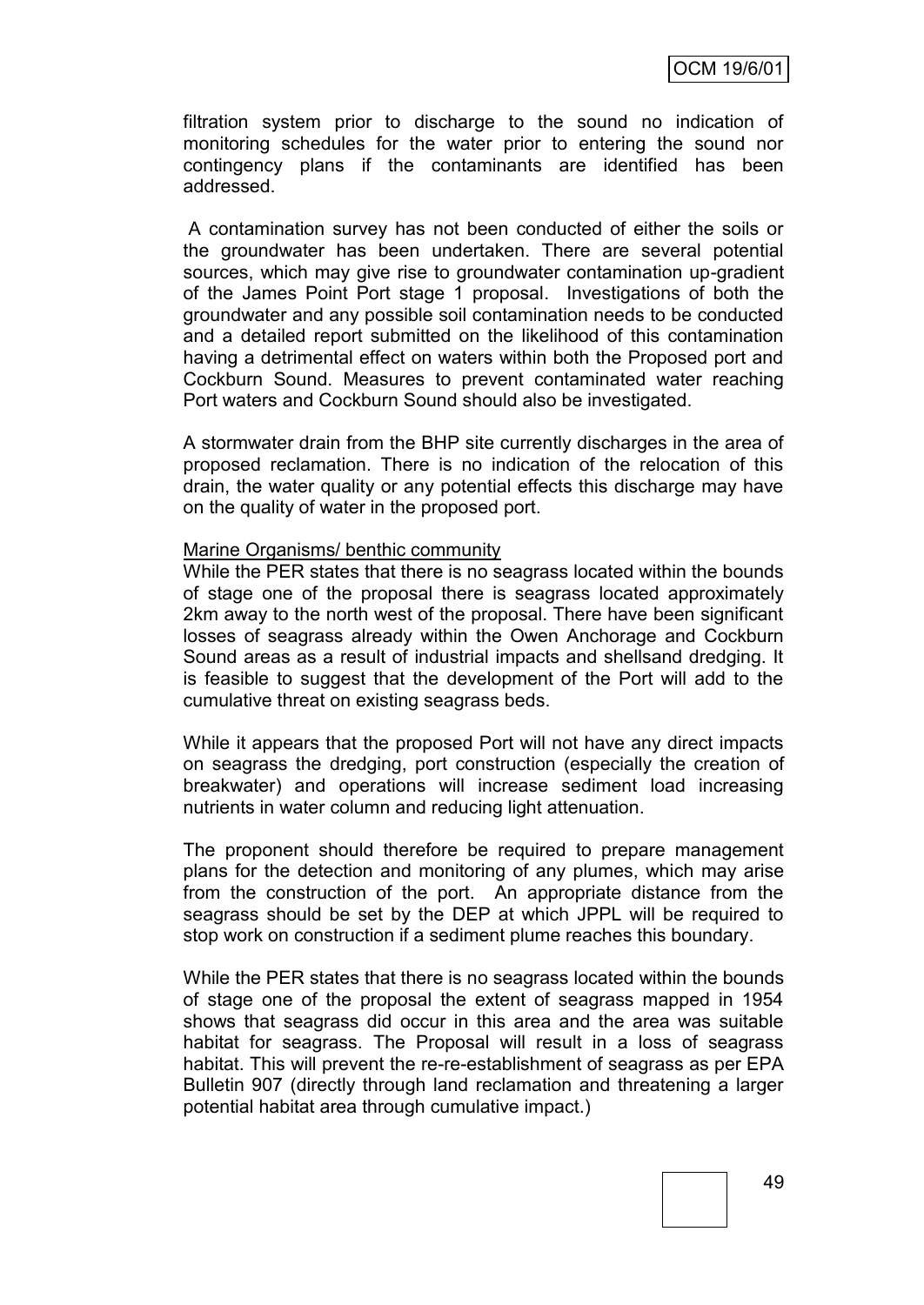While the proposal will not increase the number of ship visits to Perth Coastal Waters the International shipping traffic to Cockburn Sound will increase by approximately 100 ships per annum. The risk of introduction of exotic species (on hulls and in ballast water) increases with increased shipping movements associated with a port. But at the same time, the same number of ships will not be entering the confined waters of Fremantle Harbour, so the status quo remains.

The Proposed Port will increase the already elevated Tributyltin (TBT) concentrations, with increased shipping and through sediment release with dredging, port construction and operation. As a hormone disruptor, TBT threatens native species eg. molluscs through reproductive disorder imposed sexual characteristics (imposex).

## **Potential Impacts on the Terrestrial Environment**

#### Loss of Coastal Dunes and Vegetation

The reclamation of dunes will remove the coastal strip at James Point. This will result in a loss of locally significant vegetation (locally rare) from the Quindalup dune system. Quindalup dune systems in the Perth metropolitan region are poorly represented in conservation reserves with extensive clearing of Quindalup dunes occurring for industrial and port developments in the Cockburn Sound industrial strip.

Two priority species have been recorded in the area *Dodonaea hackettiana* and *Grevillea olivacea* (priority 4 species). While these species where not located during field surveys there is a possibility that some plants of these priority species may be lost during the reclamation process.

The proposal will result in a loss of *Lepidosperma gladiatum* sedgeland. This sedgeland has just two species compromising the entire assemblage and has been noted as an unusual vegetation association. It occurs locally in two locations. Both locations are along the section of the coastline affected by this proposal.

#### Fauna

The proposal outlines the possibility of a number of fauna species that may occur in the area. It also includes a number of species listed by CALM as schedule or priority fauna that may have distributions that include the James Point locality. The report also suggests that a number of JAMBA and CAMBA species may also use the area on a transitory basis. The report fails however, to address the impacts of the proposal on fauna and any management options which will be investigated to ensure minimal disturbance or allow translocation of species to suitable habitat.

Native Title and Aboriginal Heritage Issues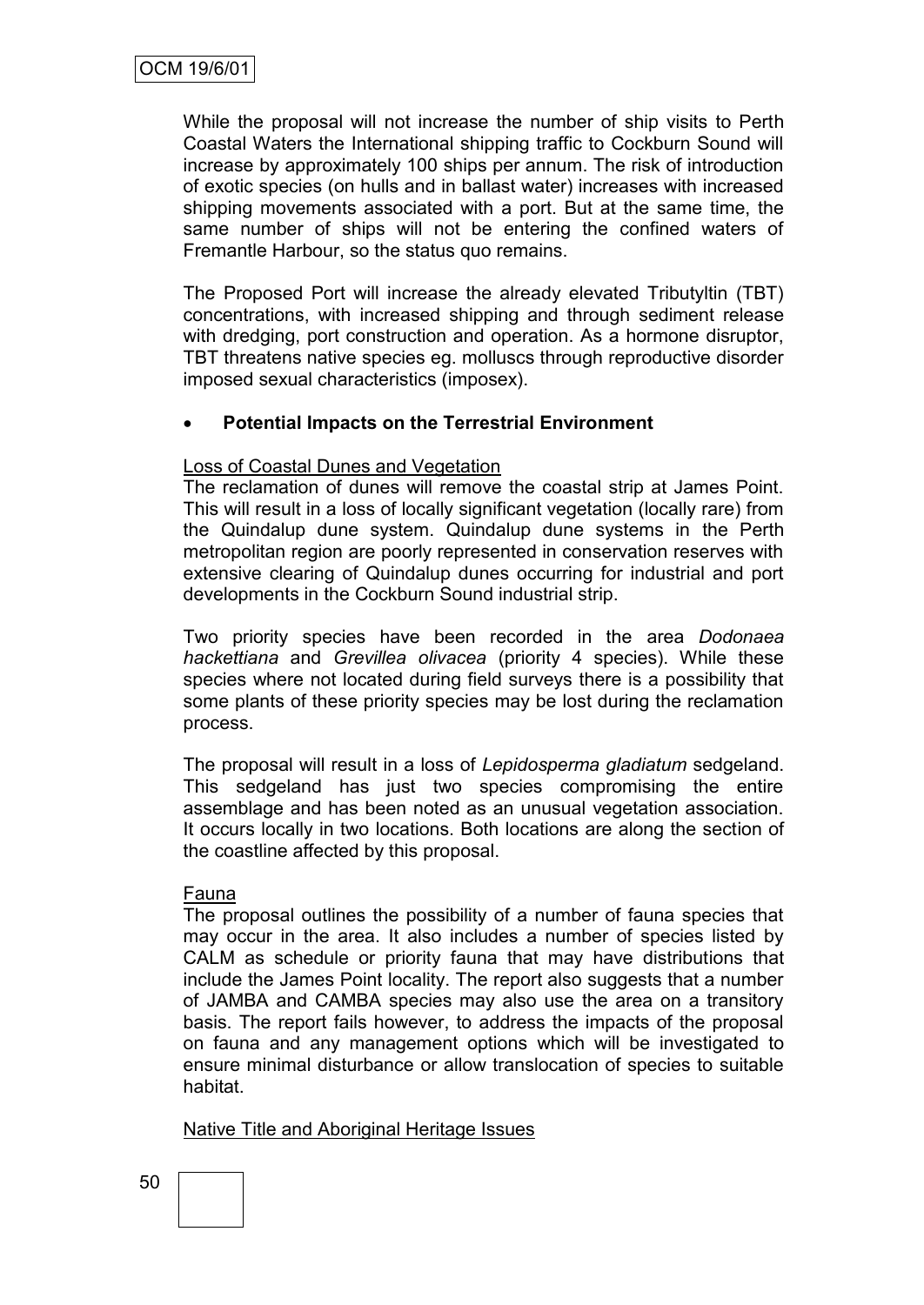The project area is covered by one registered native title claim and one Aboriginal site has been registered within a 5 km radius of the project area. As yet a field survey of the proposed development area has not been undertaken. Appropriate surveys and consultation with Aboriginal groups and individuals need to be undertaken to ensure that a breach of the Aboriginal Heritage Act 1972 does not occur.

## **Social Impacts**

#### Social Impact Study

A Social Impact Study has not been conducted. A Social Impact Study would identify concerns from local residents. While the land is zoned industrial and the implementation of the Fremantle Rockingham Industrial Area Regional Strategy (FRIARS) planning process will see the surrounding land of Hope Valley and Wattleup also zoned industrial this is unlikely to occur for some 10 years. It is therefore expected that Hope Valley and Wattleup will remain as rural residential for the period the port is being constructed and for some years of operation.

The proponent should give serious thought to conducting a social impact study to more appropriately determine its possible long term impacts on existing and planned residential area and how these may be minimised. (The Hope Valley and Wattleup Townsites should not be included as they are currently being resumed for industrial development).

Such a study would need to keep in context that the site is located within the State's largest heavy industrial area, and that the land could be developed for a range of large high impact industries protected by the Kwinana Air Quality Buffer. Moreover, a social impact study would need also to collect the views of industry about the establishment of a port in this location, together with the views of residents and businesses in Fremantle.

#### Visual amenity

The Port extends for a significant distance into Cockburn Sound and will be clearly visible from the Sound, Garden Island, and Rockingham. Visual amenity is not addressed in the PER.

#### Loss of Beach Access

The project will result in the loss of Kwinana"s only animal beach. The beach is used as both a dog and horse exercise area. While the use of the beach by members of the public for animal exercise is unauthorised, the public has used the beach for this purpose for a number of years. The social implications of eliminating access to this beach area for use, as an animal exercise area should be investigated as a regular use has been established regardless of land ownership. The proposal will result in no public access to Barter Road Beach. Perhaps the Town of Kwinana could identify an alternative site for this activity where it can be carried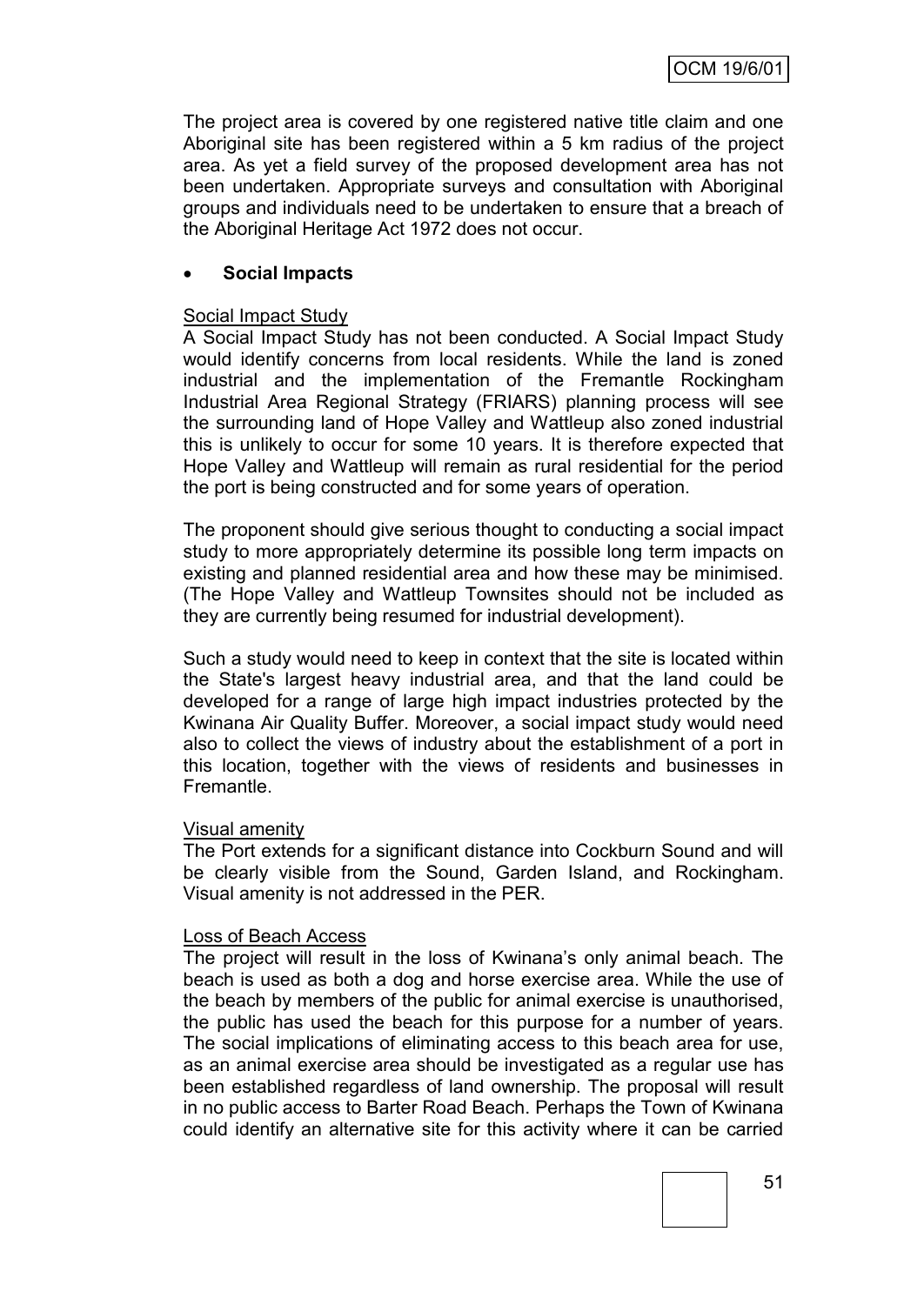out lawfully and with appropriate controls. A possible replacement could be in the Parks and Recreation Reserve south of Challenger Beach.

#### Noise

The PER has stated that noise from the construction of the port will be from pile driving, dredging and land based mobile and stationary equipment. The PER suggests that pile driving may exceed noise levels and have an effect on surrounding residents.

The PER states that the dominant noise during port operations will be from berthed livestock ships when operating ventilation systems. This has been addressed in the Livestock Holding Facility PER. Appropriate management practices are required to ensure that noise levels during construction and operation are kept to an acceptable level. Presumably, this would be the same as currently experienced at Fremantle where a Town Centre and residential areas are close by.

#### Vehicle movements

The Port proposal will lead to an increase in vehicle movements near the James Point area. Local roads immediately adjacent to the proposed port will be those most affected, but none of these are within Cockburn. An advantage of the location of the proposed port is that it is well served by the regional road network, particularly Rockingham Road/Stock Road. Whilst there is no traffic modelling data included within the PER, however, it is fair to assume that there will be an increase in traffic volumes on this road but it is unlikely to generate a noticeable increase in traffic noise considering the high traffic volume that it already carries. Indeed, this route already carries traffic destined for or originating from Fremantle Port. The new port may generate additional traffic, but this may be balanced or even outweighed by the fact that a significant proportion of traffic will no longer need to travel through Cockburn to get to and from Fremantle.

East-west links to and from the proposed port are well defined, with Anketell Road being the main route and in the future Rowley Road could be another. Given that construction of Rowley Road is not likely to occur for 15-20 years, Anketell Road will logically take the bulk of east-west traffic thereby avoiding impacts on established east-west routes in Cockburn. Russell Road and Wattleup Road are not attractive alternatives to the port from the Kwinana Freeway.

## **Pollution Control and Emergency Response**

## Pollution Control

The Proposed Port will increase the risk of pollution events such as oil spills due to increased shipping and loading. There will also be an increased risk of contamination of sediments associated with increased shipping, eg. hormone disruptor TBT. Emergency response plans and contingency plans should be developed in-case incidents do occur.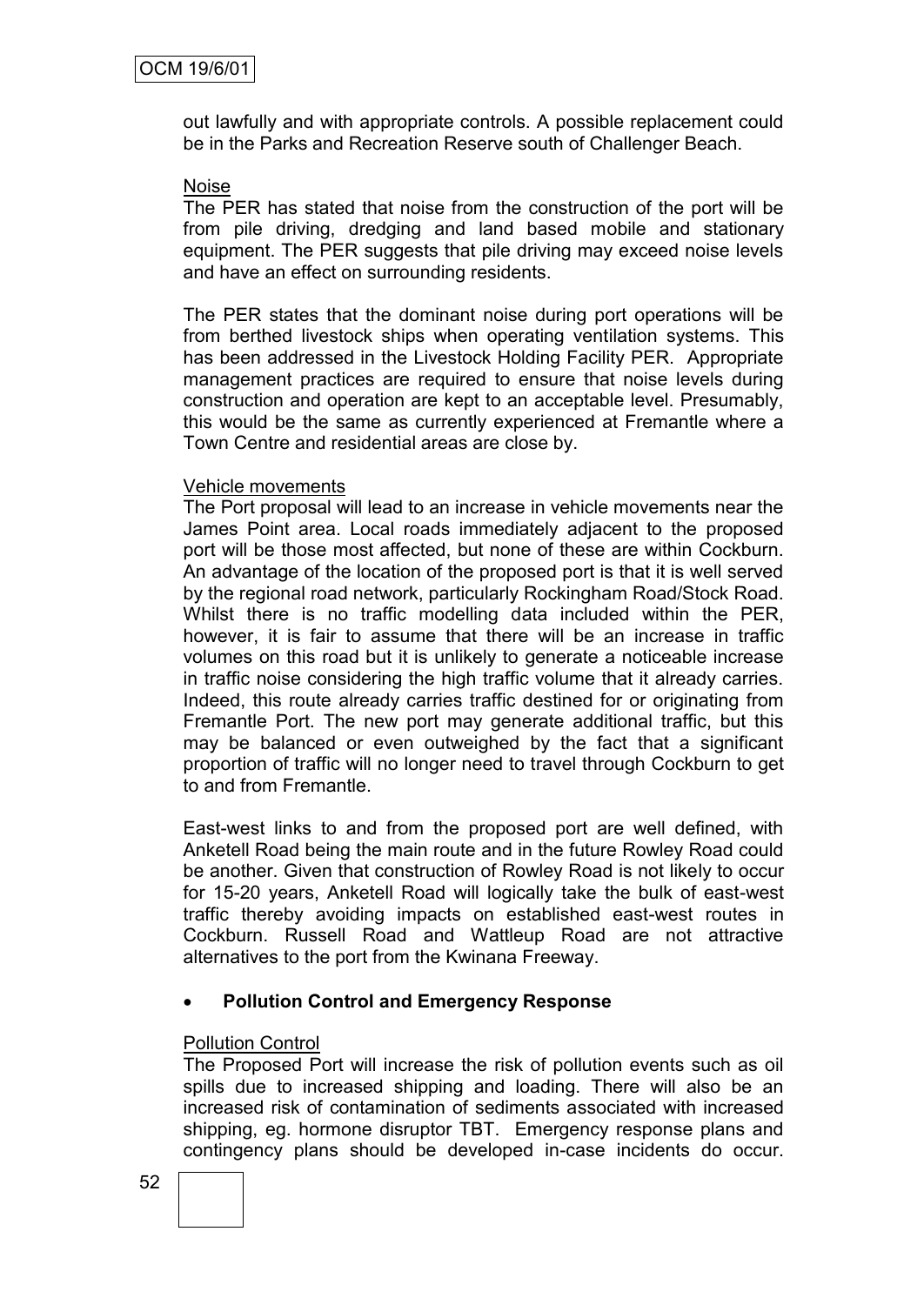However, the same requirements would apply to the existing port at Fremantle.

## Hazardous Materials

Section 3.1.3 outlines the cargoes expected to be handled at stage one of the proposed port. Section 13.4 suggests that hazardous materials will be transported through the port. More detail is required about the type of hazardous materials and the transport routes of hazardous materials. Management plans, emergency response plans and contingency plans should also be required. However, the same requirements would apply to the existing port at Fremantle.

## Liquid and solid waste- construction and ongoing

Good housekeeping skills should be employed at the port to ensure that both waste management procedures are up held and that accidental spills and incidents are kept to a minimum. Suitable containers, which are compatible with transport requirements, should be used to minimise handling and risks. All waste should be contained and isolated from ground and surface water.

## Import/export of dangerous goods – proposed cargo

The import or export of dangerous goods or the class of dangerous goods that will be handled through the port has not been addressed in sufficient detail. Requirements should be the same as apply to the existing port at Fremantle.

## **Cumulative Impacts- More Detail Required**

The PER is required to consider the combined impact and management of all existing and proposed operations associated with stage 1. The PER includes insufficient information about later stages of port development. The ultimate design of the port is not considered in models. PER emphasises localised information rather than the cumulative impact on the whole of the sound, including ability to reestablish seagrass.

The EPA guidelines stated that the proponent should prepare a separate document that incorporates a description of all stages of the proposed port development and outline at a preliminary level, the likely combined impacts of the ultimate port development. While the proponent has a web site that gives some information about the ultimate design of the port development there is no indication of the cumulative effects. No such separate document has therefore been produced.

## **Conclusion**

In simple terms, if an other port is required to support or supplement Fremantle Port where could it be located on the metropolitan coast. There are few options.

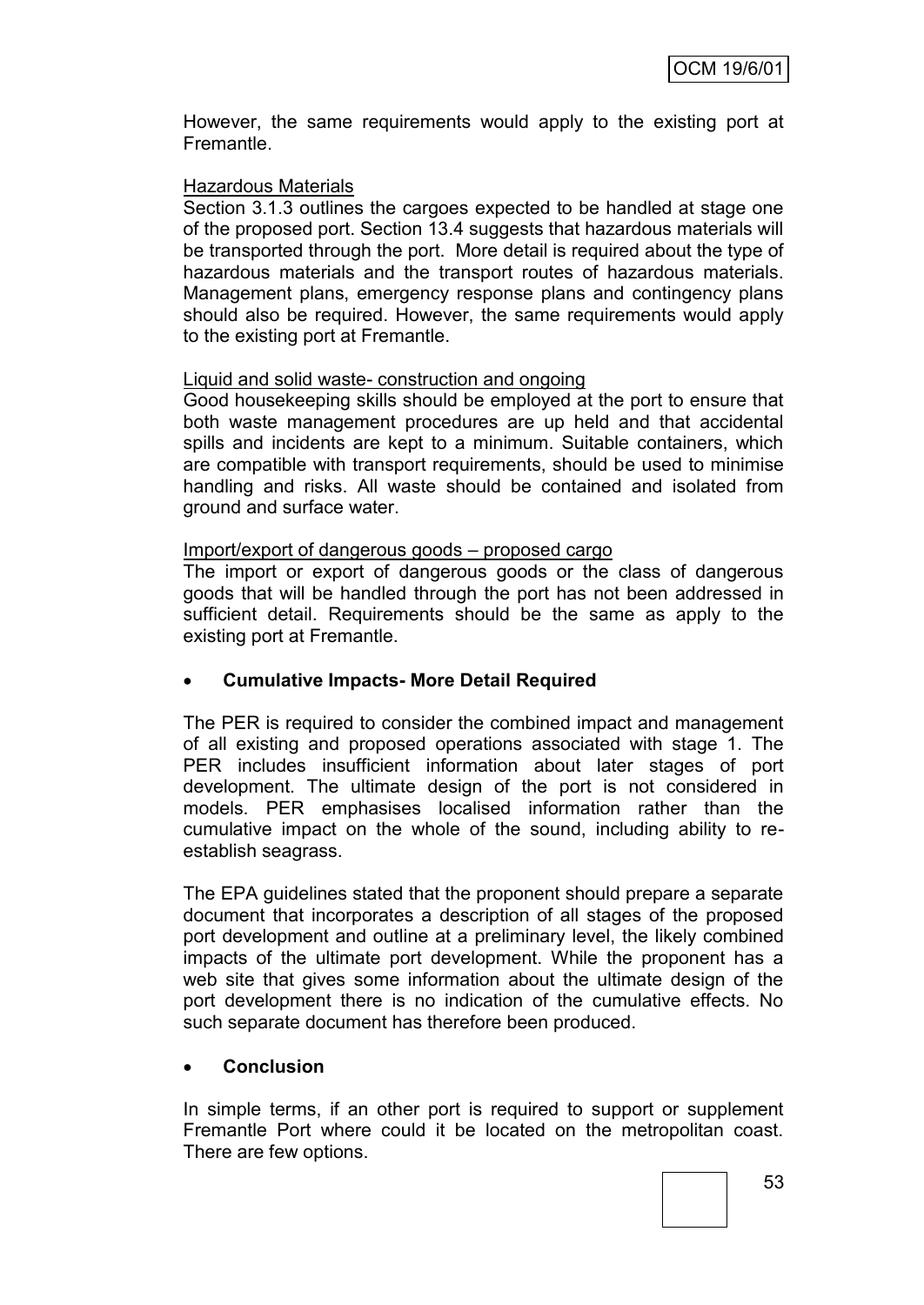Firstly, it would need to be within Cockburn Sound. Secondly, where in Cockburn Sound can that be. It is clear that it can only be located somewhere within the Town of Kwinana between Challenger Beach in the north and Kwinana Beach in the south, a distance of 7 kms.

The "Towards Optimising Kwinana" Report of 1993 (Dames & Moore), only makes reference to the FPA Outer Harbour, given that the private port was not contemplated at the time. However, based on the existing jetty locations, and the pattern of land ownership within the KIA, the only real opportunity for the development of a port, other than at Challenger Beach, is at Riseley Road James Point. Here the land is primarily under the control of the State, through Landcorp.

Given this, it appears that the James Point location is possibly the only site available in the Metropolitan Area for the establishment of a port with minimal adverse impact on surrounding land uses and the environment because it is located within a part of the Sound that has been highly modified over the past 50 years, by industrial activity.

From the City of Cockburn's perspective the establishment of the James Point Private Port has no real disadvantages, in fact could result in some advantages, particularly in respect to the movement of heavy truck traffic through the district.

Currently a variety of roads are used by trucks filtering their way to Fremantle through the suburbs to the north of the district. With the establishment of James Point, a fair proportion of this traffic from the north, east and south would be directed onto the Freeway road system relieving a number of the district roads from truck usage.

It would be expected that Stock Road and the Kwinana Freeway will become the roads through the district that will be primarily used to access James Point.

The James Point proposal cannot be considered in isolation of either the existing port at Fremantle or the proposed FPA Outer Harbour at Challenger Beach. It must be reviewed in context. These alternatives have been briefly compared as part of the conclusion.

Currently the North Wharf at Fremantle Harbour is serviced by heavy vehicles primarily using Leach Highway and High Street.

All the traffic accessing the port via High Street, approach the port through a single right turn lane and leave the port using a single left turn lane. This is totally inadequate and cannot be sustained. Moreover, all truck traffic approaching the wharf from the south must use Stirling Bridge which presents an environmental risk in respect to the potential spillage of hazardous and dangerous goods.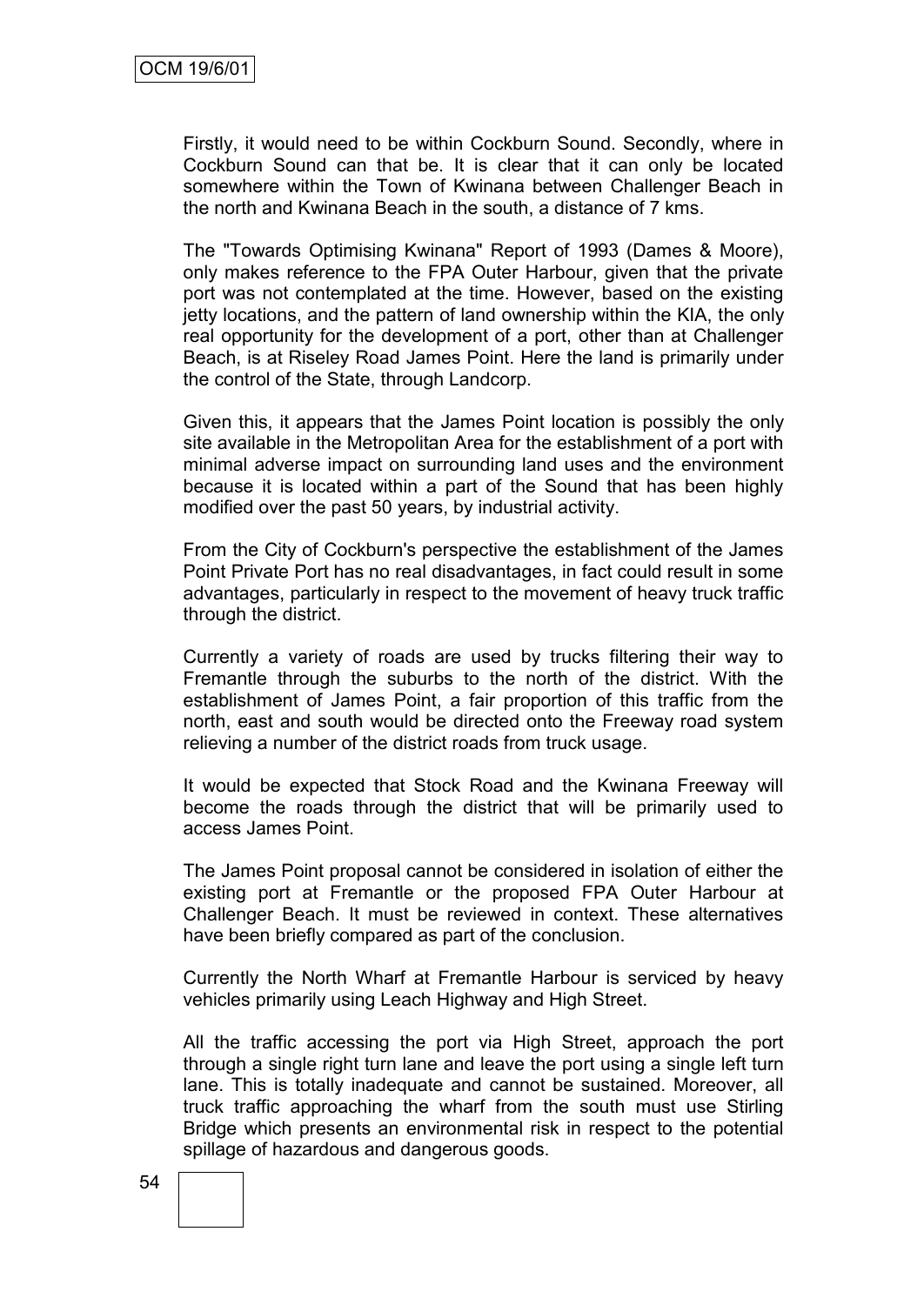The truck traffic using High Street passes in front of residential properties with direct driveway access onto this heavily trafficked road. This is not only inappropriate but also unsustainable. The same situation applies to Stirling Highway, Leach Highway and Canning Highway. All of these are inappropriate roads for heavy traffic use, based on their at grade intersections and inadequate design.

It is understood that the new State Government is proposing not to construct the Fremantle Eastern Bypass, and is also intending to remove the reservation from the MRS. Should this occur then the future of Fremantle as a port will be severely compromised.

In addition to this, rail services to the North Wharf are likely to be limited to the southern line which approaches Fremantle from Coogee. This line passes by the Round House and also through the redevelopment of South Wharf. Based on the understanding that vibration from freight trains using the line could have an adverse effect on the Round House (the City of Fremantle is now proposing to open up to pedestrian use, the tunnel under the goal, the entrance to which immediately abuts the railway line) and the fact that the line will pass through future pedestrian squares and parks proposed as part of the redevelopment scheme for South Wharf, it is unlikely that unrestricted access to the port will be able to be accommodated. This also poses a major constraint on the future of Fremantle as a port.

In contrast to this, the James Point Private Port proposal is located only a short distance south of Fremantle and is within the sheltered waters of Cockburn Sound, the only natural harbour on the metropolitan coast.

James Point is located within an existing heavy industrial area where some of the major industries are already served by wharves and rail access via the Fremantle/Midland to Rockingham line. The Fremantle/ Midland to Rockingham line continues east to connect into the Perth to Albany line which services the south-west of the State. As it is understood that the State Government is looking to promote greater use of the rail system to move freight, James Point is very well located to take advantage of rail freight services.

Because James Point is surrounded on all sides by extensive heavy industrial areas (except for the coastal side) it is ideally situated to be separated from any incompatible land uses. Moreover, it is centrally located to a large number of existing and future industries which can take advantage of an easily accessible port facility. This is even a more appropriate location given the recent decision to develop the largest metropolitan industrial precinct in the Hope Valley-Wattleup locality, which is within the James Point catchment.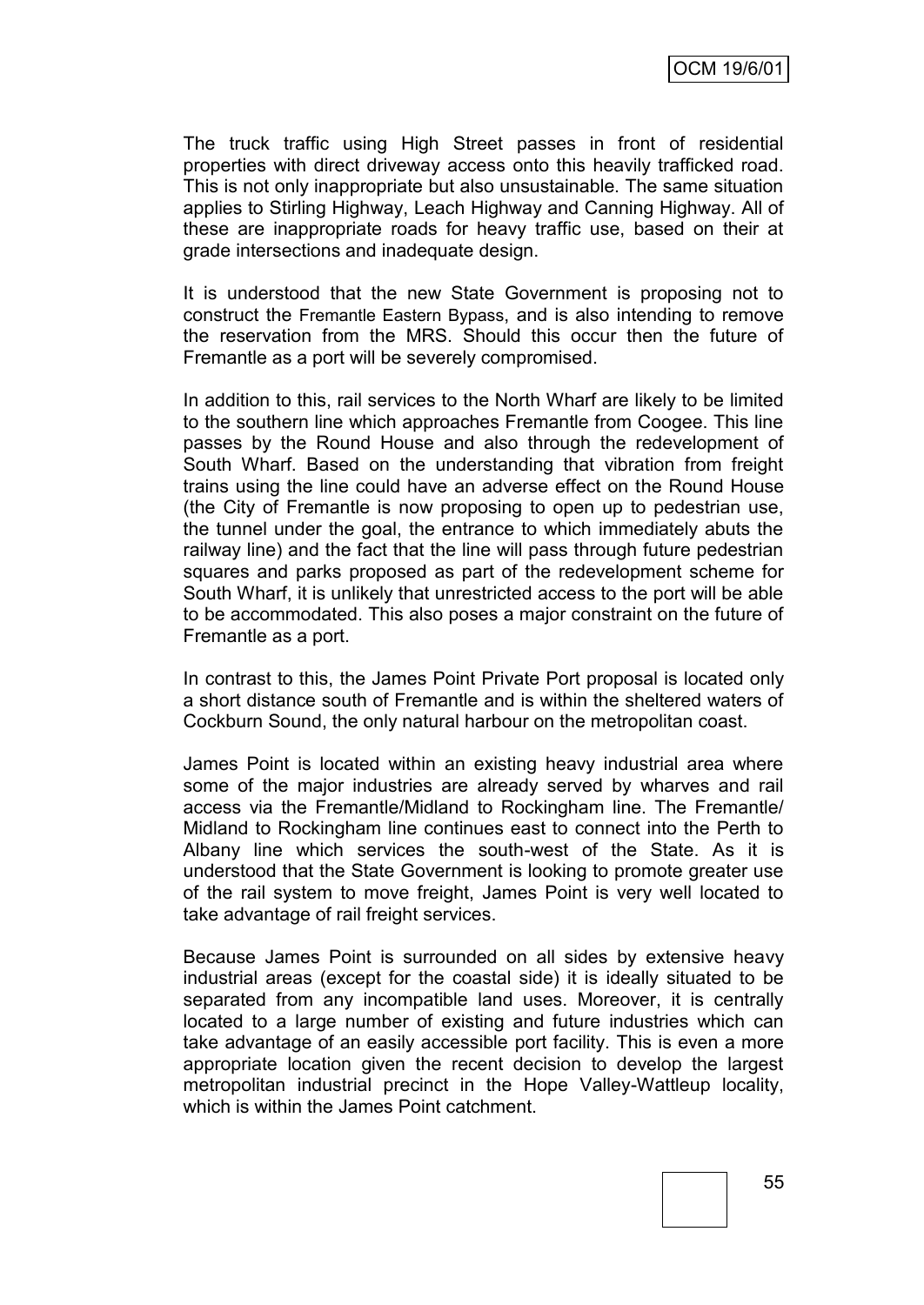The isolation of James Point from potentially sensitive land uses such as residential areas, enables it to operate with less constraints in respect to noise, odour and dust, than at say Fremantle, which has a Town Centre and residential areas nearby. The recent North Bank residential development together with the proposed Leighton Beach Redevelopment, could become major constraints on the port's activities. Given that the port is located on North Wharf it could have been more appropriate for the disused Leighton Marshalling Yards to be used for container storage rather than housing. This would have better served the needs of the port.

James Point can be accessed directly off the regional road system, by Stock Road and the Kwinana Freeway, utilising Anketell Road as a direct connection. Anketell Road has no direct residential property access. This means that the potential adverse impacts of heavy truck traffic is minimised because it is confined to the roads specifically designed for their use. The road is planned to be retained within land to be used for primarily rural activities and ALCOA buffer and residue (red mud lake) disposal land, according to the FRIARS final report. This means the traffic using this road will have little or no impact on en-route land uses. In fact the FRIARS report shows how Anketell Road provides direct access to the future heavy industrial and general industrial land proposed under FRIARS for the Hope Valley locality.

In addition, the regional roads servicing James Point connecting to the Kwinana Freeway have few traffic light controlled intersections en-route which makes for more effective and efficient transportation. Compared to the existing routes serving the port which do have numerous traffic controlled intersections.

By comparison the proposed Rowley Road will immediately abut future residential land and pass through the future general industrial areas planned for Wattleup. This road will be one of only two east-west roads serving the Hope Valley-Wattleup Redevelopment Area and as well is expected to also provide a direct access to the proposed FPA Outer Harbour at Challenger Beach. The FRIARS plan shows an indicative connector traversing land owned by ALCOA and impacting on a proposed Parks and Recreation Reserve surrounding Mt Brown. The Outer Harbour proposal also impacts on the coast south of Challenger Beach, one of the last remaining within the Town of Kwinana. The public beach front is about 2 kms long and is important to this section of the coast which has limited beach access.

Anketell Road is located in an existing road reserve and has been constructed to a rural standard. Rowley Road on the other hand is not reserved and will need to be acquired and constructed. Anketell Road is in a far better location to serve a future port.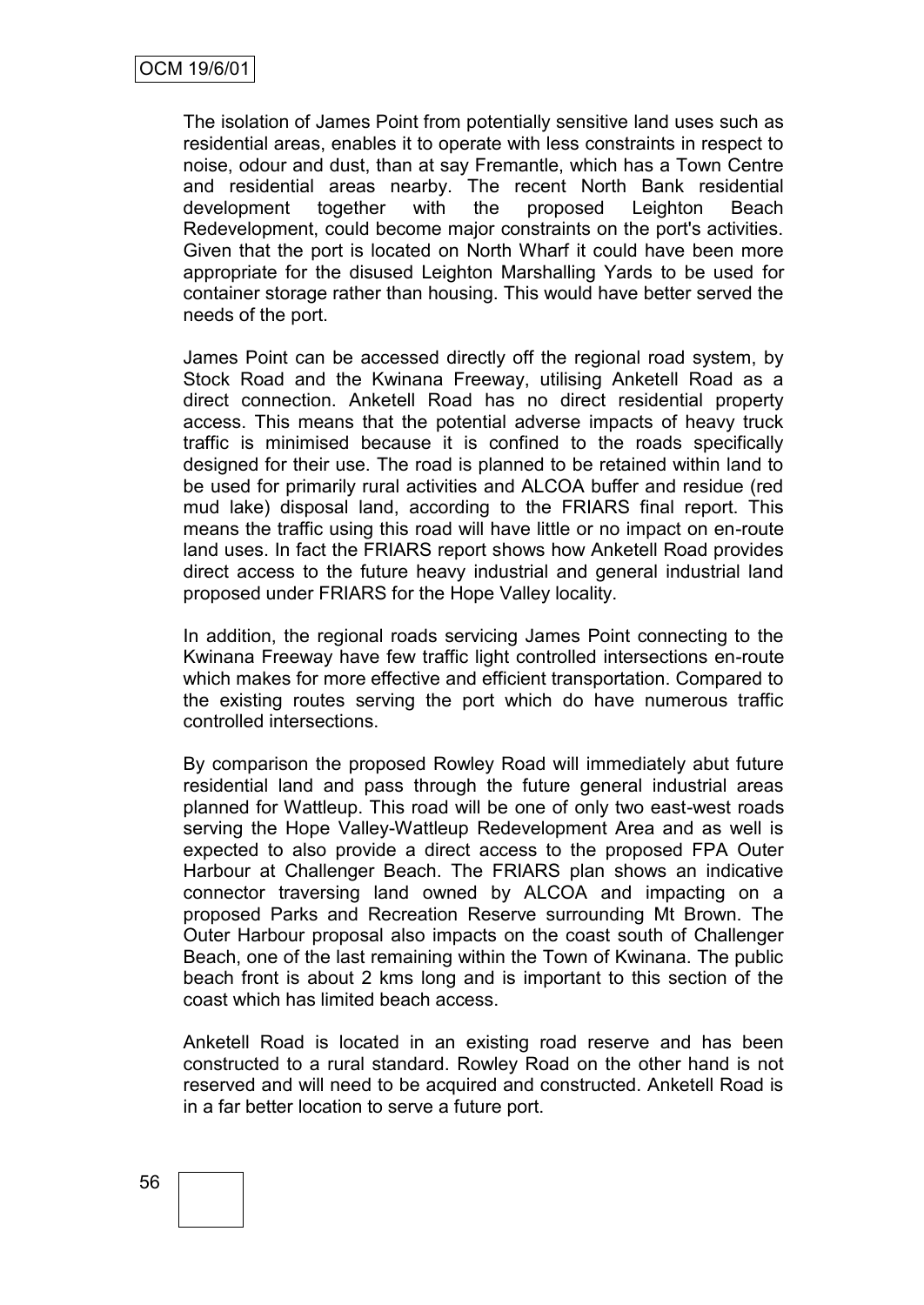Given this, it would seem that instead of continuing with the expense of acquiring the Rowley Road Reserve and investing in its construction, to service a possible future port, the funds could be more efficiently and effectively spent in the short to medium term by directing them into the up-grade of Anketell Road as a specifically designed port access road for heavy vehicles.

The need to acquire and construct Rowley Road should be reviewed as part of the preparation of the Master Plan for the Hope Valley-Wattleup Redevelopment Area, in the context of its need to serve the proposed future FPA Outer Harbour at Challenger Beach.

The FPA Outer Harbour as proposed, is located only about 3 kilometres north of James Point, and is on the northern edge of the Kwinana heavy industrial area. This development would impact directly on Challenger Beach, a popular place for swimming and launching small boats, and would also impact on the Naval Base Caravan Park which the Council is attempting to include on its Heritage List. The site is not surrounded by industrial uses, like the James Point site.

More importantly, the FPA Outer Harbour proposal will require major infrastructure to be installed to provide road, rail and utility services which will significantly impact on the Beeliar Regional Park and Mt Brown.

The construction of the realigned Rowley Road would be imperative for the operation of the Outer Harbour, replicating the existing east-west link at Anketell Road.

Although the FPA Outer Harbour will potentially have similar road access advantages (subject to Rowley Road) and also have the same if not similar potential environmental (additional Beeliar Regional Park) and coastal impacts as James Point, it could have a major impact on the City of Cockburn and cause the issue of extending the shipbuilding strip south into the Beeliar Regional Park to be raised again. Something the Council has been opposed to.

It seems less likely that the Outer Harbour will be required in the short to medium term if the port at James Point becomes operational. According to a recent report prepared for the FPA, it appears that if the James Point Port proceeds as planned, the Outer Harbour may not be required until some time after 2027. Without the private port, Fremantle could continue its operations based on expected trade figures until around 2015. Should the James Point Port expand to its full potential, the need for the Outer Harbour as planned may need to be reviewed.

The other important advantage of James Point is that it is not as land locked or constrained by nearby residential development as Fremantle is, and therefore has the potential to expand in response to demand.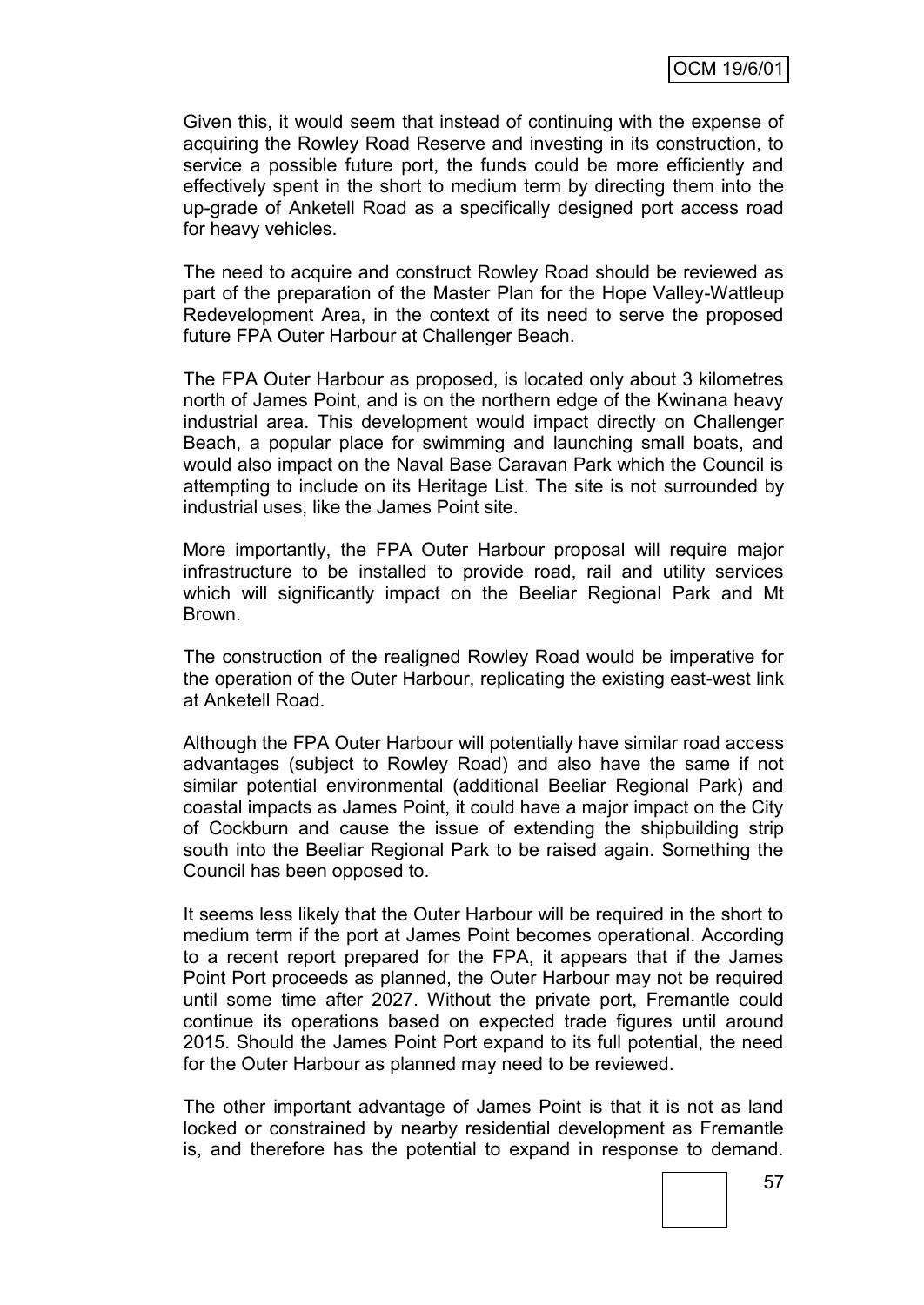This site is also in close proximity to the Kwinana railway marshalling yards which could perhaps provide integrated support services and storage for the port.

James Point appears to be a very suitable location for the establishment of a second metropolitan port from a land use planning point of view.

The Council should therefore raise no objection to the James Point Port proposal, subject to the development not including the livestock holding facility.

## **Strategic Plan/Policy Implications**

The Corporate Strategic Plan Key Result Areas which apply to this item are:-

- 2. Planning Your City
- *"To ensure that the planning of the City is based on an approach which has the potential to achieve high levels of convenience for its citizens."*
- *"To ensure that the development will enhance the levels of amenity currently enjoyed by the community."*
- 5. Maintaining Your Community Facilities
- *"To construct and maintain roads, which are the responsibility of the Council, in accordance with recognised standards, and are convenient and safe for use by vehicles, cyclists and pedestrians."*

#### **Budget/Financial Implications**

N/A

#### **Implications of Section 3.18(3) Local Government Act, 1995**

The project is proposed within the Town of Kwinana, therefore the City of Cockburn has no planning or decision making role in the future of this proposal.

Under the MRS, the land is zoned Industry and under the Town of Kwinana Town Planning Scheme the land is zoned General Industry with the foreshore strip reserved for parks and drainage.

All development in the Kwinana Industrial Area (KIA) is the subject of a clause 32 resolution under the MRS, which is currently understood to mean that planning approvals are required from both the WAPC and the Town of Kwinana. However, it is likely given the importance of this project, that the Government could call the project in as one of State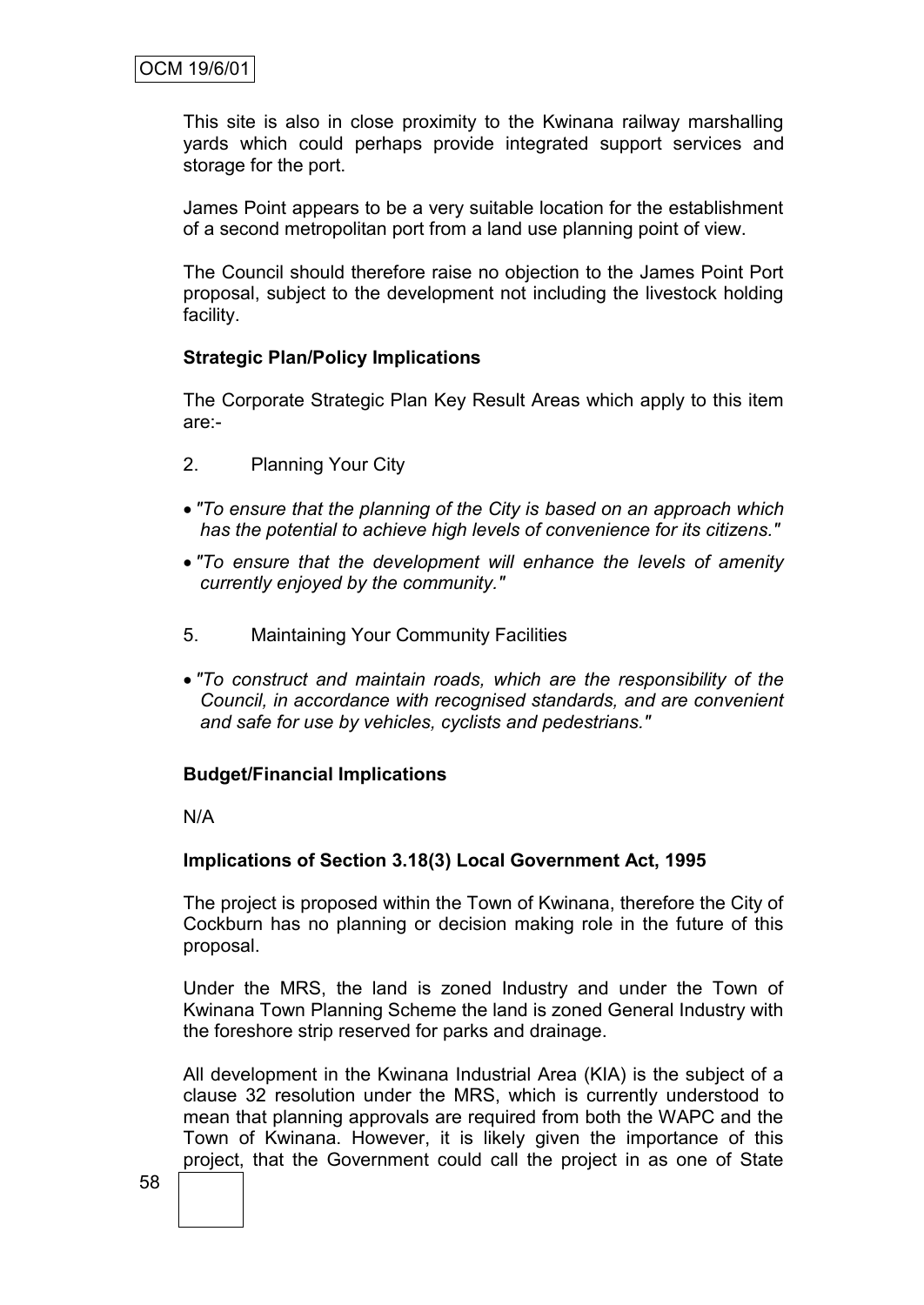significance, and thereby remove the requirement for the local government to issue a decision on the proposal.

Given this, it is very likely that the future of this project will be determined by the State, without local government involvement.

## **1169. (AG Item 14.10) (OCM1\_6\_2001) - PROPOSED JAMES POINT LIVESTOCK HOLDING FACILITY (9248) (KS/SOS/AB/SMH)**

## **RECOMMENDATION**

That Council:

- (1) receive the report;
- (2) does not support the establishment of a Livestock Holding Facility at James Point as this is an inappropriate use on prime coastal land;
- (3) lodge a submission on the Public Environmental Review based on the report prepared by the Planing Services Department.

## **COUNCIL DECISION**

MOVED Clr Waters SECONDED Clr Oliver that the recommendation be adopted.

**CARRIED 10/0**

## **Background**

For some time there has been a proposal to establish a private port at James Point, which is located within the Town of Kwinana.

The proposal contains a livestock holding facility to serve the export of live sheep and cattle. This is a major industry of the State.

However, the proponents (JPL) are of the view that in the event that the port does not proceed, then there may be the scope to still provide for a livestock holding facility.

#### **Submission**

JPL propose to construct and operate a Livestock Holding Facility on a site west of Riseley Road and north of the BHP No.1 Jetty, in the Kwinana Industrial Area. The Proposal is for a covered, multi storey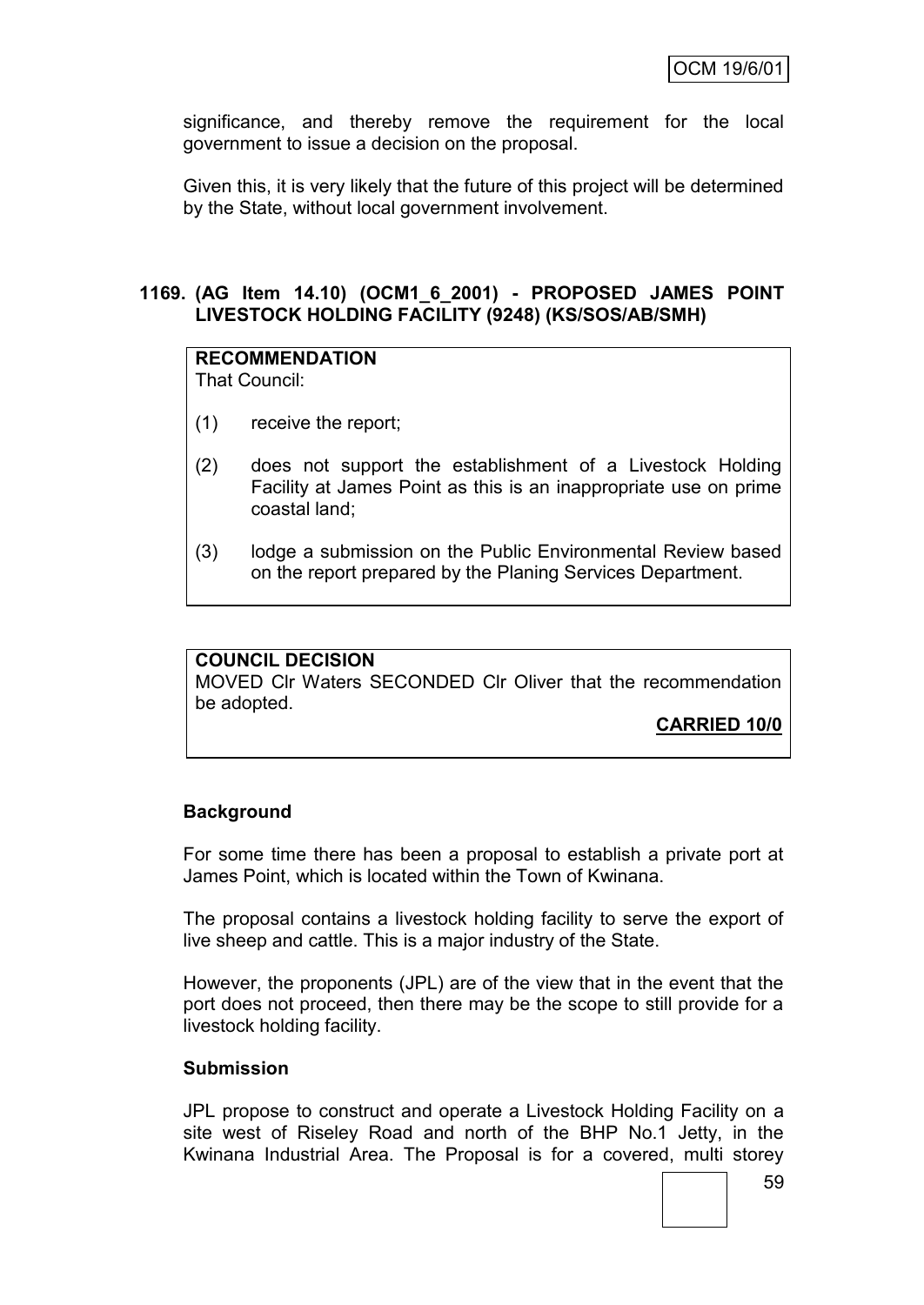facility to temporarily agist livestock – primarily sheep while building up sufficient numbers to export by ship. Livestock will be brought in by truck from holding facilities or farms, agisted at the Livestock Holding Facility and then out-loaded via the proposed James Point Port (If approval is granted) or the Fremantle Port.

The buildings will have a physical area equivalent to 250,000 sheep capacity, but due to the rotation of stock through the facility and the cleaning cycles between vacation and re-stocking a pen, the maximum effective capacity is approximately 160,000 sheep at any one time. The holding period for sheep will vary between 5 and 10 days. Some of the Stock holding buildings will be designed to also hold up to 2,000 cattle. The cattle holding period will be 1 to 2 days.

The proponent is James Point Livestock Pty Ltd (JPL). Environmental Risk Solutions Pty Ltd (ERS) was commissioned by JPL to assist in the preparation of the PER.

## **Report**

The proposal for a Livestock Holding Facility at the James Point Port raises a number of concerns including effects on water quality, coastal processes and the generation of noise and odour. While the PER suggests a series of management measures to address these concerns they appear to be based on the concept that the facility will be run as a "best practice operation" and therefore heavily reliant on the performance of the operator. Experience with other facilities in the City of Cockburn that are expected to run to such a standard indicate that the operation of facilities at such a standard is not only difficult but often requires constant inspections and follow up to maintain the required standard.

This proposal should not be supported, as it will unnecessarily consume limited industrial land. Live stock holding facilities are more suited to the rural areas away from residences.

## **Consideration of Alternatives**

The PER does not include adequate details of the proposal, including consideration of alternative locations and designs to avoid minimise or mitigate impacts. The Public Environmental Review does not outline the alternative locations for the livestock holding facility. Alternatives should be listed in the PER

## **Potential Impacts on the Marine Environment**

## Impact on Marine Water and Sedimentation

Whether or not the port goes ahead the issue of stabilisation and dust generation during clearing and construction of the site has not been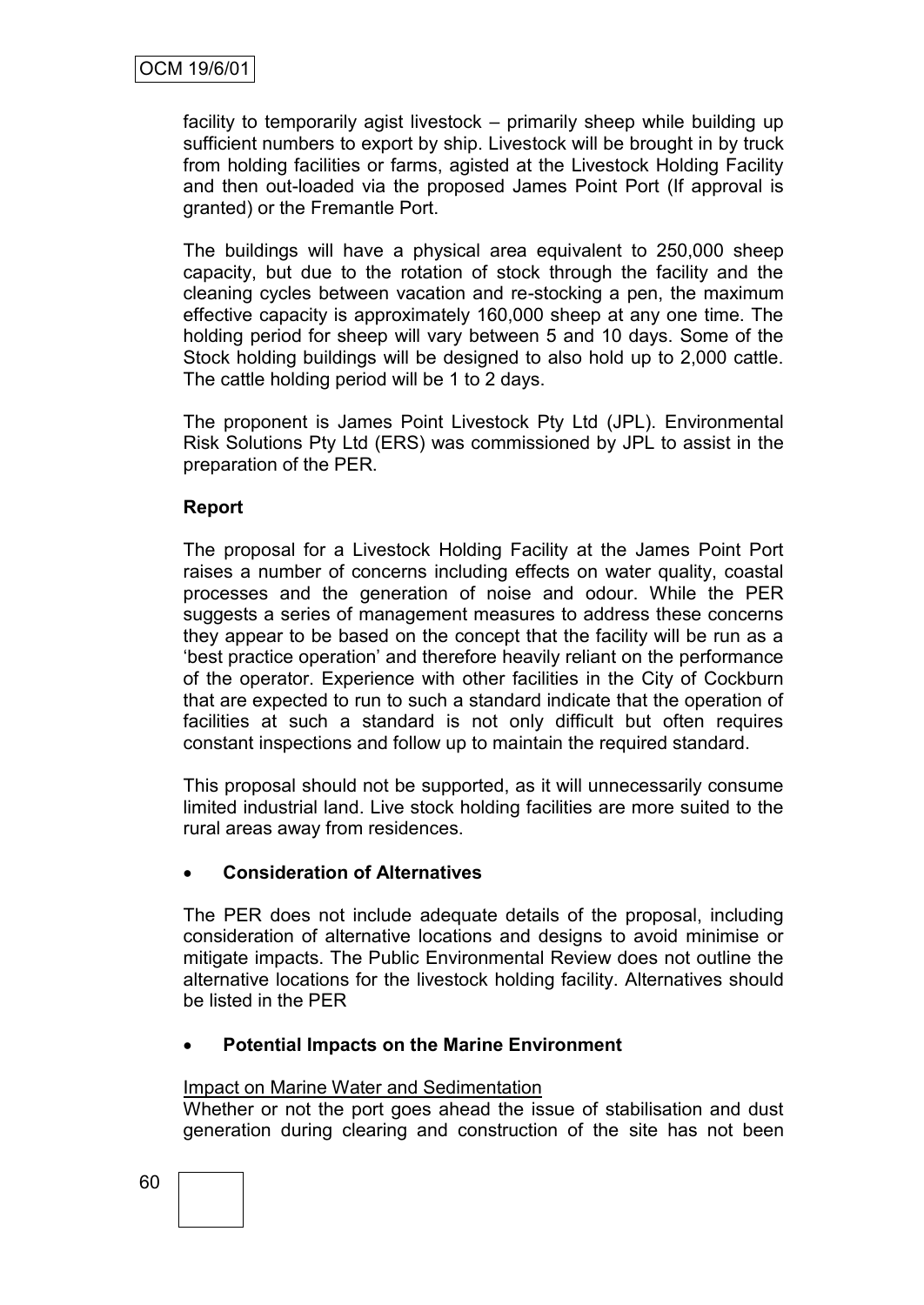adequately addressed. The impacts of coast stabilisation issues on water quality have not been addressed.

### Nutrient management

The PER does not address the issue of nutrient in the surrounding coastal waters adequately. The emission of nutrients to Cockburn Sound is of major concern and further detailed studies of nutrient loads entering the Sound from the site should be conducted.

## **Potential Impacts to the Terrestrial Environment**

## Impact to Vegetation and Flora

While the PER rightly states that there are no bush forever sites within the area of the proposal, it fails to mention that the bush forever process has mapped the sites vegetation as the only remnant vegetation left along the coast between the northern extremity of Naval Base caravan park in the North and Kwinana beach in the South.

The remnant vegetation occurs on the Quindalup Dune System and forms part of the Quindalup vegetation complex, which is considered rare in the Town of Kwinana. The vegetation survey conducted for the James Point Port stage 1 proposal has identified an area of *Lepidosperma gladiatum* sedgeland within the project proposal area. The *Lepidosperma gladiatum* sedgeland assemblage is considered an unusual association. The PER indicates that there will be little opportunity to retain the remnant vegetation.

## Impact to Fauna

The PER does not address impacts to fauna. The James Point Port stage 1 proposal PER has briefly outlined some species that may occur in the area. The Livestock Holding Facility PER needs to conduct a fauna survey to determine the fauna that does occur in the area. A report should then be developed outlining the proposal's impacts and any management techniques that may be used to avoid, minimise or mitigate impacts.

## Surface and Groundwater issues

The holding ponds should be monitored closely to ensure the integrity of the lining in the holding ponds. The proponent should be required to monitor water levels, total nitrogen and total phosphorous in the groundwater. A contingency plan should be developed so it can be implemented if the nutrient levels in the groundwater are higher in the down gradient bores than the up gradient bores. Detection of high nutrient levels in the ground water should be remediated immediately to ensure no adverse effects to Cockburn Sound and minimise the likelihood of algal blooms or other water quality issues in the Sound.

The PER states that if a collection tank or lined pond is established to contain potentially enriched site stormwater it will be pumped out. The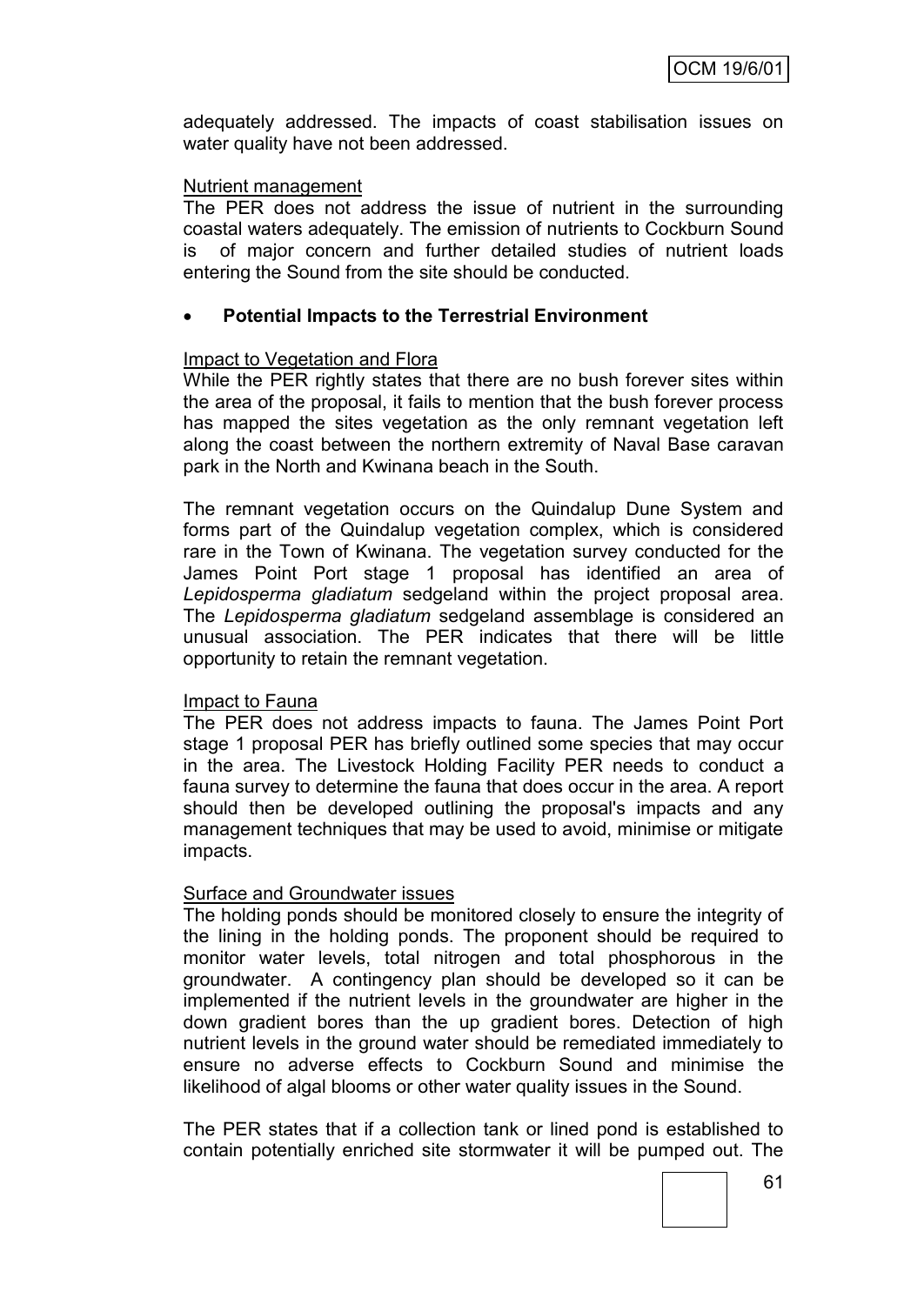PER gives no indication of where this will be pumped to or how. All transfer of such material should be done in a manner that maintains containment of nutrient rich water and prevents nutrient rich water from entering Cockburn Sound. There is also no mention of a detection system to ensure the ponds do not leak nor is there a contingency plan if they do leak.

The PER proposes to direct run off from hardstand areas "where there is insignificant contamination from manure' to soak pits. This is not acceptable, as any nutrient source should be directed away from the groundwater and surface water feeding Cockburn Sound.

#### Aboriginal Sites

The PER states that any native title or aboriginal sites will be dealt with by the James Point Port proposal, however, the PER also states that the Livestock Holding Facility can proceed even if the James Point Port proposal does not. The Livestock Holding Facility PER should therefore address the issues of native title and aboriginal sites as they apply to the proposal's area of impact.

## **Social Impacts**

#### **Odour**

The PER bases the entire recommendation ie. that the odours will not be a nuisance, on the fact that the facility will be run as a "best practice operation". Experience with other operations that are supposed to be run at this standard shows us that this rarely occurs and necessitates constant inspections and follow ups to maintain the required standard.

It is understood that odour from loading sheep at Fremantle is sometimes detected as far away as Cottesloe under certain circumstances. There is no livestock holding facilities at Fremantle.

In this case the proposed facility will be about 4 kms from the Kwinana Townsite and 1½ kms from the existing Hope Valley Townsite (proposed to become heavy industrial under FRIARS).

The PER indicates that mechanical ventilation will be used. Despite the costs of both installation and operation the proponent should be required to operate mechanical ventilation during periods of atmospheric temperature inversion to avoid events of "fumigation" occurring. This practice should be done routinely rather than in response to complaints only.

Diagrams and modelling of the extent of odour in the PER does not appear to have taken into consideration the prevailing wind direction. Given that the prevailing wind direction will be from the south-west it would be expected to see the potential odour plume extend further in a north easterly direction. This may have impact on residents in Wattleup,

62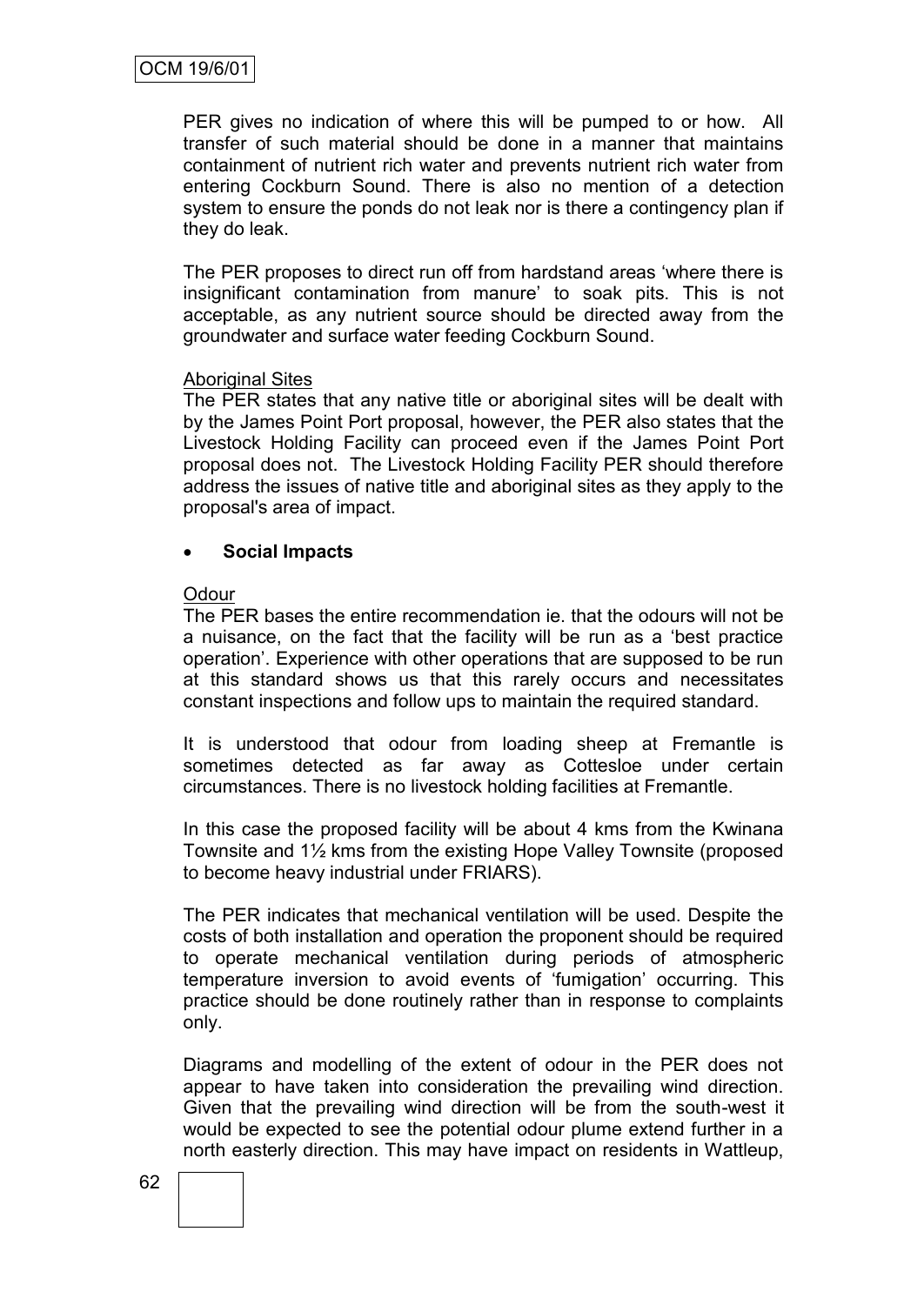however, the Wattleup Townsite is planned to become industrial under FRIARS.

The PER compares odour impacts from the James Point Holding Facility (JPLHF) with the Fremantle Port Loading facility (FPALF) when clearly they are very different facilities. The PER states that the odours from both facilities will be similar. Yet the JPLHF will hold significantly more livestock than Fremantle and for longer periods.

The odour study appears to be based on a survey of odours from 2 ships over 3 days at Fremantle. It must be questioned whether this is adequate in representing the fact, when the JPLHF will be a continuous operation, not sporadic. The PER states that an evaporation pond for contaminated washdown and contaminated stormwater will be established. The evaporation pond doesn"t appear to have been factored into odour modelling. The evaporation pond may become a significant contributor to offensive odour concentration if it isn"t appropriately managed.

The proposed Livestock Holding Facility will handle a very large volume of manure. The PER states that this manure will be collected and disposed of off-site. To prevent addition odour transport vehicles and hoppers should be fully enclosed with a strong commitment by the proponent to adopt an exceptional high standard of housekeeping.

A condition should be placed on the proposal that allows for problems with ship loading ie. industrial action or inclement weather. There should always be an open holding pen so that held stock can be rotated to facilitate manure removal during extended periods and unforeseeable circumstances.

Carcasses should be stored in fully enclosed containers awaiting disposal off site, again only fully enclosed transport should be used to prevent odour issues.

Results of the odour evaluation indicate that odours at a concentration that may contribute to annoyance and loss of amenity will not extend to residential areas but the study does not actually address impacts adjacent to the facility ie. industrial uses. The question should be posed as to the appropriateness of the PER's assumption that livestock odours will not have an adverse effect on workers in the area given other intermittent odours.

Although the PER states that "there shouldn"t be any problems with odour" it has also stated that "if odour does prove to be a significant issue, consideration will be given to including ammonia binders in the feed. The ammonia content in the manure mainly causes odours from sheep manure. The Proponent should ensure that provisions for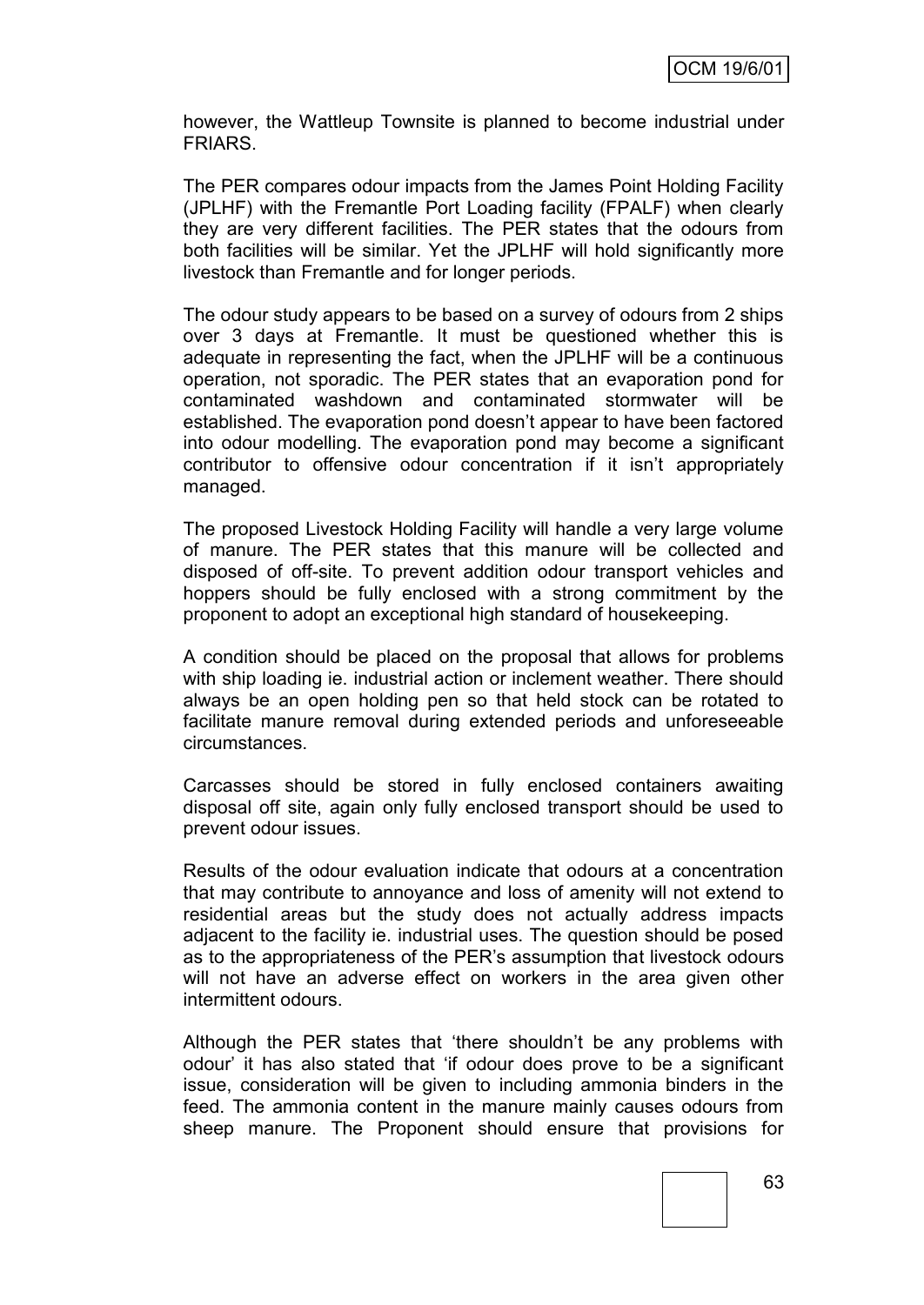Ammonia binders is available for their use at peak times when odour is likely to increase.

The PER shows a map with only one odour contour. Additional odour contours should be included on this map so that it is apparent what the expected odour level is at different locations.

Due to a lack of sheep numbers at a local level a recent trend has been to partially load livestock ships in South Australia before loading the remaining livestock from Western Australian ports. It is expected that livestock loaded in South Australia would produce more odour after spending several days on the ship before arriving in Western Australia. This factor, however, has not been included in odour modelling.

#### **Noise**

There are two sources of noise that need to be assessed for their potential impact on the residents of the City of Cockburn: truck movements from the facility to Fremantle Port; and the operation of the facility

#### *(I)truck movements from the facility to Fremantle Port*

Should the James Point Port project not proceed, while the livestock holding facility goes ahead, then the proponents envisage transporting sheep and cattle from the facility to Fremantle Port. The PER has not discussed the traffic impacts of this alternative. The PER states that the transportation of livestock to the export port is not assessed in the PER as it is believed that this is currently occurring.

Although livestock is currently being transported to Fremantle, it is shared between various incoming routes, depending on whether the cattle are coming from Midland or the sheep from Mundijong. However, if the livestock are held at James Point before being exported from Fremantle, then the transportation will be concentrated on one route through the City of Cockburn, thereby increasing the number of truck movements that residents will be exposed to. However, except for special licensed vehicles, truck routes cannot be controlled.

In addition to livestock truck movements, with possible noise and odour impacts, there is concern over where the waste will be transported to and by what means.

#### *(ii) the operation of the facility*

The Herring Storer report, in the PER, on the potential impacts on the surrounding noise environment indicates that residents of the City of Cockburn will not be affected by noise from the operation of the facility. However, there is some concern with regard to the sound power data used as input in to the modelling software. Page 5 of the acoustic report states that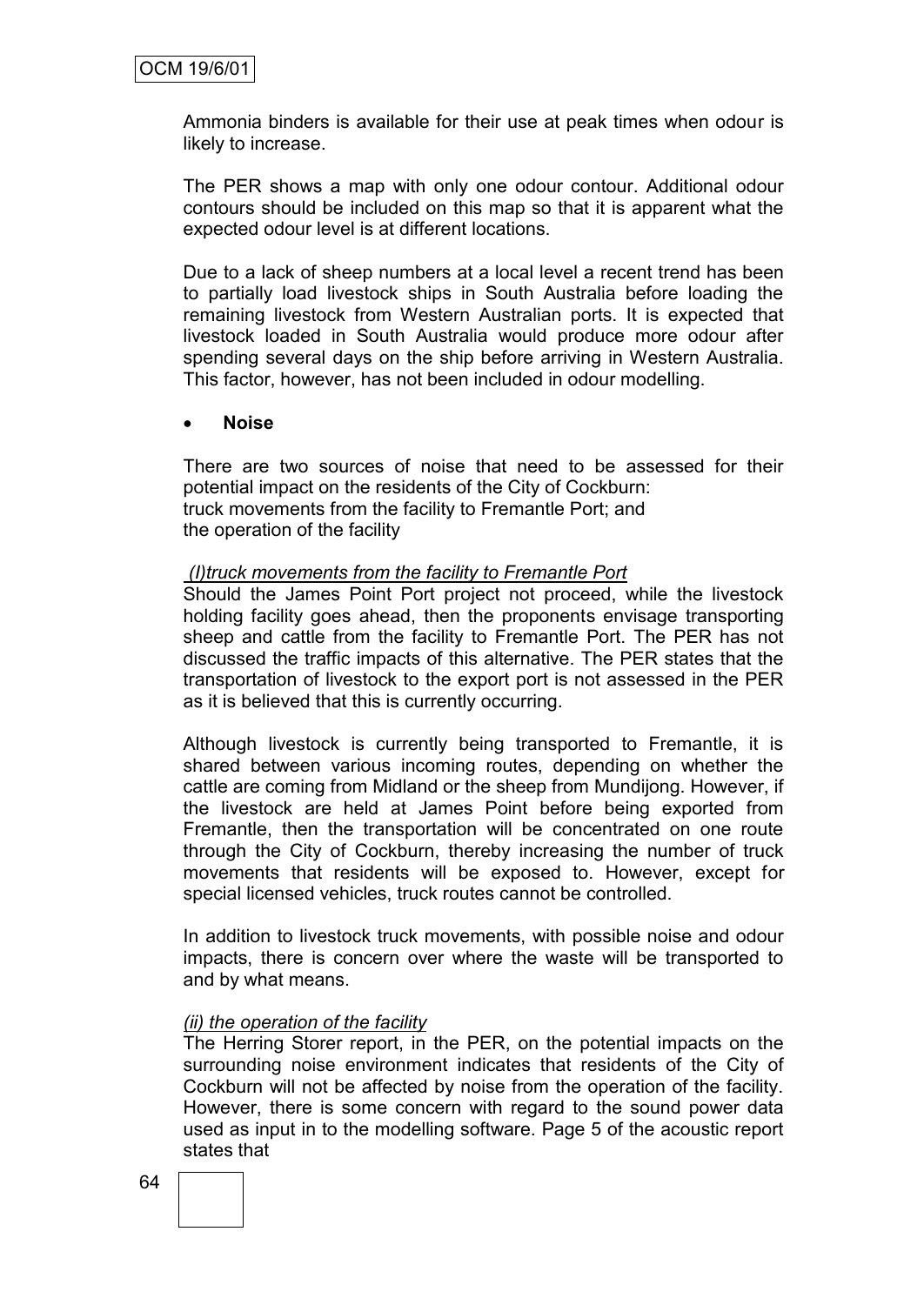*"if the fan noise levels are higher than used in the modelling, such things as locating the fans on the sea side of the building below roof level, installing acoustic silencers, reduced fan speed during the night time etc will need to be considered".*

These factors may alter the potential impact on the residents of Hope Valley and Wattleup. In addition, the rationale for the number of fans necessary to adequately ventilate the facility was not discussed and may also affect the modelling predictions if a greater number of fans are needed. Further work on the proposed Livestock Holding Facility"s noise impacts is required.

While the land subject to the livestock holding facility proposal is zoned industrial and the implementation of the Fremantle Rockingham Industrial Area Regional Strategy (FRIARS) planning process will see the surrounding land of Hope Valley and Wattleup also zoned industrial this is unlikely to occur for some 10 years. It is therefore likely that Hope Valley and Wattleup will remain as rural residential for the period the Livestock Holding Facility is being constructed and for some years of operation.

#### **Transport**

If the Livestock Holding Facility (LHF) does proceed with the port, then many livestock vehicles would not have to travel through Cockburn to get to and from the facility, as opposed to the current situation where Fremantle port traffic travels through Cockburn. Undoubtedly residents of the Cities of Belmont, Caning, Cockburn, Fremantle, East Fremantle and Melville would derive a benefit from this.

If the LHF proceeds without the Port this would clearly result in a large number of livestock laden vehicles having to travel through Cockburn to get to Fremantle. Not only would this involve the movement of sheep, but will add cattle trucks to traffic volumes (cattle are presently trucked from holding facilities in Midland and do not travel through Cockburn to get to Fremantle). It is also important to note that rather than a sporadic distribution of vehicles driving to Fremantle over the course of the several days the ships are in port, it is likely that convoys of vehicles will be required to get livestock to Fremantle over a short period of time, leading to likely traffic conflict, delay and odours on Stock and possibly Cockburn Roads. The City of Cockburn should support the use of Stock Road only for the transport route through Cockburn.

#### Visual Amenity

The building of the LHF will be clearly noticeable from Cockburn Sound. The PER did not include any diagrams showing the view from Cockburn Sound at present or any diagrams of the expected view from Cockburn Sound should the proposed LHF proceed.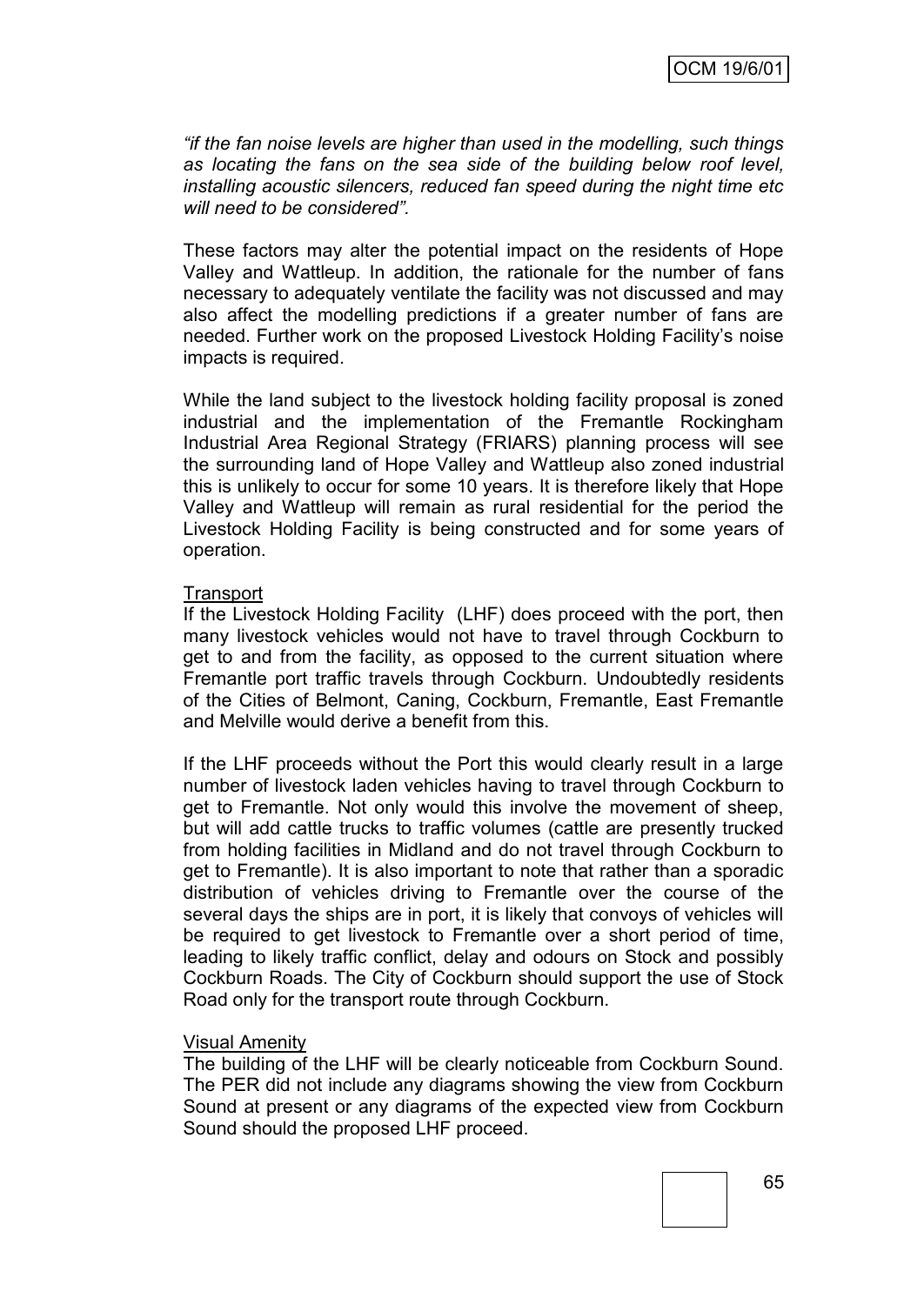## **Pollution Control**

#### **Waste**

There is no indication as to where effluent and other wastes are to be disposed off. This should be included so that any associated impacts can be determined.

The PER makes the statement "Based on JPL"s experience with livestock holding, there will be no liquid animal waste from the Livestock Holding Facility. There is however, no indication of JPL"s experience with livestock holding facilities and no detailed explanation as to why liquid animal waste will not occur. This needs to be addressed further.

The question should also be posed as to what happens if liquid animal waste occurs? There is no indication of what contingency plans will be in place if liquid animal waste occurs.

The PER states that a collection tank or lined pond will be established to contain potentially enriched site stormwater and that the pond will be pumped out. There is no indication of where this pond will be pumped to or the procedures for pumping out and minimising spills.

The PER does not address how sawdust used as an absorbent material in cattle pens is disposed of. Nor does the PER address how manure or sheep carcasses will be disposed of apart from to say that they will be removed.

#### Off Site Impacts

The disposal of sheep manure may cause off site impacts and the City would be interested in knowing where this material is going especially if it is in Cockburn or may cause impacts to residents or land within the City of Cockburn. Similarly in respect to the disposal of sheep carcasses may also cause off site impacts and the City would be interested in knowing where this material is going also.

The PER does not mention the potential of weed infestation due to transport and transport routes of both stock and particularly feed products or how such impacts would be dealt with.

## **Zoning**

Whether or not the port proceeds, the use of this land for a livestock holding facility would appear to be a waste of valuable land as the livestock holding facility could easily be accommodated elsewhere. Industrial land with a coastal frontage is a rare and precious commodity. Council has taken a consistent stance in recent times on developments affecting Cockburn that industry should not be on the coast unless it is warranted by virtue of the need to ship products in and out by sea. A similar position should be taken on the proposed LHF as without the port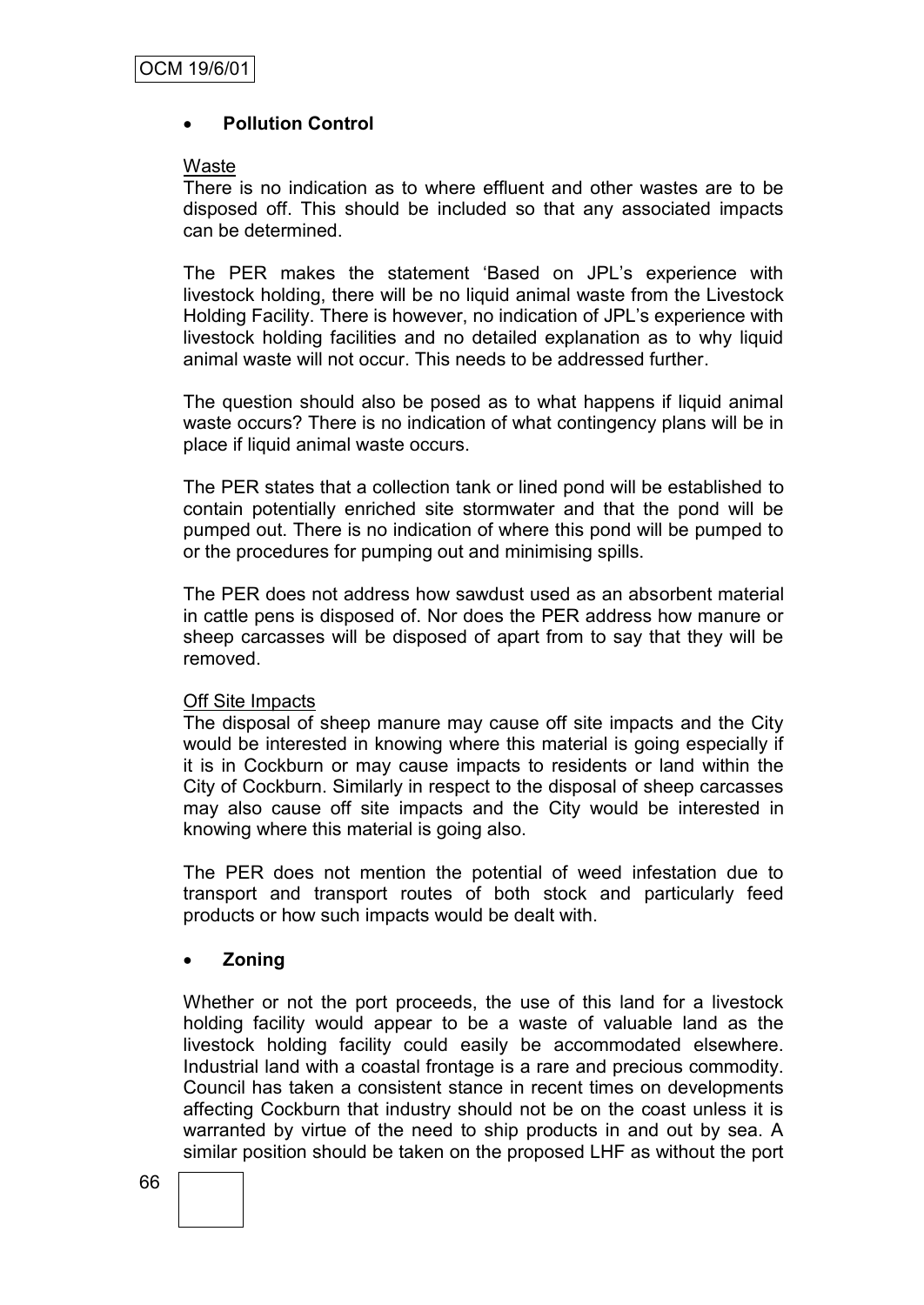there is no logical reason to have the facility there and expose what is a sensitive environmental area to unnecessary risk of detrimental impact and occupy valuable land that could accommodate a higher and better use.

## Environmental Commitments

Table 1.3 of the PER is a summary of the proponent's commitments. If the James Point Port does not proceed and the Fremantle Port continues to be used for exporting livestock from the proposed livestock holding facility there will be substantial transport of livestock through the City of Cockburn. The City of Cockburn should therefore provide advice on traffic issues.

## **Alternative**

The issue of live sheep and cattle export needs to be reviewed, given its detrimental impact on adjoining areas. Fremantle is not a suitable port for exporting livestock. It would seem timely to examine alternatives to bringing livestock into the Metropolitan Area from the rural hinterland. Consideration should be given to using the provincial ports of say Geraldton and Bunbury to export livestock. Rural holding yards could be associated accordingly.

Given that the sheep ships are apparently travelling from Adelaide, calling at either Esperance, Albany, Bunbury or even Geraldton would not be unreasonable or inconvenient.

## **Conclusion**

The proposal for a Livestock Holding Facility at James Point raises a number of concerns including the potential effects on water quality, coastal processes and the generation of noise and odour. The PER fails to adequately address a number of issues as listed below. It is believed that these issues should be addressed further before consideration of approval:-

- Alternative locations or designs.
- Stabilisation and dust generation during clearing and construction.
- Movement of nutrients into the surrounding coastal waters.
- Opportunities to retain the remnant vegetation of the site, particularly the unusual *Lepidosperma gladiatum* sedgeland assemblage.
- Fauna management techniques to minimise or mitigate impacts.
- Surface and groundwater monitoring.
- Odour study and modelling is required to ensure that the study reflects the conditions of the proposed project (ie sheep numbers and the length of time at the LHF/Port). The odour modelling should also include other aspects that may contribute to odour generation such as the evaporation pond, manure and carcasses.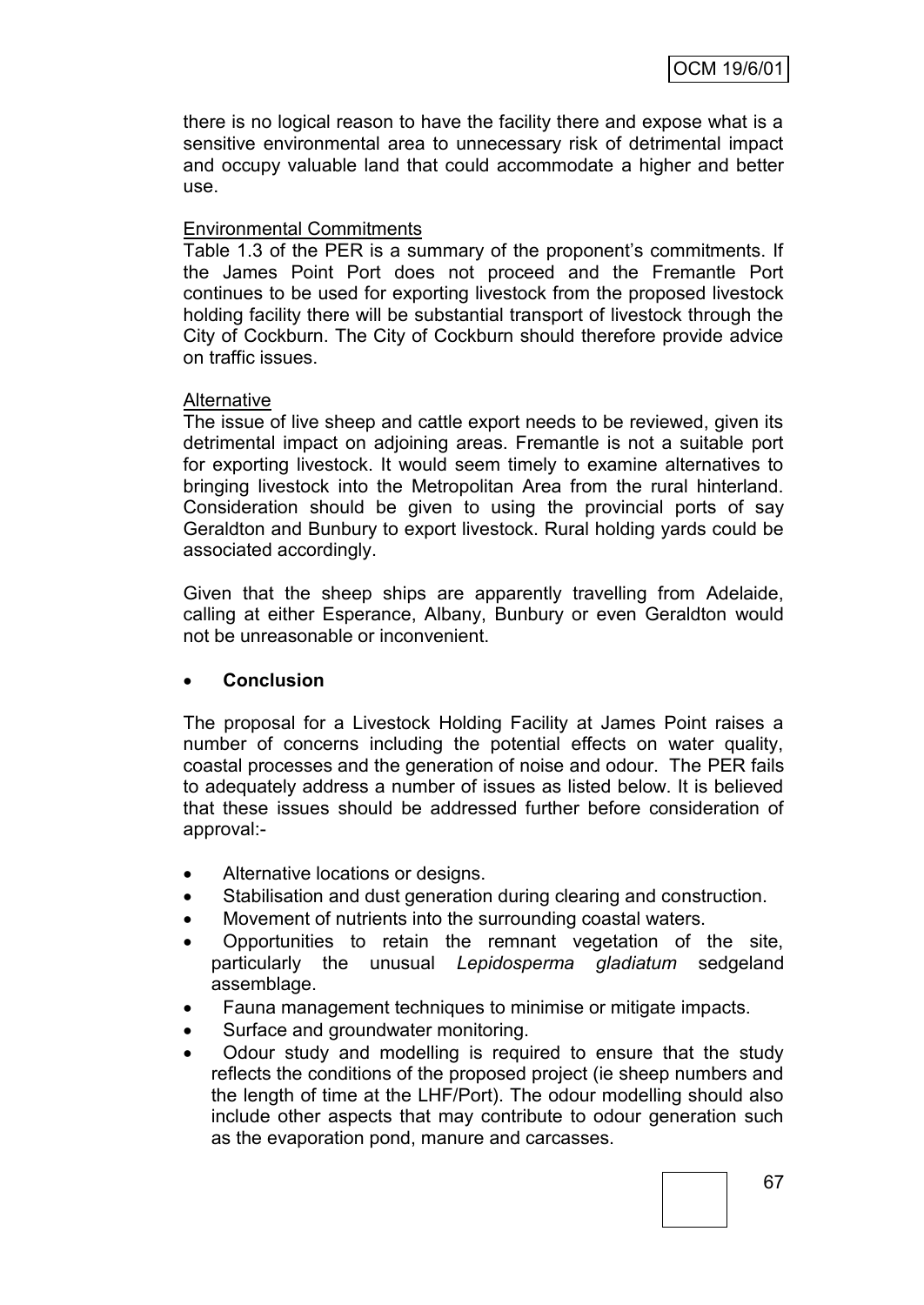- Storage and transport of manure and carcasses to be in fully enclosed containers.
- Livestock odours on workers within the vicinity of the proposal and further odour contours mapped.
- Traffic impacts and associated noise issues if the James Point Port does not proceed and livestock needs to be transported to Fremantle Port for export. The City of Cockburn should have the opportunity to provide advice on transport routes through Cockburn.
- Noise impacts including exact location, number and type of ventilation fans that will be used.
- Effluent and other waste disposal and any associated offsite impacts addressed.

There appears to be no substantiated case to support a livestock holding facility being built on prime industrial land (according to FRIARS in short supply) regardless of whether the port proposal eventuates or not.

The current livestock holding practices that are used to support the livestock export trade through the Fremantle Port should be retained. However, the appropriateness of continuing this business in the Perth Metropolitan Area should be reviewed with the view to relocating this incompatible activity to provincial ports such as Geraldton and Bunbury. Fremantle Port is not well located to export livestock from because it is too confined and too close to sensitive land uses.

The Council should not support this proposal, despite the fact that it may have a minimal effect on the City of Cockburn, particularly given the future industrial development proposed for the Hope Valley-Wattleup Redevelopment Area.

The Council position has to date, been that uses that do not need to be on the coast, should not be located on the coast. This represents an unacceptable coastal use, and therefore should be opposed.

## **Strategic Plan/Policy Implications**

The Corporate Strategic Plan Key Result Areas which apply to this item are:-

- 2. Planning Your City
- *"To ensure that the planning of the City is based on an approach which has the potential to achieve high levels of convenience for its citizens."*
- *"To ensure that the development will enhance the levels of amenity currently enjoyed by the community."*

## **Budget/Financial Implications**

68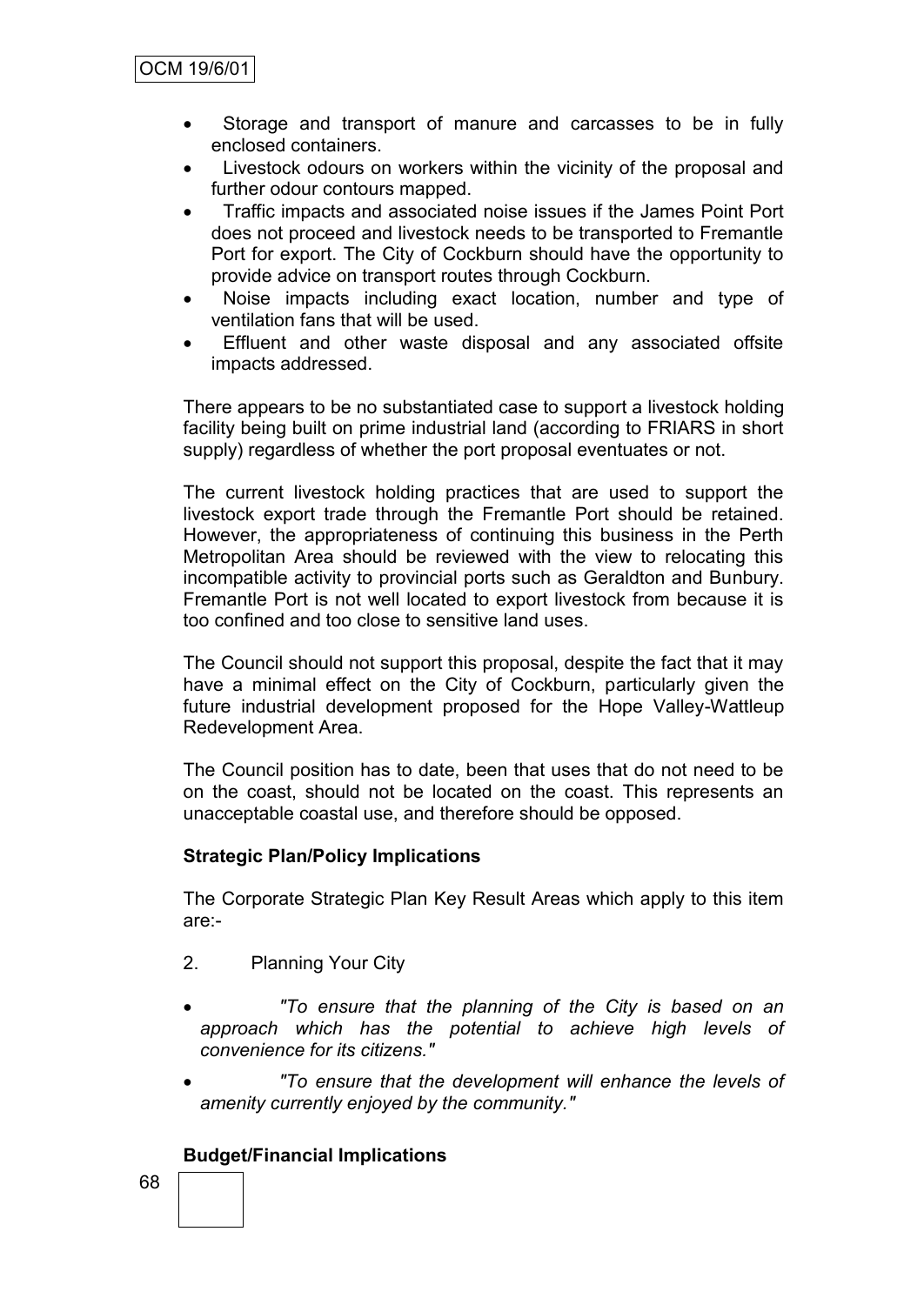N/A

**Implications of Section 3.18(3) Local Government Act, 1995**

Nil.

**1170. (AG Item 14.11) (OCM1\_6\_2001) - PROPOSED ADDITIONS TO EXISTING NURSING HOME - LOT 51; 382 CARRINGTON STREET AND LOT 63; 27 IVERMEY ROAD, HAMILTON HILL - OWNER: HAMILTON HILL OWNERSHIP PTY LTD - APPLICANT: MONTAGUE GRANT ARCHITECTS PTY LTD (2203743; 2205124) (MR) (ATTACH)**

# **RECOMMENDATION**

That Council:

(1) approve the modification to Special Condition No 1 from Council"s Planning Approval issued on 23 February 2001 for the nursing home on Lot 51 Carrington Street & Lot 63 Ivermey Road, Hamilton Hill, subject to the following condition:-

Special Condition

- 1. Increase the turning radii of the existing crossover (3.0 metres radii) and install either warning lights or signage warning all motorists that vehicle access is limited to one vehicle entering and leaving the premises at a time."
- (2) advise consultants on behalf of landowner/developer of the Council"s decision.

## **COUNCIL DECISION**

MOVED Clr Waters SECONDED Clr Oliver that the recommendation be adopted.

**CARRIED 10/0**

## **Background**

Council at its ordinary meeting on 15 May 2001 resolved to approve the expansion of the Carrington Street Nursing Home onto the adjoining residential Lot subject to several conditions. Since issuing the approval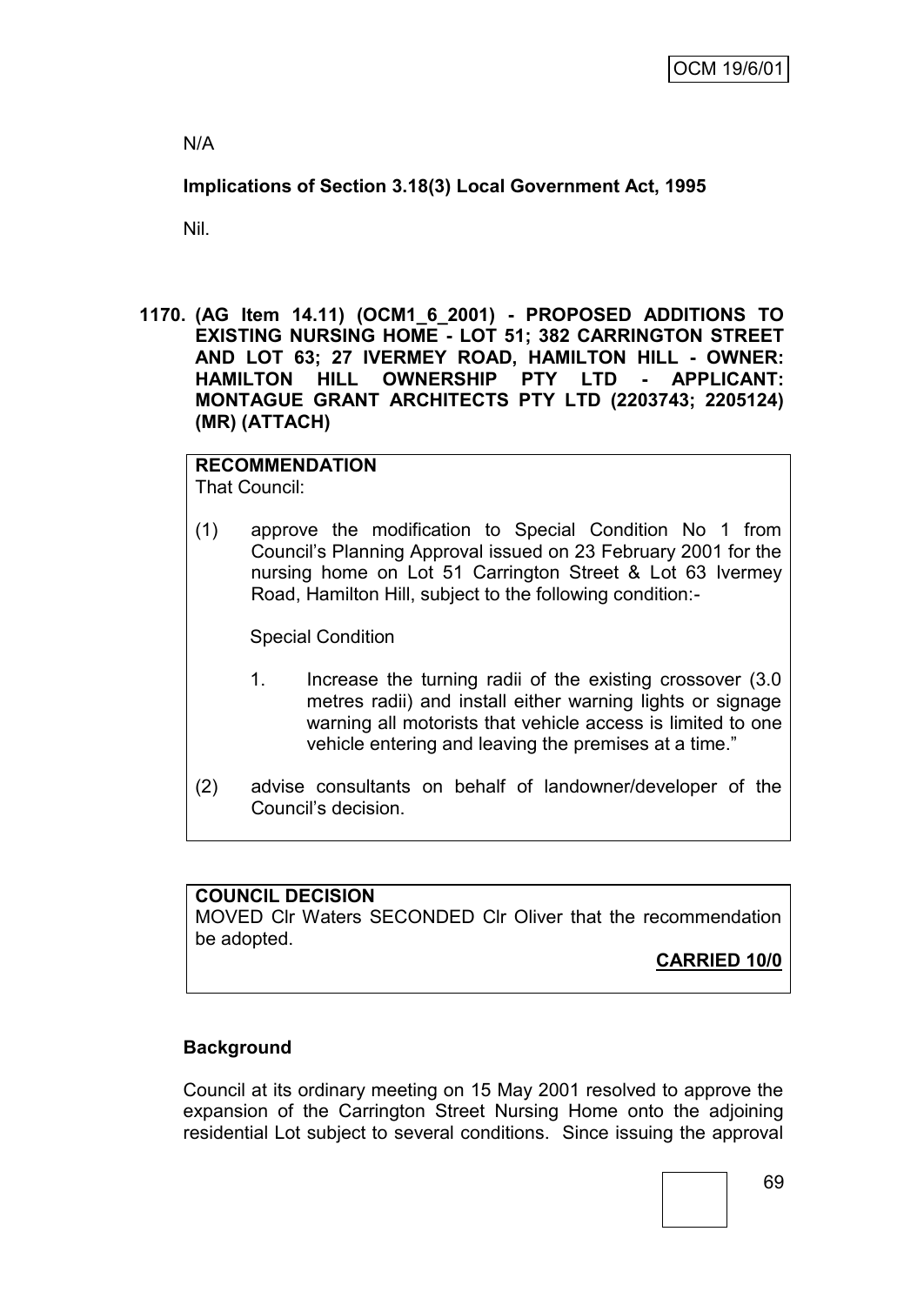the applicant has expressed concern over satisfying Special Condition 1 as set out below:-

*" 1. Increase the turning radii of the existing crossover and widen the car park entry from Carrington Street to a minimum of 6.0 metres to the satisfaction of the City."*

#### **Submission**

The applicant believes the changes in the undercroft access width would require substantial reconstruction of a main support column within the undercroft parking area. This is difficult since the structural elements of the building are based on a pre-calculated distance and support loading and this is not a simple case of relocating the column. The opposite side is also constrained by a raised pathway and doorway entrance to the existing lobby (refer to plan attached to the Agenda).

To avoid potential vehicle conflict occurring, it was proposed to increase the crossover turning radii to allow for a safer and smoother access to and from the site. The existing crossover still allows vehicles to pass safely. Within the undercroft entry, the applicant proposes to install either signage to warn motorists of the narrow entry or warning lights indicating if vehicles enter or are leaving the premises.

#### **Report**

The existing accessway entry between walls is 4.5 metres in width, which is not sufficient to allow two vehicles to enter and pass within the undercroft entry at the same time. A width of 6.0 metres allows for vehicles to pass each other, as reflected in Special Condition 1 above.

Other access locations were explored with the applicant"s on-site. These were quickly dismissed due to the proximity with the adjacent "T" intersection of Mortlock Street and Carrington Street and being at the base of a dip in the road. Retaining the current accessway location is the best option.

Given the major difficulties associated with the structural changes required to the existing building it is not considered appropriate to widen the existing accessway to 6.0 metres in width. The undercroft parking area is not open to the general public (staff use only) and on recent inspection was only occupied by a dozen cars, which is not expected to significantly increase with the approved expansion plans.

#### **Strategic Plan/Policy Implications**

The Corporate Strategic Plan Key Result Areas which apply to this item are:-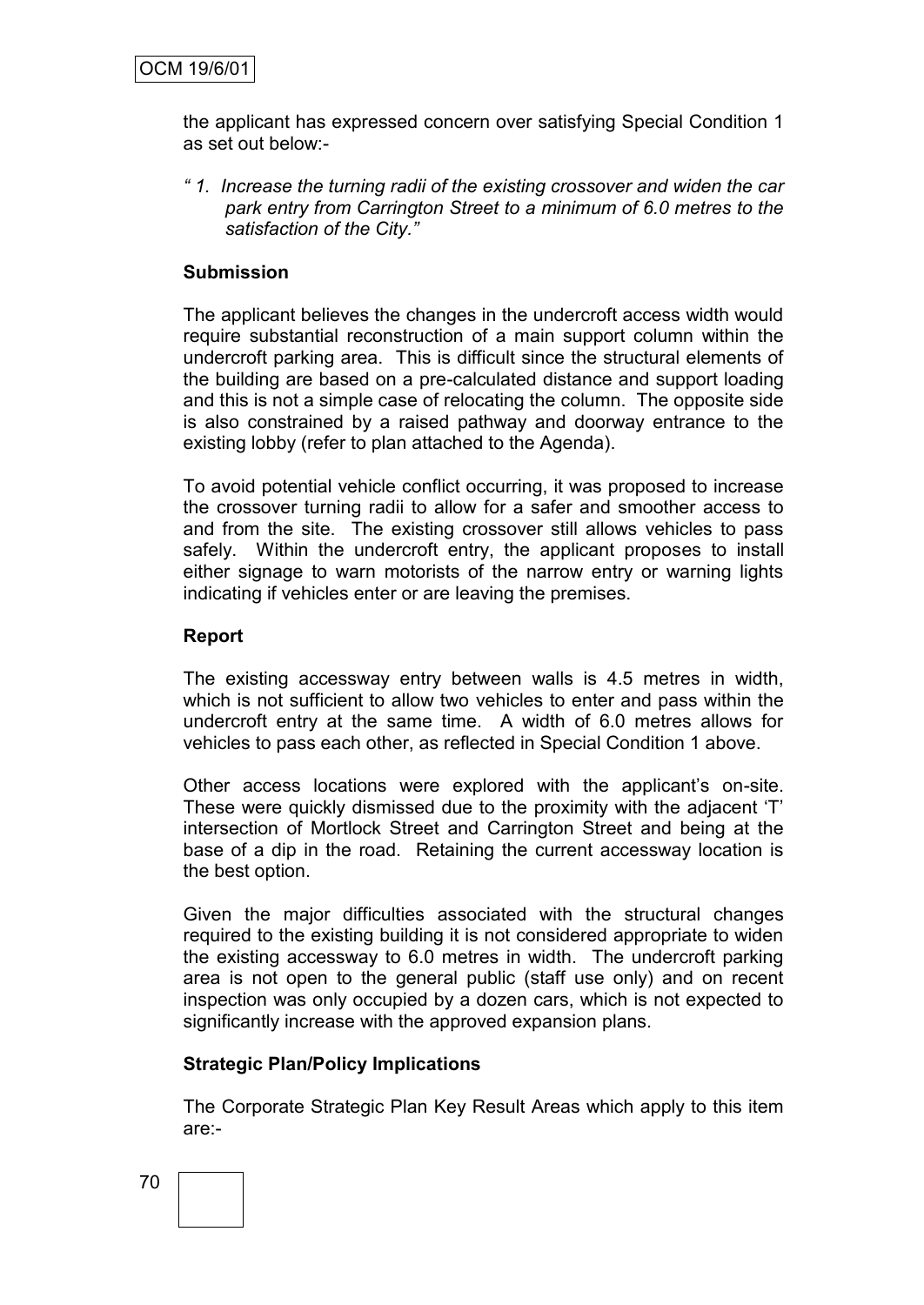Planning Your City

The Corporate Strategic Plan Key Result Areas which apply to this item are:-

- 1. Managing Your City
- *"To conduct Council business in open public forums and to manage Council affairs by employing publicly accountable practices."*
- 2. Planning Your City
- *"To ensure that the planning of the City is based on an approach which has the potential to achieve high levels of convenience for its citizens."*

#### **Budget/Financial Implications**

N/A

**Implications of Section 3.18(3) Local Government Act, 1995**

Nil

#### **1171. (AG Item 14.12) (OCM1\_6\_2001) - PROPOSED MODIFICATION TO CELL 9 STRUCTURE PLAN - YANGEBUP (9620) (SOS) (MAP 8/9) (ATTACH)**

## **RECOMMENDATION**

That Council:

- (1) adopt the proposed modification to the Cell 9 Structure Plan as shown on the Plan included in the Agenda Attachments;
- (2) advise the Western Australian Planning Commission and Urban Focus of Council"s decision.

## **COUNCIL DECISION**

MOVED Clr Waters SECONDED Clr Oliver that the recommendation be adopted.

**CARRIED 10/0**

#### **Background**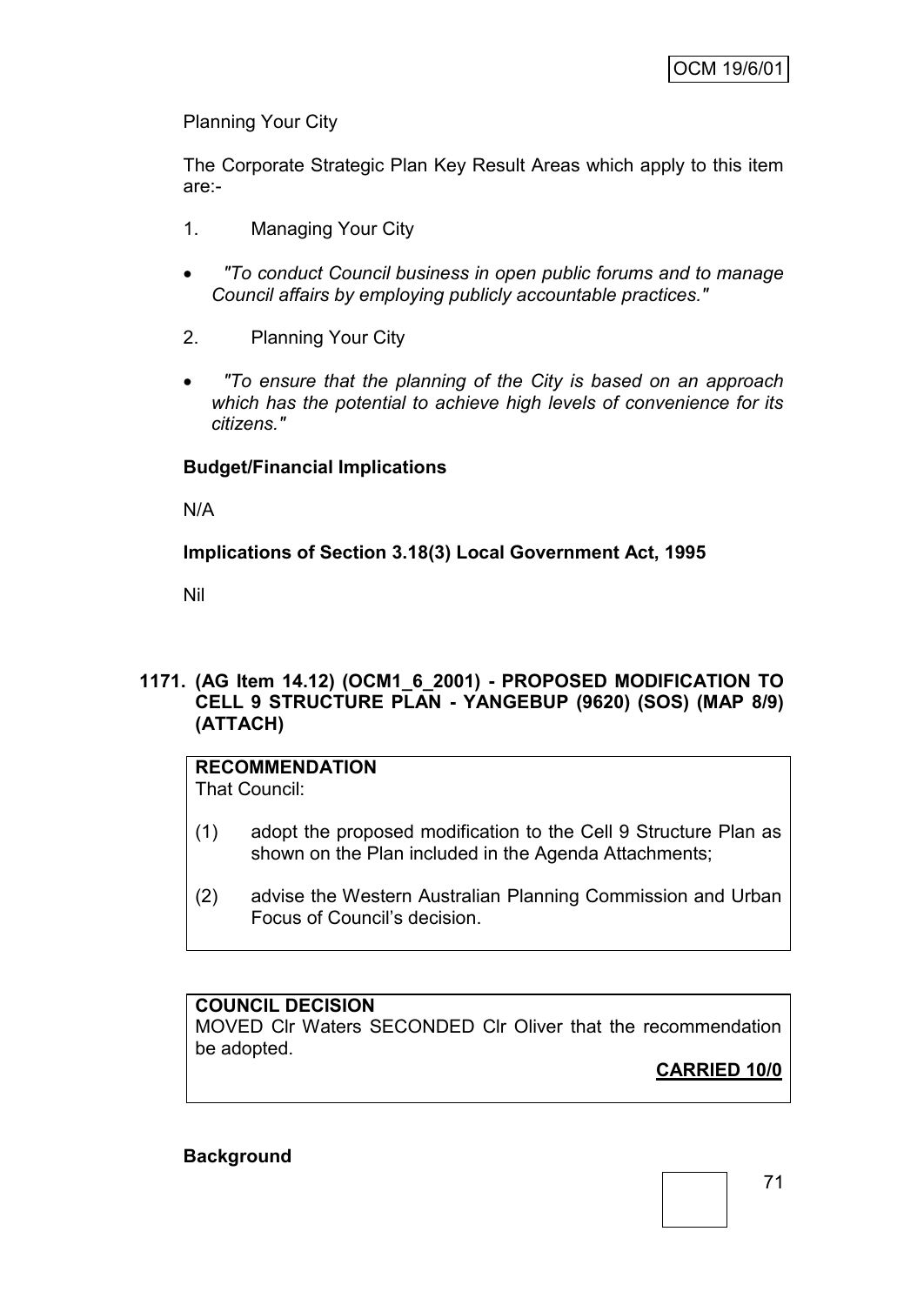The Cell 9 Structure Plan, adopted by Council in November 2000, is an important planning mechanism for the future subdivision and development of the Cell 9 area in Yangebup.

Land adjacent to the corner of Spearwood Avenue and Yangebup Road has recently been subdivided by Urban Focus on behalf of several landowners. This land is being marketed as Bayview Estate and is the first stage of development of the Cell 9 area. There is currently considerable building activity on the new lots within the Estate.

The approval of subdivision plans for Bayview Estate was granted prior to the adoption of the Cell 9 Structure Plan. Thus Bayview Estate, although within the Cell 9 boundary, does not form part of the Cell 9 Structure Plan. A copy of this Plan is included in the Agenda Attachments and illustrates this situation.

The Cell 9 area is proposed to be rezoned to Development zone under the latest revision of draft Town Planning Scheme No.3. The concept of a Development zone is to provide a interim generic zoning over an area with a reliance on an approved Structure Plan to classify the use of land by reference to reserves, zones or the Residential Planning Codes (R Codes). Given that Town Planning Scheme No.3 is yet to be finalised and Bayview Estate is not covered by the Cell 9 Structure Plan, the current District Zoning Scheme No.2 zoning of R20 applies.

An anomaly therefore exists as a number of lots have been identified through the subdivision process for R40 unit development and marketed as such, yet Planning Approval and Building Licences can only be lawfully issued up to a maximum permissible density of R20.

It is proposed to correct this anomaly by modifying the Cell 9 Structure Plan to include the development layout of Bayview Estate and to apply R Codes and land use classifications as was initially proposed by Urban Focus through previous planning proposals.

#### **Submission**

The proposed modification to the Cell 9 Structure Plan simply involves the incorporation of the subdivision layout and land use and R Code classifications for land in Bayview Estate, as shown on the Plan included in the Agenda Attachments.

Part 8 of District Zoning Scheme No.2 provides for minor variations to Structure Plans to be adopted by resolution of Council.

Whilst the proposed modification is essentially a procedural formality, it was necessary to firstly advertise the proposal for public comment prior to presenting it to Council for consideration. This was due to the fact that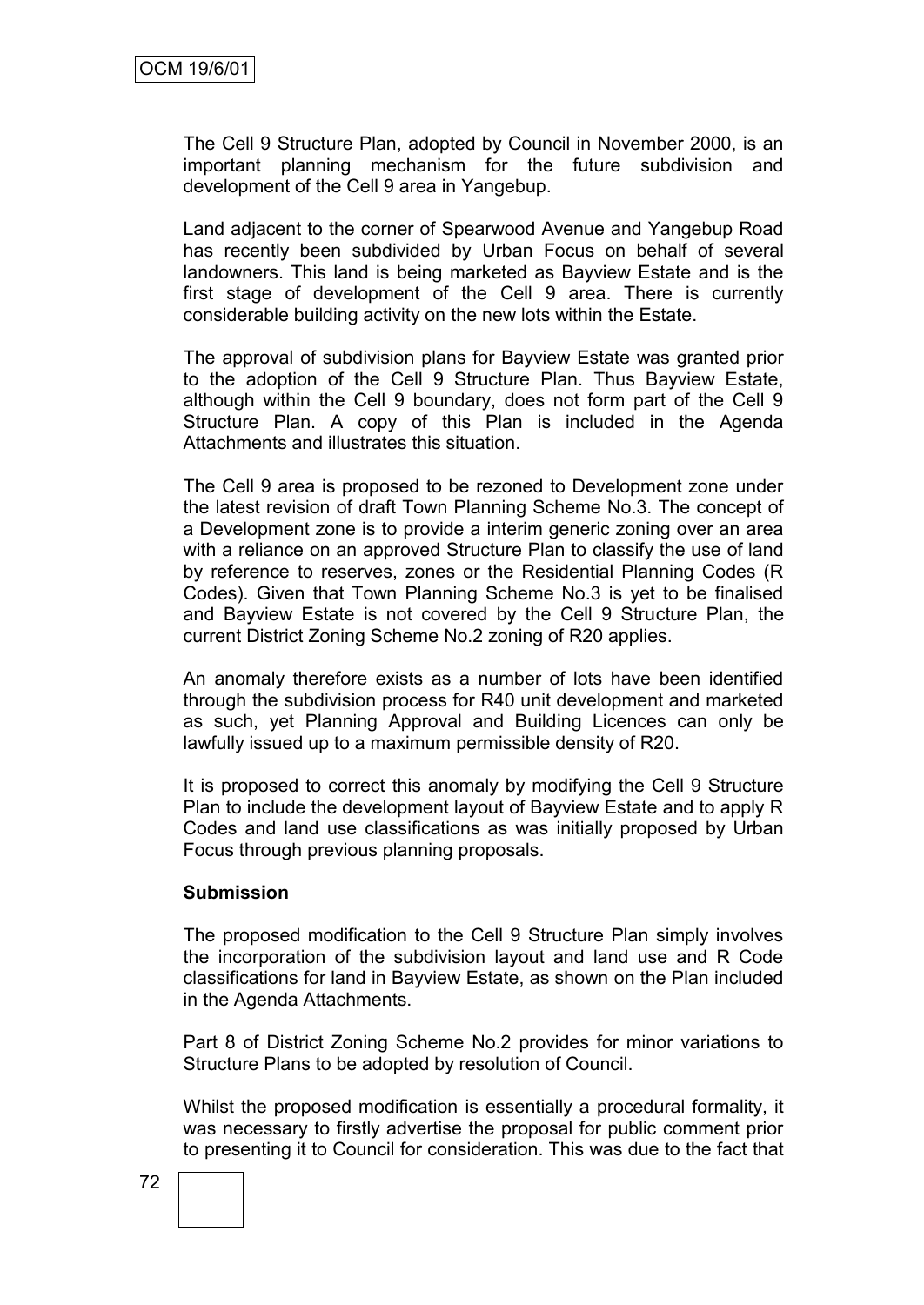a number of lots had already been sold in Bayview Estate and land buyers would have made investment decisions based on the information obtainable at the time of sale. This would have included what sites were intended for single dwellings only and those to be developed for grouped housing.

Accordingly, the proposal was circulated by way of a letter to all new landowners in Bayview Estate and to the original subdividers and their consultant Urban Focus. The Cockburn Herald also carried details of the proposal.

Advertising concluded on 6 June 2001 and at its close no submissions had been received.

## **Report**

The allocation of land use classifications and R Codes to each property in Bayview Estate is consistent with Urban Focus"s previous planning proposals and with the marketing plans of the Estate"s selling agents. The fact that no objections have been received from new landowners confirms this to be the case.

The manner in which residential densities have been allocated follows established planning principles aimed at providing a range of lot sizes in new development areas so as to facilitate a variety of housing types.

To correct the current zoning anomaly of Bayview Estate, adoption of the modified Cell 9 Structure Plan is recommended.

## **Strategic Plan/Policy Implications**

The Corporate Strategic Plan Key Result Areas which apply to this item are:-

- 2. Planning Your City
- *"To ensure that the planning of the City is based on an approach which has the potential to achieve high levels of convenience for its citizens."*
- *"To ensure that the development will enhance the levels of amenity currently enjoyed by the community."*
- *"To foster a sense of community within the district generally and neighbourhoods in particular."*

The Planning Policies which apply to this item are:-

N/A

#### **Budget/Financial Implications**

N/A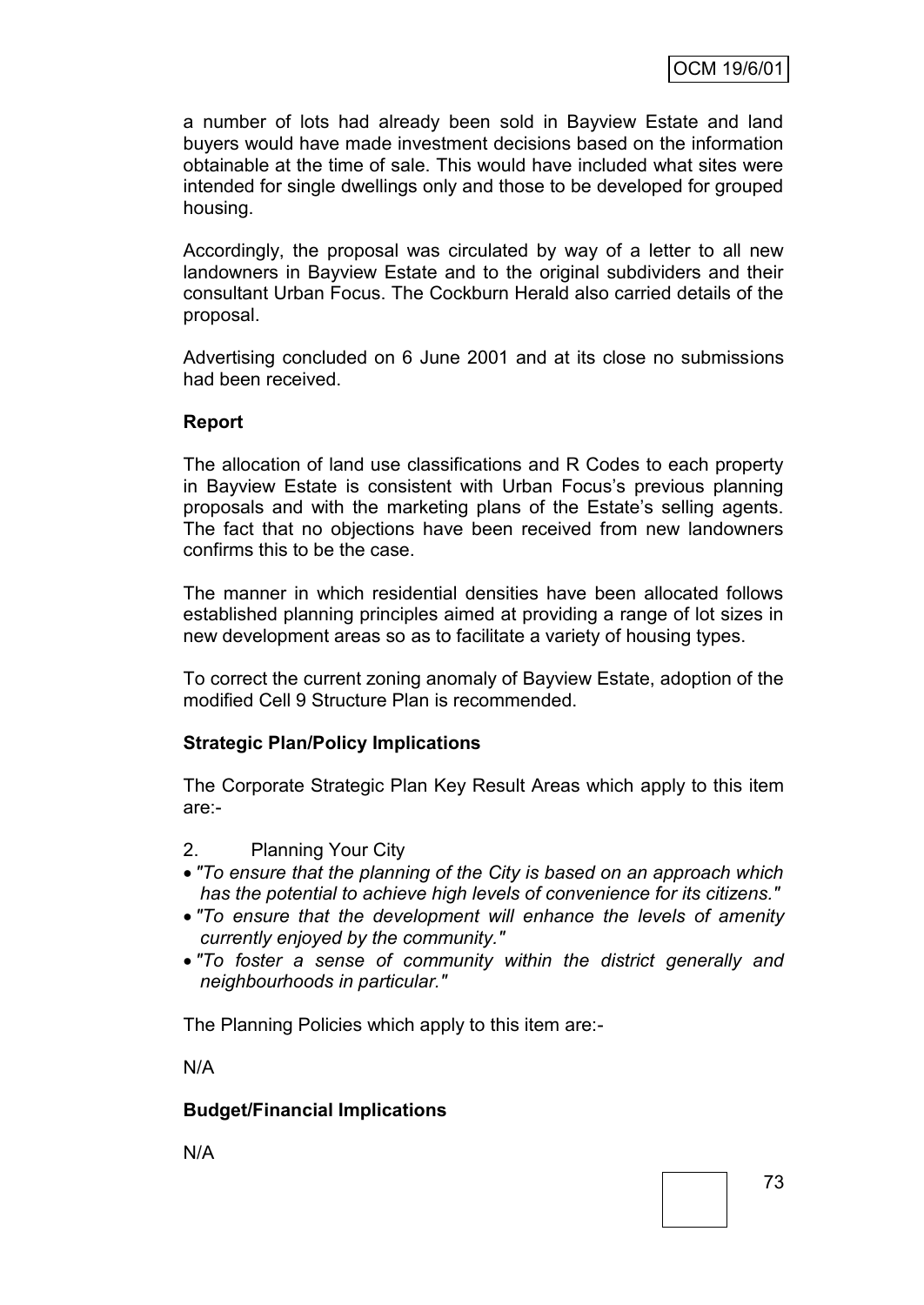## **Implications of Section 3.18(3) Local Government Act, 1995**

Nil

#### **1172. (AG Item 14.13) (OCM1\_6\_2001) - REQUEST FOR CLOSURE OF PEDESTRIAN ACCESSWAY - MOONDARRA CIRCLE / DULVERSON PLACE, SOUTH LAKE (45/0445) (SOS) (MAP 14) (ATTACH)**

#### **RECOMMENDATION** That Council:

- (1) subject to receiving written advice from those owners of land whose properties abut the public accessway between Moondarra Circle and Dulverson Place that they will be prepared to purchase the land within the accessway at a cost to be established by the Department of Land Administration and meet all costs associated with its closure, including a Council Administration fee of \$250, initiate the closure proposal by advertising it for public comment in accordance with the procedures outlined in Policy PD 10;
- (2) write to those owners of land whose properties abut the pedestrian accessway in respect of (1) above;
- (3) advise the person who submitted the petition that Council"s decision should not be construed as approval to close the pedestrian accessway, but rather is an indication that it is prepared to initiate the proposal and consider comments from the community and servicing authorities as to the appropriateness and viability of the closure proposal.

#### **COUNCIL DECISION**

MOVED Clr Waters SECONDED Clr Oliver that the recommendation be adopted.

**CARRIED 10/0**

## **Background**

A 23-signature petition from South Lake residents requesting closure of the pedestrian accessway (PAW) between Moondarra Circle and Dulverson Place was received on 20 April 2001.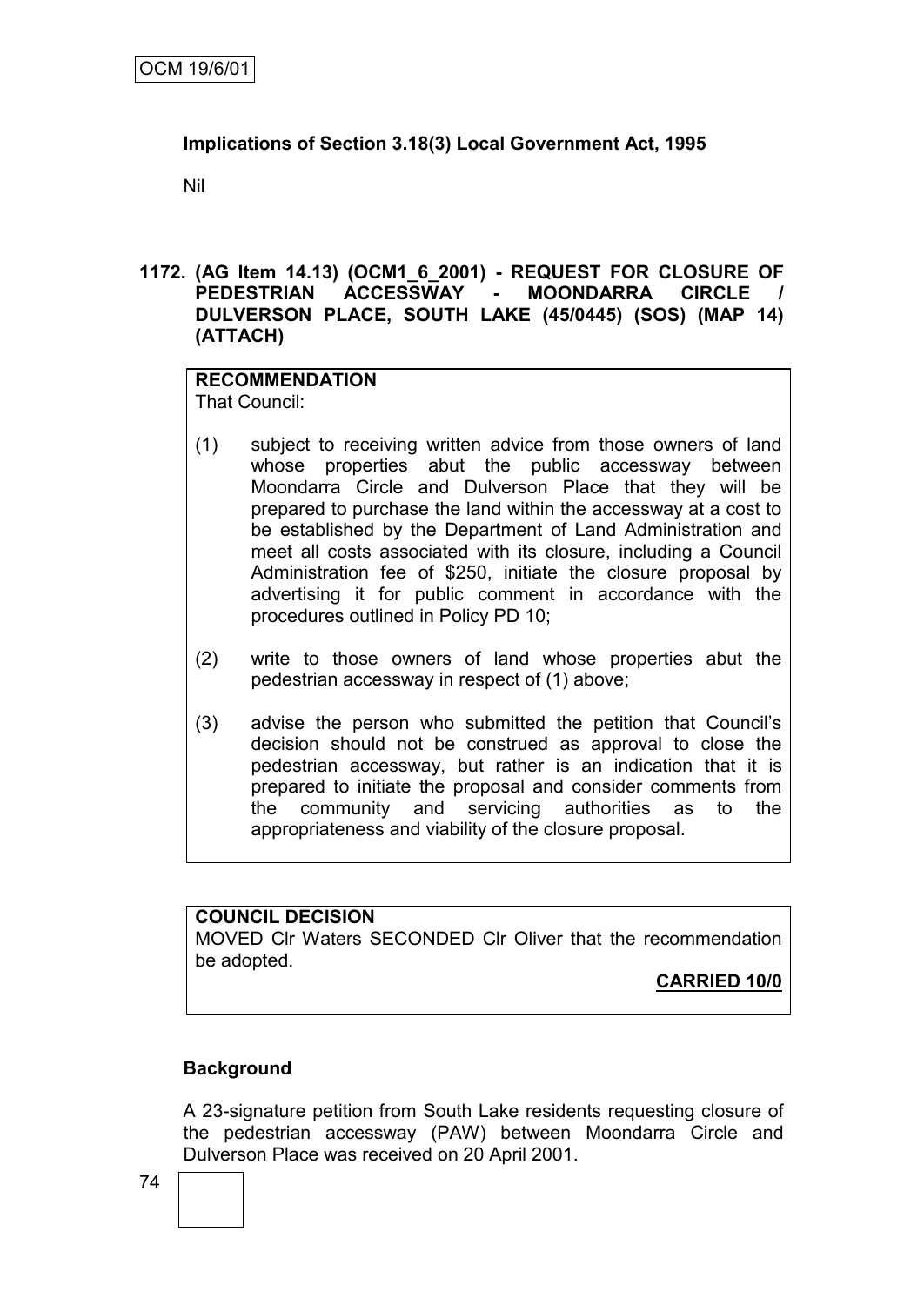The petition states:

*"Please can we ask yet again for this matter to be dealt with as soon as possible. Our home and ourselves have been subject to vandals, undesirables in the walkway opposite our home, we have yet again (had) glass bottles thrown, rocks or heavy stones up into our driveway, disgusting verbal abuse, shopping trolley thrown and left in our driveway, our outside security lights broken and some undesirables urinating in the walkway, also seemingly drug abuse, one neighbour an attempted break-in on Saturday 7 April. We ask Council for all of us, for our safety please close this walkway before someone gets seriously injured. We the undersigned request for urgent attention for this closure."* 

PAW"s are a feature of many residential areas in the district and have an important role in providing pedestrian and cyclists with access to community facilities and services. However, problems such as those mentioned in the above petition are typical of the nuisance residents living near PAW"s often report.

At a time when various strategies are emerging to address the need to reduce reliance on the private motor car and promote sustainable forms of transport, Council must balance the negative impacts experienced by residents living near a PAW against the wider community need for it. To address this balance, Council adopted a comprehensive amendment to Policy PD10 – PAW Closures in August 2000. PD 10 provides a framework for evaluating proposals to close a PAW and guidance on the matters Council will take into consideration.

It is against this policy background that the following assessment of this PAW closure is made.

#### **Submission**

PD 10 requires that residents seeking to have a PAW closed should make a written request to Council for the PAW closure signed by at least two of the residents abutting the PAW, with supporting justification for the closure. This has been completed by virtue of the submitted petition.

The written request should also provide advice that should the PAW closure be agreed, the owners adjoining or abutting the PAW will be prepared to purchase the land and meet all costs associated with its closure. No such advice has been provided, but could reasonably be imposed as a condition of Council"s agreement to initiate procedures to close the PAW.

#### **Report**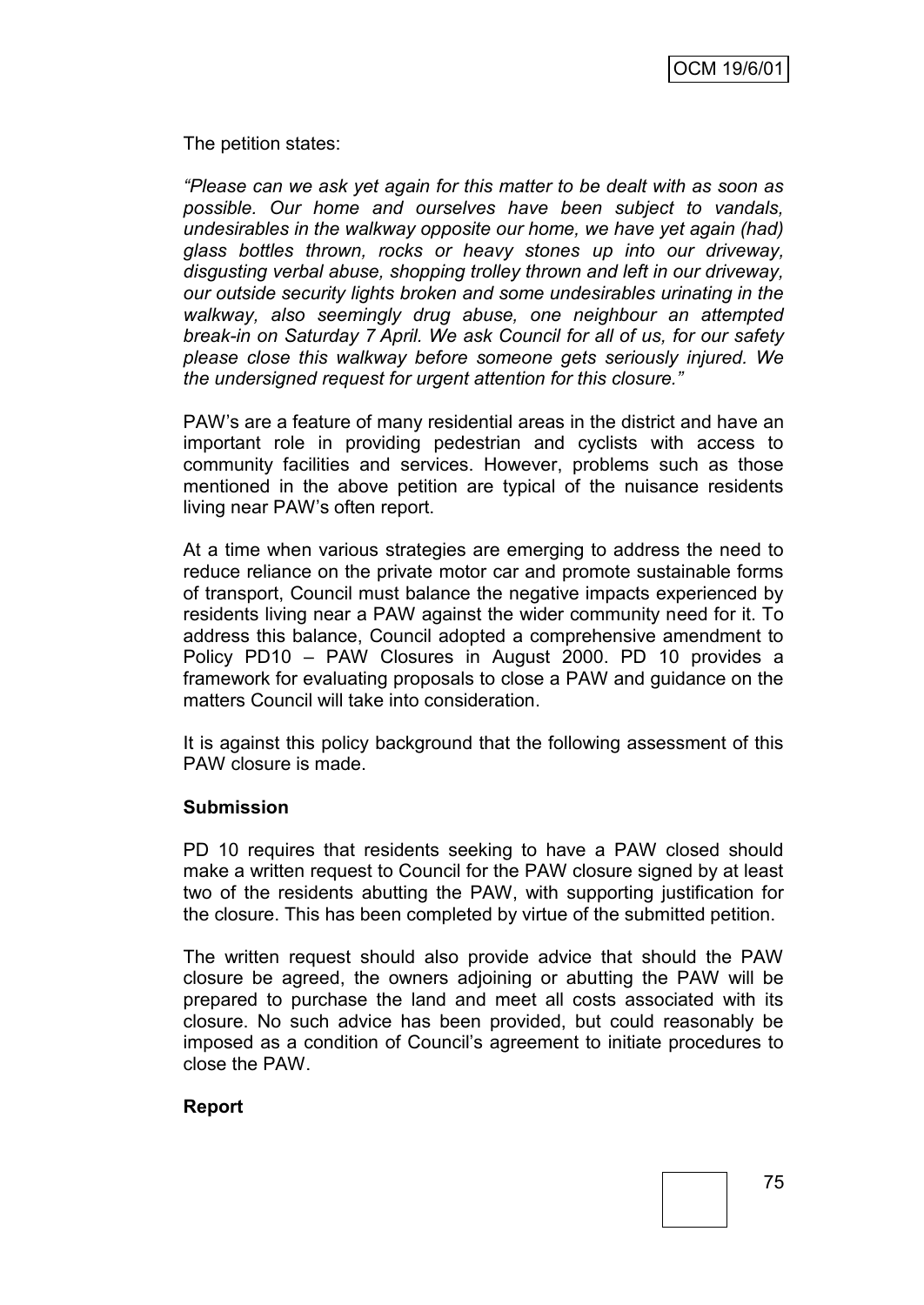The PAW in question is approximately 75 metres long and 3 metre wide. It is flanked by fibrous cement fencing ranging in height from 1.6 to 1.8 metres, with little or no vegetation within the adjoining properties that could provide additional screening either from or of the PAW. The front of each of the abutting properties is quite exposed near where the PAW joins the road verge. At the time of inspection the fencing was extensively brandished with graffiti and large amounts of rubbish had accumulated along the PAW.

Plans associated with the assessment of this PAW closure proposal are included in the Agenda Attachments. The details of the assessment are as follows;

#### **1. The location of the PAW in relation to community facilities and services;**

- a) schools the PAW lies approximately 100 metres from South Lake High School. Closure of the PAW would not significantly increase the walking distance to and from the School as a viable alternative exists using Dulverson Place, the western part of Moondarra Circle and South Lake Drive.
- b) shops the nearest shop is more than 800 metres from the PAW. Closure of the PAW would be of no consequence in providing access to shops.
- c) public open space areas Lucken Reserve and Reserve 41221 on South Lake Drive are between 300 and 400 metres from the PAW. For approximately 10 residences on the eastern part of Moodarra Circle, the walking distance to Lucken Reserve would be increased by approximately 150 metres, however many of the potentially affected residents signed the petition. Closure will not increase the walking distance to Reserve 41221 as a viable access alternative exists.
- d) public transport routes and stopping points a bus service is routed along Elderberry Drive with stops every 300 metres. For residents of Eildon Court and western end of Dulverson Place, a viable alternative exists using Tablo Court to get to and from other stops on Elderberry drive as the distance is the same as using the PAW. For 12 properties at the end of Dulverson Place, the average distance to the nearest bus route using the PAW is currently 450 metres, which would increase by approximately 80 metres or a one-minute walk if using the Tablo Court alternative. This is considered to be a marginal increase for a small number of people and on its own wouldn"t be adequate reason to refuse the request.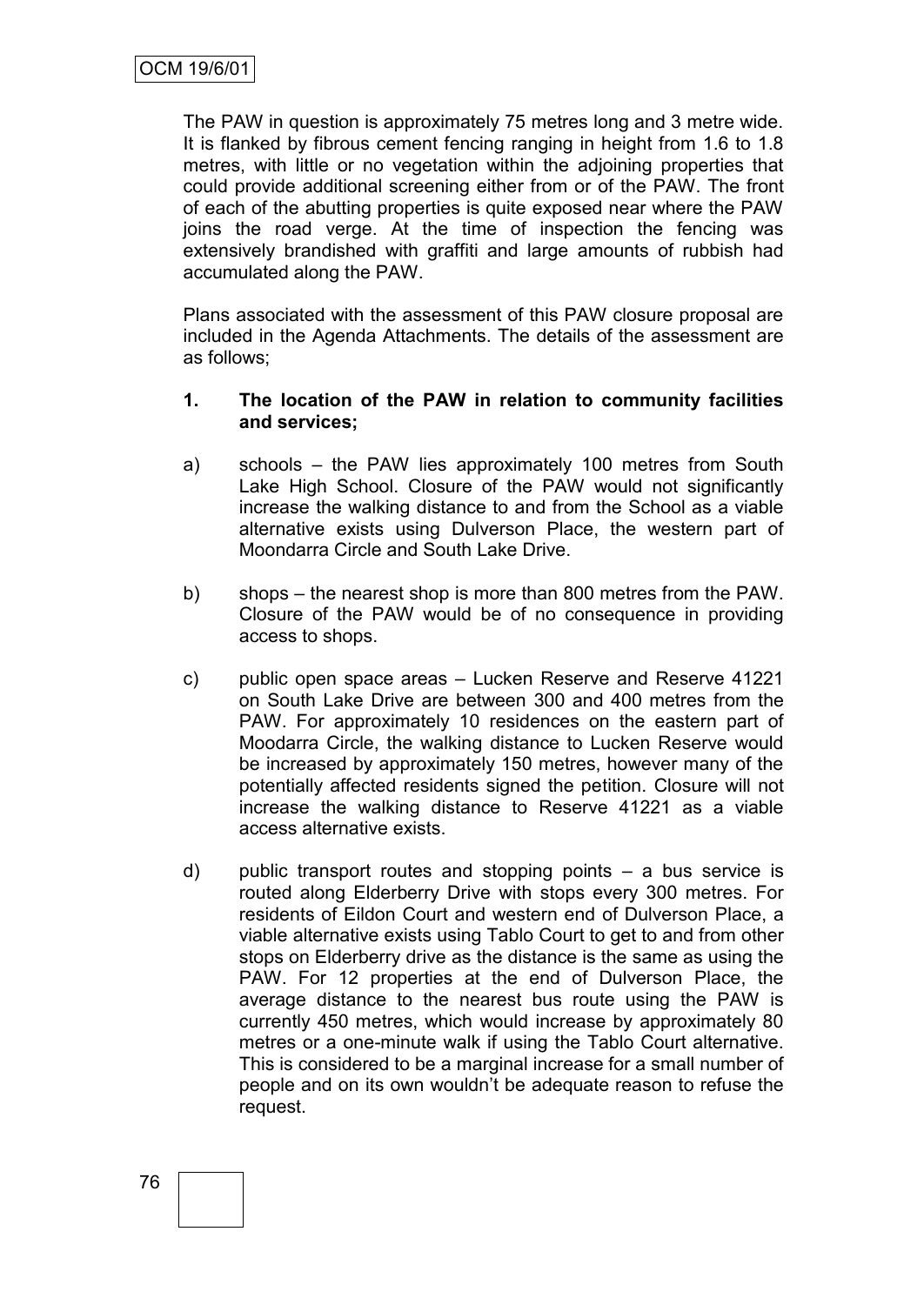The future Perth-Mandurah rail link proposes a transit station at the intersection of Berrigan Drive and Kwinana Freeway. Rail stations generally draw from a larger walkable catchment than bus services. The residences in Eildon Court and Dulverson Place will have a walk of between 900 and 1100 metres to the transit station with the PAW open, depending upon their exact location. Closure of the PAW would increase the walking distance for those in Dulverson Place by between 300 and 400 metres. Residences in Eildon Court, although further away from the station, would have an additional 200 metre walk if the POS was closed as the alternative route offers an opportunity to shortcut across the High School POS. This is considered to be the only significant factor that suggests the community will be disadvantaged by the PAW closure.

Both the existing situation and the scenario without the PAW places all residences that would be affected by the PAW closure outside the 800 metre or 10 minute walk that is generally accepted as the walkable catchment associated with a rail station. An argument for closure could be mounted on the basis that, given the distance from the station, the likelihood of residents walking to the transit station is significantly reduced anyway. The opposing argument against closure is that the existing distance is on the limit of being a viable and tolerable one, but adding an extra 300 to 400 metres will be the decisive factor in residents opting not to walk to the station.

e) other premises – the South Lake Leisure Centre is the only nearby local facility within a reasonable walking distance of the property near the subject PAW, however closure would have no effect on access to this facility.

## **2. The role of the PAW**

The PAW is not part of a continuous access route, nor a Bike Plan route. Council should note that a PAW located directly opposite the subject PAW between Moondarra Circle and Elderberry Drive was closed several years ago. This previously provided a continuous link from Elderberry Drive through to Lucken Reserve. The closure has effectively rendered the PAW subject of the current request as a single access route with only limited function.

## **3. Proximity to Seniors accommodation/aged care facilities**

This is not relevant to this proposal, as no aged care facility is located in the area that would generate usage of the subject PAW.

#### **4. The degree of nuisance experienced by residents living near the PAW**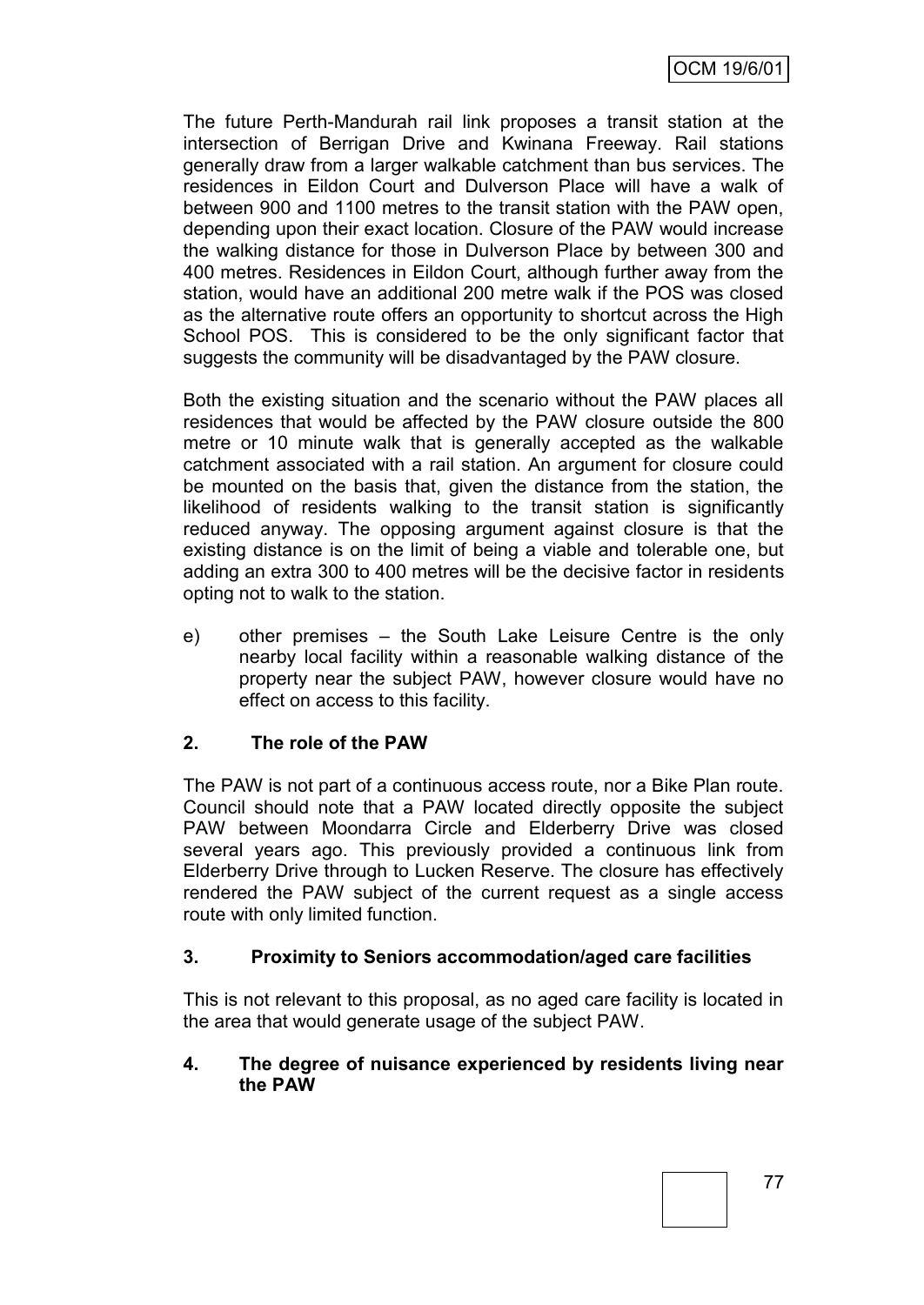Whilst it is not possible without extensive surveillance of the PAW to substantiate the residents' claims of nuisance, there is nothing to suggest that their concerns are without foundation or are not genuine.

The PAW is a typical example of what originated as a sound planning objective to provide convenient pedestrian access in a new development area, but has been compromised by antisocial behaviour. It is evident from observations of the PAW that it is a blight on the local environment and is a problematic urban design feature in its contemporary social setting.

## **5. Availability of alternative access routes**

Apart from access to the future South Lake transit station, there are considered to be adequate viable alternative access routes to that provided by the PAW.

## **6. Options for alternatives to a closure of the PAW**

Works on the PAW such as improving lighting, restricting access or increasing the fence height of adjoining properties are all options that would improve this PAW, though none are considered viable in this circumstance.

#### **7. Other considerations**

It has not be substantiated whether any mains services such as sewer, water supply, electricity, telephone or drainage infrastructure will be affected by the closure. This can be addressed through public consultation processes should Council seek to initiate the closure of the PAW.

The petition has been signed by those abutting the PAW and from predominantly Moondarra Circle residents. There would be little impact on walking distances for most of those residents who signed for the PAW to be closed. In contrast those who would be affected by increased walking distances (in Eildon Court and Dulverson Place) have not signed the petition.

Three of the four houses abutting the PAW were purchased in 1996. Only one of the houses abutting the PAW has been owned since the land was subdivided in 1989. The PAW has therefore been there longer than most of the residents.

Two of the four houses abutting the PAW are rental properties. The person who organised and submitted the petition rents the residence they live in and resides opposite the PAW as opposed to directly abutting it.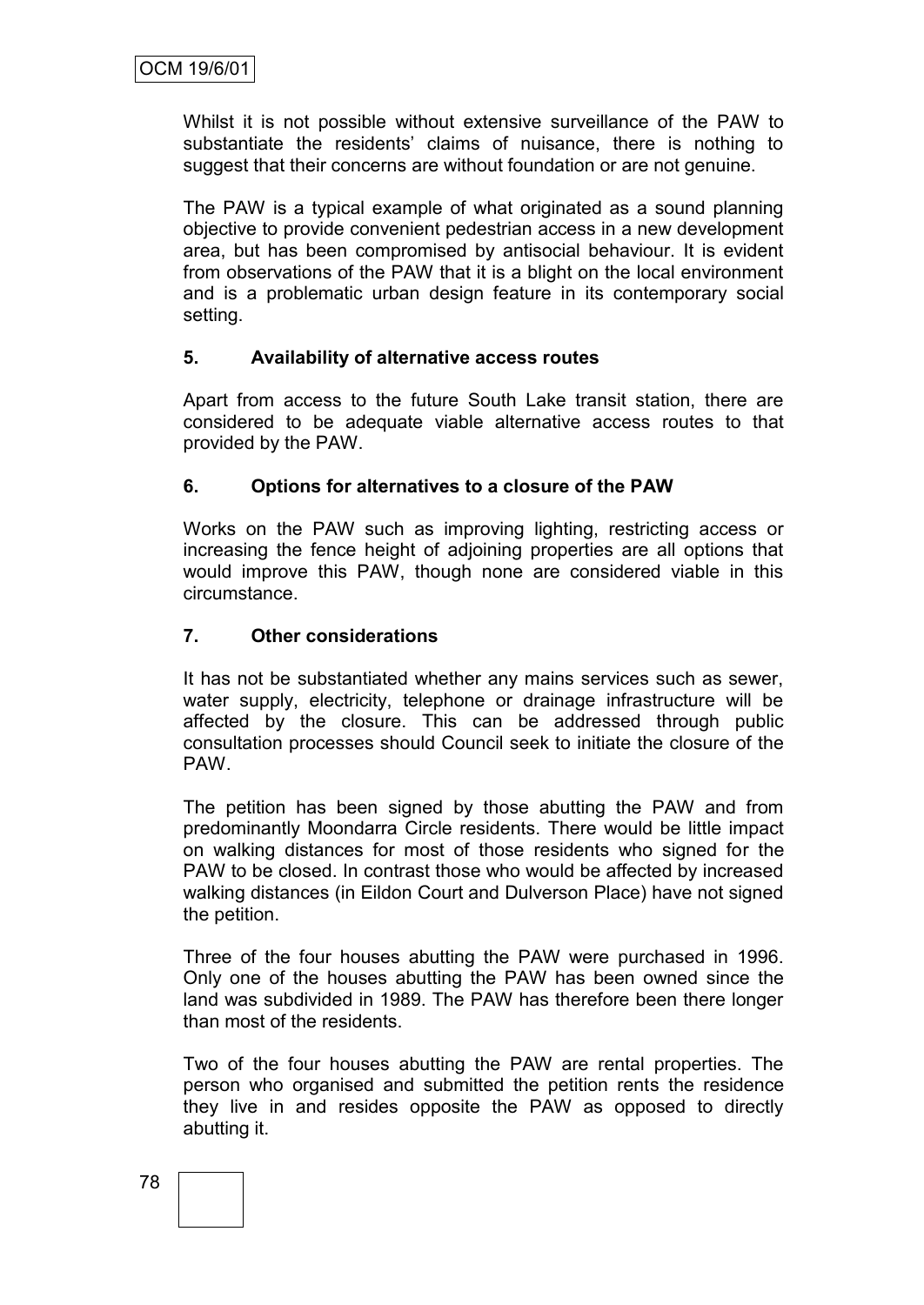## **8. Summary of Assessment**

Based on the above assessment and following the provisions of PD 10, it is considered that it may be appropriate to close the PAW for the following reasons;

- There is no community facility within 800 metres of the PAW that couldn"t be accessed by a viable alternative access route.
- Whilst a marginal increase in walking distance to bus stops will result from closure of the PAW, it is only a small number of properties that would be affected. On balance, the desire to improve the amenity for those living near the PAW can reasonably be argued as outweighing the negative impacts of a small increase in walking distance.
- Whilst Council should do everything it can to promote efficient walkable access to the future South Lake transit station, the residences that would be most affected by closure of the PAW are already in excess of a 10 minute walk to the station.
- The PAW is not part of a continuous access route.

The only significant hesitation Council should have in respect to closure of the PAW is the resulting increased walking distance to the future transit station. This can be addressed in further detail through public consultation to ascertain if this is a legitimate community concern.

It is therefore recommended that the proposal to close the PAW be advertised for public comment in accordance with the procedures outlined in PD 10, subject to firstly receiving an indication from the abutting landowners that they will be prepared to purchase the PAW land and meet all costs associated with its closure.

## **Strategic Plan/Policy Implications**

The Corporate Strategic Plan Key Result Areas which apply to this item are:-

- 2. Planning Your City
- *"To ensure that the planning of the City is based on an approach which has the potential to achieve high levels of convenience for its citizens."*
- *"To ensure that the development will enhance the levels of amenity currently enjoyed by the community."*
- 5. Maintaining Your Community Facilities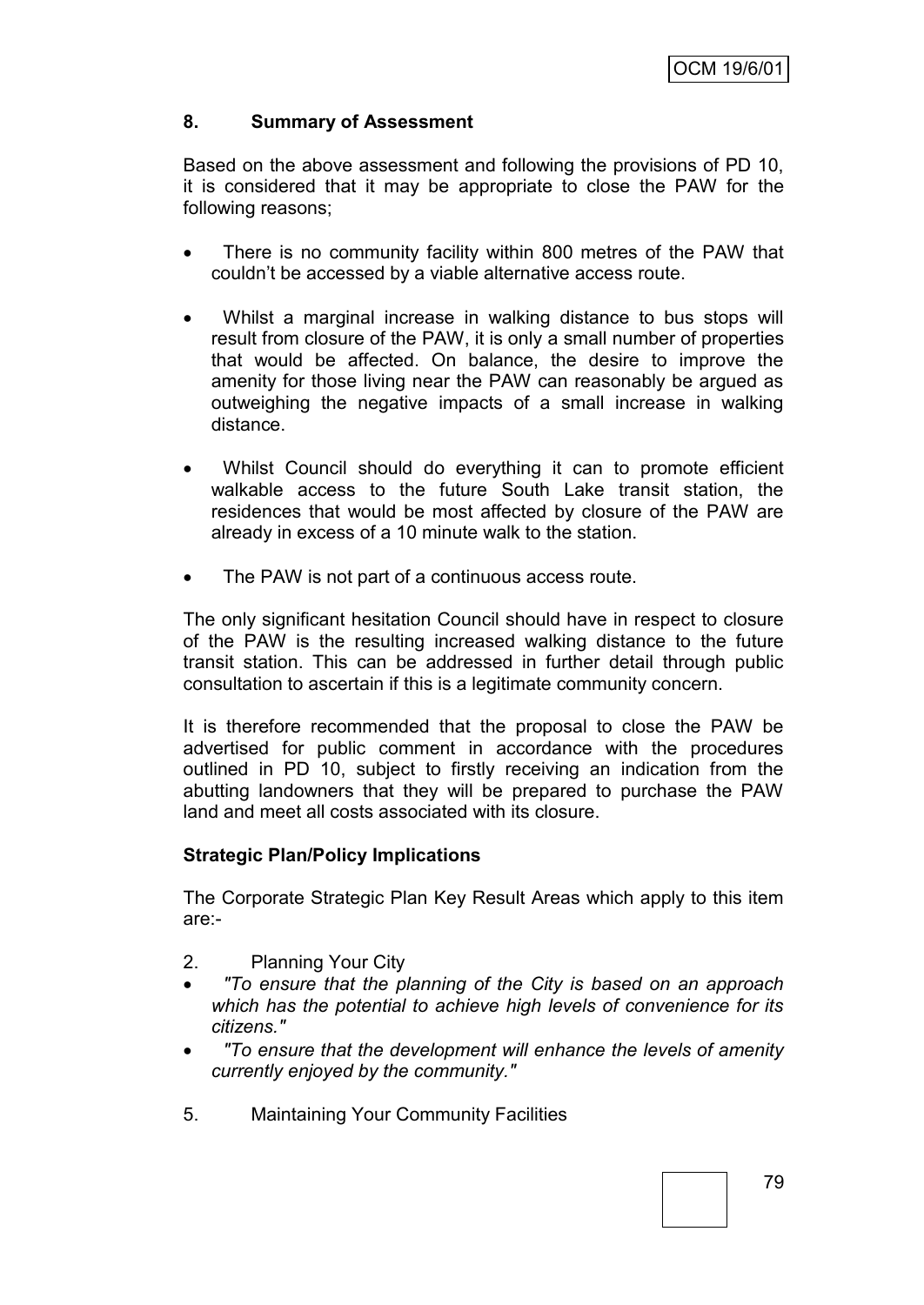*"To construct and maintain roads, which are the responsibility of the Council, in accordance with recognised standards, and are convenient and safe for use by vehicles, cyclists and pedestrians."*

The Planning Policies which apply to this item are:-

PD10 Pedestrian Accessways

Council should note that whilst Delegated Authority is available to Officers to circulate PAW proposals for public comment prior to presenting the matter for Council consideration, it hasn"t been done in this instance.

## **Budget/Financial Implications**

Costs associated with the closure will need to be met by those landowners adjacent to the PAW, including payment of a Council administration fee of \$250.

#### **Implications of Section 3.18(3) Local Government Act, 1995**

Nil

## **1173. (AG Item 14.14) (OCM1\_6\_2001) - GREENING PLAN (6129) (AJB) (ATTACH)**

#### **RECOMMENDATION**

That Council:

- (1) adopt the recommendations outlined in the Schedule of Submissions;
- (2) write and thank those who lodged submissions and to advise them of Councils decision;
- (3) write and thank the members of the Greening Plan Steering Committee for their contribution to the preparation of the Greening Plan;
- (4) request the Managers of Planning Services and Parks to prepare report detailing the requirements, processes and responsibilities for implementing recommendations of the Greening Plan.

#### **COUNCIL DECISION**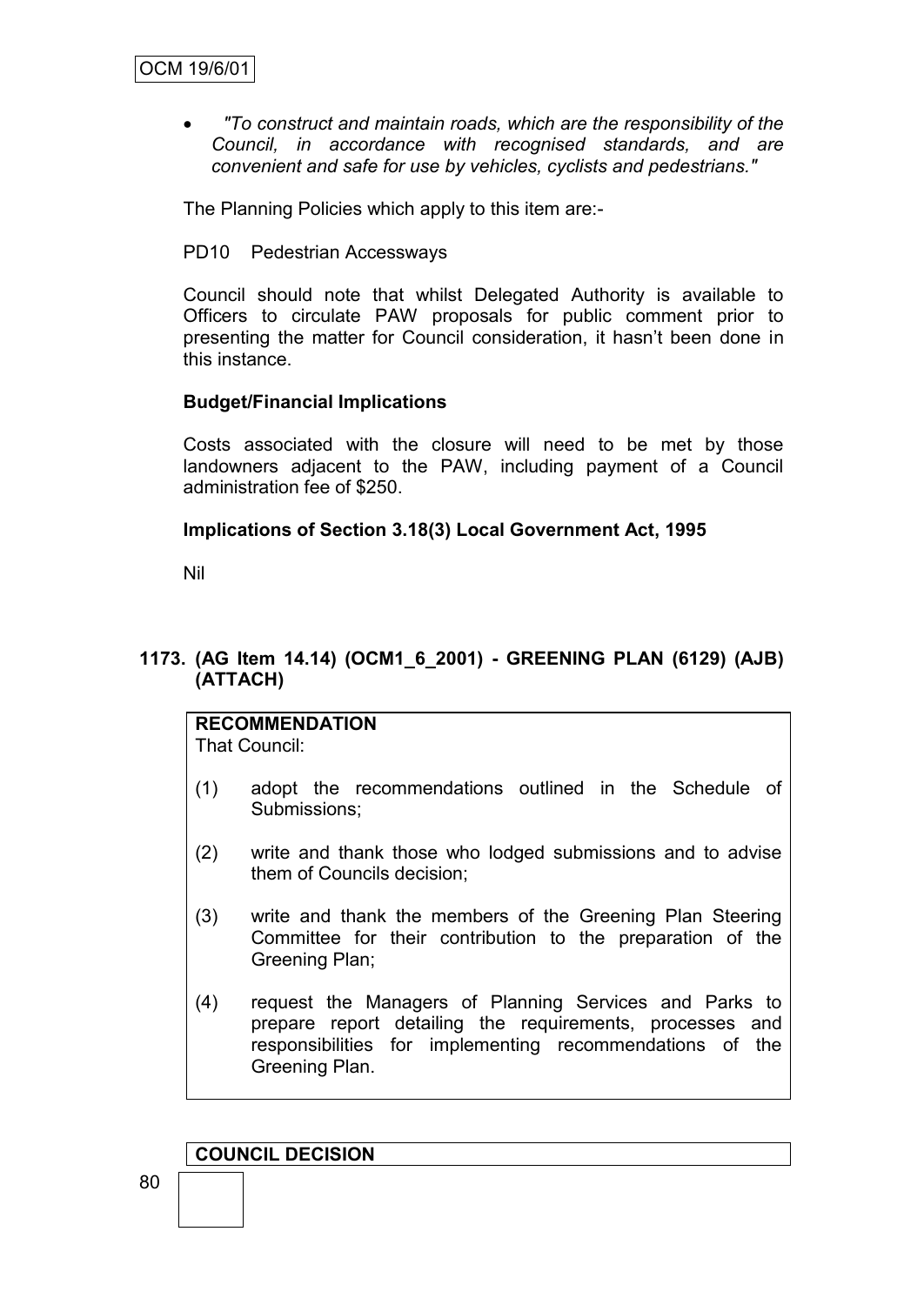MOVED Clr Waters SECONDED Clr Oliver that the recommendation be adopted.

**CARRIED 10/0**

## **Background**

Council at its meting held on the  $16<sup>th</sup>$  January 2001 resolved to adopt the draft Greening Plan and to advertise the document for public comment for a period of eight (8) weeks and to advise all members of the Greening Plan Steering Committee and the Consultancy team of Councils decision.

#### **Submission**

N/A

#### **Report**

The draft Greening Plan was advertised for public comment for eight weeks between  $\breve{5}^{th}$  February and  $2^{nd}$  April 2001. This included advertisements in the local papers, articles in the March 2001 edition of Cockburn Soundings and letters of advice to members of the Steering Committee, community groups, Main Roads Department and the Urban Development Institute of Australia (UDIA).

Copies of the report were available for inspection at Councils libraries, the Administration office and on Council"s web site. Copies were available for purchase from the Administration office.

Two submissions were received during the advertising period being from Mr David Bright and the Wetland Conservation Society (Inc). Two requests were received for additional time to lodge submissions one of which has been subsequently received. It has now been two months since the original submission period of eight weeks finished and it is considered that adequate time has been provided for submissions to be lodged.

Mr Bright provided specific specialist comment on Appendix 5 "Indicative Species List for Streetscape Themes" highlighting several incorrect names and suggested several additional species that could be included on the list. Additionally it was noted that several tree species are known for dropping branches and should be used only where appropriate and one wetland species being Malelaleuca quinquenervia is invasive as is the case in Yangebup Lake and accordingly should not be used particularly around wetland areas.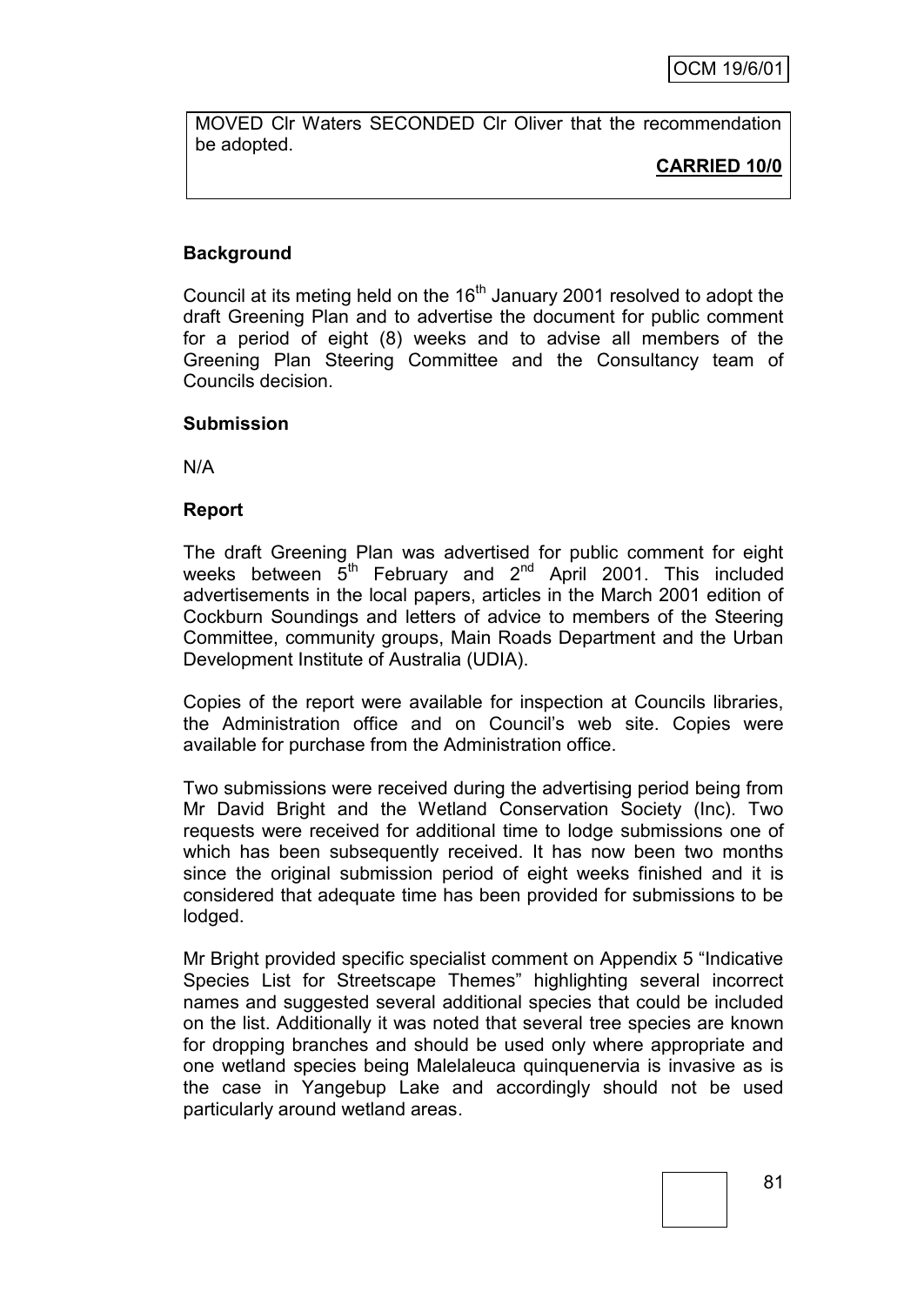Port Catherine Developments advised that whilst not a submission, it is appropriate to note that the proposed Port Catherine Development contains a number of the greening plan elements and specific proposals could be included in future updates of the plan. This includes revegetation of the north south limestone ridgeline, streetscapes and rehabilitation of the existing dunal system.

The submission by the Wetland Conservation Society (Inc) states that the draft Plan contains some excellent information about the natural environment which helps define the vision. However Part 3 of the Plan relating to the implementation is vague and lacking in specific objectives and target dates. The submission identifies some specific concerns which need to be addressed.

Copies of the submissions are included in the Agenda attachments.

Specific comments on the points raised in the submissions and recommended actions are outlined in the Schedule of Submissions in the Agenda attachments. The schedule and recommendations are self explanatory .

It is considered that the Greening Plan with the inclusion of the recommendations on the schedule of submissions has been completed and provides a comprehensive strategy for bushland conservation and management and a rational approach to the greening requirements of parks, major and minor roads reserves and other public and private land. The plan contains very clear objectives and strategies to guide the activities of both Environmental Management Services and Parks Department which will be largely responsible for implementing the Plan.

Further action necessary to progress the Greening Plan is as follows;

- Review and initiation of appropriate action on the recommendations of the Plan. This includes some 25 strategies relating to the nine objectives set out in Part 3 of the Plan.
- To develop a strategy for the implementation of the Greening Plan. In addition to prioritising tasks there is a need to consider the financial implications of undertaking the works and the ongoing maintenance costs and linking this to the Principal Activity Plan and the budgets for Environmental Management Services and Parks which will be jointly responsible. Given the high capital cost and ongoing maintenance cost of many of the proposed treatments it is imperative that the financial implications are assessed and realistically achievable solutions, priorities and targets are set.

The above will be the subject of a separate subsequent report to Council.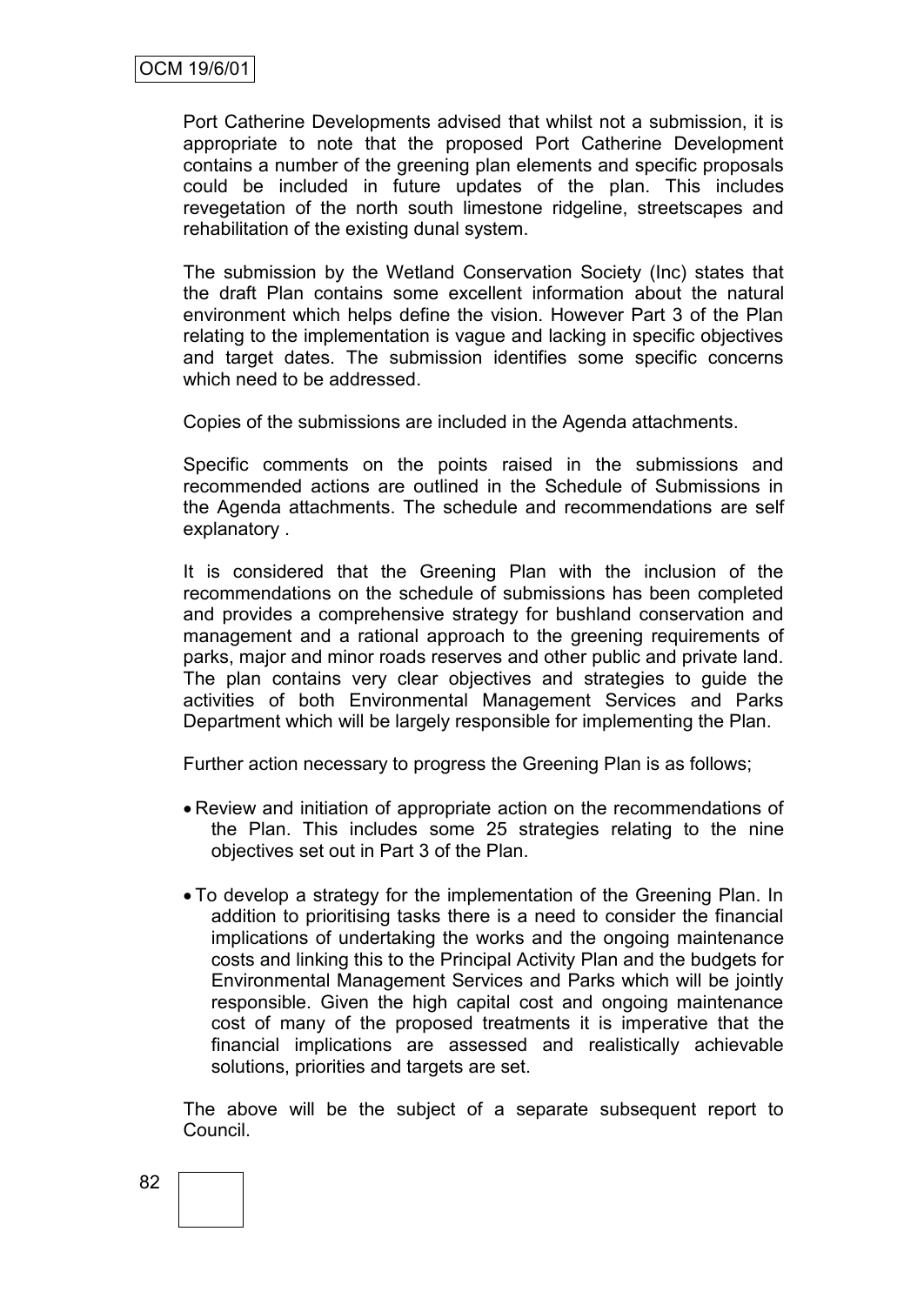In respect to the formation of a Green Plan Advisory Committee as per "Objective 7 – Community Education, Awareness and Involvement" and recommendation 9, it should be noted that at its meeting held on  $16<sup>th</sup>$ January 2001 Council (Item 14.10) considered the question of reforming the Arboricultural Advisory Committee which was established in 1966 to provide guidance on revegetation projects and was renamed the Greening Plan Steering Committee in January 1999 to oversee the preparation of the Greening Plan.

The report to Council noted that the need for re-establishing the Arboricultural Advisory Committee to meet on a regular basis to discuss specific projects is no longer appropriate given that;

- The comprehensive list of objectives and strategies outlined in the Greening Plan provides the overview that will guide the activities of both the Parks and Environmental Management Services.
- That Officers from Environmental Management Services meet regularly with community reference groups on specific projects including Market Garden Swamps, Lake Coogee, Yangebup-Little Rush Lakes and other projects as the need arises to provide the opportunity for community input.
- That both Parks and Environmental Management Services have the necessary experience and expertise to plan and manage programs necessary to implement recommendations of the Greening Plan.
- A Parks Manager was appointed in 1998 to specifically increase the expertise that is required in this area.
- The value of regular meetings and their impact on staff resources.

The recommendation which Council adopted was for the formation of a "Greening Plan Review Group" comprising two Councillors and the managers of Planning Services and Parks to meet on an as needs basis to satisfy the requirements of Recommendation 9 of the Greening Plan. In order to satisfy the requirements of Recommendation 9 the Group would complete an annual review and set priorities for consideration in the budget process.

It is also considered that the function of the Greening Plan Review Group together with the development and implementation of a Community Communications Strategy also satisfies Objective 7 which was for the formation of a Green Plan Advisory Committee to ensure the ongoing Council commitment to the Plan.

#### **Strategic Plan/Policy Implications**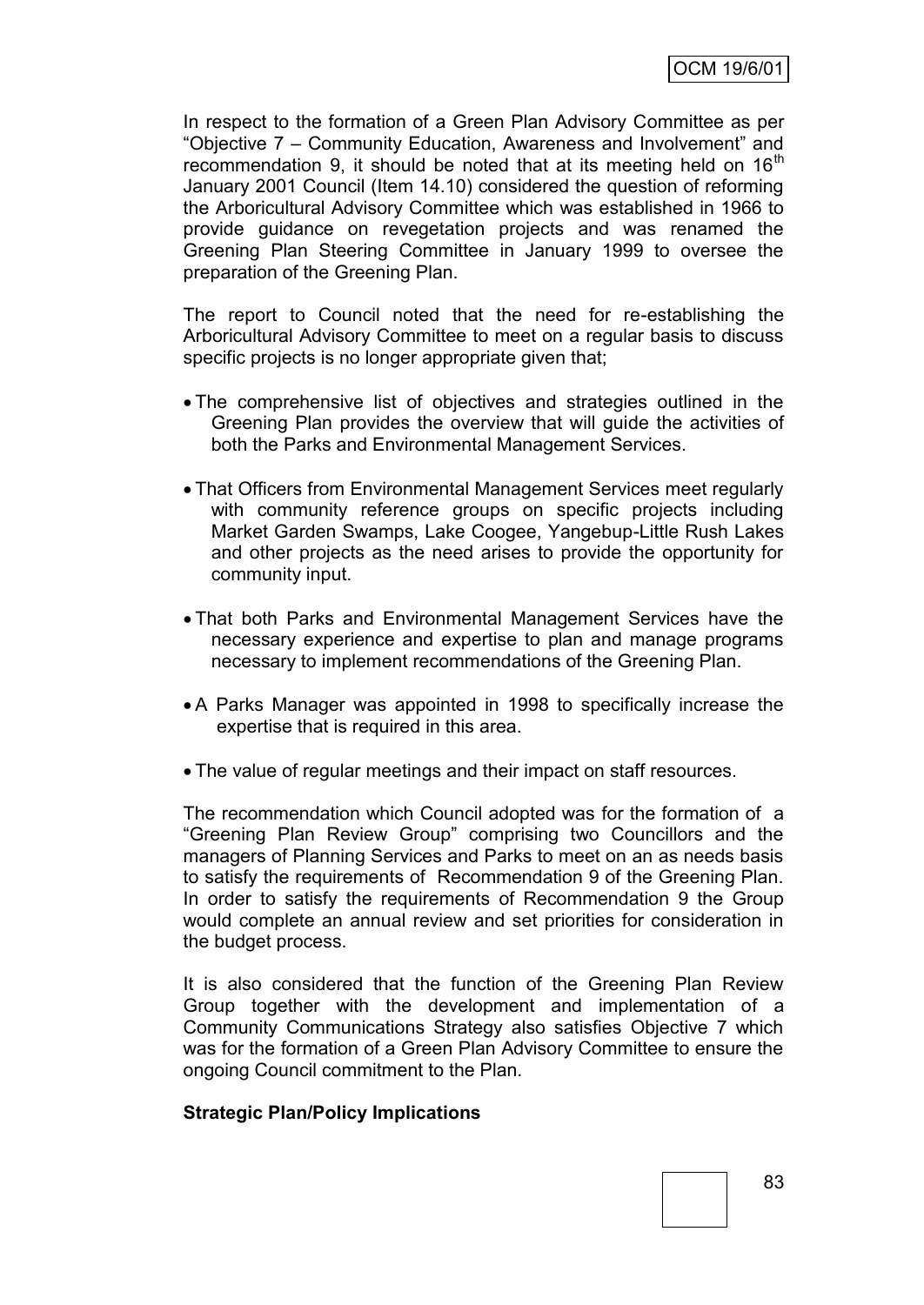The Corporate Strategic Plan Key Result Areas which apply to this item are:-

- 1. Managing Your City
- *"To deliver services and to manage resources in a way that is cost competitive without compromising quality."*
- *"To conduct Council business in open public forums and to manage Council affairs by employing publicly accountable practices."*
- 2. Planning Your City
- *"To ensure that the development will enhance the levels of amenity currently enjoyed by the community."*
- *"To foster a sense of community within the district generally and neighbourhoods in particular."*
- 3. Conserving and Improving Your Environment
- *"To conserve the quality, extent and uniqueness of the natural environment that exists within the district."*
- *"To conserve the character and historic value of the human and built environment."*
- *"To ensure that the development of the district is undertaken in such a way that the balance between the natural and human environment is maintained."*
- 4. Facilitating the needs of Your Community
- *"To determine by best practice, the most appropriate range of sporting facilities and natural recreation areas to be provided within the district to meet the needs of all age groups within the community."*
- 5. Maintaining Your Community Facilities
- *"To construct and maintain parks which are owned or vested in the Council, in accordance with recognised standards and are convenient and safe for public use."*

The Planning Policies which apply to this item are:-

PD8\* Bushland Conservation Policy PD13\* Public Open Space PD14\* Guidelines for Development Applications for the Filling of Land PD15 Ultimate Strategic District Plan PD19\* Landscape Standards for Commercial/Industrial Development PD24\* Industrial Subdivision Policy PD40\* Henderson Industrial Area - Development Control PD42 Native Fauna Protection Policy PD45 Wetland Conservation Policy

#### **Budget/Financial Implications**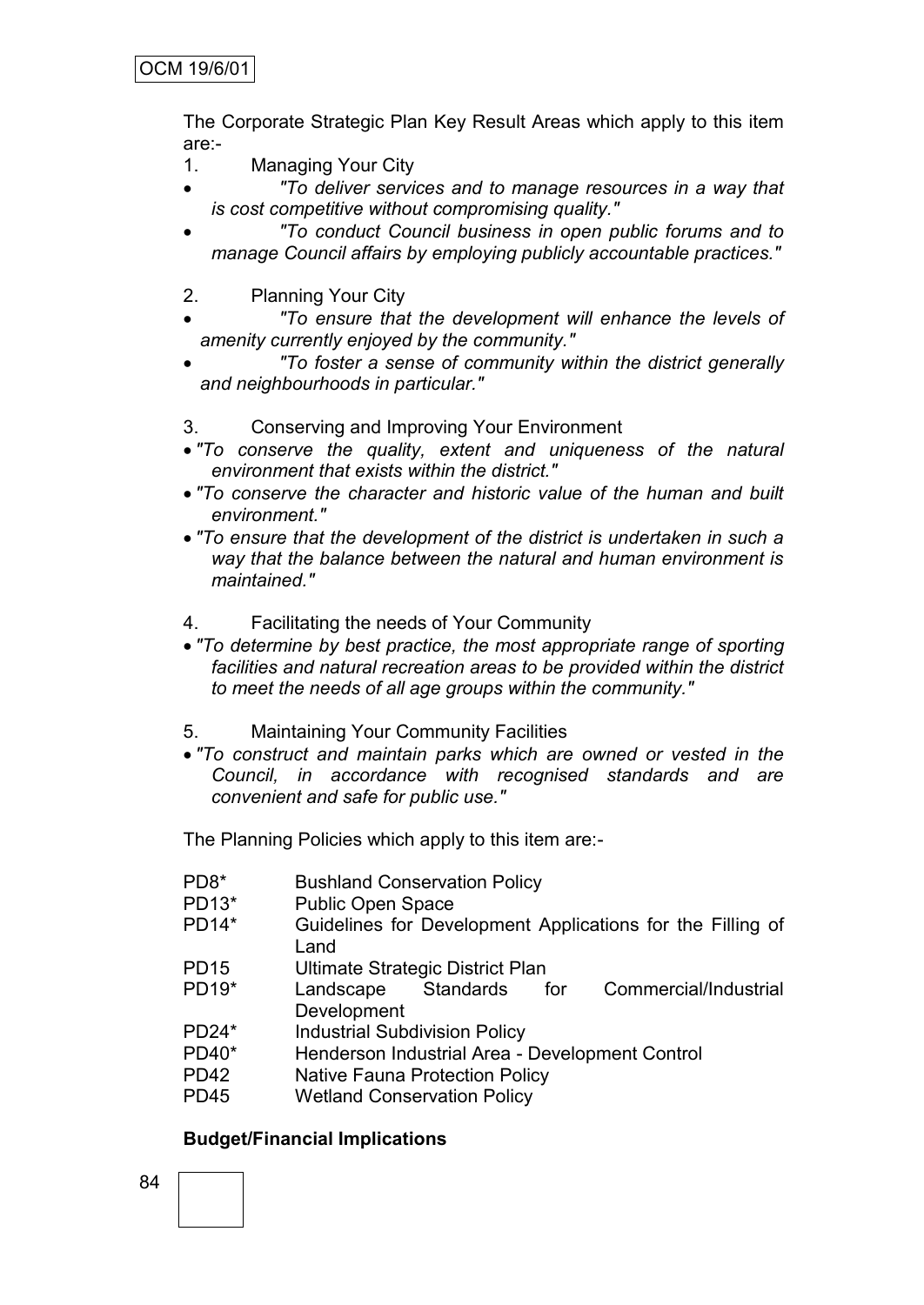The capital cost to implement elements of the Greening Plan and ongoing maintenance needs to be determined as part of the implementation strategy to ensure that the plan is able to be delivered within the financial and physical resources available.

## **Implications of Section 3.18(3) Local Government Act, 1995**

Nil

## **1174. (AG Item 14.15) (OCM1\_6\_2001) - BANJUP HORSETRAILS (8124) (AJB) (ATTACH)**

## **RECOMMENDATION**

That Council:

- (1) receive the report;
- (2) endorse the draft Banjup Trails Masterplan report for the purpose of undertaking a consultation program as outlined in the report;
- (3) advise the Banjup Bridle Trail Action Group of Councils determination and provide a copy of the draft Trails Masterplan report for their information;
- (4) initiate studies by Environmental Management Services to determine the current extent of die back in the Banjup reserves and the risk of this spreading within the area due to equestrian and other activities; and
- (5) require the preparation of a report which details planning requirements for the keeping and agisting of horses in the Banjup locality and action required to redress the current situation.

## **COUNCIL DECISION**

MOVED Clr Waters SECONDED Clr Oliver that the recommendation be adopted.

**CARRIED 10/0**

## **Background**

N/A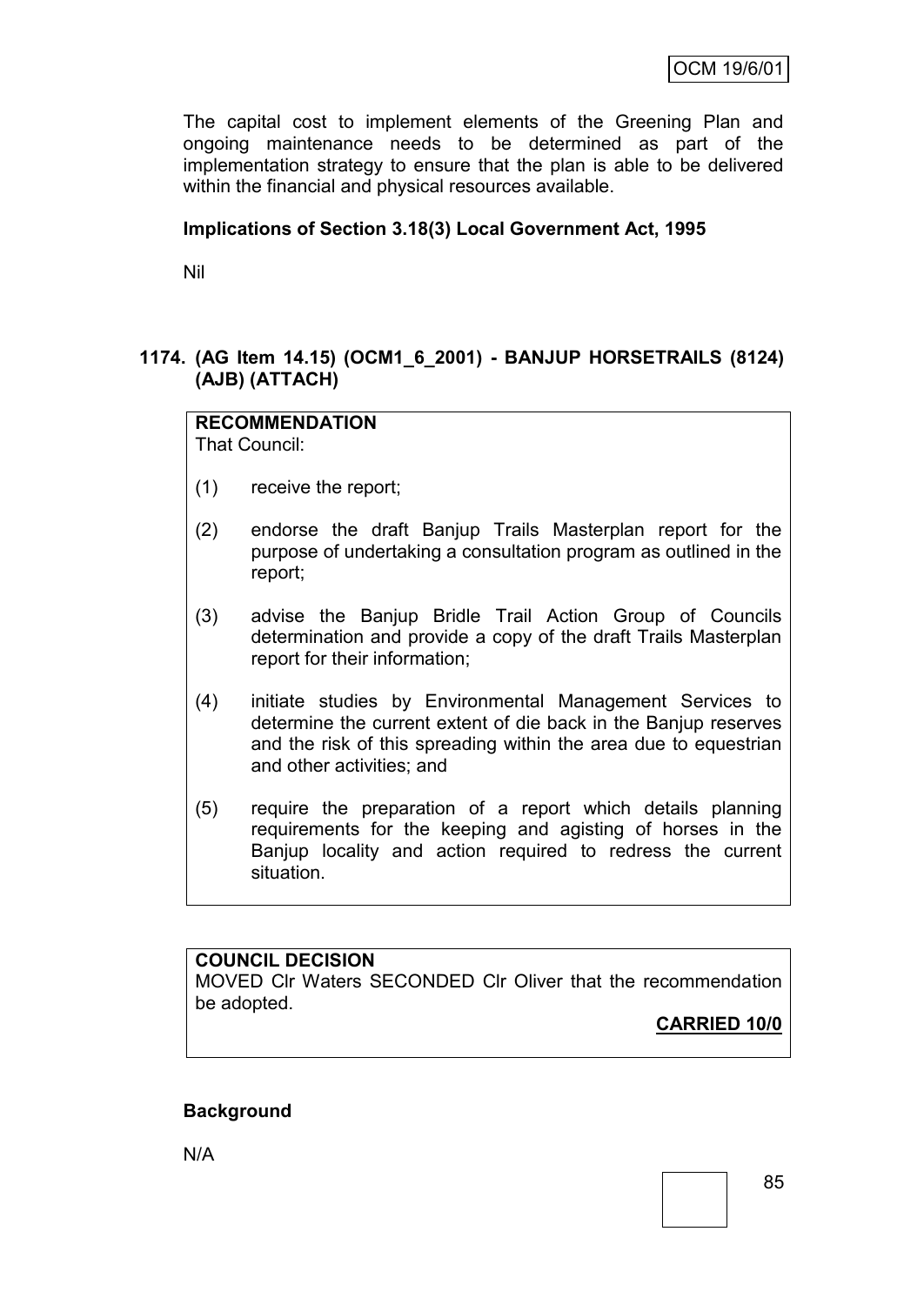#### **Submission**

During January 2001 fifty nine signed copies of a circular letter stating the need for bridle paths and open spaces in the Banjup area and the need to appoint a Facilities Manager to be responsible for trails etc were received by Council. One Banjup resident forwarded a copy of the circular letter opposing bridle trails.

On 20<sup>th</sup> January 2001 the Banjup Bridle Trail Action Group (BBTAG) submitted a proposal to Council requesting that consideration be given to the establishment of bridle trails throughout the Banjup locality

#### **Report**

A detailed report on the proposed provision of bridle trails in the Banjup locality as requested by the Banjup Bridle Trail Action Group is included in the Agenda attachments.

The report is self explanatory and does not need elaboration.

The recommendation is to endorse the draft Banjup Trails Masterplan report for the purpose of undertaking a consultation program which is to include relevant government department and agencies, adjoining local governments, Banjup residents and the community in general and to initiate an assessment to determine the extent of and risks of die back spreading in the Banjup reserves due to equestrian and other activities.

#### **Strategic Plan/Policy Implications**

The Corporate Strategic Plan Key Result Areas which apply to this item are:-

- 1. Managing Your City
- *"To deliver services and to manage resources in a way that is cost competitive without compromising quality."*
- *"To conduct Council business in open public forums and to manage Council affairs by employing publicly accountable practices."*
- 2. Planning Your City

- *"To ensure that the planning of the City is based on an approach which has the potential to achieve high levels of convenience for its citizens."*
- *"To ensure that the development will enhance the levels of amenity currently enjoyed by the community."*
- *"To foster a sense of community within the district generally and neighbourhoods in particular."*
- 3. Conserving and Improving Your Environment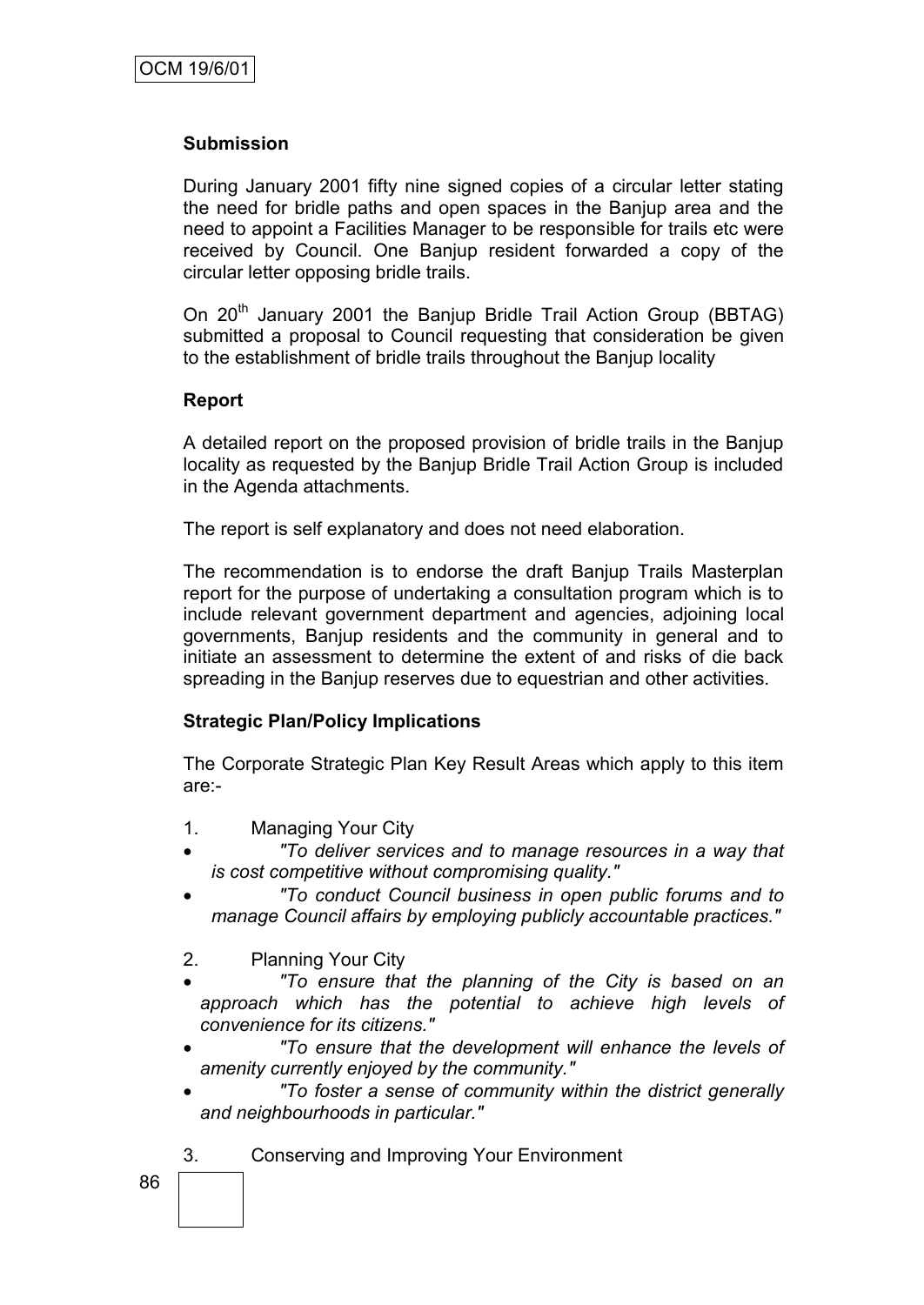- *"To conserve the quality, extent and uniqueness of the natural environment that exists within the district."*
- *"To conserve the character and historic value of the human and built environment."*
- *"To ensure that the development of the district is undertaken in such a way that the balance between the natural and human environment is maintained."*
- 4. Facilitating the needs of Your Community
- *"To facilitate and provide an optimum range of community services."*
- *"To identify current community needs, aspirations, expectations and priorities of the services provided by the Council."*
- *"To determine by best practice, the most appropriate range of sporting facilities and natural recreation areas to be provided within the district to meet the needs of all age groups within the community."*
- 5. Maintaining Your Community Facilities
- *"To construct and maintain roads, which are the responsibility of the Council, in accordance with recognised standards, and are convenient and safe for use by vehicles, cyclists and pedestrians."*

The Planning Policies which apply to this item are:-

- PD8\* Bushland Conservation Policy
- PD15 Ultimate Strategic District Plan
- PD43\* Rural Water Protection Zone (Mrs) Jandakot
- PD45 Wetland Conservation Policy

#### **Budget/Financial Implications**

To be determined

#### **Implications of Section 3.18(3) Local Government Act, 1995**

Nil

#### **1176. (AG Item 14.16) (OCM1\_6\_2001) - REQUEST FOR CLOSURE OF PEDESTRIAN ACCESSWAY - LITTLE RUSH CLOSE / BLACKTHORNE CRESCENT, SOUTH LAKE (45/0716) (SOS) (MAP 14) (ATTACH)**

### **RECOMMENDATION**

That Council:

(1) refuse to initiate procedures to close the pedestrian accessway between Little Rush Close and Blackthorne Crescent, South Lake as it currently provides convenient access to and from the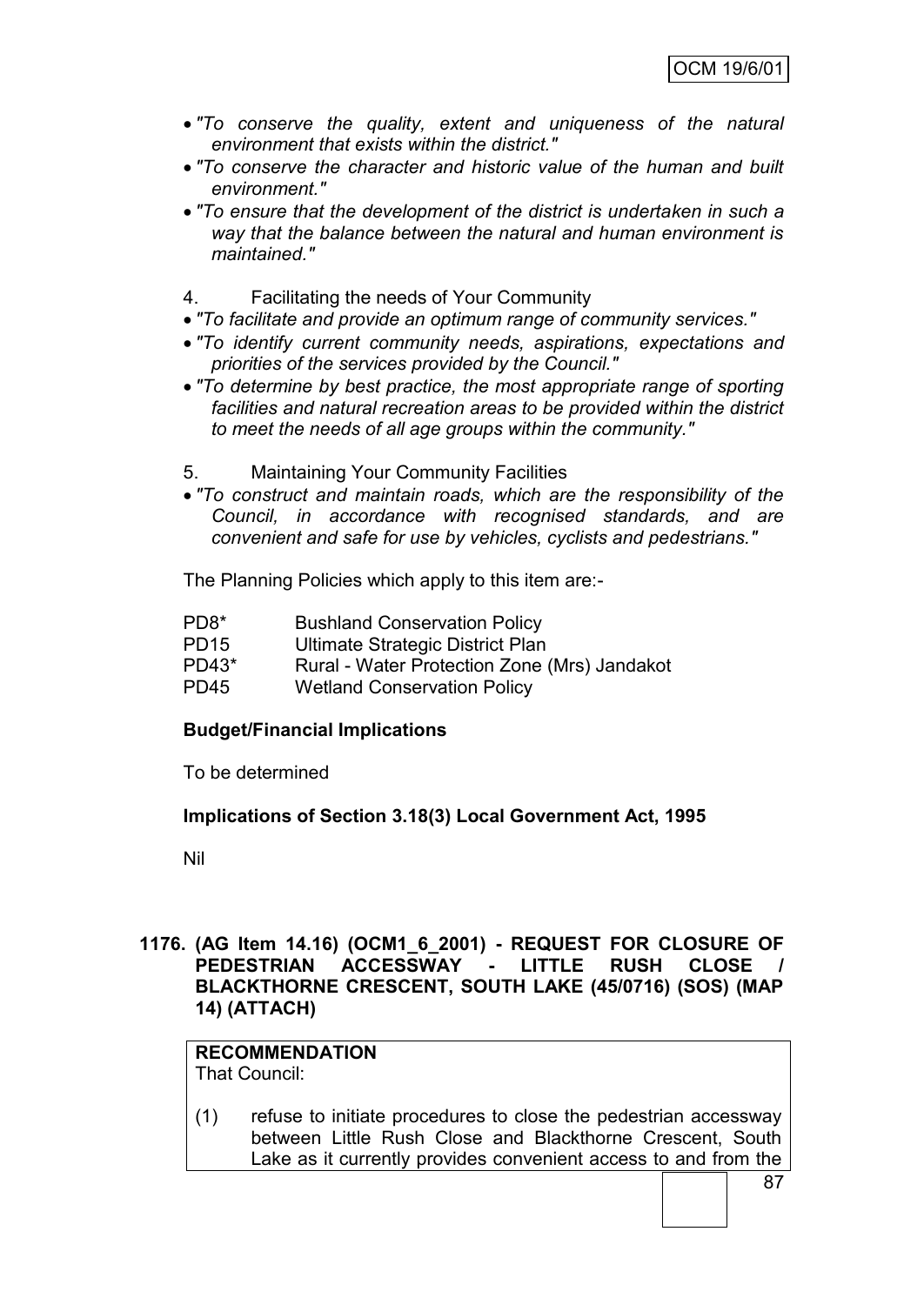Lakes Shopping Centre and bus services along North Lake Road and its closure would significantly increase the walking distance to these facilities;

- (2) note the problems being experienced by residents living near the pedestrian accessway and investigate options to improve the security and function of the pedestrian accessway and surrounds through liaison with local residents and the Lakes Shopping Centre Management;
- (3) advise those persons who wrote letters requesting the closure of the pedestrian accessway of Council"s decision.

#### **COUNCIL DECISION**

MOVED Clr Reeve-Fowkes SECONDED Clr Whitfield that Council:

- (1) refuse to initiate procedures to close the pedestrian accessway between Little Rush Close and Blackthorne Crescent, South Lake as it currently provides convenient access to and from the Lakes Shopping Centre and bus services along North Lake Road and its closure would significantly increase the walking distance to these facilities;
- (2) note the problems being experienced by residents living near the pedestrian accessway and investigate options (such as improved lighting, pruning vegetation and restricting access) to improve the security and function of the pedestrian accessway and surrounds through liaison with local residents and the Lakes Shopping Centre Management;
- (3) monitor the improvements over the next 6 months and reconsider Council"s position at that time; and
- (4) advise those persons who wrote letters requesting the closure of the pedestrian accessway of Council"s decision.

**CARRIED 9/1**

#### **Explanation**

It was felt that closure of this walkway will significantly add to the walking distance, and inconvenience of many local residents. Council must demonstrate that it is still intending to take the problem seriously and undertake to investigate every means possible to reduce the problem. This must include investigating the problem currently and reviewing it in 6 months time to see if the problem has been alleviated to some extent.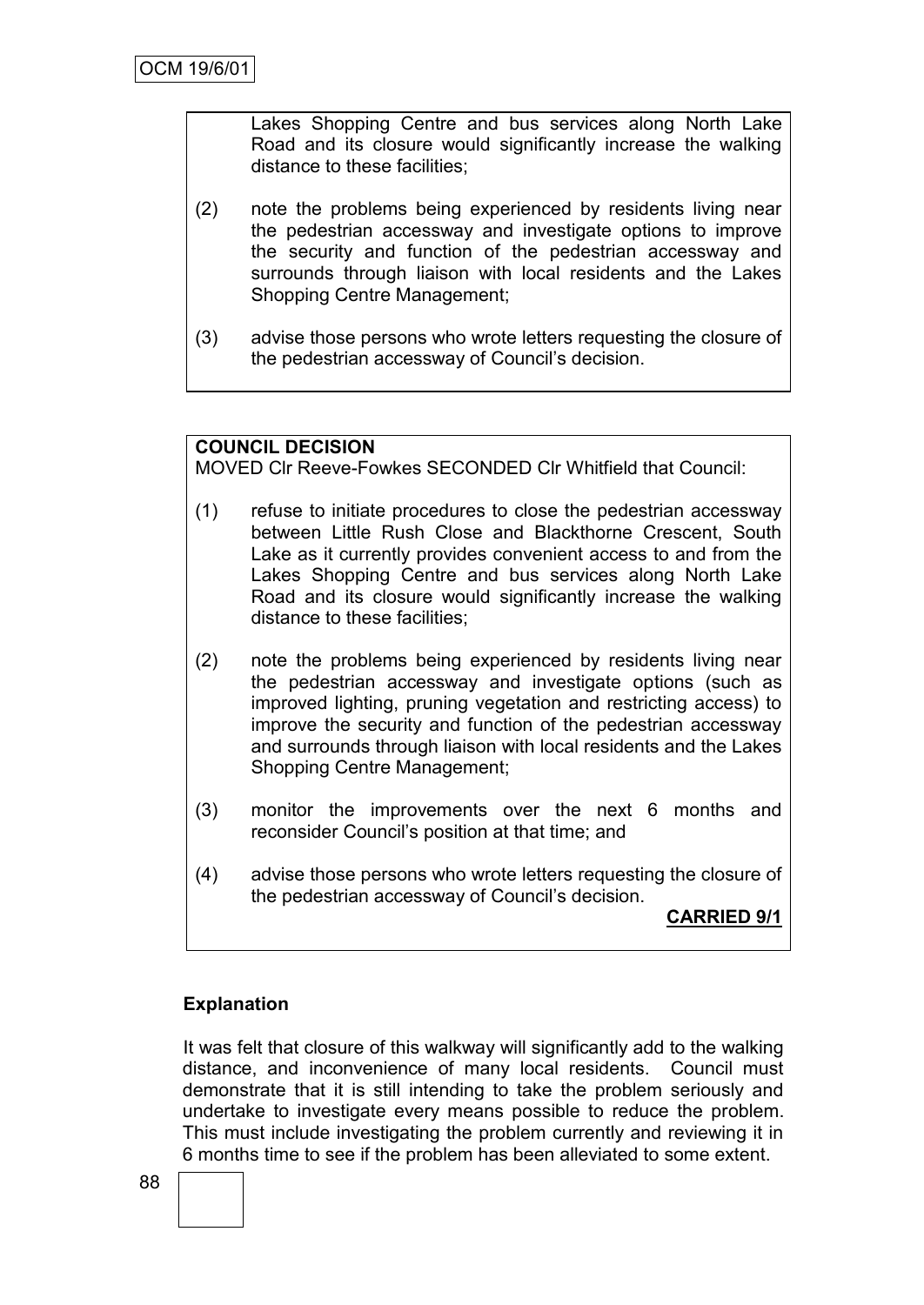## **Background**

Local Legislative Assembly Member Fran Logan has been petitioned by the owners or occupants of eleven South Lake properties seeking the closure of the pedestrian accessway (PAW) that exists between Little Rush Close and Blackthorne Crescent.

Mr Logan has sought Council"s support for the closure of this PAW as a result of nuisance experienced by residents living adjacent or near the PAW. A copy of Mr Logan"s letter and those of the residents who have sought the closure are included in the Agenda Attachments.

PAW"s are a feature of many residential areas in the district and have an important role in providing pedestrian and cyclists with access to community facilities and services. However problems such as those mentioned in the residents" petition are typical of the nuisance residents living near PAW"s often report.

At a time when various strategies are emerging to address the need to reduce reliance on the private motor car and promote sustainable forms of transport, Council must balance the negative impacts experienced by residents living near a PAW against the wider community need for it. To address this balance, Council adopted a comprehensive amendment to Policy PD10 – PAW Closures in August 2000. PD 10 provides a framework for evaluating proposals to close a PAW and guidance on the matters Council will take into consideration.

It is against this policy background that the following assessment of this PAW closure is made.

#### **Submission**

PD 10 requires that residents seeking to have a PAW closed should make a written request to Council for the PAW closure signed by at least two of the residents abutting the PAW, with supporting justification for the closure. This has been completed by virtue of the submitted letters.

#### **Report**

The PAW in question is approximately 65 metres long and 4 metres wide and is flanked by 1.8 metre high fibrous cement fencing, which has been extensively tagged with graffiti. Trees overhang the entrances to the PAW and it has no direct lighting.

Little Rush Close abuts the rear boundary of the Lakes Shopping Centre. The Shopping Centre generally fronts North Lake Road with the rear used predominantly by service vehicles for deliveries. A breezeway provides access from the front of the Centre to the rear and leads to a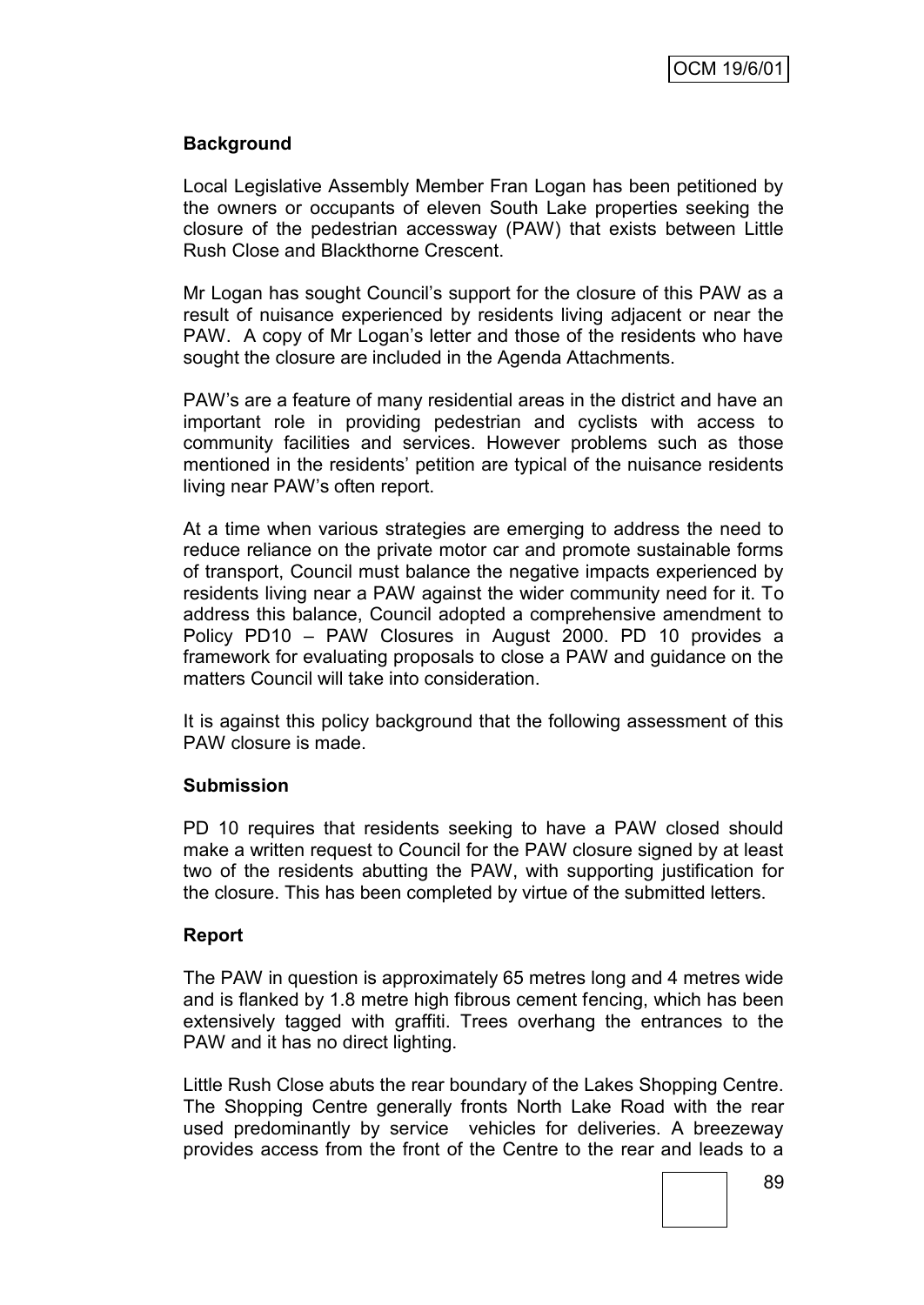set of stairs that rise to Little Rush Close. These stairs sit directly opposite the PAW and thus forms part of an efficient pedestrian link to and from the Centre and to bus stops on North Lake Road. The Centre offers no passive surveillance of the area in the vicinity of the PAW. A row of dense vegetation along the rear boundary of the Centre, whilst most effective in providing a visual screen of the Centre, further adds to seclusion of the area in the vicinity of the PAW.

Council should note that this PAW was the subject of a closure proposal in 1996. Some of the same residents who made the latest request for closure were behind the previous proposal. Advertising of the previous proposal for public comment attracted eight letters and an 18-signature petition of objection. Telstra and the Water Corporation also raised objections to the proposal as they had services within the PAW, though their objections would have been withdrawn if suitable arrangements were to be made for the relocation of these service mains (or alternatively protection within an appropriate easement) as deemed appropriate. The Ministry for Planning suggested the closure would prejudice access to the Shopping Centre, but would have no objections has long as there was support for the closure from those who would be affected. Council, at its meeting held on 6 August 1996, resolved that the PAW remain open.

Notwithstanding the previous decision, it is appropriate to fully assess the residents" latest proposal under Policy PD 10. Plans associated with the assessment of this PAW closure proposal are included in the Agenda Attachments. The details of the assessment are as follows;

#### **1. The location of the PAW in relation to community facilities and services;**

a) schools – the South Lake Primary School lies approximately 400 metres to the east of the PAW. Approximately 12 Little Rush Close properties would be the only ones affected by the closure in terms of school access. The walking distance to the school would be increased by between approximately 200 and 300 metres for these residents depending on their exact location.

b) shops – as mentioned above the PAW provides an efficient pedestrian access link to and from the Lakes Shopping Centre. The Centre can also be accessed from the rear via pathway entries adjacent to Omeo Street and Mason Court. With the PAW in place there are 72 properties within a 400-metre walk of the Centre. If the PAW were to be closed, the alternative routes available would result in only 30 properties being within a 400-metre walk. This is a 58% reduction in the walkability of the immediate area, which is a significant reduction. The increase in walking distance for residents if the PAW was to be closed would be between 200 and 400 metres depending on their exact location.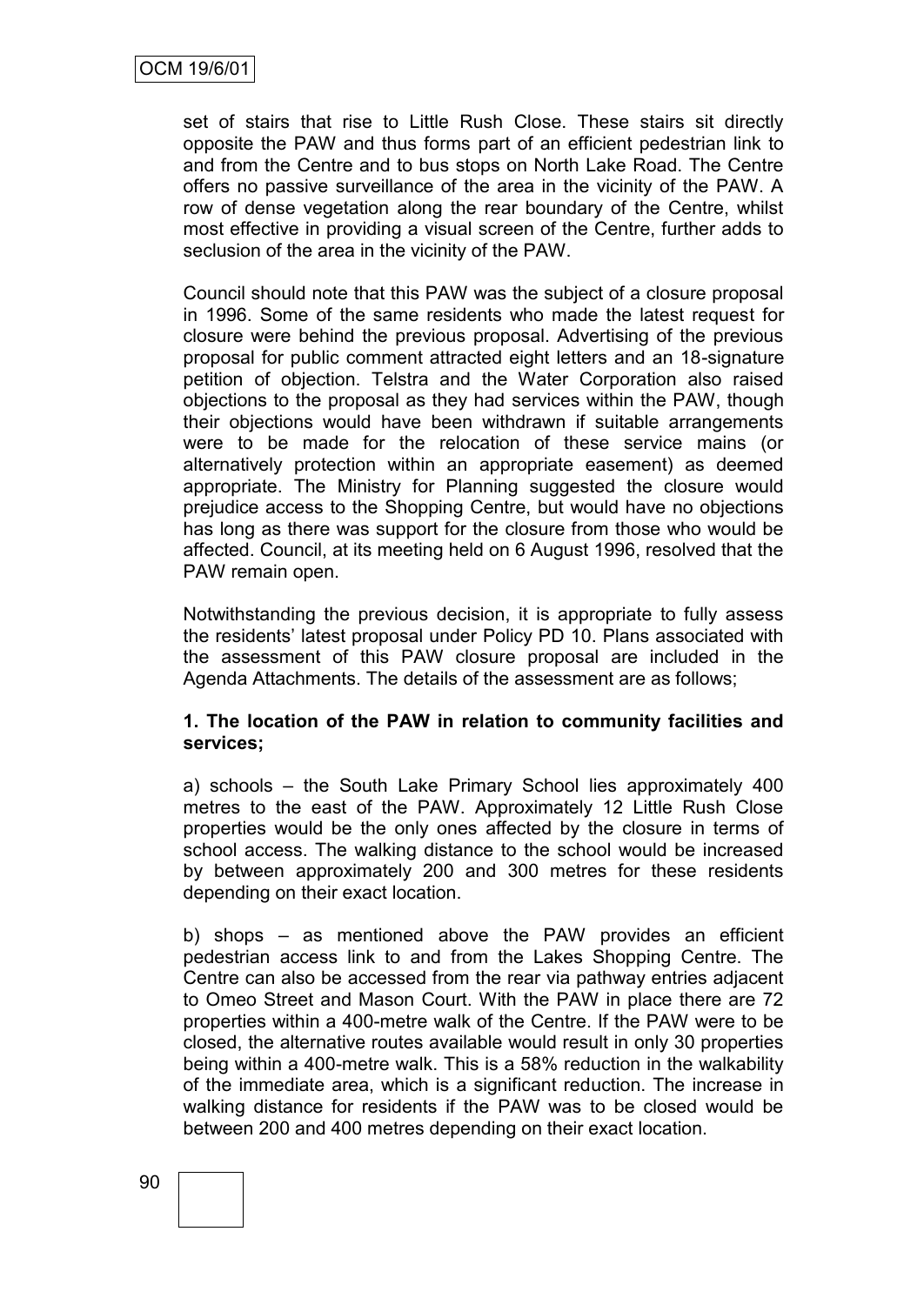OCM 19/6/01

c) public open space areas – Hopbush Park lies approximately 150 metres to the east of the PAW. Closure of the PAW would double the walking distance to this Park for approximately 15 Little Rush Close properties. It is important to note that this Park acts as a pedestrian conduit, which in combination with the PAW, forms a continuous access route to the Shopping Centre, particularly for those residents located on the southern side of Elderberry Drive.

d) public transport routes and stopping points – three bus services are routed along North Lake Route. These three routes link Gateways Shopping Centre to Fremantle, Booragoon and Perth respectively. The nearest bus stop to the PAW is the one directly in front of the Lakes Shopping Centre. The PAW in conjunction with the Centre's breezeway provides an efficient and direct pedestrian link to this stop. The nearest bus stops to the one outside the Centre are approximately 500 metres in either direction. Residents in Blackthorne Crescent, Pecan Court, Hacketianna Avenue, Candlebark Place and Lace Bark Court would have an additional walking distance of between 200 and 400 metres depending upon their exact location. This is a significant impact.

## **2. The role of the PAW**

As noted above, the PAW is part of a continuous access route with an important role in the local pedestrian network.

#### **3. Proximity to Seniors accommodation/aged care facilities**

This is not relevant to this proposal, as no aged care facility is located in the area that would generate usage of the subject PAW.

#### **4. The degree of nuisance experienced by residents living near the PAW**

Claims of nuisance and hardship experienced by residents living next to or near the PAW are as follows;

Crime – home burglaries; Alcohol and drug use in the PAW; Build-up of rubbish; Noise; Motorbikes; Dumping of trolleys; Objects thrown into adjoining properties; Poisoning of a family pet; Fires in the PAW; Verbal and physical abuse from PAW users; Fighting in PAW; General loitering; and Use of PAW as a quick escape route for shop thieves.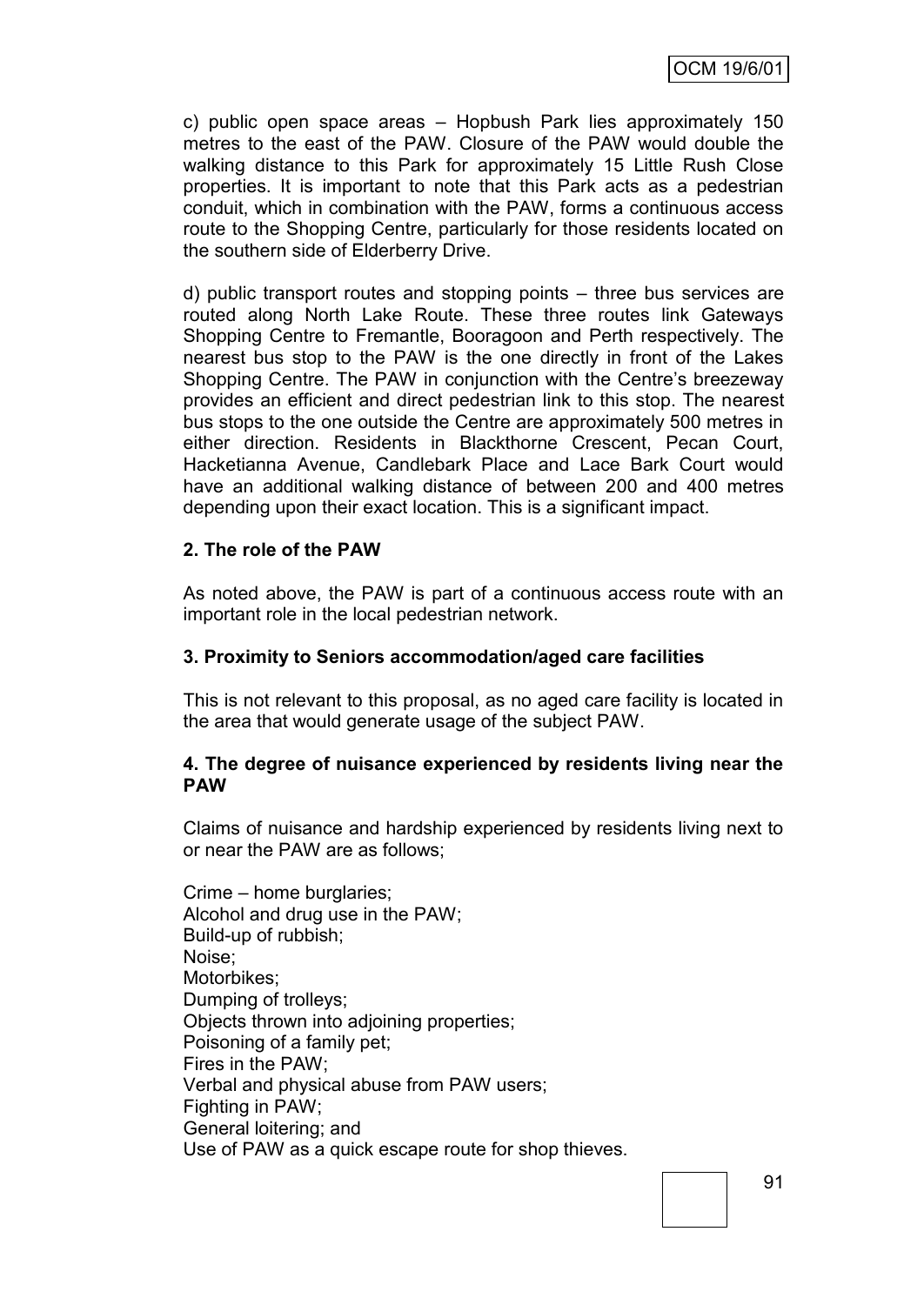Whilst it is not possible without extensive surveillance of the PAW to substantiate the residents' claims of nuisance, there is nothing to suggest that their concerns are without foundation or are not genuine.

Discussions with a Lakes Shopping Centre Security Officer confirmed that the PAW is often used by shoplifters as a quick escape route. Murdoch Police confirm the location of the PAW makes it difficult to apprehend people they may be chasing and is generally a source of nuisance for local residents.

Shopping Centre Management believes that problems of people loitering around the Centre are no worse than an average suburban shopping centre, though it conceded its Security Officers are often required to ask people loitering near the rear of the Centre to move on. It is possible that this actually increases the loitering element in or near the PAW as it is a more secluded location. The Centre confirmed that the breezeway was previously prone to loitering and vandalism, but since the installation of lighting and 24 hour security cameras in the last year, this is no longer a problem.

The PAW is a typical example of what originated as a sound planning objective to provide convenient pedestrian access in a new development area, but has been compromised by antisocial behaviour. This PAW, whilst not as visually unattractive and unsightly as other examples in the district given its width and softening with vegetation, is appreciated as playing a role in facilitating the problems mentioned above.

#### **5. Availability of alternative access routes**

The main implication of closure of the PAW is the resulting increase in the distance to the Lakes Shopping Centre and bus stops on North Lake Road. Whilst the rear of the Centre has other entrance points at either end of Little Rush Close, the distance to get to these entrances is significantly increased without the PAW.

#### **6. Options for alternatives to a closure of the PAW**

Works on the PAW such as improving lighting, restricting access or pruning or removing vegetation near the entrances are all options that would improve this PAW, which are considered viable in this circumstance, though these haven"t been investigated in detail at this time.

Similarly there are considered to be measures the Shopping Centre Management could do such as pruning or removing vegetation or improving lighting near the stairs opposite the PAW to improve security. The problems being experienced in this area could arguably be due to the seclusion that is created by the lack of passive surveillance and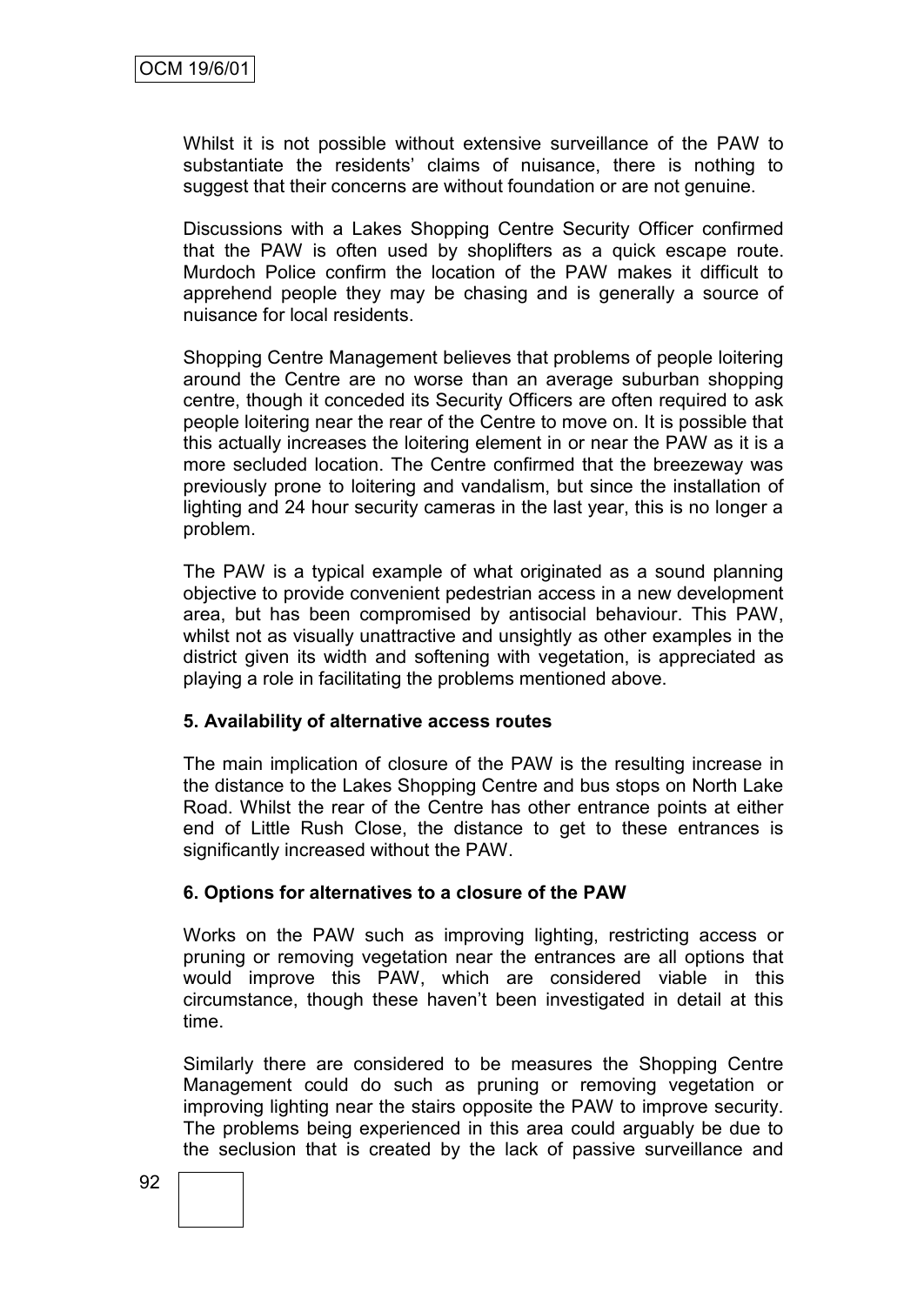vegetation cover around this part of the shopping centre provides as much as if not more than the role the PAW plays in generating nuisance.

The letter from Mr Logan suggests this PAW could be an example used to trial innovative new solutions to address the problems being experienced, such as through electronically activated gates. This may be the case though this hasn"t been able to be investigated in the short time available to prepare this report.

#### **7. Other considerations**

The letters requesting closure of the PAW are predominantly from Little Rush Close residents, with the exception of the letters from the two residents abutting the PAW in Blackthorne Crescent. Walkability for most Little Rush Close residents would not be greatly affected by closure of the PAW, apart from an increased walk to Hopbush Park and South Lake Primary School for some.

One of the letters details the closure of a PAW further along Little Rush Close between Lessing Place. It is true that the PAW between Little Rush Close and Lessing Place was closed earlier this year, however the closure of this particular PAW didn"t implicate on as wide an area as the closure of the subject PAW has the potential for. It also served only a limited function and other viable alternative access routes were available.

#### **8. Summary of Assessment**

Based on the above assessment and following the provisions of PD 10, it is recommended that it is not appropriate to close the PAW between Little Rush Close and Blackthorne Crescent. This is principally due to the significantly increased walking distance to the Lakes Shopping Centre and North Lake Road bus stop for a substantial number of residents.

Closure of the PAW would also result in an increased distance to Hopgood Park and South Lake Primary School. If it were the only implication of the proposed closure, closure wouldn"t be rejected on the basis that it would only be applicable to approximately 12 properties, many of which would support the closure. However it is a contributing factor in recommending against closure when considering the other implications.

This PAW is a functional and efficient link in the local pedestrian system, albeit it is the source of nuisance for nearby residents. Closure would be in conflict with Policy PD10 and would set a precedent for closure of most other PAW"s given that many others would be unlikely to have as a significant role as this particular PAW.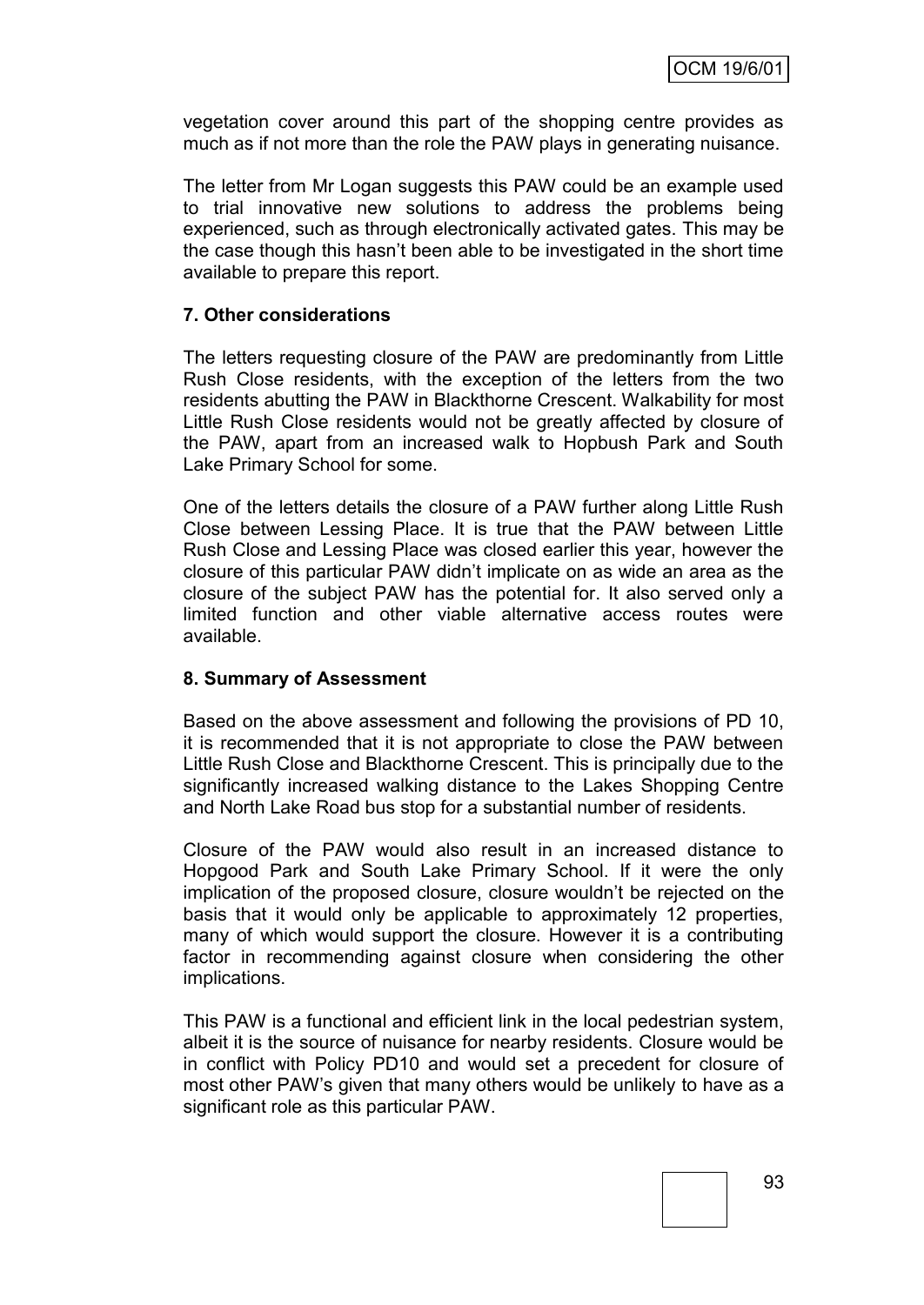The previous proposal to close the PAW was advertised for public comment and attracted objections that clearly indicated the PAW was well utilised and valued.

There are certainly a number of measures that could be taken to improve the PAW and the amenity for nearby residents. These include but are not limited to vegetation removal, motorbike barriers and improved street lighting. Western Power has previously advised that modifications to the street lighting are viable. Also the Lakes Shopping Centre could be approached to investigate what could be done to improve security in the vicinity of the PAW. It is recommended that these matters be pursued as a priority.

## **Strategic Plan/Policy Implications**

The Corporate Strategic Plan Key Result Areas which apply to this item are:-

- 2. Planning Your City
- *"To ensure that the planning of the City is based on an approach which has the potential to achieve high levels of convenience for its citizens."*
- *"To ensure that the development will enhance the levels of amenity currently enjoyed by the community."*
- 5. Maintaining Your Community Facilities

 *"To construct and maintain roads, which are the responsibility of the Council, in accordance with recognised standards, and are convenient and safe for use by vehicles, cyclists and pedestrians."*

The Planning Policies which apply to this item are:-

PD10 Pedestrian Accessways

#### **Budget/Financial Implications**

N/A

**Implications of Section 3.18(3) Local Government Act, 1995**

Nil

#### **1177. (AG Item 15.1) (OCM1\_6\_2001) - LIST OF CREDITORS PAID (5605) (KL) (ATTACH)**

## **RECOMMENDATION**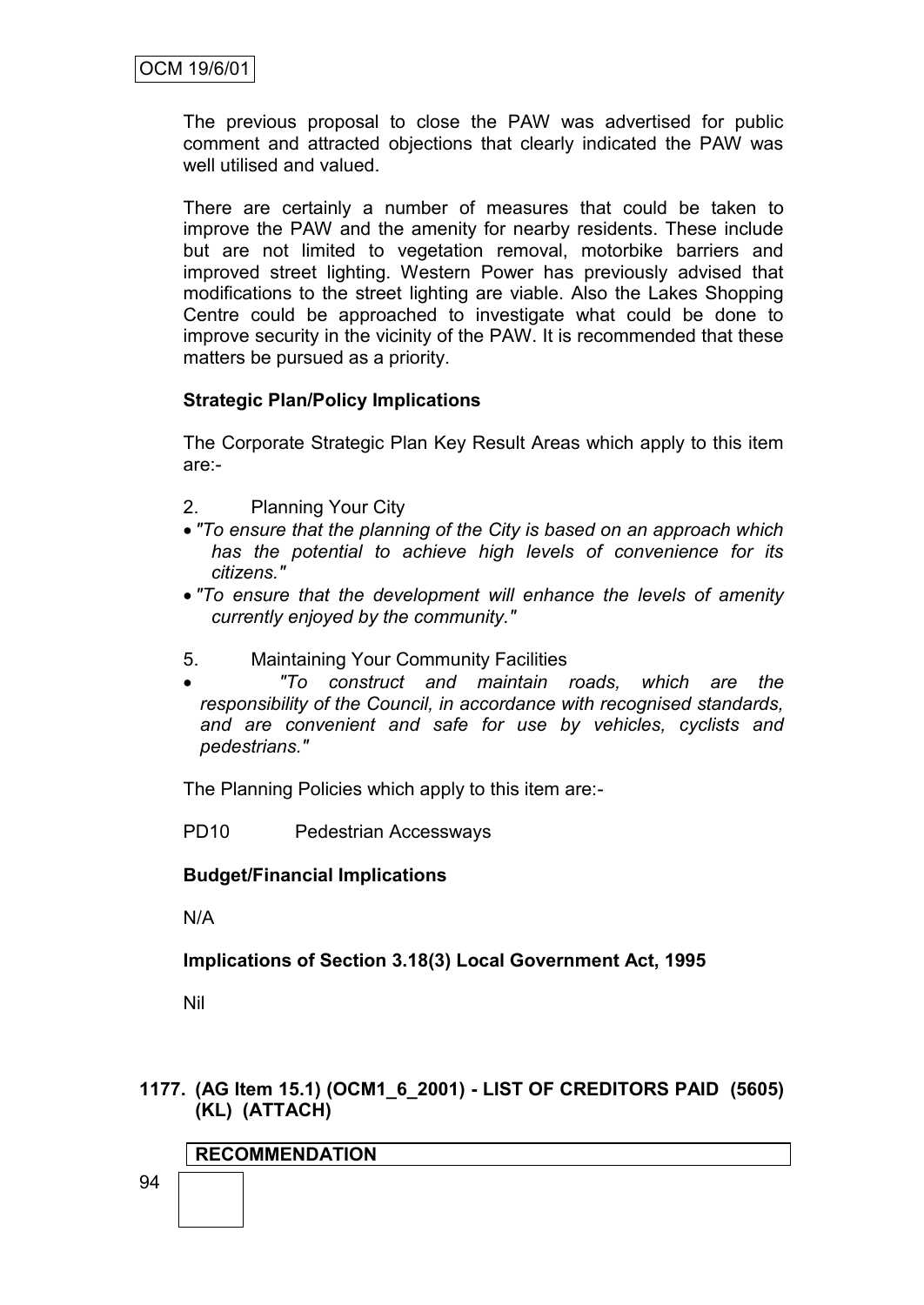That Council receive the List of Creditors Paid for May 2001, as attached to the Agenda.

## **COUNCIL DECISION**

MOVED Clr Allen SECONDED Clr Humphreys that the recommendation be adopted.

**CARRIED 10/0**

## **Background**

It is a requirement of the Local Government (Financial Management) Regulations 1996, that a List of Creditors be compiled each month and provided to Council.

#### **Submission**

N/A

#### **Report**

N/A

#### **Strategic Plan/Policy Implications**

N/A

## **Budget/Financial Implications**

N/A

**Implications of Section 3.18(3) Local Government Act, 1995**

Nil.

## **1178. (AG Item 15.2) (OCM1\_6\_2001) - FREEHOLD LOTS - NORTH LAKE ROAD, BIBRA LAKE - MINISTRY FOR PLANNING - DEDICATION TO PUBLIC ROAD (450010) (KJS)**

## **RECOMMENDATION**

That Council accept that Lot 12 Certificate of Title Volume 1668 Folio 399, Lot 1 Certificate of Title Volume 2081 Folio 404, Lot 10 Certificate of Title Volume 1668 Folio 398, Lot 21 Certificate of Title Volume 1715 Folio 680 and Lot 22 Certificate of Title Volume 1715 Folio being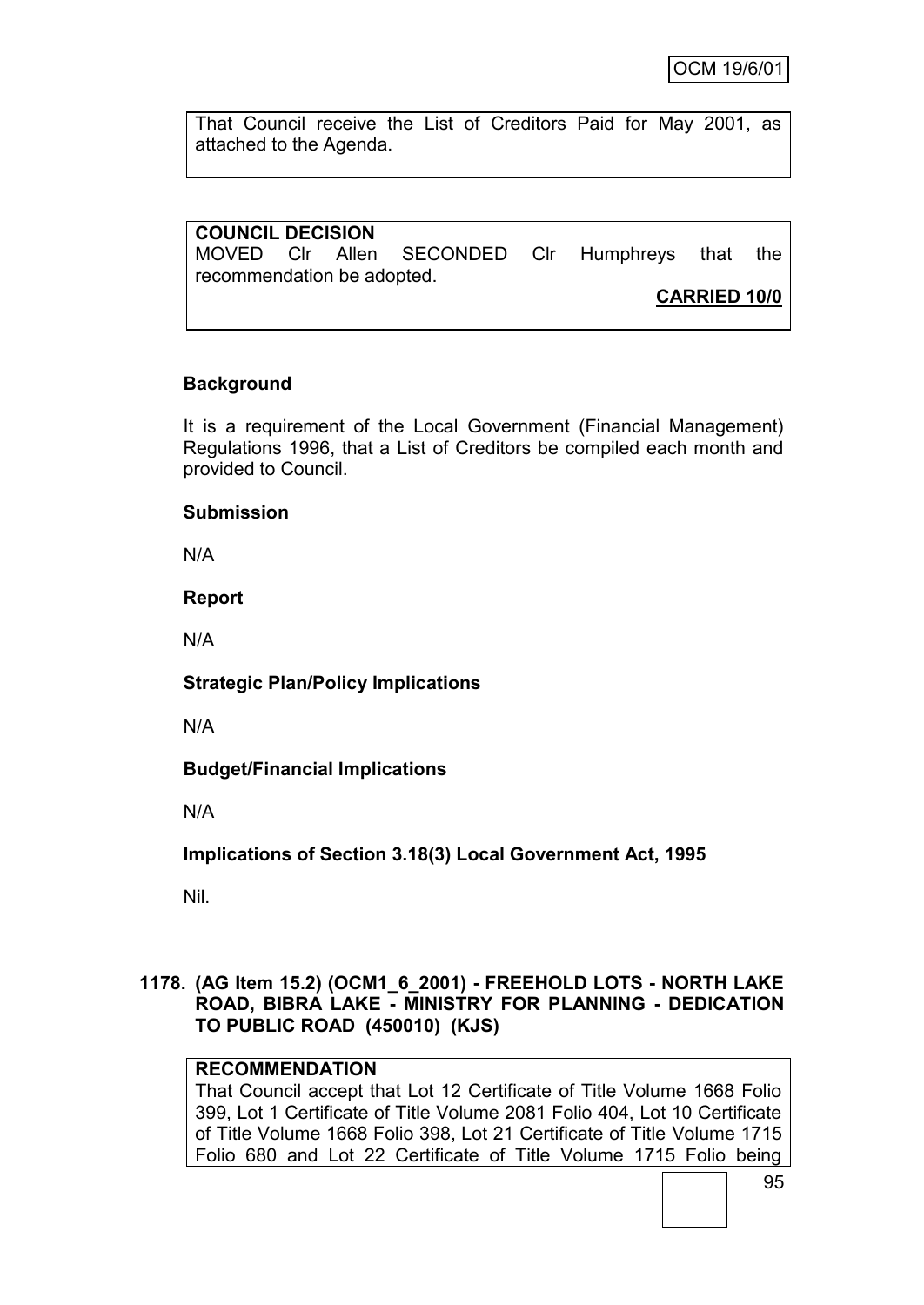freehold lots, be dedicated as public road pursuant to Section 28(1) of the Town Planning and Development Act.

## **COUNCIL DECISION**

MOVED Clr Allen SECONDED Clr Humphreys that the recommendation be adopted.

**CARRIED 10/0**

## **Background**

The lots have in the past been transferred to Ministry for Planning in freehold presumably as part of an acquisition process to facilitate the creation of North Lake Road. North Lake Road was extended in stages over a period of years.

## **Submission**

N/A

## **Report**

The transfer and dedication of these various portions of land will tidy up the ownership and fragmented nature of the parcels making up the physical configuration of North Lake Road, north and south of Phoenix Road, as public road rather than freehold lots. There have been problems with firebreak compliance, signs etc.

The Ministry for Planning has initiated this request and undertaken to pay all conveyancing costs.

## **Strategic Plan/Policy Implications**

N/A

#### **Budget/Financial Implications**

N/A

**Implications of Section 3.18(3) Local Government Act, 1995**

Nil.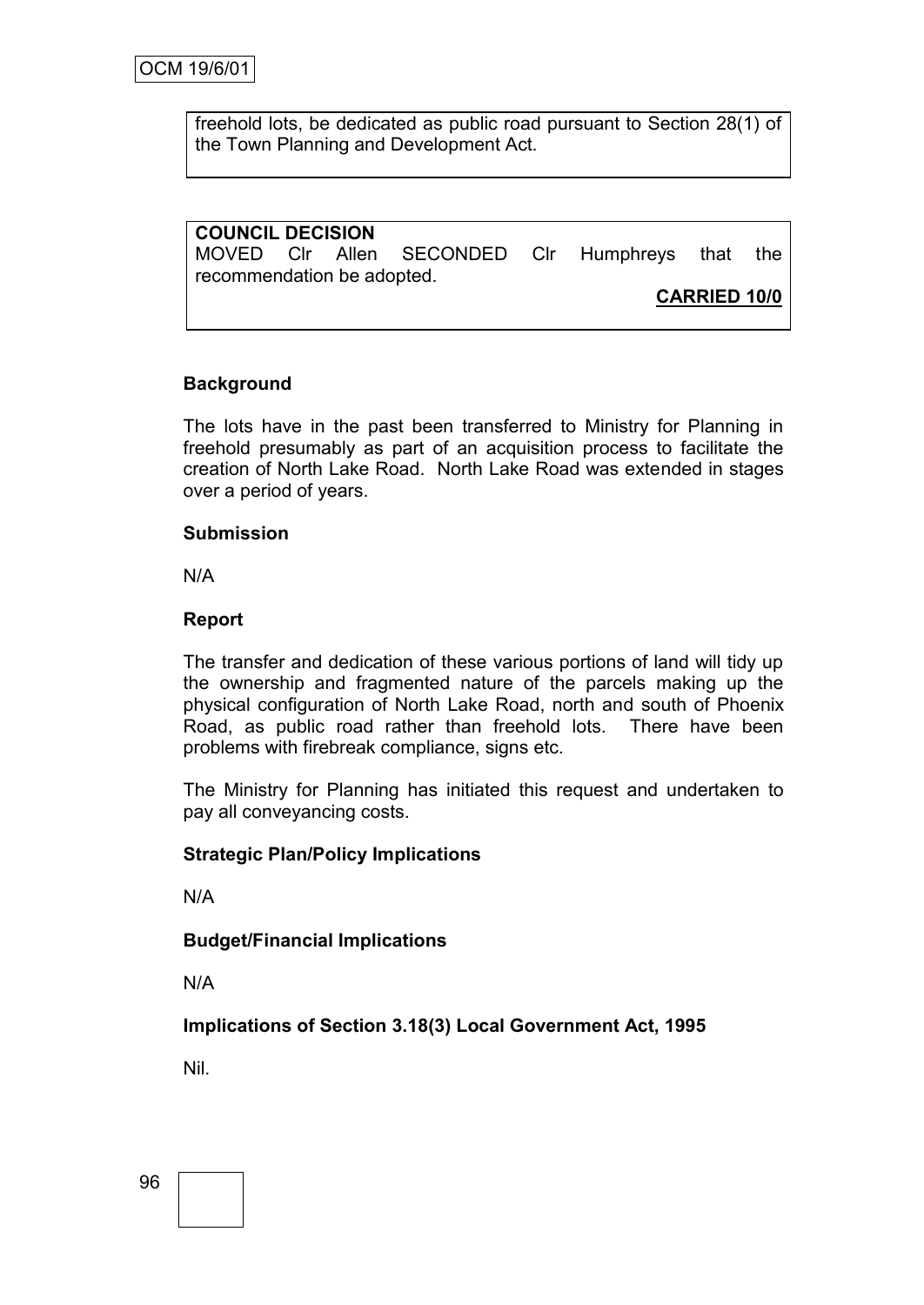#### **1179. (AG Item 15.3) (OCM1\_6\_2001) - ADOPTION OF MUNICIPAL BUDGET (5402) (ATC)**

## **RECOMMENDATION**

That a Special Meeting of Council be held at 7 pm on Tuesday, 31 July 2001 to adopt the Municipal Budget for 2001/02.

## **COUNCIL DECISION**

MOVED Deputy Mayor Graham SECONDED Clr Allen that Council:

- (1) pursuant to s5.4(a)(I) of the Local Government Act 1995 (WA) (*the Act)* defer the matter to a Special Council Meeting to be held at a time and date fixed by the Mayor; and
- (2) in accordance with s6.2(1) of the Act, the date set by the Mayor for the Special Council Meeting will be prior to 31 August 2001. **CARRIED 10/0**

## **Explanation**

The amended motion allows increased flexibility for the Mayor to set the date and time for the Special Council Meeting.

#### **Background**

Council is required under the Local Government Act 1995 to adopt its annual Budget by 31 August.

#### **Submission**

N/A

#### **Report**

It is proposed that a Special Meeting of Council be held on 31 July 2001 to adopt the Municipal Budget for 2001/02. The timing of the meeting is in line with previous years.

#### **Strategic Plan/Policy Implications**

The Key Result Area to which this item applies is:

*Managing the City in a competitive, open and accountable manner*

#### **Budget/Financial Implications**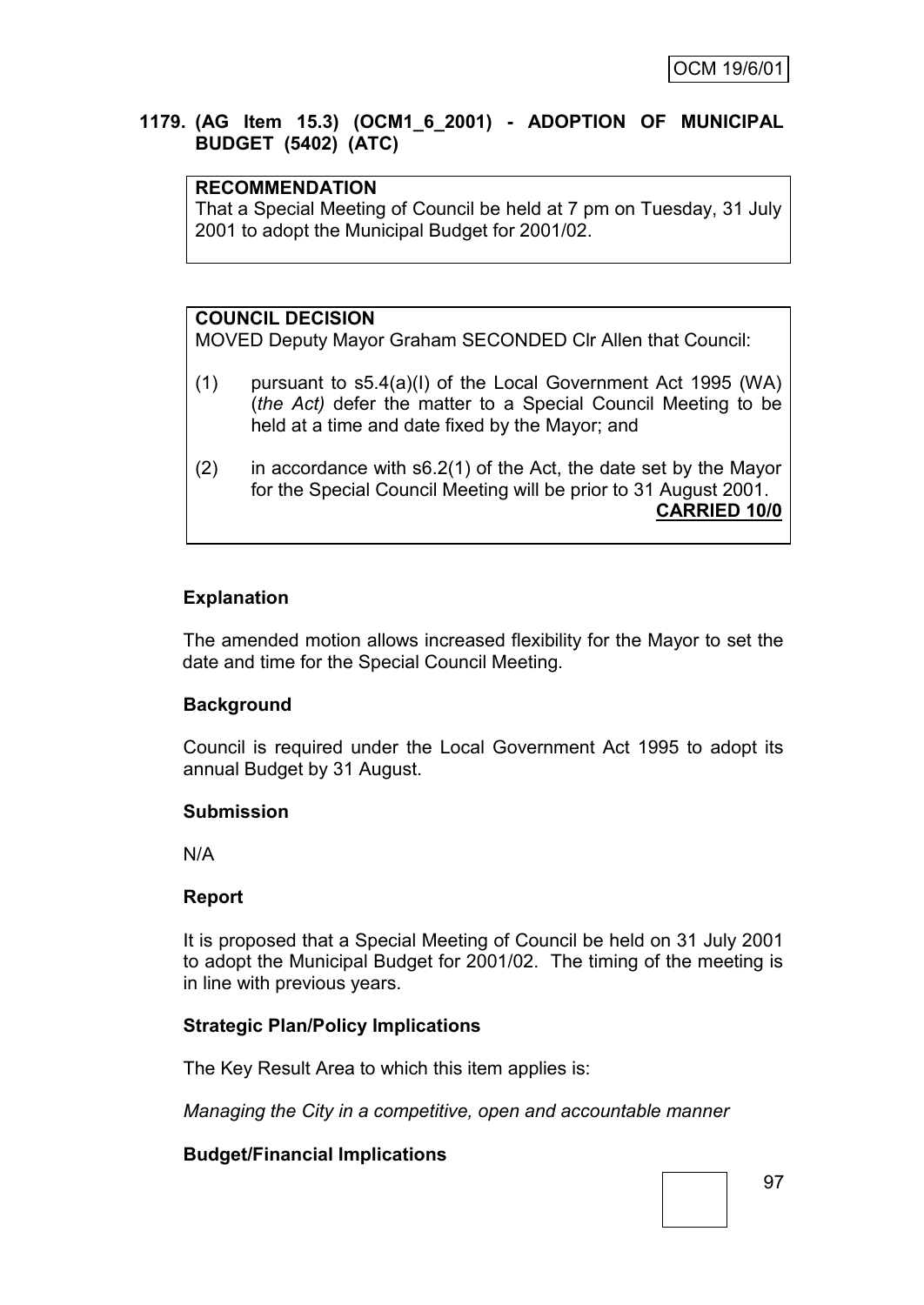The meeting is to adopt the Municipal Budget for 2001/02.

## **Implications of Section 3.18(3) Local Government Act, 1995**

Nil.

#### **1180. (AG Item 15.4) (OCM1\_6\_2001) - FLEETWOOD CORPORATION PTY LTD - WOODMAN POINT CARAVAN PARK - REQUEST FOR DIFFERENTIAL RATES (3316780) (ATC) (ATTACH)**

#### **RECOMMENDATION**

That the Woodman Point Caravan Park continue to be rated on the same basis as other commercial properties in the City of Cockburn.

## **COUNCIL DECISION** MOVED Clr Humphreys SECONDED Clr Edwards that the recommendation be adopted.

**CARRIED 10/0**

#### **Background**

The provisions of Section 6.26 and 1.4 of the Local Government Act 1995 allows local authorities to impose rates on properties which are owned or controlled by the State Government and subsequently leased out to third parties.

After various correspondence and discussions during 2000, rates of \$29,749.24 were levied on the Woodman Point Caravan Park on the same basis as other commercial properties.

#### **Submission**

A submission has been received from Fleetwood Corporation Pty Ltd requesting a differential rate (a lesser rate) for the Woodman Point Caravan Park.

Fleetwood Corporation believe that they are entitled to a differential rating structure because:

*• The park is on a CALM controlled Regional Park.*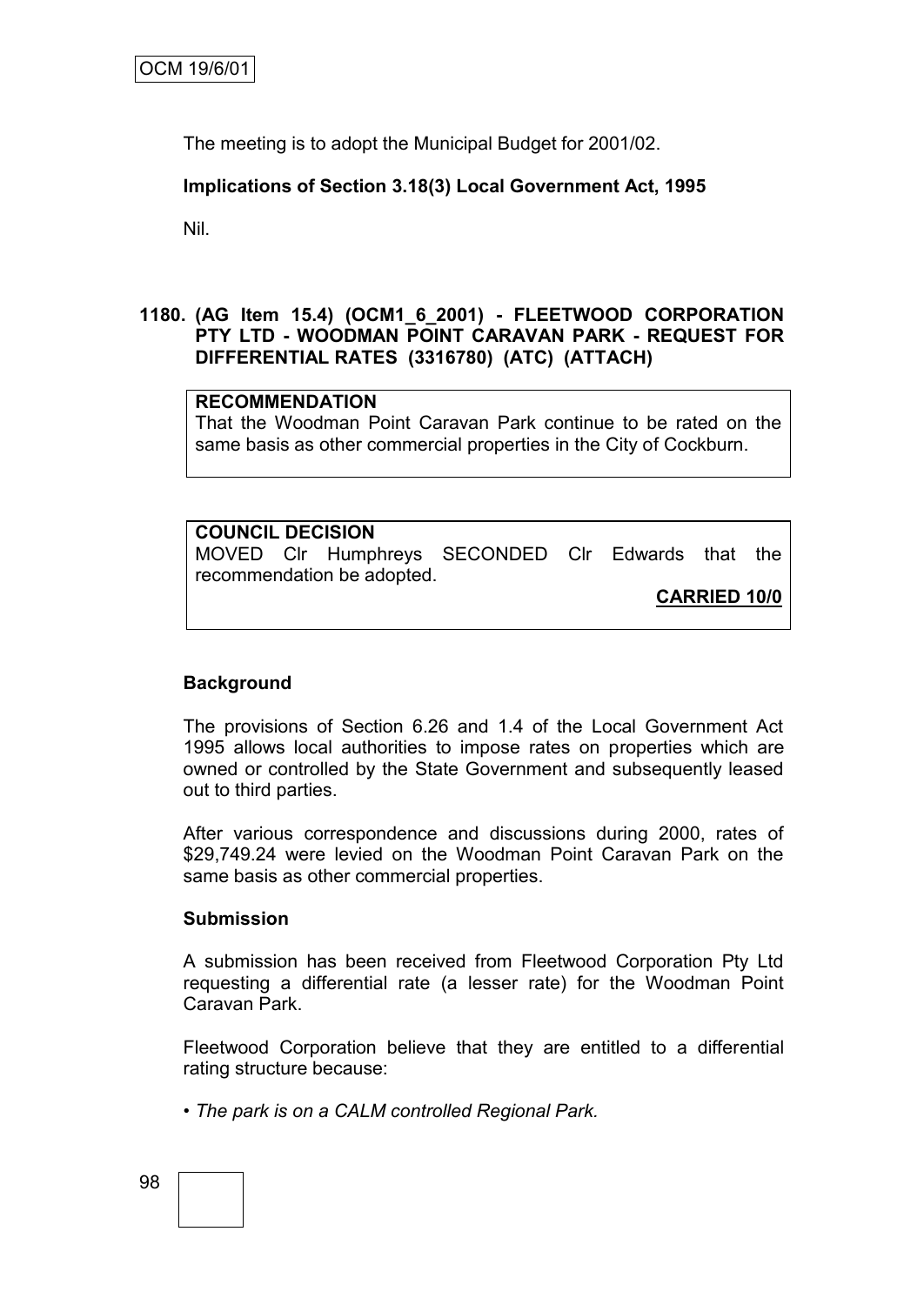- *• The City of Cockburn has stated on a number of occasions that it will not provide any services to the area and that all matters relating to this land be addressed to CALM.*
- *• Our arrangement with CALM was that the City of Cockburn had no involvement with the park, a position that has been upheld for twelve years.*
- *• The decision by the City of Cockburn to get involved in this matter was driven by changes to the Caravan and Camping Act 1997.*
- *• As operators of the park we have assumed full responsibility for the total area of the park, therefore alleviating the City of Cockburn from becoming involved in issues that would normally be its responsibility.*

#### **Report**

Investigations by Council"s Rates Department in May 2000 showed that no rates had been imposed on the Fleetwood Caravan Park at Woodman Point since its construction in 1989. The land on which the Park is situated is under the control of the Department of Conservation and Land Management (CALM) which has leased the land to Fleetwood Corporation Pty Ltd. A copy of the lease was obtained from CALM which confirmed that the Lessees were required to pay all outgoings which *includes all rates, taxes, charges, duties and impositions…….. imposed by or under any Act Federal or State upon the demised premises…."*

On 15 May 2000 Fleetwood Corporation was advised that unless special exemption had been granted by the State, then rates would be levied on the property.

On 8 June 2000 Fleetwood Corporation replied setting out in a letter (copy attached to Agenda) the background to the lease being set up and indicating that:

*At no stage were Council rates factored into the costs of running the caravan park, as we were advised by the government bodies involved that as the City of Cockburn had no involvement with or any jurisdiction over the Reserve that we would be exempt from the levying of Council rates*.

Fleetwood Corporation further advised that:

*If you have any further queries in regard to this matter we would suggest you raise the matter with the Minister for the Department of Sport and Recreation*.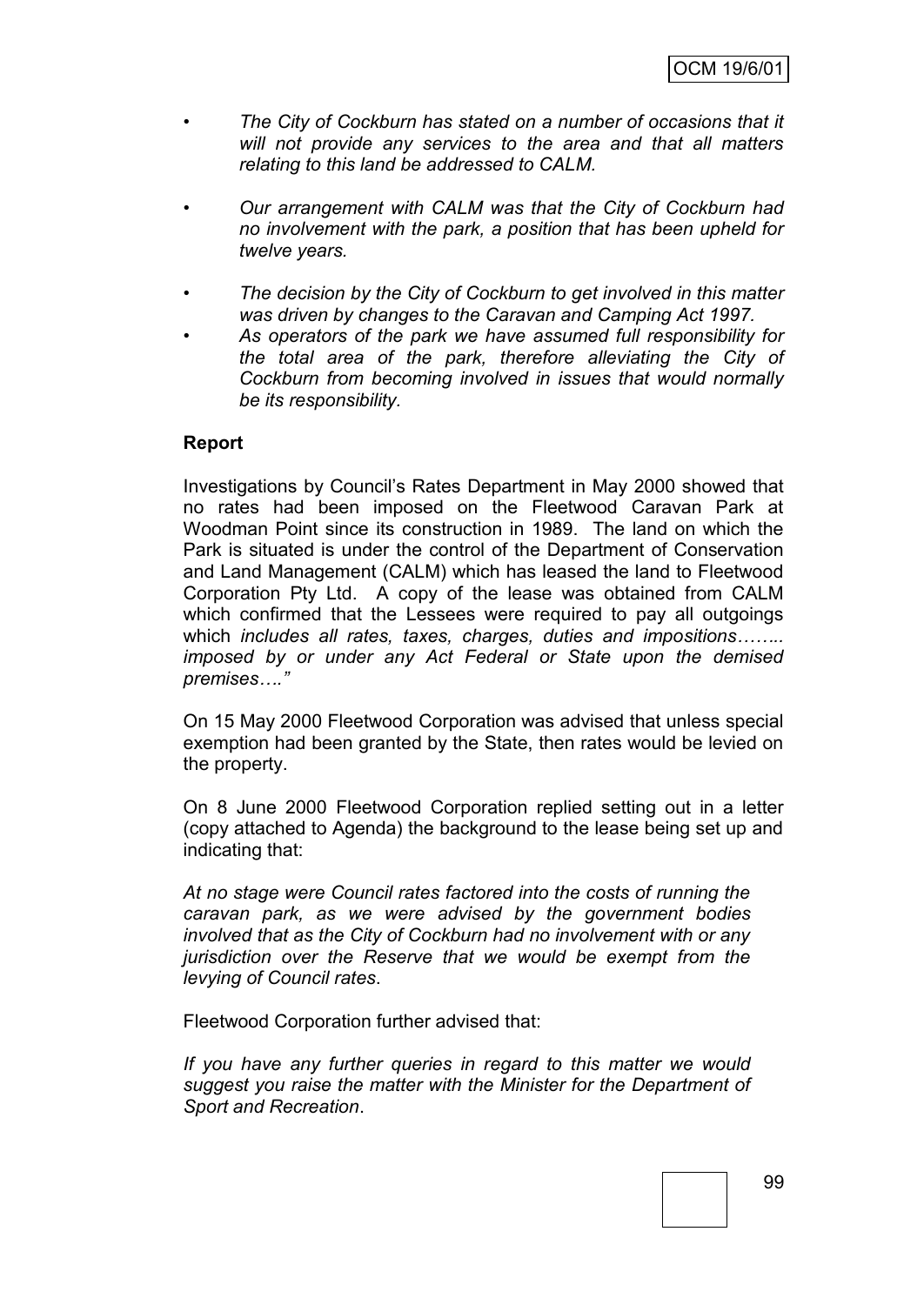This advice from Fleetwood Corporation was in conflict with the lease document. Council subsequently, wrote to the Recreation Camps and Reserve Board (with whom the lease was signed in 1989) and the Department of Conservation and Land Management, who currently are responsible for the control of the property (copy attached to Agenda). The letters requested advice as to whether any special exemption from local government rates was given by the State Government, at the time the lease was signed and advised that Council intended to pursue Fleetwood Corporation for the payment of rates, if no such exemption had been granted.

CALM advised that as they had no involvement in the signing of the lease for Woodman Point Caravan Park in 1989, they were not in a position to advise whether any special exemption from local government rates had been given (copy attached to Agenda).

The Recreation Camps and Reserve Board advised that there is no written evidence on any of our files regarding the State Government giving Fleetwood Corporation Pty Ltd a special exemption from paying rates to the City of Cockburn.

The lease document is quite clear, in that it states, *Outgoings includes all rates, taxes, charges, duties and impositions including charges for energy now or hereafter during or in respect of the term made levied assessed charged or imposed by or under any Act Federal or State upon the demised premises or any part thereof …………, etc.*

On 25 August 2000 Fleetwood Corporation was sent copies of the letters received from the Department of Conservation and Land Management and Recreation Camps and Reserve Board. They were advised that as they did not appear to have any exemption from paying rates, rates as assessed were now due.

On 31 October 2000 at a meeting between the Director, Finance and Corporate Services and Mr D Robinson, the General Manager of Fleetwood Corporation, it was agreed that rates would be levied from the financial year commencing 1 July 2000. Mr Robinson advised that Fleetwood Corporation was lodging an objection to the valuation with the Valuer General. It was further agreed that a proposal would be put to Council as part of its budget deliberations to introduce a differential rate which might apply to the caravan park (copy attached to Agenda).

On 11 December 2000 Fleetwood Corporation requested that the determination of a differential rate for the park be resolved prior to the charging of any rates to the park and that the rates notice be cancelled until the issue of the differential rating was resolved satisfactorily to both parties. It was also pointed out, as it was at the meeting on 31 October, that there was no *suggestion from your office that facilities and services will be provided to the Woodman Point Regional Park area under the*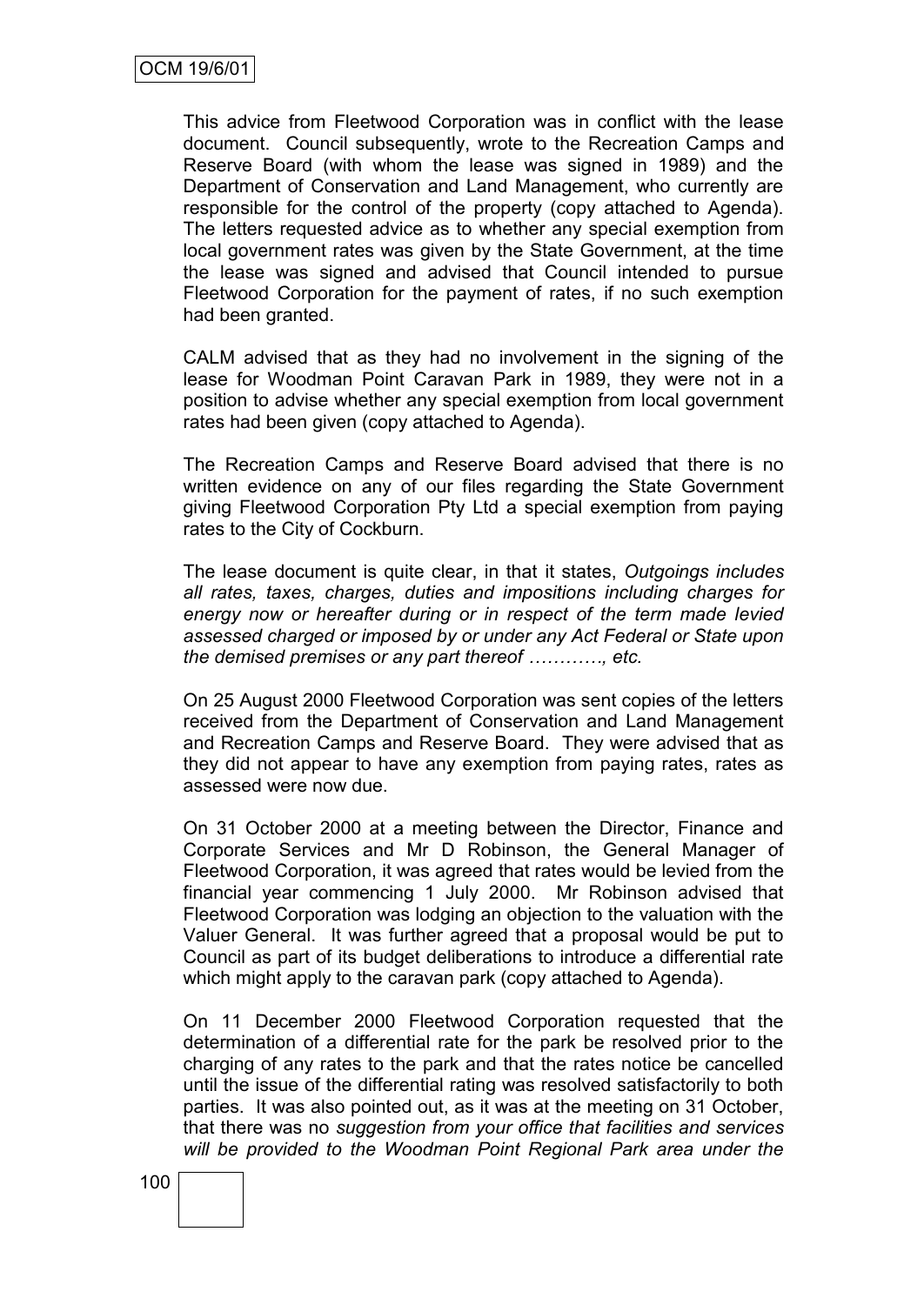*control of CALM and in which our park is situated* (copy attached to Agenda).

On 18 December 2000 Fleetwood Corporation was advised that, differential rates are set on an annual basis as part of Council"s budget processes. While the setting of a differential rate for the park will be considered as part of the deliberations for the 2001/02 Budget, the rate zoning for 2000/01 cannot be changed.

As indicated at our meeting in October, Council rates are not on a fee for service basis, but rather a way for all properties in the municipality to contribute to the overall provision of services for the district eg. roads, libraries.

The rates notice issued will therefore stand.

A Notice of Intention to Summons for the outstanding rates was sent on 4 January 2001. In response to this notice and the letter of 18 December Fleetwood Corporation has advised as follows (copy attached to Agenda).

*Although we are disappointed that the City of Cockburn has made a decision to charge rates to the park without first discussing the matter with us, in a spirit of co-operation, we will agree to pay the assessed amount of \$29,749.24 on the basis that:*

- *• The City of Cockburn acknowledges that the caravan park is entitled to be assessed at a differential rate because of unique circumstances relating to the property.*
- *• That the differential rate to be established for the 2001/02 year also be applied to the 2000/01 year and a credit given against the rates assessed for 2000/01.*

*We reiterate our position that the park is entitled to a differential rating structure due to the reasons outlined at our meeting but in summary:*

- *• The park is on a CALM controlled Regional Park.*
- *• The City of Cockburn has stated on a number of occasions that it will not provide any services to the area and that all matters relating to this land be addressed to CALM.*
- *• Our arrangement with CALM was that the City of Cockburn had no involvement with the park, a position that has been upheld for twelve years.*

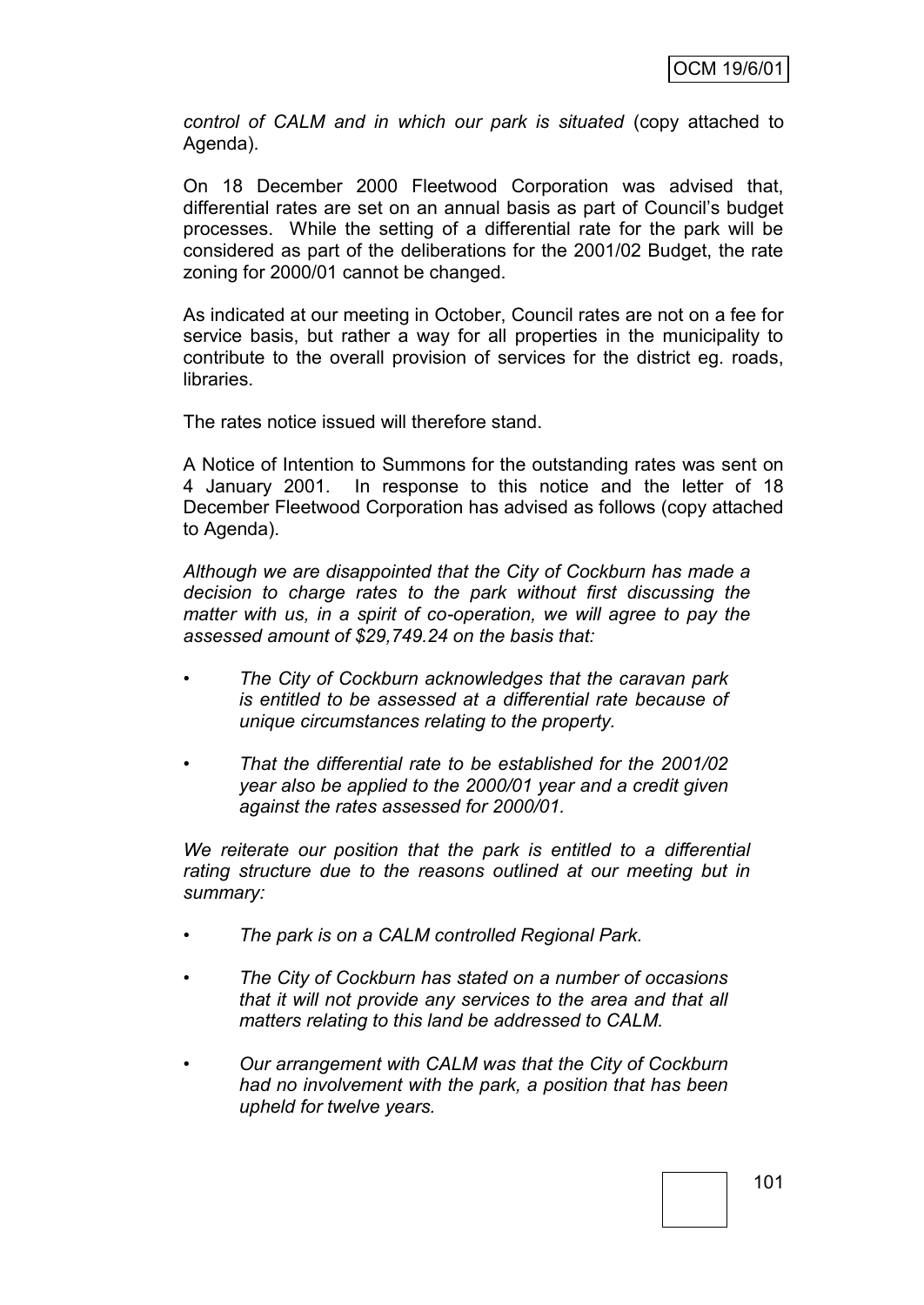- *• The decision by the City of Cockburn to get involved in this matter was driven by changes to the Caravan and Camping Act 1997.*
- *• As operators of the park we have assumed full responsibility for the total area of the park, therefore alleviating the City of Cockburn from becoming involved in issues that would normally be its responsibility.*

In response Fleetwood Corporation was advised that:

*As advised in my letter dated 18 December 2000, differential rates are set on an annual basis as part of Council's budget processes. While the setting of a differential rate for the park will be considered as part of the deliberations fort he 2001/02 budget, the rate zoning for 2000/01 cannot be changed.*

The Woodman Point Caravan Park is situated on Crown land controlled by the Department of Conservation and Land Management. This Department receives a lease payment from Fleetwood Corporation Pty Ltd and is responsible for the maintenance of the general area under its control. Council therefore does not provide services such as roads and parks maintenance to this area.

Differential rating enables Councils to redistribute the rating burden within their district. The Local Government Act 1995, Section 6.33 provides that:

- *(1) A local government may impose differential general rates according to any, or a combination, of the following characteristics –*
- *(a) the purpose for which the land is zoned under a town planning scheme in force under the Town Planning and Development Act 1928;*
- *(b) the predominant purpose for which the land is held or used as determined by the local government;*
- *(c) whether or not the land is vacant land; or*
- *(d) any other characteristic or combination of characteristics prescribed.*

It is not considered appropriate to vary from the existing position whereby the Woodman Point Caravan Park is considered to be in the same situation as other commercial properties and pays rates according to the Gross Rental Value supplied by the Valuer General"s Officer and the rate in the dollar set by Council for all commercial properties within the City.

#### **Strategic Plan/Policy Implications**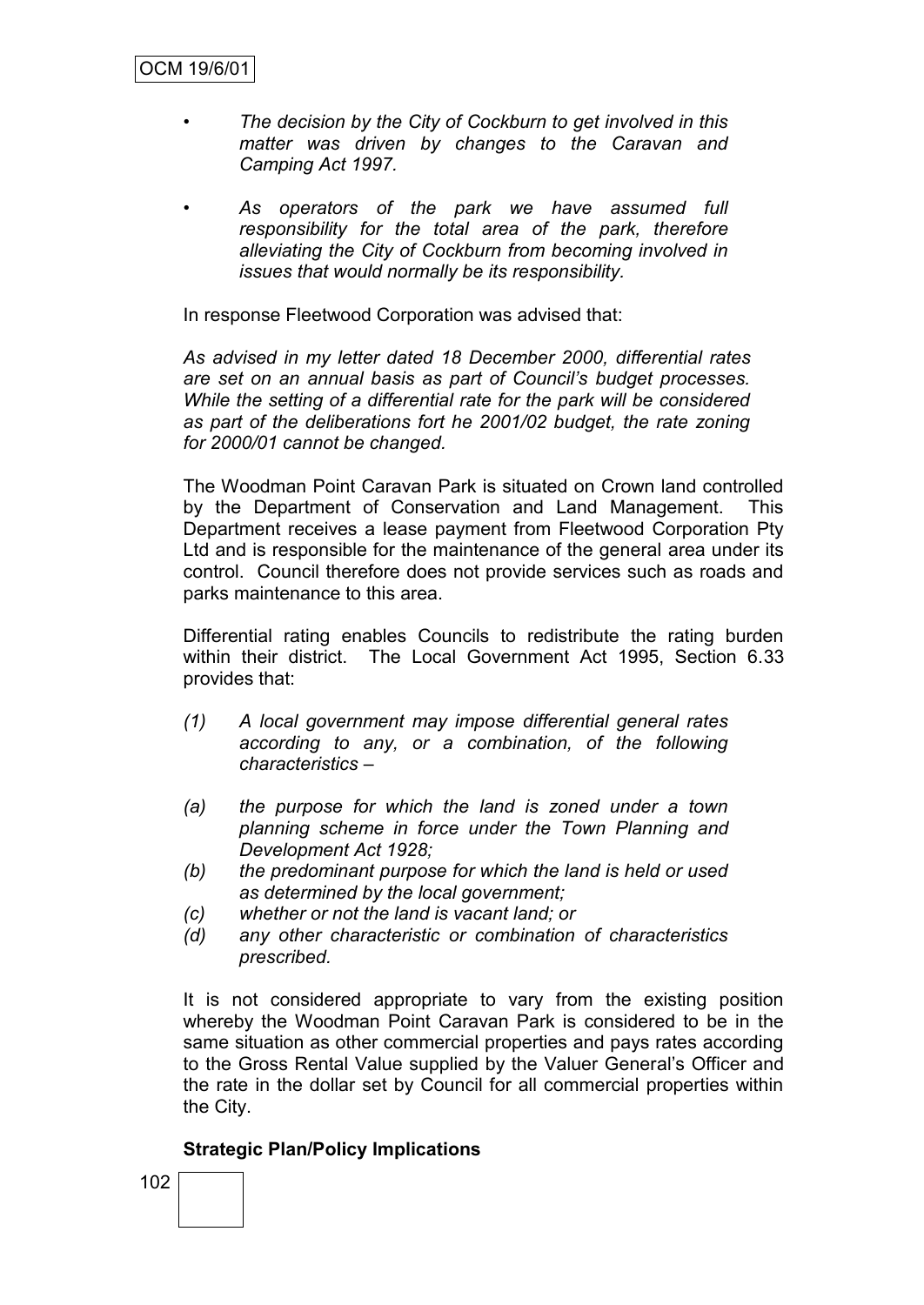The Key Result Area which applies to this item is:

*Managing the City in a competitive, open and accountable manner*.

## **Budget/Financial Implications**

Rates of \$29,749.24 have been levied against the property.

## **Implications of Section 3.18(3) Local Government Act, 1995**

Nil.

## **1181. (AG Item 15.5) (OCM1\_6\_2001) - PRINCIPAL ACTIVITIES PLAN - 1 JULY 2001 TO 30 JUNE 2005 (5406) (ATC) (ATTACH)**

#### **RECOMMENDATION**

That Council adopt the Principal Activities Plan for the period 1 July 2001 to 30 June 2005, as attached to the Agenda.

#### **COUNCIL DECISION** MOVED Clr Humphreys SECONDED Clr Edwards that the recommendation be adopted.

**CARRIED 10/0**

#### **Background**

Under the Local Government Act 1995, each year the City is required to prepare a Plan of its principal activities for the next four years. The Plan must be advertised for public comment for a period of six weeks. When adopted, the Plan is the basis for the annual budget for the City.

#### **Submission**

No submissions were received on the advertised Plan.

#### **Report**

Under the Local Government Act 1995, each year the City is required to prepare a Plan of its principal activities for the next four years. The Plan has been advertised for public comment for a period of six weeks. When adopted, the Plan is the basis for the annual budget for the City.

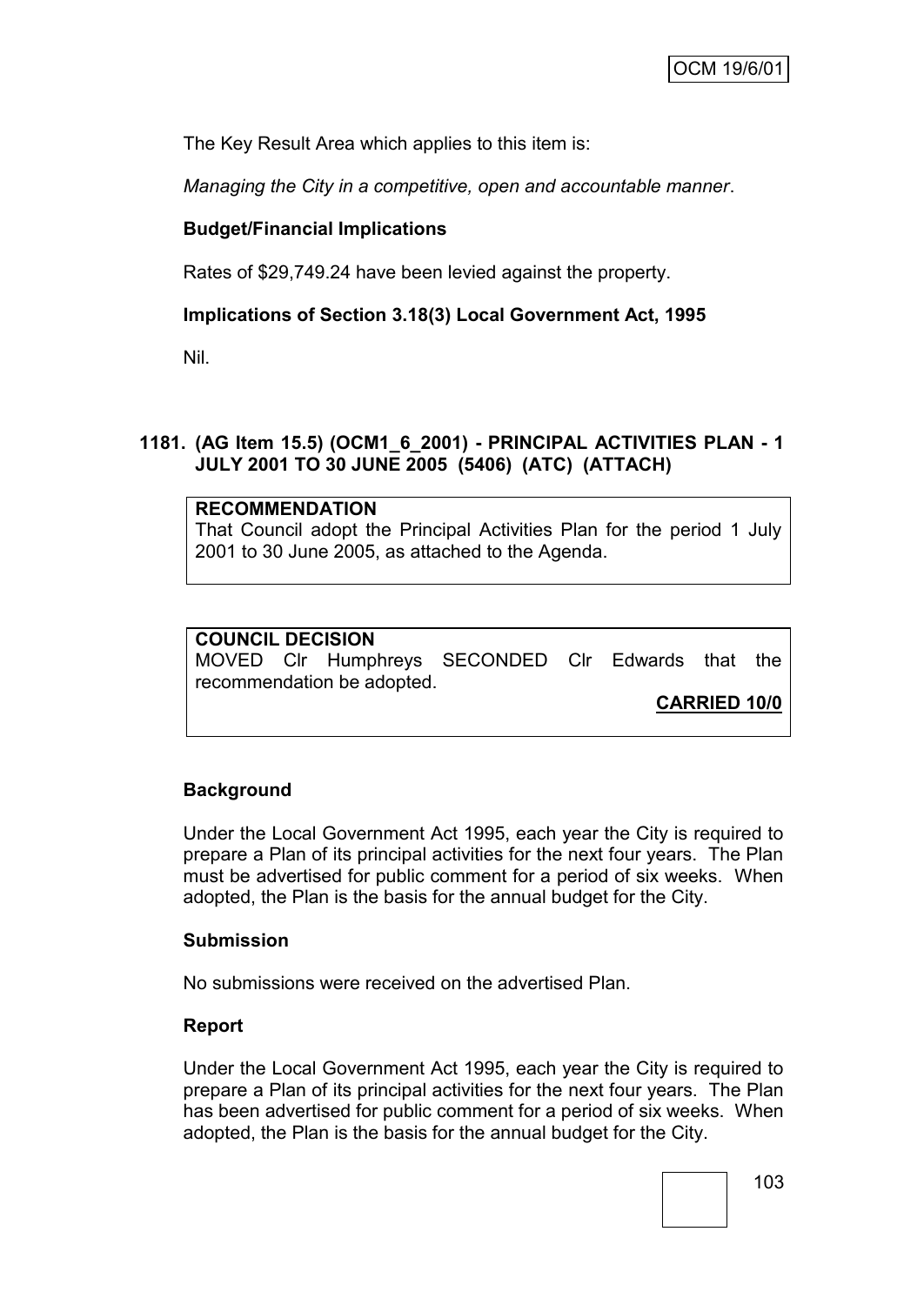Minor changes have been included for individual Service Units due to some changes in responsibility for various expenditure accounts and adjustments in the allocation of Support Service Costs. In addition the Security Patrol in Beeliar (Panorama Gardens) has been added, a decision made after preparation of the Draft Principal Activities Plan. Changes have also been incurred in the cost of the Beeliar East Clubrooms/Hall due to advice that grants will be available from both Sport and Recreation and the Lotteries Commission. The Community Safety Service Unit has also been shown separately under Community Services where previously it was included under Rangers Services.

## **Strategic Plan/Policy Implications**

The Principal Activities Plan describes its links to the Corporate Strategic Plan.

#### **Budget/Financial Implications**

The Principal Activities Plan when adopted will form the basis of the budget for 2001/02. Any variances from the Principal Activities Plan must be detailed in the Budget document.

#### **Implications of Section 3.18(3) Local Government Act, 1995**

Nil.

#### **DECLARATION OF FINANCIAL INTEREST**

Mayor Lee read the declarations of financial interest received on the following item from Chief Executive Officer, Director Community Services, Director Finance and Corporate Services, Director Engineering and Works and the Principal Planner.

The nature of the interests, being that, they would be beneficiaries should there be an increase in Council contribution.

## **1182. (AG Item 15.6) (OCM1\_6\_2001) - LOCAL GOVERNMENT SUPERANNUATION - PETITION BY STAFF (2405) (ATC) (ATTACH)**

## **RECOMMENDATION**

That Council increase its overall superannuation contribution to 13% for employees who contribute a minimum of 5% towards the Local Government Superannuation Scheme, with effect from 1 July 2001.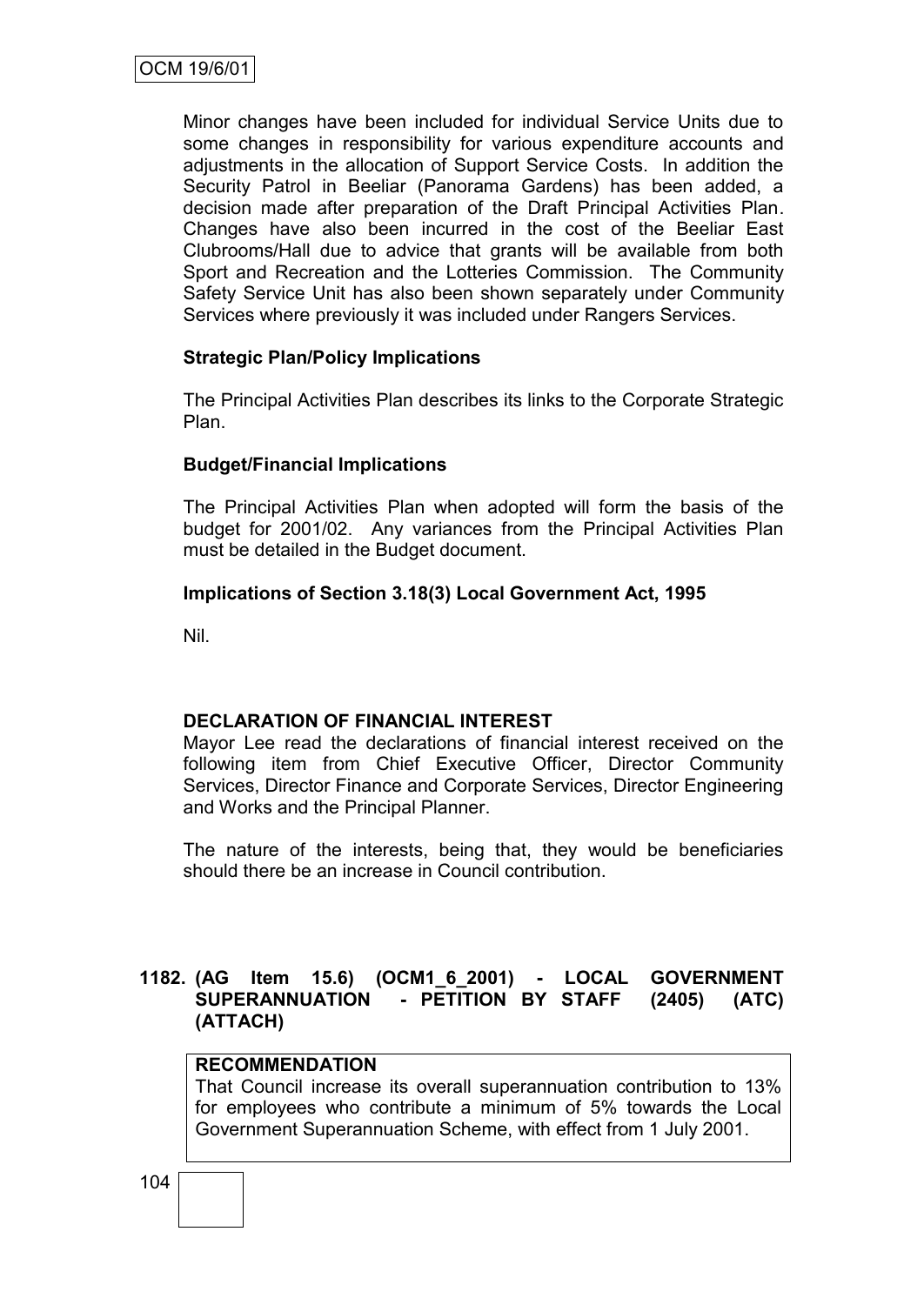## **COUNCIL DECISION**

MOVED Clr Allen SECONDED Clr Humphreys that Council maintain its matching superannuation contribution rate at 4% for employees who make voluntary contributions of at least 5% to the Local Government Superannuation Scheme.

# **CARRIED 6/4**

## **Explanation**

It was considered appropriate for Council"s matching contribution to remain at 4% which currently results in Council contributing a total of 12% for employees who voluntarily contribute to the Local Government Superannuation Scheme.

With the amended recommendation being adopted Council's contribution would move to a total of 13% in 2002/03 when the Superannuation Guarantee Charge increases from 8% to 9%.

## **Background**

Prior to 1993 there were two separate superannuation funds applying to Local Government employees. The first was the Local Government Superannuation Fund under which Council contributed an amount equivalent to 7% of an employee's salary provided that they contributed an amount equivalent to at least 5% of their salary. The second fund was set up to administer Occupational Superannuation and the Superannuation Guarantee Charge (SGC) that at the time totalled 5%. In 1993 the State Government legislated for the two funds to be merged to provide for ease of administration. At the same time the legislation gave Councils the opportunity to freeze their overall contributions at a determined level and allow any future increases in the Superannuation Charge to be off-set by a reduction in Council contributions to the Local Government Superannuation Fund.

Council in 1993 decided to freeze their contributions to a total of 12%. This decision was reconfirmed in 1994.

During negotiations on the latest Enterprise Bargaining Agreement the subject of Superannuation was raised for discussion. No agreement could be reached at the time regarding trade-offs because the contributory system does not apply to all employees. It was agreed and the EBA provides for the opportunity for employees and the Union to make separate representation to Council on the subject.

## **Submission**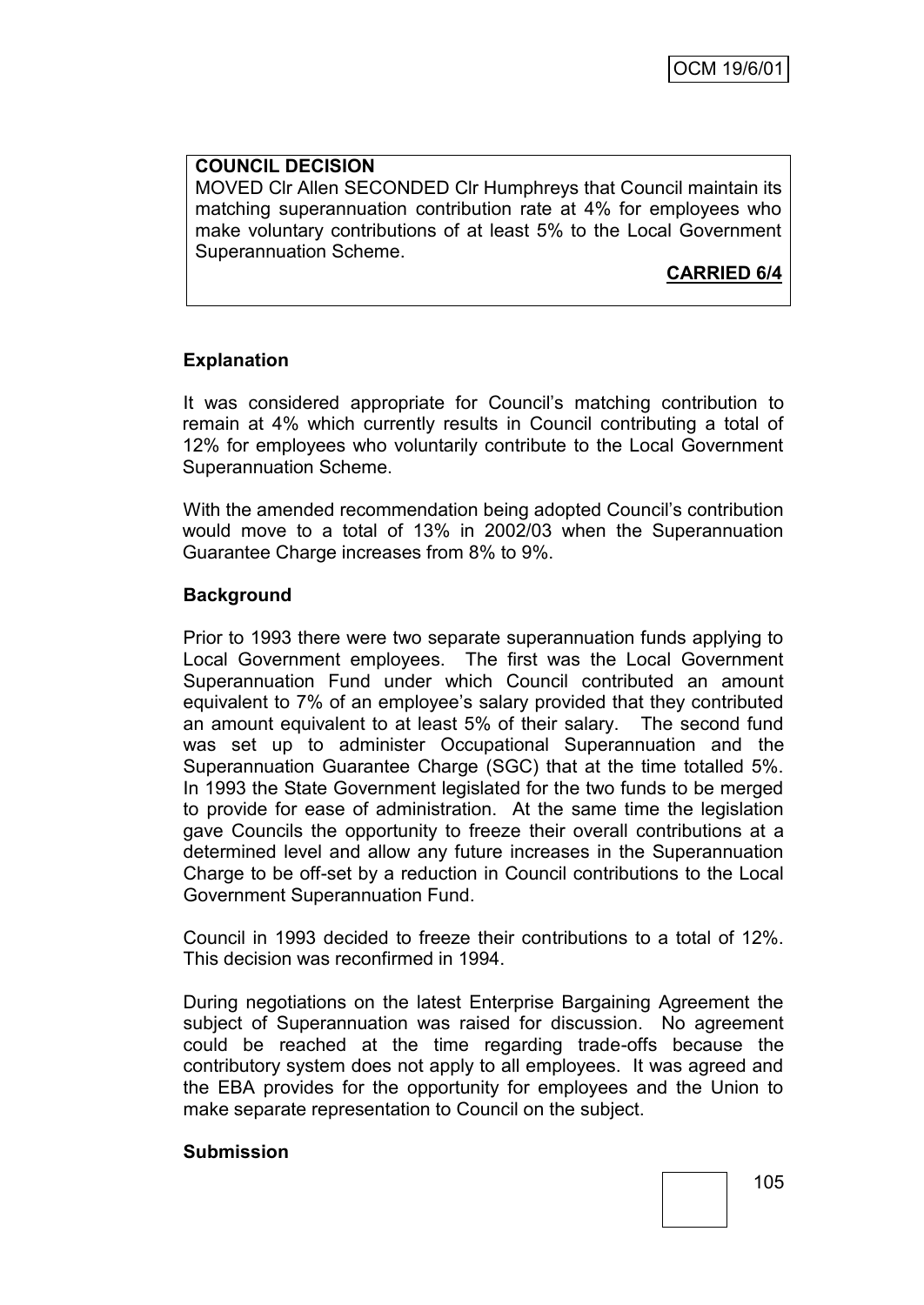A petition signed by 113 staff members has been received requesting that Council contributions for contributory members of the Superannuation Scheme should not be off-set against SGC increases. They ask that contributory members to the Local Government Superannuation Scheme receive the 1% additional increase in Council"s contribution for contributing members that was off-set in 2000, and that there be no further off-setting of Council"s contributions for contributory members against SGC increases from 2002. A copy of a submission received from staff is attached to the Agenda.

## **Report**

At the outset I must declare a financial interest in this item as I am a member of the Local Government Superannuation Scheme and may benefit if the recommendation is adopted. The same would apply to other senior executive staff as well.

As stated above, in 1993 Council decided to freeze their overall contributions to staff superannuation at 12 %. The result of this decision is as set out in the following table.

| <b>YEAR</b> | <b>EMPLOYEE CONTRIBUTING TO</b><br><b>MATCHING SCHEME</b> |                         |     |                          | <b>EMPLOYEE NOT CONTRIBUTING TO</b><br><b>SCHEME</b> |     |
|-------------|-----------------------------------------------------------|-------------------------|-----|--------------------------|------------------------------------------------------|-----|
|             | Employee<br>Contribution                                  | Council<br>Contribution | SGC | Employee<br>Contribution | Council<br>Contribution                              | SGC |
| 1993/94     | 5% upwards                                                | 7%                      | 5%  | Nil                      | Nil                                                  | 5%  |
| 1994/95     | $\epsilon$                                                | 7%                      | 5%  | Nil                      | Nil                                                  | 5%  |
| 1995/96     | $\epsilon$                                                | 6%                      | 6%  | Nil                      | Nil                                                  | 6%  |
| 1996/97     | $\epsilon$                                                | 6%                      | 6%  | Nil                      | Nil                                                  | 6%  |
| 1997/98     | $\mathfrak{c}$                                            | 6%                      | 6%  | Nil                      | Nil                                                  | 6%  |
| 1998/99     | $\epsilon$                                                | 5%                      | 7%  | Nil                      | Nil                                                  | 7%  |
| 1999/00     | $\epsilon$                                                | 5%                      | 7%  | Nil                      | Nil                                                  | 7%  |
| 2000/01     | $\epsilon$                                                | 4%                      | 8%  | Nil                      | Nil                                                  | 8%  |
| 2001/02     | $\epsilon$                                                | 4%                      | 8%  | Nil                      | Nil                                                  | 8%  |
| 2002/03     | $\mathfrak{c}\mathfrak{c}$                                | 3%                      | 9%  | Nil                      | Nil                                                  | 9%  |

Since 1993 staff contributing to the superannuation scheme have continued to contribute 5% of their salary while Council"s matching contribution has fallen from 7% to 4% and in 2002/03 will fall to 3%.

In their submission Staff who joined the Scheme state that they consider superannuation to be an important part of their salary package.

The submission furthers states that:

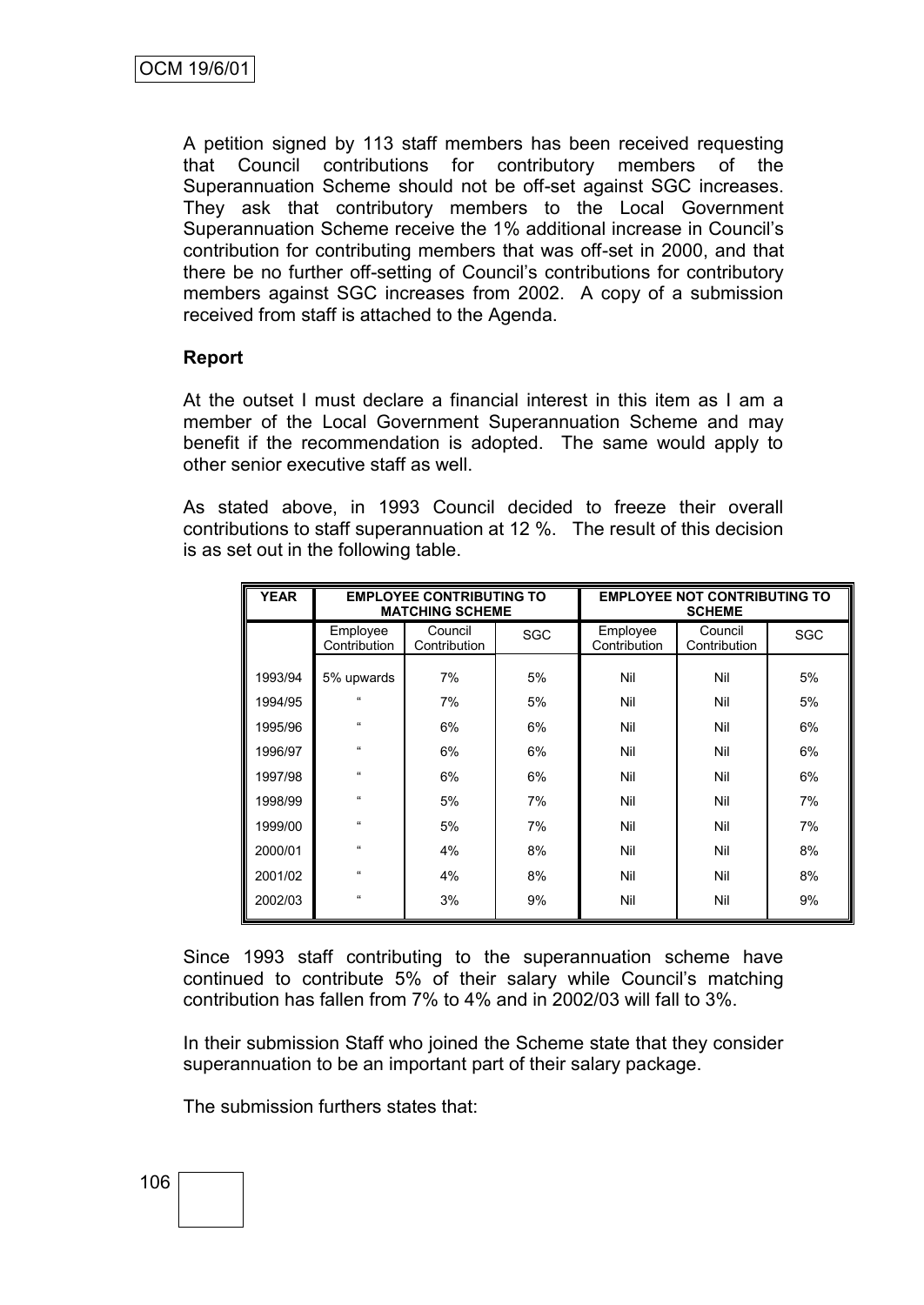*Prior to the introduction of the Superannuation Guarantee Charge, Council encouraged its employees to contribute to the Local Government Superannuation Scheme by contributing 7% of employees salaries and the employee contributing between 5% and 9% of their salary.*

*Voluntary contributors are taking responsibility for their own retirement. The Australian population is expected to age considerably over the next few decades. More and more people will be reliant on the aged pension than ever before, placing a greater tax burden on those people in the workforce. It is highly possible that taxes will need to be increased or the pension reduced. By off-setting the employer contribution, Council is discouraging staff from entering the fund as voluntary contributors and increasing the burden on future taxpayers. By increasing contributions Council could be seen as a progressive organisation that encourages staff to become self-funding retirees thus reducing the financial burden on future generations.*

As pointed out in the submission, when the SGC contribution first commenced the initial installment and future increases were tied in to and in-lieu of wage increases. By decreasing full member contributions as the SGC contribution increases, Council is in effect only giving increases to those people who are not full contributing members of the superannuation scheme. This could be considered to be inequitable.

#### Other Councils contribution

The submission by staff set out the following examples of Councils contribution superannuation rates:

| City of Melville  | 6%                                             |
|-------------------|------------------------------------------------|
| City of Fremantle | 6%                                             |
| Town of Kwinana   | 6%                                             |
| City of Stirling  | 7%                                             |
| City of Joondalup | 7%                                             |
| City of Perth     | 5%                                             |
| City of Bunbury   | $5\%$ (7½% for staff who have 15 years or more |
|                   | service)                                       |

A recent survey conducted by the West Australian Municipal Association sets out the following information in regard to metropolitan Councils with over 150 employees.

| <b>Local Government</b> | Superannuation<br>Percentage |  |  |  |  |
|-------------------------|------------------------------|--|--|--|--|
| Armadale                | 12.0%                        |  |  |  |  |
| <b>Bayswater</b>        | 11.0%                        |  |  |  |  |
|                         |                              |  |  |  |  |

107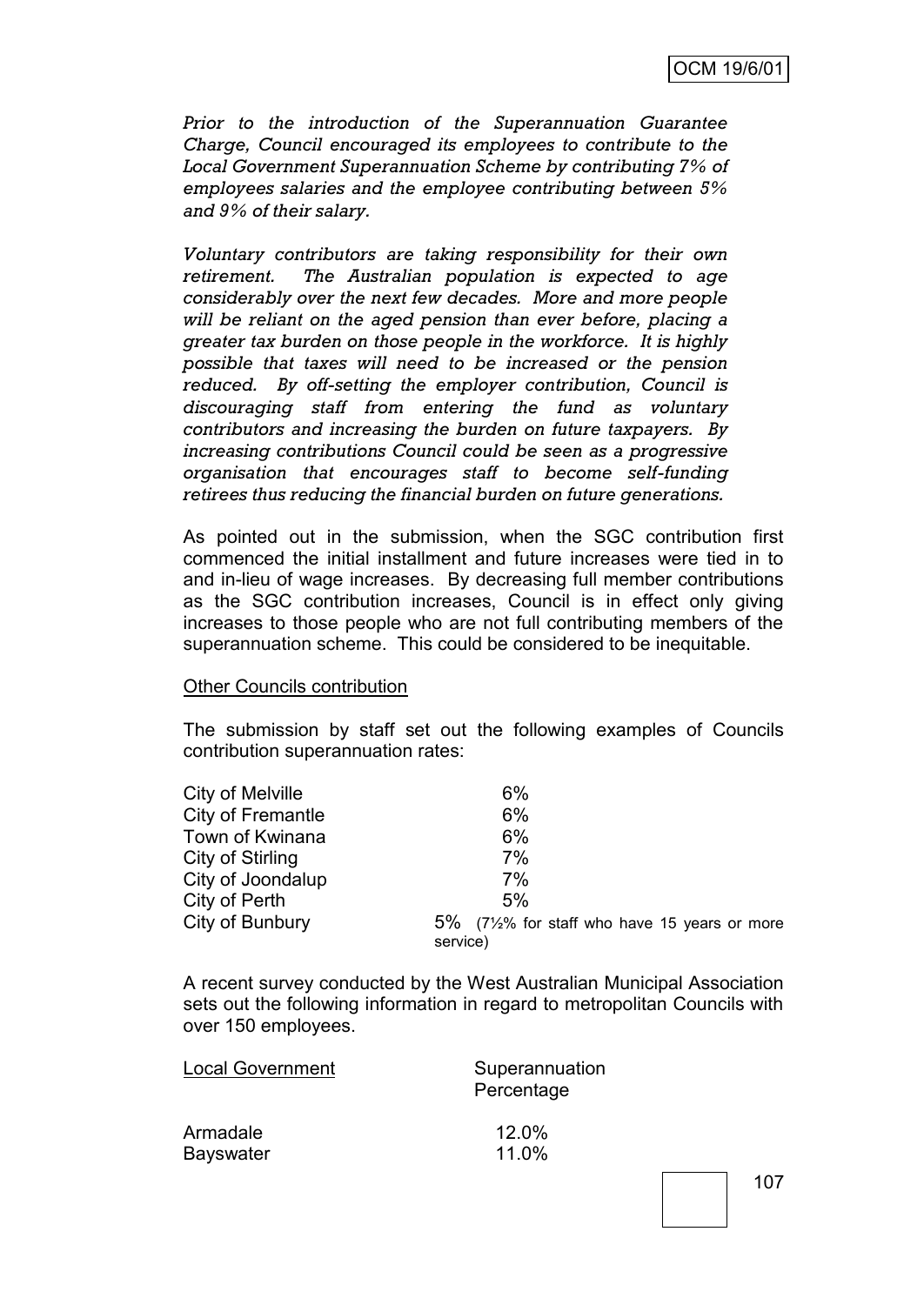| <b>Average for Group</b> | 13.0% |
|--------------------------|-------|
| Wanneroo                 | 13.0% |
| Vincent                  | 12.0% |
| Swan                     | 14.0% |
| Stirling                 | 15.0% |
| South Perth              | 14.0% |
| Rockingham               | 12.0% |
| <b>Melville</b>          | 14.0% |
| Joondalup                | 15.0% |
| Gosnells                 | 12.5% |
| Cockburn                 | 12.0% |
| <b>Belmont</b>           | 12.5% |

Based on these findings Cockburn"s commitment to staff superannuation is below the average for similar Councils. The cost of moving from a 4% contribution rate to a 5% rate is currently \$48,805 per year, based on the current 122 staff who are members of the contributory scheme out of a possible 300.

Two of the above Councils have different rates according to years of service, Rockingham after 10 years service and Stirling after 5 years service. Cockburn has 84 members with over 5 years and 47 members over 10 years of service. If the extra 1% was given only to these staff the increased cost would be \$34,677 per year and \$21,036 per year respectively.

If Council were to agree to restore the 5% contribution rate it is considered that the staff"s request for this rate to apply from 1 July 2000 should not be agreed to. Any increase should only be considered as part of the budget considerations for 2001/02 and should therefore commence on 1 July 2001. It must be noted that for the 2002/03 budget the opportunity to off-set this amount against the increase in the Superannuation Guarantee Charge will be foregone.

Given that:

- Council"s current contribution to staff superannuation is 1% below the average for similar Councils, and
- The original Superannuation Guarantee Charge was given in lieu of pay rises and the current system gives increases only to those not in the superannuation scheme

it is considered reasonable for Council to increase the overall Superannuation contribution paid by Council to employees who contribute a minimum of 5% towards the Local Government Superannuation Scheme to 13% with effect from 1 July 2001.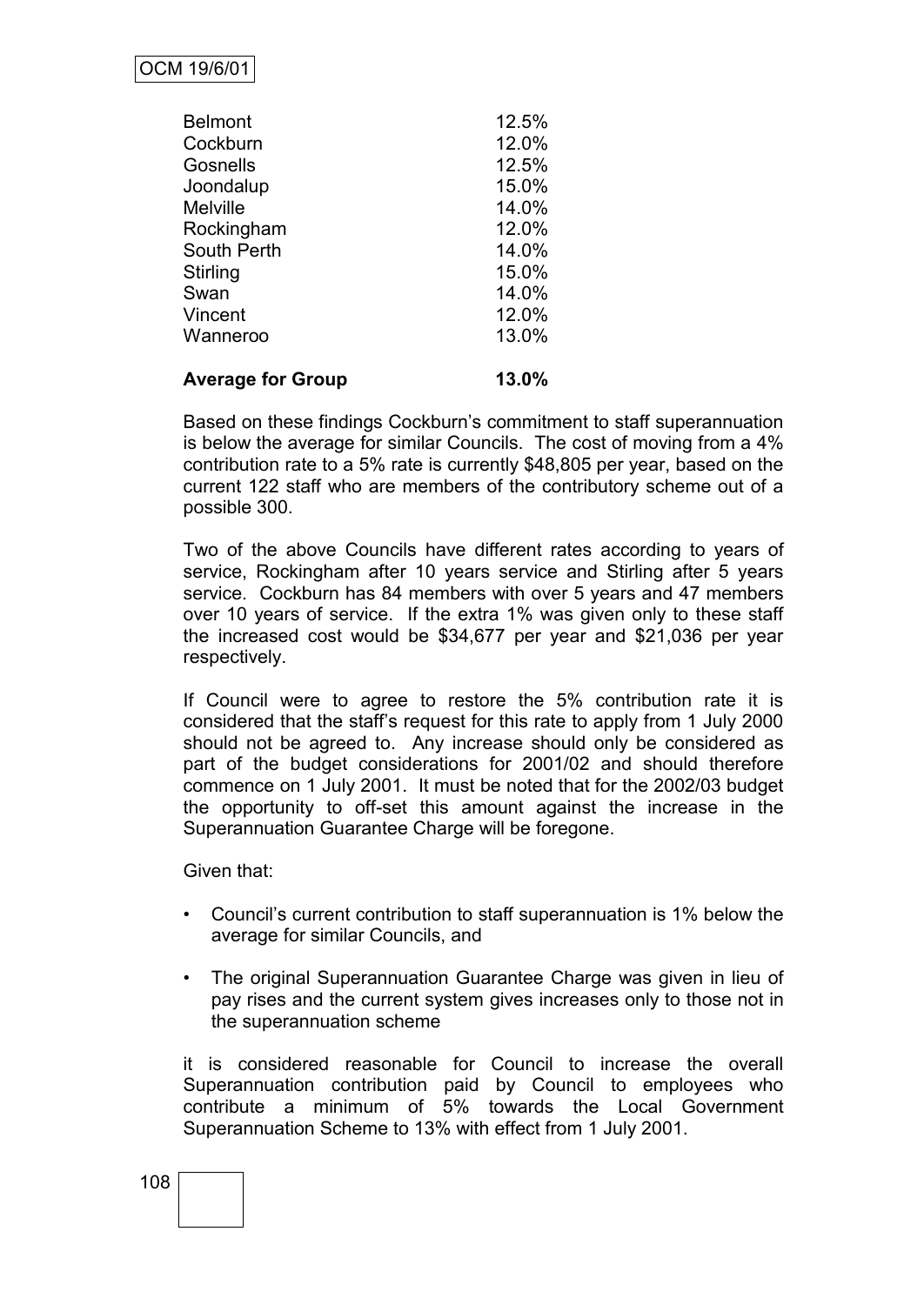## **Strategic Plan/Policy Implications**

N/A

## **Budget/Financial Implications**

The increase of \$48,805 that represents 1% Superannuation for those staff who contribute to the Superannuation Scheme will need to be considered as part of the 2001/02 budget. For the 2002/03 Budget the opportunity to off-set this amount against the increase in the Superannuation Guarantee Charge will be foregone.

## **Implications of Section 3.18(3) Local Government Act, 1995**

Nil.

**1183. (AG Item 16.1) (OCM1\_6\_2001) - TENDER NO. 19/2001 - SUPPLY AND DELIVERY OF ONE (1) SEVEN (7) REEL HYDRAULIC TRAILING GANG MOWER, INCLUDING SALE OF ONE (1) NAYJON FIVE (5) GANG MOWER BY TRADE-IN OR AUCTION (4408) (GG) (ATTACH)**

## **RECOMMENDATION**

That Council accepts the tender of a Hayter TM 739 gang mower submitted by E. & M. J. Rosher for Tender No. 19/2001 - Supply and Delivery of One (1) Seven Reel Hydraulic Trailing Gang Mower for a net changeover price to Council of \$51,800 and Plant No. 148 be removed from the Assets Register.

## **COUNCIL DECISION**

MOVED Clr Whitfield SECONDED Clr Rennie that the recommendation be adopted.

**CARRIED 10/0**

## **Background**

In the current Budget it is required that a 5 Gang Mower be traded in for a seven (7) reel hydraulic trailing gang mower, as Council now have requirements for a larger Unit. \$45,000 was the indicative changeover amount allotted for this unit.

## **Submission**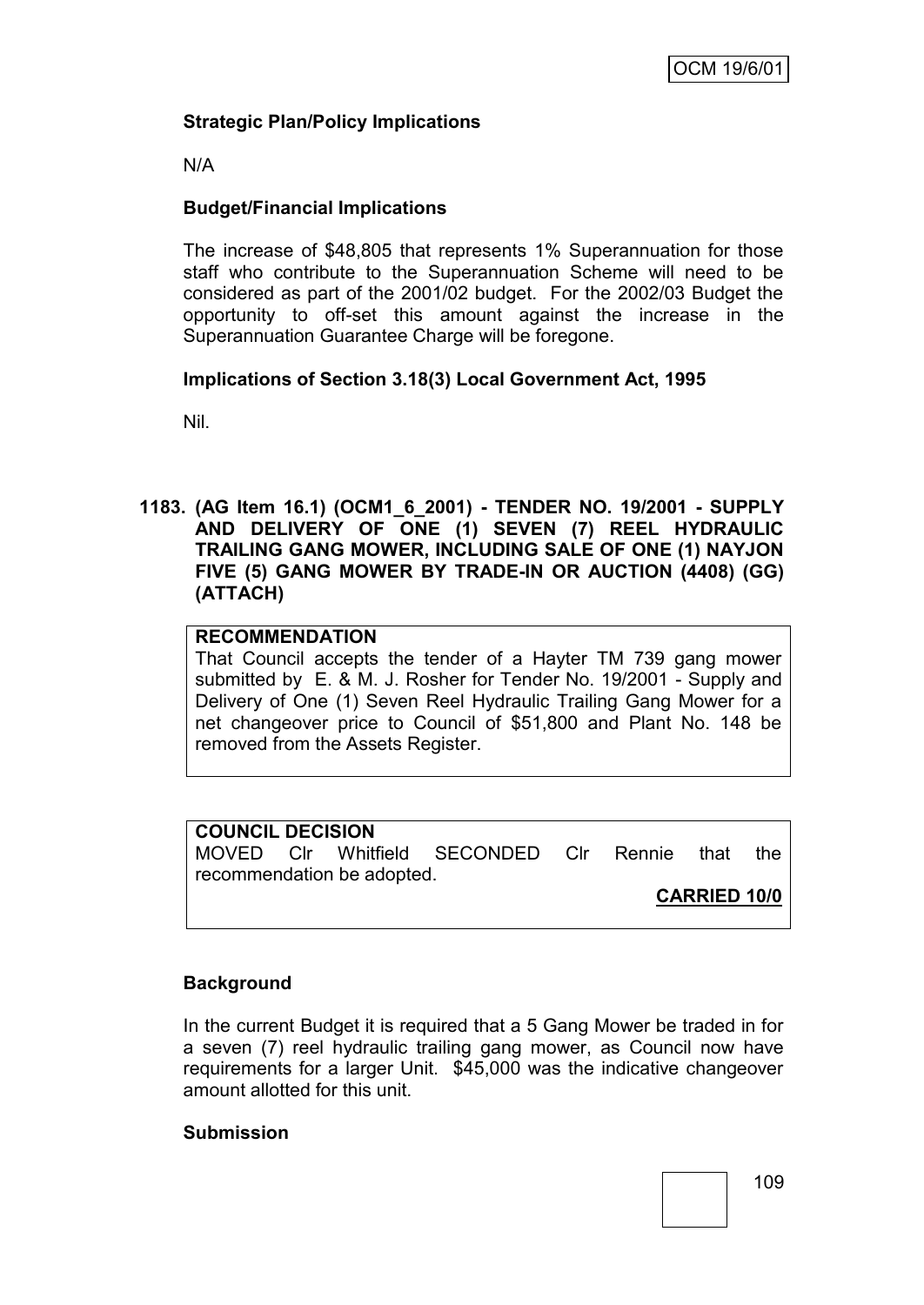Tenders were called for the supply and delivery of a seven reel hydraulic trailing gang mower, including trade-in sale of one (1) Nayjon five (5) gang mower. Two (2) tenders were received, the details of which are attached.

## **Report**

While under the evaluation criteria set down, which is included in this report, and that E. & M.J. Rosher have not tendered the lowest changeover price, the Operator and Mechanic reports have both recommended the Hayter TM739 rather than the John Deere.

Investigation into what other Councils, as well as private Turf Contractors are using has also reconfirmed that the Hayter TM739 would be of better value to Council.

Enquiries regarding the John Deere 365.7 have not had a great deal of positive feed-back in regards to the unit capability as well as breakdown servicing and down-time.

The suggested down-time and servicing of the Hayter, compared with the John Deere would more than eliminate the extra cost of the Hayter Unit.

The difference between the Hayter and the John Deere unit is \$391.60.

Under the Evaluation Criteria the following scores were recorded were recorded supporting the recommendation:-

| <b>CJD Equipment</b> | E & MJ Rosher |
|----------------------|---------------|
| (John Deere)         | (Hayter)      |
| 87.2%                | 90.8%         |

The Evaluation Criteria was based on the following weightings:

| Financial                      | 60% |
|--------------------------------|-----|
| <b>Technical specification</b> | 10% |
| Operators suitability          | 15% |
| Workshop serviceability        | 15% |

## **Strategic Plan/Policy Implications**

A Council vision is maintaining and providing parks to acceptable standards. The use of efficient machinery for parks is integral to the achievement of the vision.

## **Budget/Financial Implications**

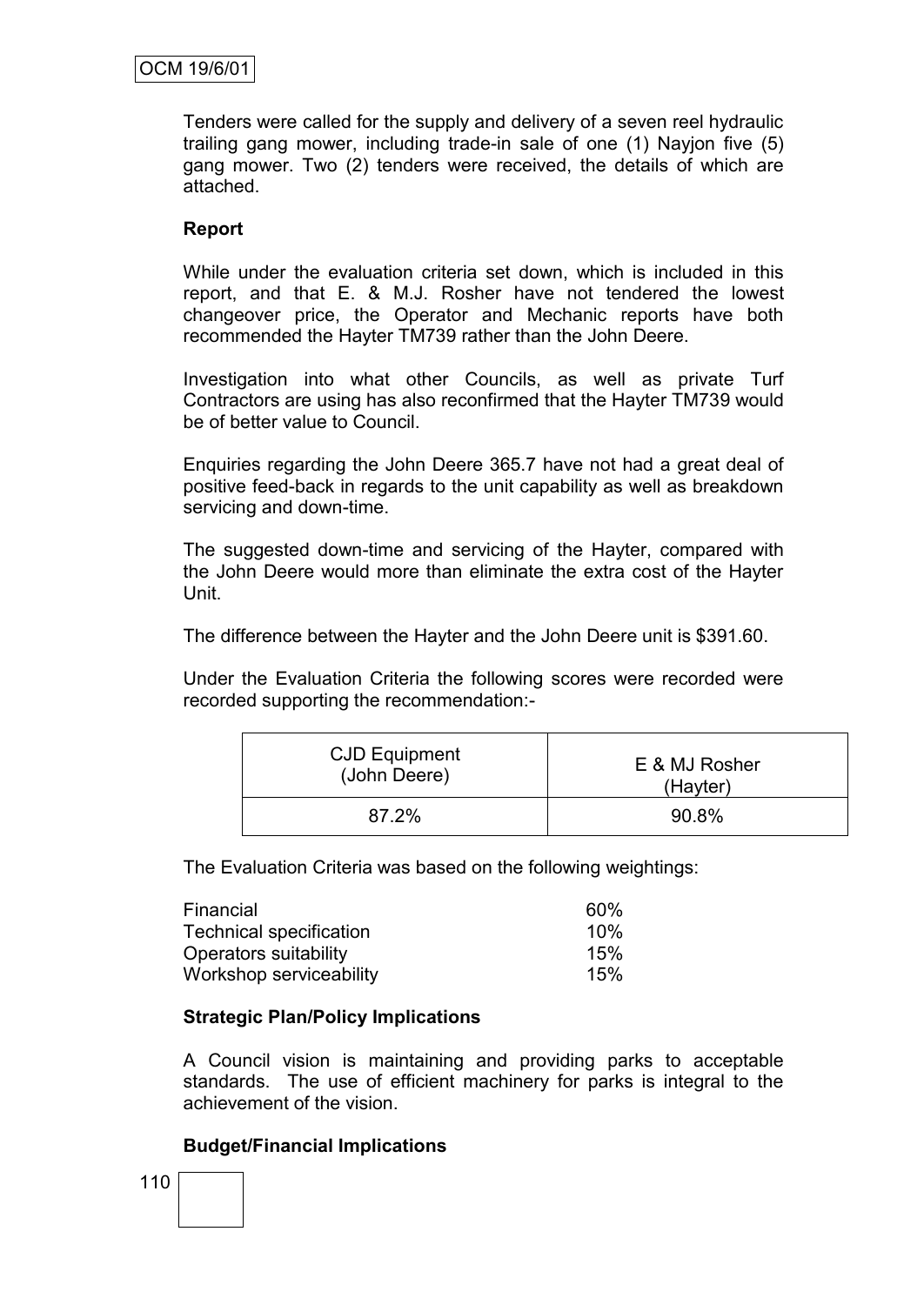There is an over-expenditure of \$4,550.00 for this unit.

Earlier savings of \$8,000 in Trailer purchases for the same department, will be more than sufficient to cover this extra expenditure.

### **Implications of Section 3.18(3) Local Government Act, 1995**

Nil

## **1184. (AG Item 16.2) (OCM1\_6\_2001) - POSITION STATEMENT FOR LOCAL AREA TRAFFIC MANAGEMENT (1030) (BKG/JR) (ATTACH)**

#### **RECOMMENDATION**

That Council adopt Position Statement PSEW13 - Approval Process for Traffic Management Devices, as attached to the Agenda.

## **COUNCIL DECISION**

MOVED Clr Whitfield SECONDED Clr Rennie that the recommendation be adopted.

**CARRIED 10/0**

## **Background**

Council at its meeting held on the 15th May 2001 resolved to defer consideration of proposed Policy - AEW5 - Request for Local Area Traffic Management, to the June Ordinary Council Meeting.

It was felt that more time was needed for Elected Members to consider whether the policy should include a planning or urban design component. When installing traffic management devices there should be planning advice provided. Secondly, Deputy Mayor Graham felt that this should be a Position Statement rather than a Policy.

The Policy was being considered following a request at the Council Meeting held on the 17th April 2001 that a brief report on traffic calming in the City of Cockburn be prepared.

#### **Submission**

N/A

**Report**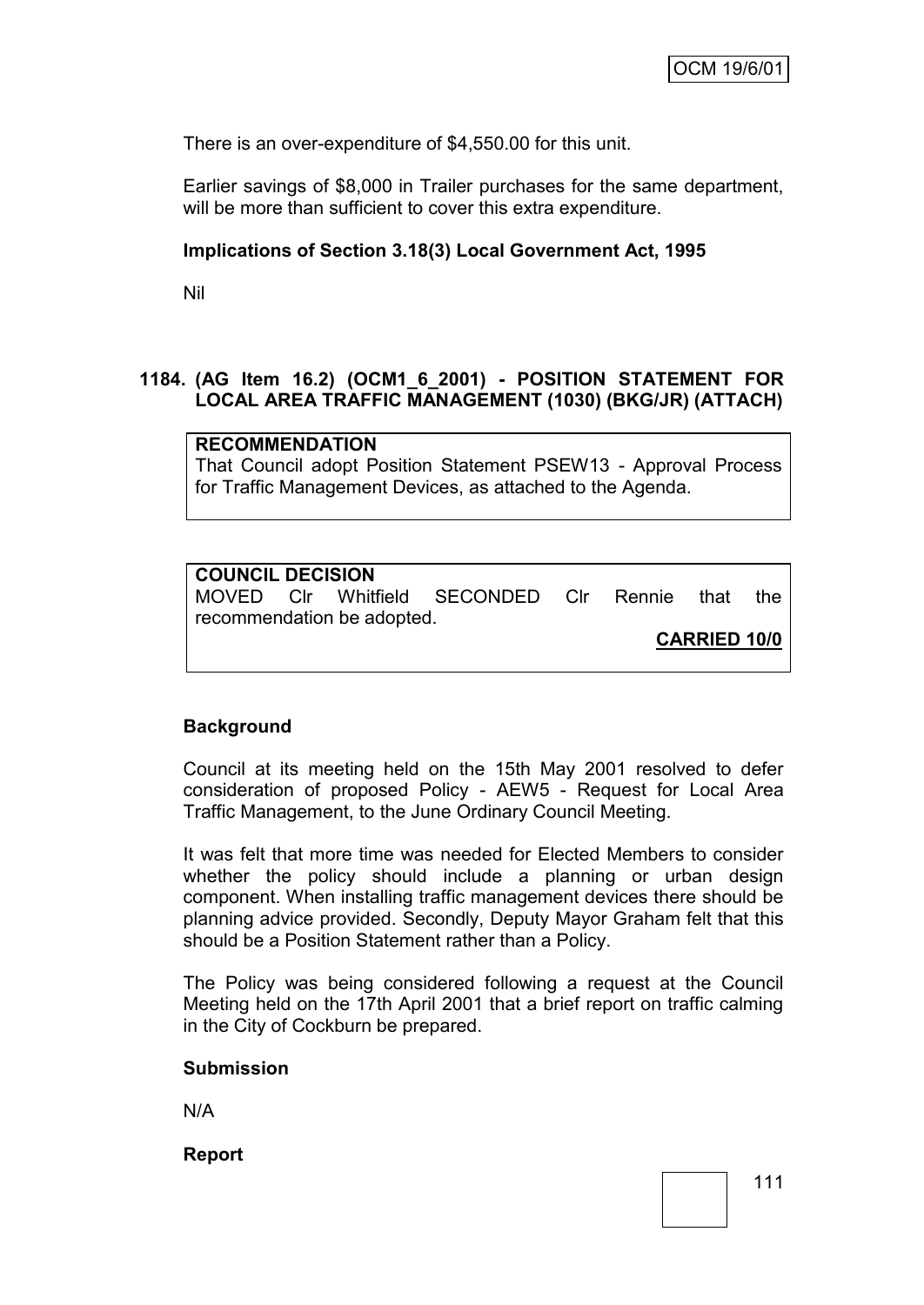Traffic calming has grown over the past 10 years from frustrations of residents concerned about speeding and reckless driving in residential streets.

These residents complain to the police about speeding and reckless driving. The police inevitably say they cannot monitor all the requests they receive and often suggest they contact their local Council for assistance.

Currently the process used for agreement to install traffic management devices in a residential street is:

- 1. Requests for traffic calming devices are received by staff, usually by letter occasionally by petition and then follow-up phone calls to assess progress.
- 2. Staff then place speed monitoring and vehicle counting equipment in the street.
- 3. Staff also obtain crash data for the past 5 years.
- 4. Staff look at the street to see if there are any obvious hazards.
- 5. If the prevailing traffic speed as measured by the 85th percentile is greater than 10% of the posted speed limit, it is acknowledged there may be a safety problem in the street. For example in a residential street the speed limit is 60 kph but 85% of motorists are travelling at 66 kph or greater.
- 6. There is also consideration given to the number of vehicles using the street. Roads with less than say 300 vpd would not be considered and it would have to be a through road.
- 7. These are general rules, but sometimes persistence and lobbying over-rule the above. These instances are a minority.
- 8. Once the staff have agreed there is a case for some work to be done, a concept plan is prepared of what may be able to be implemented.
- 9. The project is then put forward for consideration for funding in the next financial year budget.
- 10. If approved the concept plans are finalised. The plans are distributed to the residents of the street inviting their comments. Signs are also installed in the street so the passing motorists can forward their comments.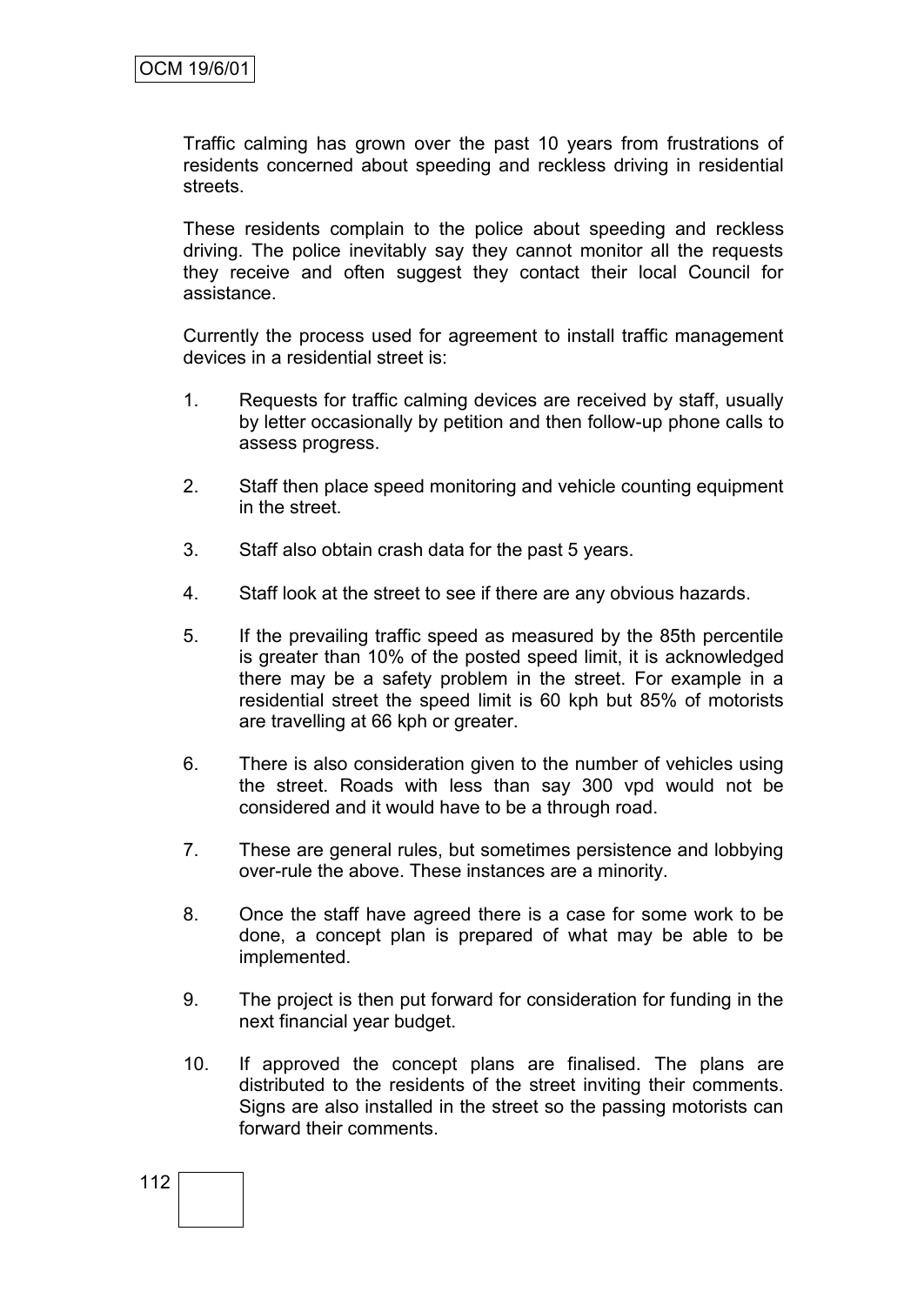- 11. If the person agrees to the installation of the traffic management device outside the property a final design is then prepared.
- 12. The proposal is then marked out on the road and left for one or two weeks and then construction commences.

This process has resulted in a high rate of retention of the devices.

A plateau is presently being taken up in O'Connoll Street. A resident who suffers from chronic pain, found noise generated by vehicles hitting the plateau adding to his sleep disturbance, thus having a negative effect on his quality of life.

The process has also seen many devices not installed when residents could not agree on location or type.

The success rate is attributed to them mostly being installed in local streets, and were requested by the residents. None of the installations have been at the instigation of staff.

Because they are local streets there is usually alternative routes for the motorists to travel.

#### **Alternatives**

Alternatives are to close the street. It is common in some suburbs in other municipalities to close the road, ie. make it into a cul-de-sac.

Another is to do nothing.

Another being investigated at present is to purchase a radar so motorists can see what speed they are travelling. This will only be possible on one street at a time and it is not enforceable.

The introduction of a 50 kph speed limit in residential streets may be another alternative. This is expected to be introduced later this year.

#### Other Councils

Time has not allowed thorough investigations of what other Councils' policies are on traffic calming. However, in driving through other municipalities it is common to see the same methods being employed. They can be seen in Melville, Canning and Fremantle.

In Cockburn the first traffic management devices were installed in Progress Drive between Farrington Road and Hope Road. This work involved 2 chicanes and a round-about. This work was the result of the residents in Progress Drive wishing to deter trucks from using their street.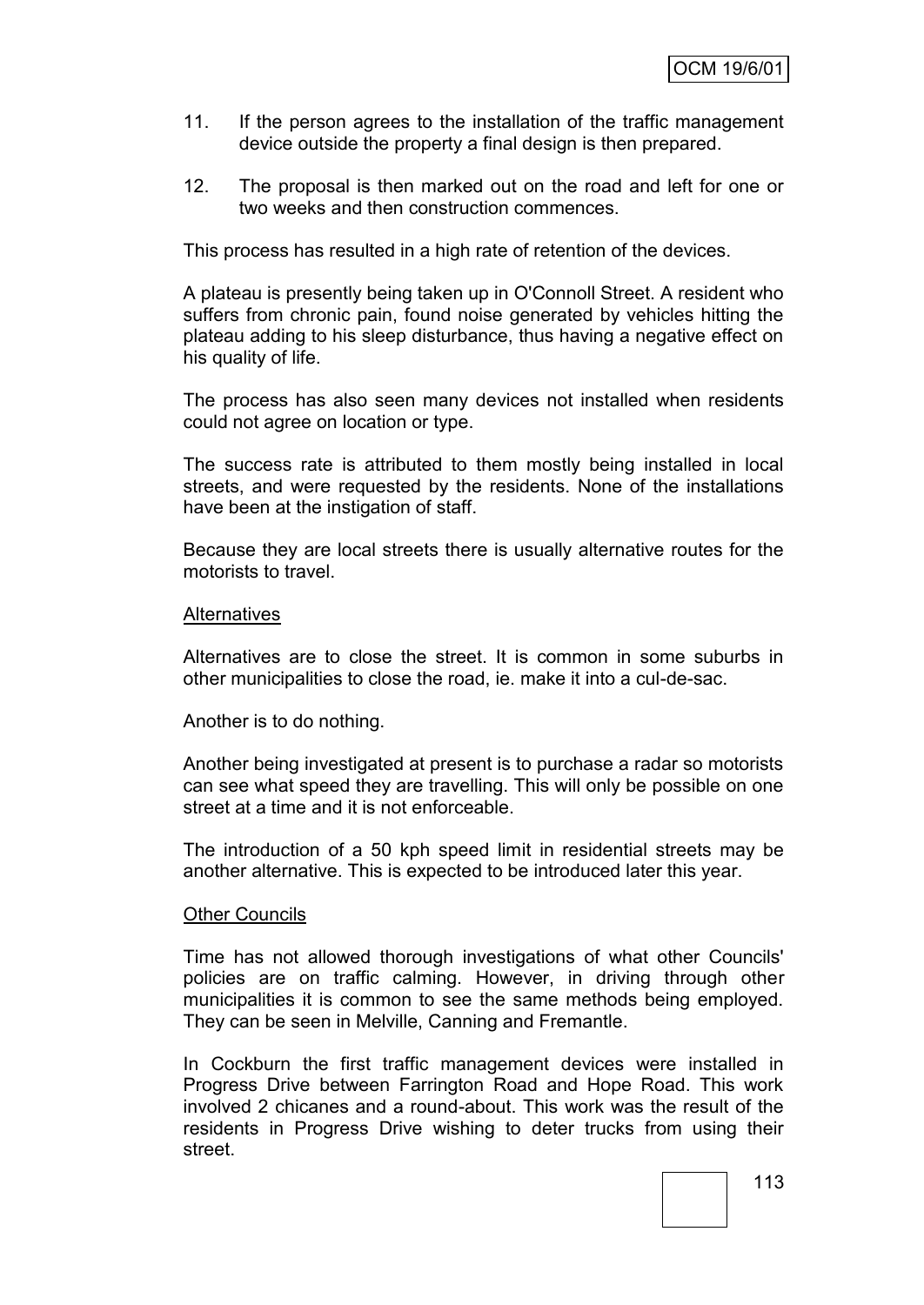The purpose of traffic management devices is to increase safety on the road. The improvement in safety is achieved by trying to slow down the general speed of traffic. Traffic management devices will not deter deliberate speeding or vehicle abuse. This is a behavioural problem and is more appropriately addressed by policing. In such situations, traffic management devices either shift the problem or exacerbate the situation.

One of the methods used to slow traffic down is to cause them to divert from a straight line. The greater the diversion angle the slower the travel speed needs to be. The extreme is a right angle turn. When a car turns at intersections it does so by necessity at a low speed.

Chicanes and round-abouts were used exclusively for 3-4 years in Cockburn.

The residents still wanted even more done to slow down traffic. So speed plateaux and humps were requested to assist in this goal.

The design of speed humps and chicanes is to encourage motorists to drive within the posted speed limit.

Attached to the Agenda is a proposed Position Statement for the process of approving and installing traffic management devices and incorporates reference to transport planning and traffic impacts for the particular area.

#### **Strategic Plan/Policy Implications**

One of the objectives of the Corporate Strategic Plan is to maintain and construct roads to the required standards.

#### **Budget/Financial Implications**

This financial year there was \$300,000 provided for the construction of traffic calming devices. The amount fluctuates from year to year according to community demands.

The cost quoted does not include the investigation, design and consultation costs.

## **Implications of Section 3.18(3) Local Government Act, 1995**

Nil.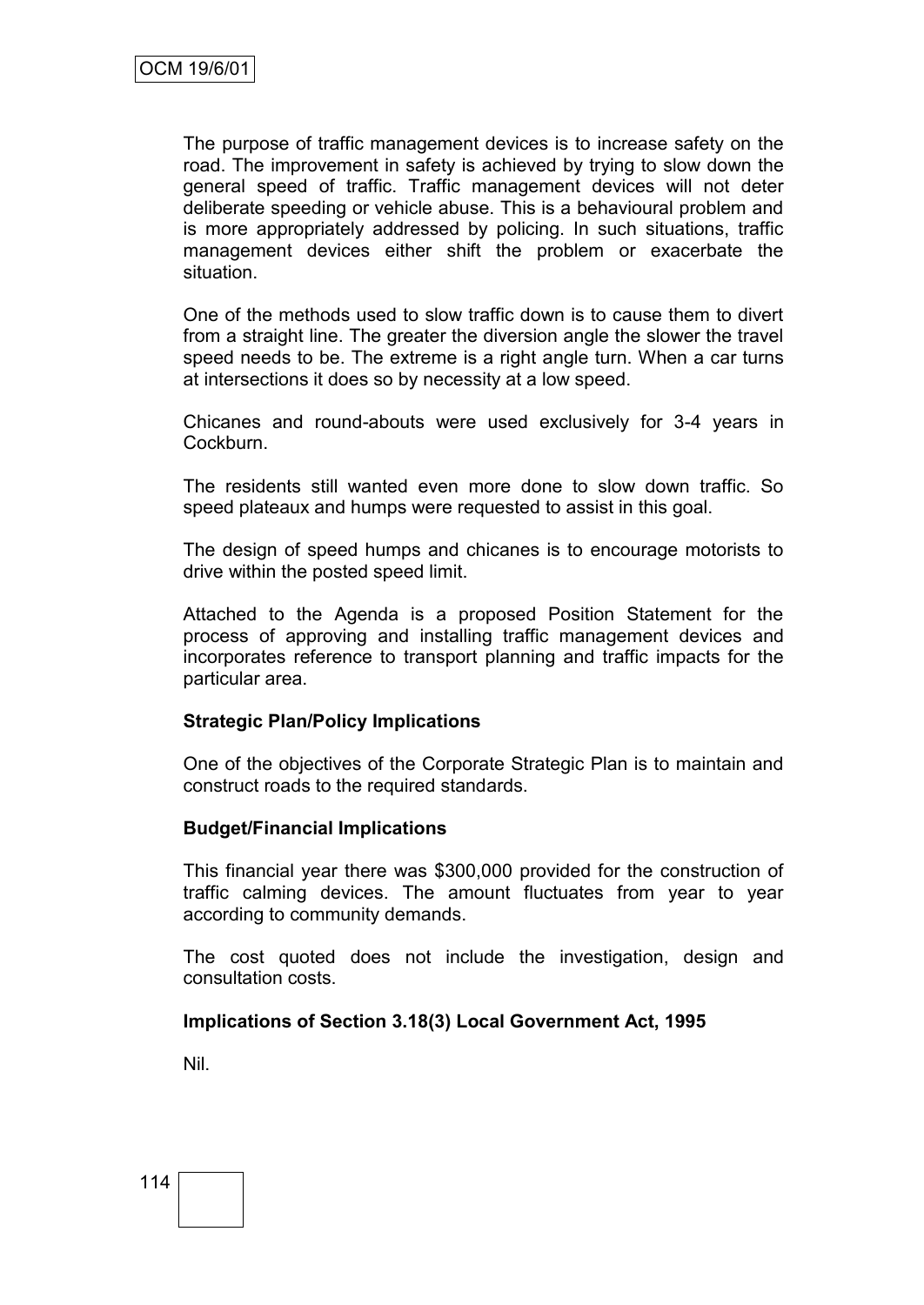## **1185. (AG Item 17.1) (OCM1\_6\_2001) - YOUTH ADVISORY COUNCIL MEETINGS (8639) (RA)**

## **RECOMMENDATION**

That Council provides that the Youth Advisory Council meeting be held on 2nd Wednesday of the month at 7.00pm with the next meeting to occur on the 11<sup>th</sup> July 2001 at 7.00pm.

# **COUNCIL DECISION**

MOVED Clr Whitfield SECONDED Clr Rennie that the recommendation be adopted.

**CARRIED 10/0**

## **Background**

As a part of the annual process of appointment on Councillors to committees of Council and external committees meetings the Youth Advisory Council meeting was set down as the last Wednesday of the month whereas in fact the meetings have been held on the  $2<sup>nd</sup>$ Wednesday of the month.

## **Submission**

N/A

## **Report**

To bring the designated meeting times of the Youth Advisory Council into line with the actual meeting times a Council decision is required. The proposed meeting time is the 2nd Wednesday of the month at 7.00pm. As the Youth Services Coordinator is on leave and the process of appointing the 5 new members of the Council is not complete it is proposed that the June meeting not occur and the next meeting be on the  $11<sup>th</sup>$  of July 2001.

## **Strategic Plan/Policy Implications**

To conduct Council business in open forums and to manage Council affairs by employing publicly accountable practises.

## **Budget/Financial Implications**

N/A

## **Implications of Section 3.18(3) Local Government Act, 1995**

115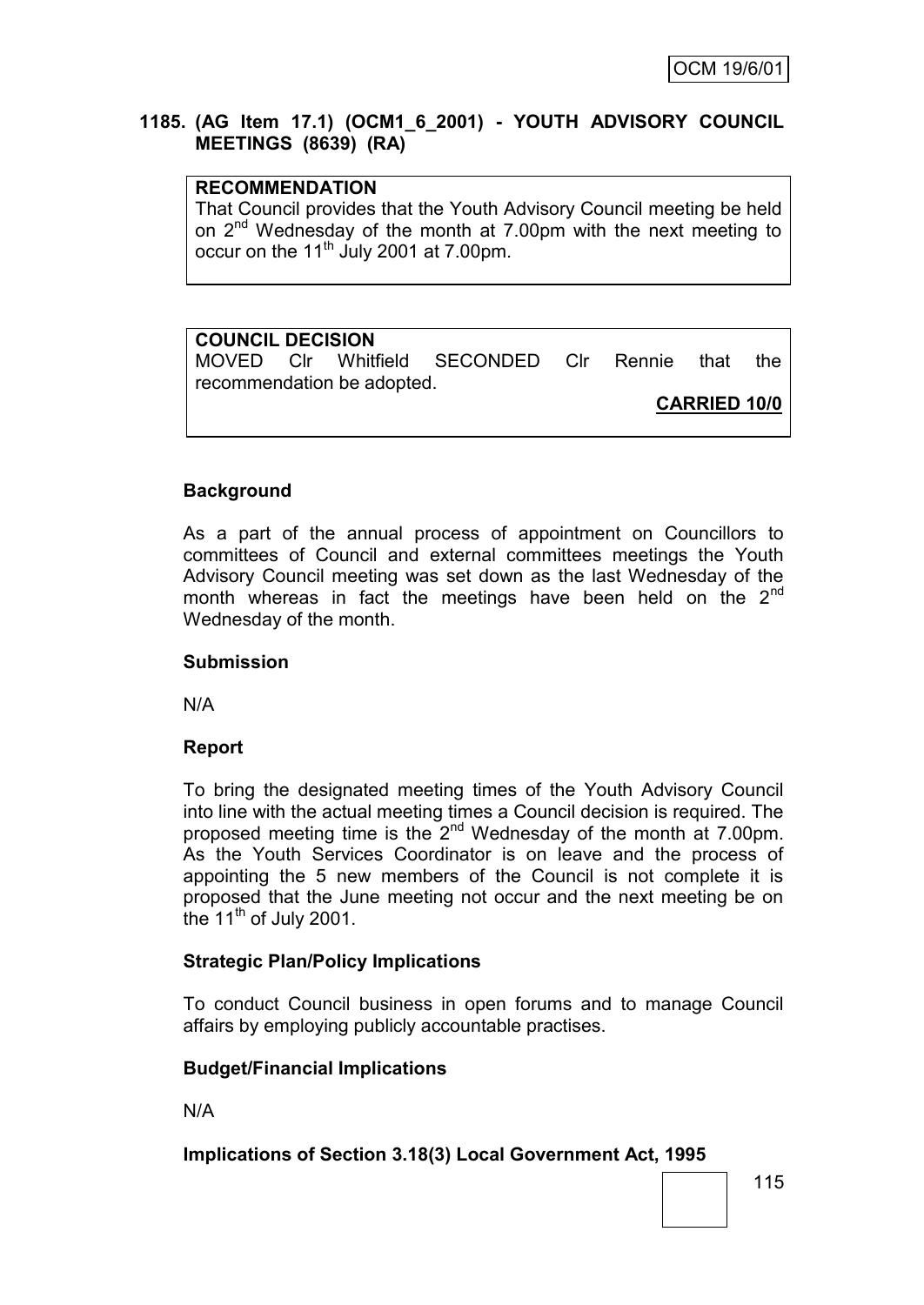Nil.

## **1186. (AG Item 17.2) (OCM1\_6\_2001) - CINEMA PROPOSAL - MANNING PARK (2207525) (RA)**

# **RECOMMENDATION**

That Council:-

- (1) enter a 5 year license agreement with Bainton Nominees Pty Ltd subject to:-
	- 1. The Western Australian Planning Commission approving the Licence Agreement with Bainton Nominees Pty Ltd in accordance with the terms of the lease with Council.
	- 2. Bainton Nominees Pty Ltd agreeing to:-
		- (a) a license fee of 10% of the ticket sales for the first 2 years and to be re-negotiated thereafter for the subsequent years;
		- (b) providing at its cost all additional infrastructures required in establishing the outdoor cinema with aesthetics of the infrastructure to be in keeping with he area and to the requirements of the Council;
		- (c) ensuring that the area used for its activities including the toilets are kept clean and will pay for all costs associated with the removal of rubbish and clean up;
		- (d) ensuring there is adequate security on the site and ensure the reserve is locked up each night in accordance with Councils requirements;
		- (e) ensuring that at the end of each out door cinema season that all equipment and structures established will be removed and the area reinstated to the satisfaction of Council;
		- (f) pay all cost that may arise in the establishment and ongoing operation of the outdoor cinema;
		- (g) the Licence will be operative for the period 1 December to 31 March annually, with Council

116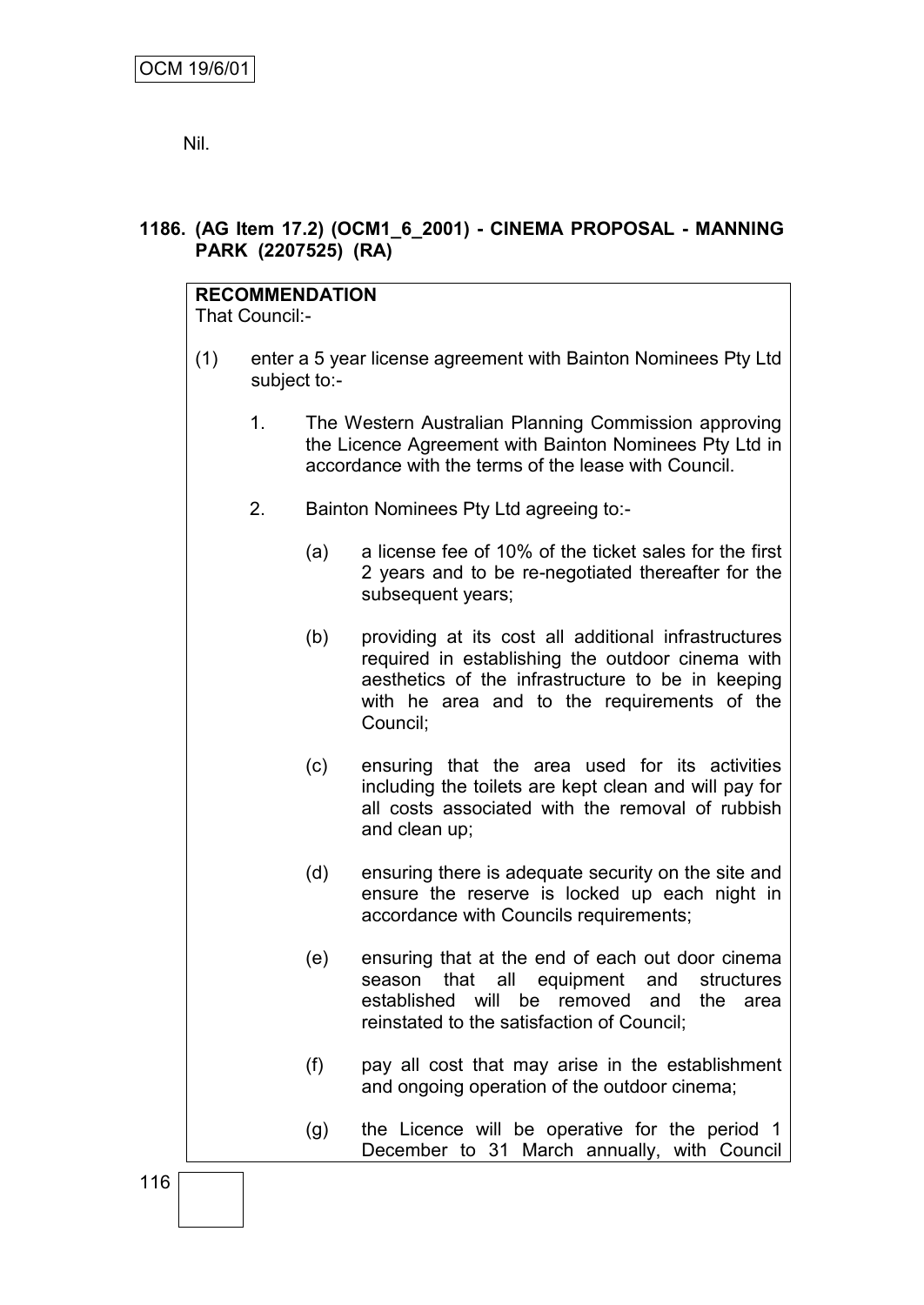reserving a right of exclusive access to the area for a period of up to 14 days during the Licence period for the conduct of Council initiated functions and events; and

- (h) provide a deposit or bank guarantee of \$10,000 in favour of Council to cover against any disputed expenses associated with the operation.
- (2) permit Bainton Nominees Pty Ltd to sell alcohol on site on the understanding that Council reserves the right to withdraw this permission if it believes the sale of liquor is creating problems on the park or adjoining areas

| <b>COUNCIL DECISION</b> |                            |                                              |  |                     |     |
|-------------------------|----------------------------|----------------------------------------------|--|---------------------|-----|
|                         |                            | MOVED CIr Whitfield SECONDED CIr Rennie that |  |                     | the |
|                         | recommendation be adopted. |                                              |  |                     |     |
|                         |                            |                                              |  | <b>CARRIED 10/0</b> |     |
|                         |                            |                                              |  |                     |     |

## **Background**

The previous Council had an interest in the establishment of an out door cinema in the music shell at Manning Park.

## **Submission**

A proposal has been received from Marcus Ahern on behalf of Bainton Nominees Pty Ltd requesting approval to develop an outdoor cinema at the Manning Park music shell. In essence the proposal is for a cinema to be established to operate for a period of 5 years with an option for a further 5 years. The cinema would be open from the  $1<sup>st</sup>$  of December to the 31<sup>st</sup> of March each year. Council would receive 10% of ticket sales as a rental fee. The group would sell some food and refreshments and seek an occasional liquor license for the sale of bottled wine.

## **Report**

The proponent for the out door cinema advise that there are 7 similar complexes north of the river and none south of the river although his firm has been having discussions with Fremantle, Melville and East Fremantle Councils with a proposal being well advanced with the latter on Wauhop Reserve. The Manning Park music shell in the view of the proponent has all the attributes necessary to create a quality out door cinema at minimum cost.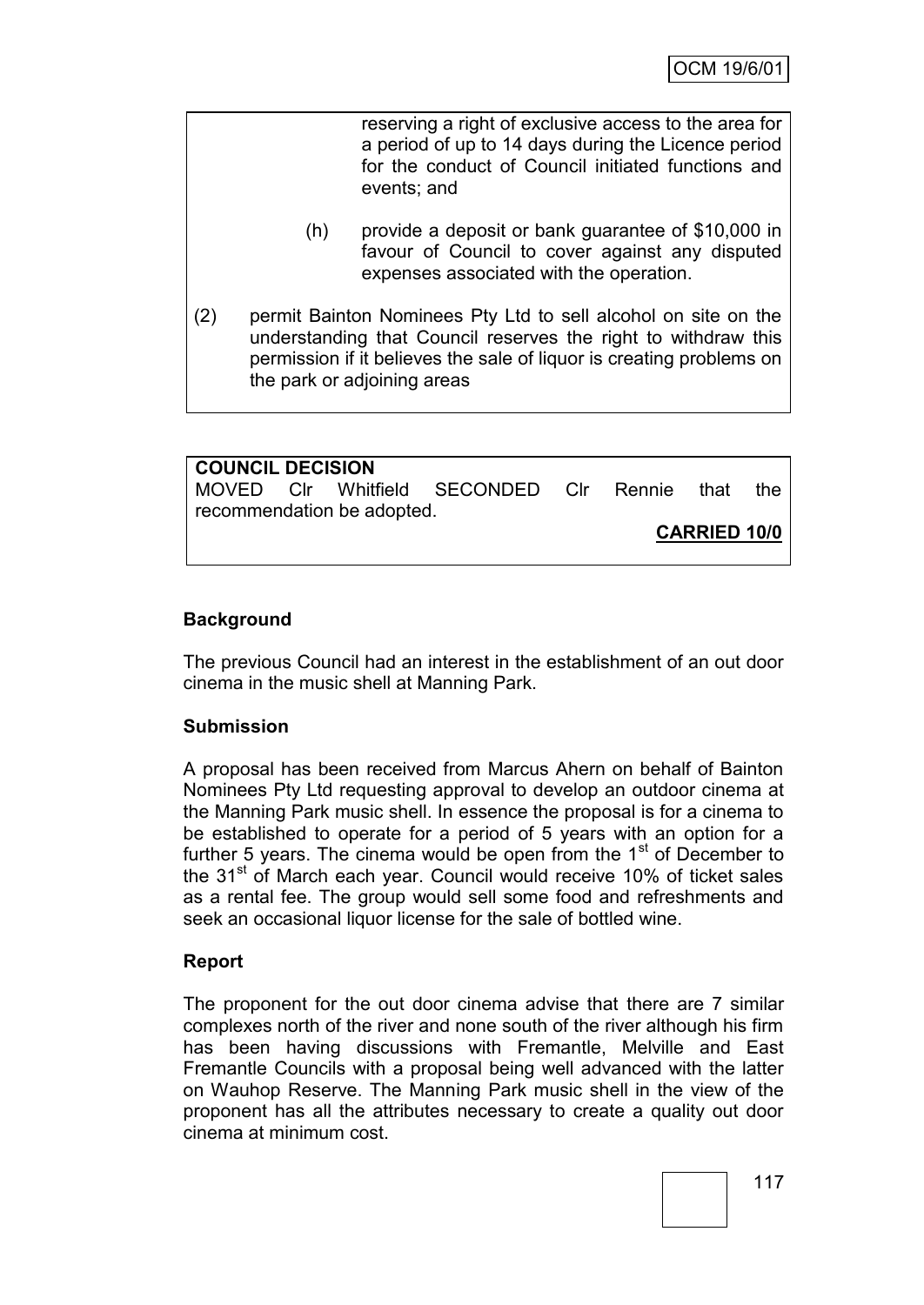There are a number of issues that the Council will need to consider to allow it to make an informed decision. The salient issues are identified and discussed below.

#### Land Vesting

The Land is leased from the Ministry for Planning. The lease term expired on 31 May 2001 but has been extended by exchange of letters pending the drawing up of a new lease. The Ministry for Planning has assured the City that the terms of the new lease will be on the same terms as the current lease. The new lease area will have a slightly different dimension yet to be determined by the Ministry for Planning. The area for the proposed outdoor cinema is not affected. The terms of the lease require the city to obtain concurrence from Ministry for Planning to enter into this proposed Sub-Lease. It is not expected that MFP would withhold its agreement

#### License

As the land is actually lease by Council there is scope to either sub lease or enter a license agreement with the proponent. Given the nature of the vesting of the land, Council as a leasee and the proposed use is for only a portion of the reserve for a part of the year a license agreement considered. The proponent is seeking a 5-year agreement with an option for a further 5 years. It is proposed that a 5-year license agreement with no option be considered as the success or otherwise of such a venture is unknown and at some future date Council may wish to negotiate a more favourable agreement or use the area for another purpose. The proponent is offering a 10% return on ticket sales. Inquiries have been made with another authority with a high profile site who advise that they receive 10% of gross sales. This includes the sale of tickets, food and drinks. Given that this site is relatively new for this type of activity and relatively unknown it is proposed that the rental fee be 10% of ticket sales for the first two years and to be re-negotiated for the subsequent years.

#### Council Access

Over the last few years the City has run a number of free activities from the music shell. The annual spring fair occurs toward the end of October each year and hence will not be impacted by the cinema proposal. The "Fling in the Park" new years eve family event has run for the past few years and has been well received. This is a project that involves a small amount of financial assistance from Council with the organisation and responsibility falling on the Fling Folk group. It would be of some benefit to allow this to continue.

A Carols by Candlelight night is held each year, usually the Sunday prior to Christmas. This event should be retained.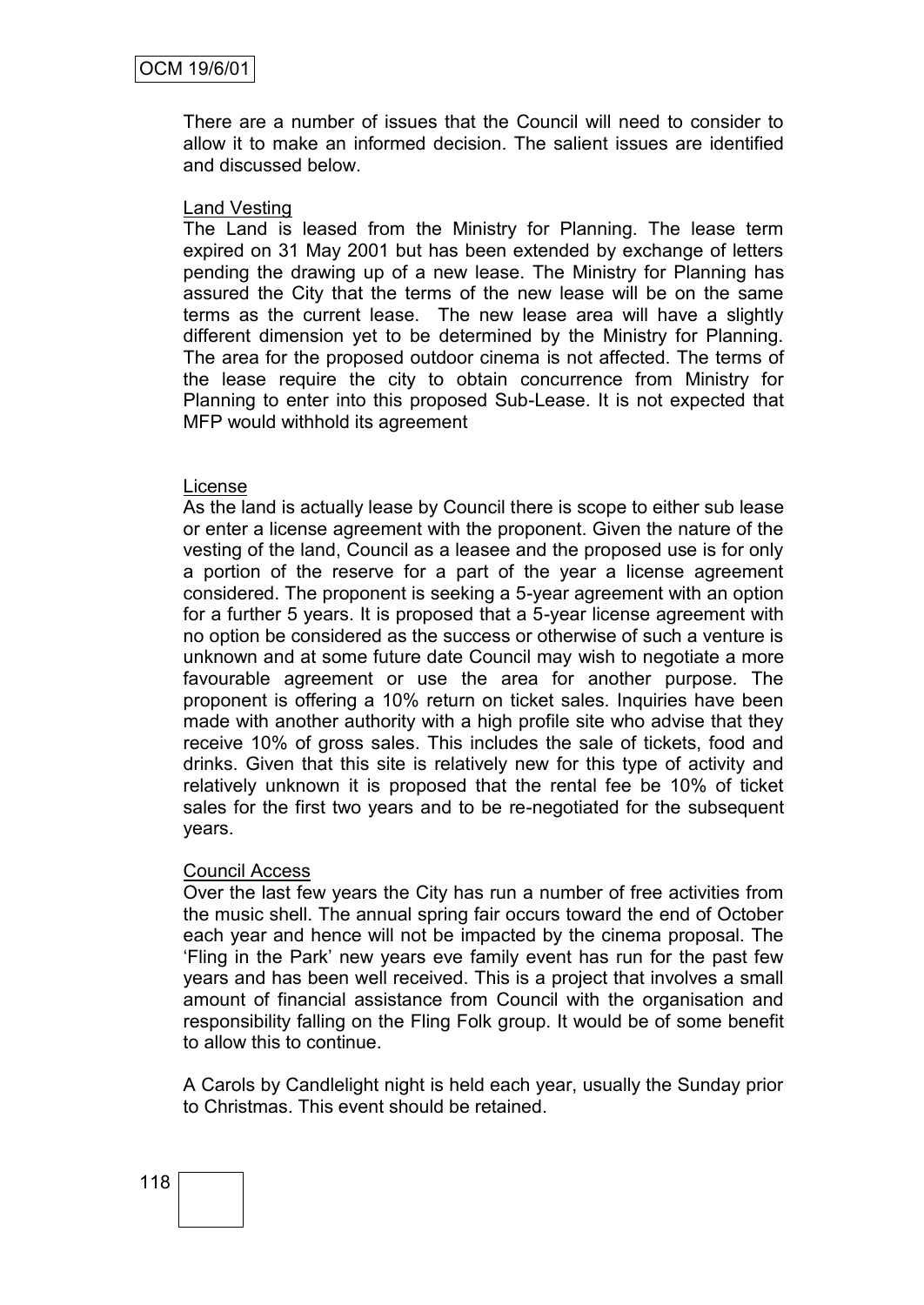The very popular sunset concerts are run on 4 Sundays in February/March of each year. These ought to be retained due to their popularity and the community expectation that they occur.

Last year the Council sponsored three (3) free movie nights which proved to be popular. There appears to be some scope for the cinema proponent to allow Council to utilise their equipment to run 3 free movies night. This matter could be negotiated within the overall agreement.

It is likely over a 5-year license period that Council may wish to access the facility on occasion for such events as a 1 off show of the Western Australian Symphony Orchestra.

On the basis of the information provided above there are 9 events that Council could reasonably be expected to retain in the music shell over the period of the proposed outdoor cinema use. There needs to be scope to allow say 4 other occasions on which Council could access the music shell. This is a total of 13 occasions where Council would require access to the facility.

#### Park Infrastructure

The proponent requires that a transportable projection room be set up and supplied with power. This is not unreasonable provided that they at their cost establish a power source to Councils requirements and pay the power used. There is also a requirement to provide refreshment stands. All these facilities need to be provided at the proponent's expense and also meet the aesthetic standards set by Council.

Any conditions imposed on the proponent must include at their cost the requirement to ensure that the area is kept clean and rubbish removed, toilets cleaned, area locked up and security provided during the event.

The area is already reticulated and there are no foreseeable problems in being able to maintain an adequate level of watering to the area.

#### Bar Facilities

The proponent believes the nature and viability of the cinema will require the availability of alcohol to be sold on site. There is an understanding that the nature of the patrons is such that it will be "social drinking". The experience with other facilities of this nature is that the provision of alcohol is not a problem. Never the less there should be scope within the license agreement to withdraw the right to sell alcohol should this become a problem.

#### Public Notice and Access

Manning Park is very large with many areas accessed by the general community. The area in question is relatively unused by the general public in the normal course of the week and hence the use of the park by the general public is not compromised.

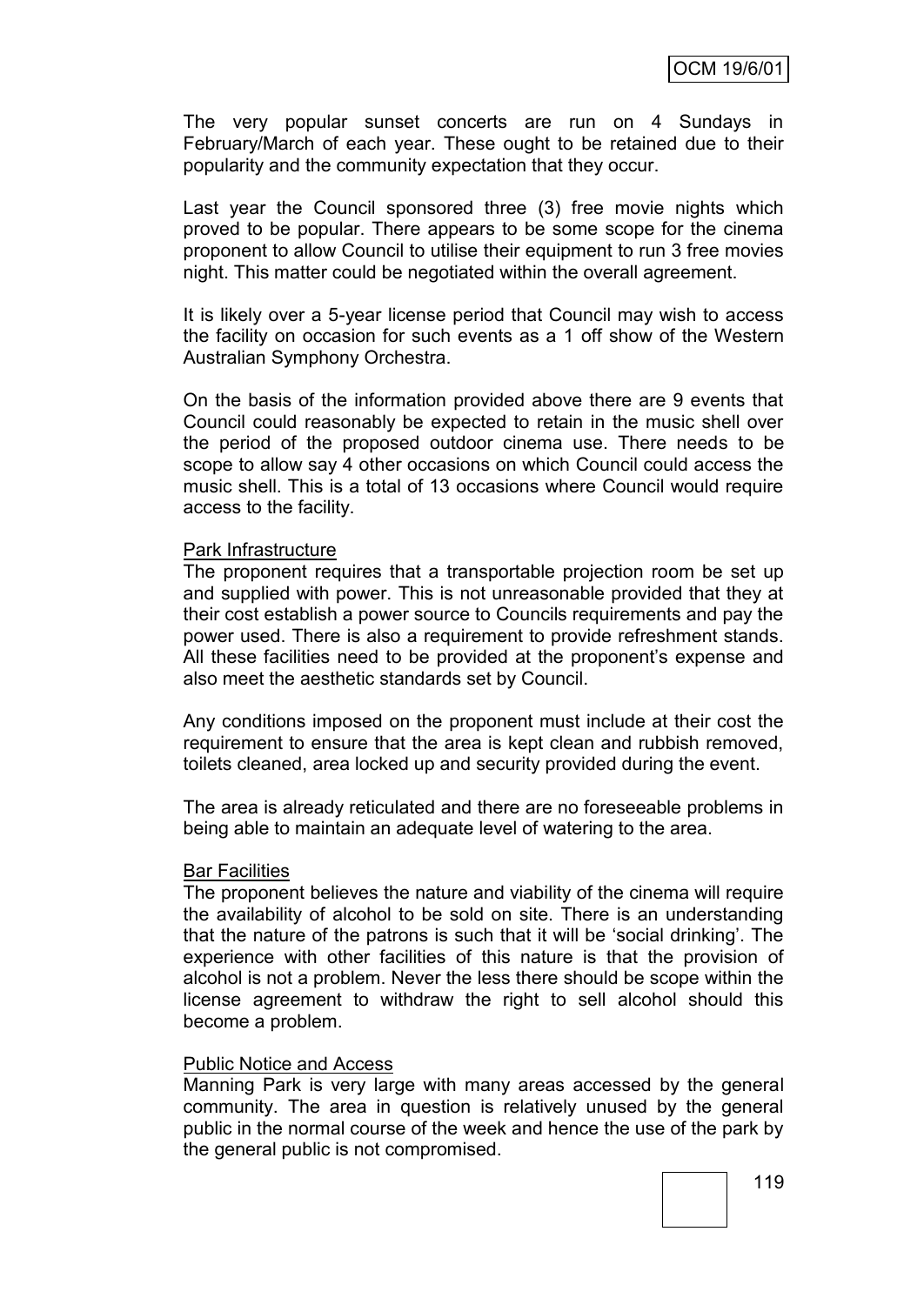For purposes of public accountability there needs to be an opportunity for the general public, particularly local residents to comment on the proposal. It is intended that this occurs within the context of media and Council coverage of the issue.

#### Income

There will be income generated from the license arrangement. The proponent estimated this to be between \$35,000 and \$40,000 for the period the 1st of December 2001 to the 31st of March. Given that this is a new venture, which is untried, this is only an estimate. As the land is actually owned by the Ministry for Planning Council would have to utilise these funds on the reserve or risk the Ministry requiring some or all of the income generated. Over the past four years Council has spent an average of \$85,000 on the Manning Reserve and a further \$30,000 on the Azalea Ley Museum and its surrounds. The income generated from the cinema could help Council defray some of the reserve maintenance costs.

## **Strategic Plan/Policy Implications**

Facilitating a range of services responsive to the community needs.

To deliver services and to manage resources in a way that is cost competitive without compromising quality.

## **Budget/Financial Implications**

The income generated by the licence agreement will assist in defraying the cost to Council of maintaining the Manning Park Reserve.

## **Implications of Section 3.18(3) Local Government Act, 1995**

Nil.

## **1187. (AG Item 17.3) (OCM1\_6\_2001) - SOUTH LAKE LEISURE CENTRE FEE SCHEDULE (8143) (RA)**

|     |     | <b>RECOMMENDATION</b><br>That Council:                                                                 |  |  |  |  |  |  |
|-----|-----|--------------------------------------------------------------------------------------------------------|--|--|--|--|--|--|
|     | (1) | adopt the proposed fees and charges for South Lake Leisure<br>Centre for the 2001/2002 financial year; |  |  |  |  |  |  |
|     | (2) | new charges be effective from the 1 <sup>st</sup> July 2001; and                                       |  |  |  |  |  |  |
|     | (3) | in response to the petition presented by the Over 50 Aqua                                              |  |  |  |  |  |  |
| 120 |     |                                                                                                        |  |  |  |  |  |  |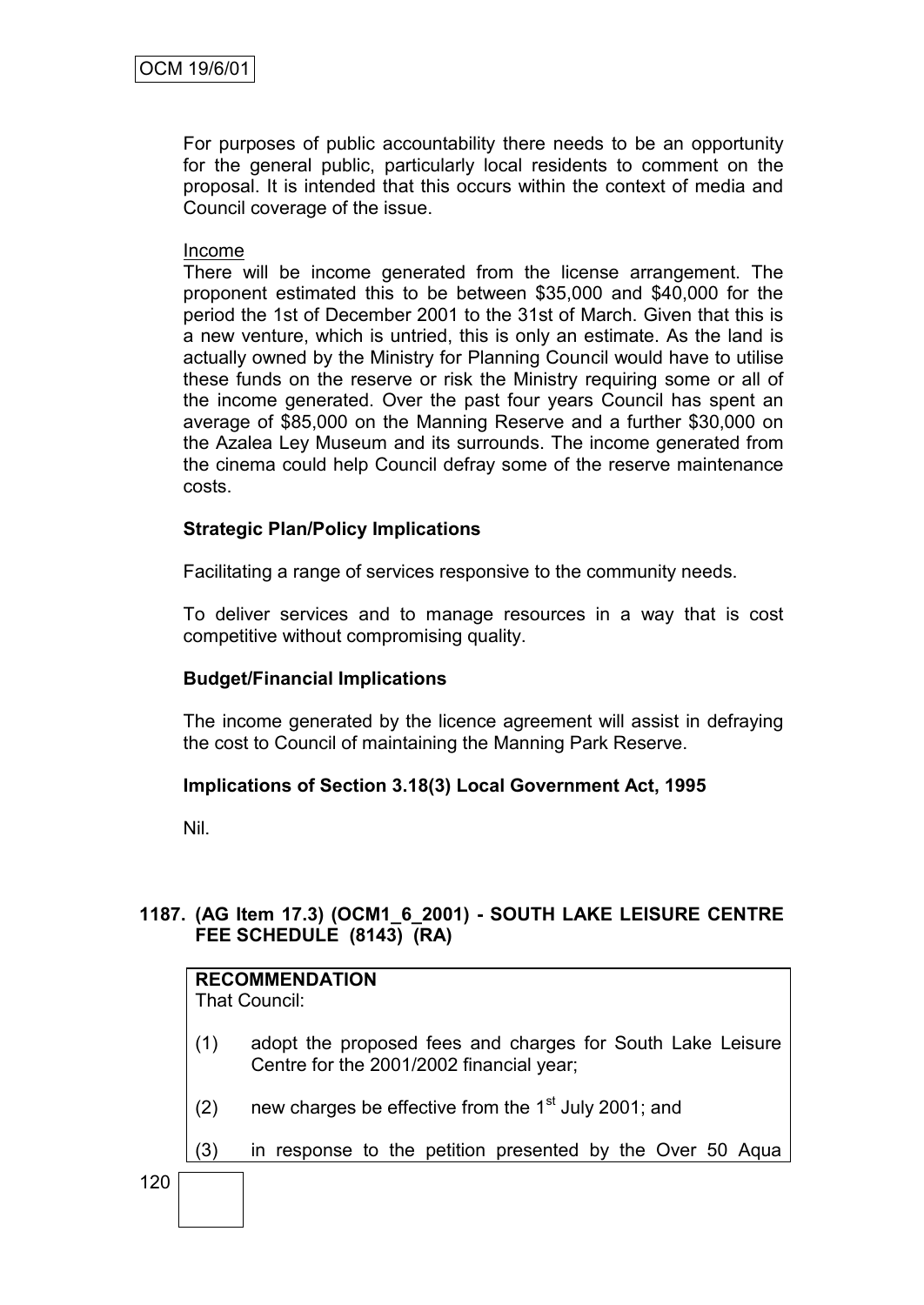OCM 19/6/01

Aerobics Club, inform the petitioners that Council is not prepared to continue to provide complimentary tea/coffee to participants, however there will not be any fee increase for Club members to participate in the Centre's programs.

**COUNCIL DECISION** MOVED Clr Whitfield SECONDED Clr Rennie that the recommendation be adopted.

## **CARRIED 10/0**

## **Background**

The South Lake Leisure Centre is the City of Cockburn's premier recreation venue. The Centre has calculated a general price increase based on the increasing costs to provide services and also being cognisant of the need for a competitive price structure for the market place.

Additionally, the Centre has examined the current climate in the fitness market and has determined a preferential way to charge for services relating to the fitness area and memberships.

## **Submission**

N/A

## **Report**

The pricing structure for South Lake Leisure Centre caters for all services, offering a variety of payment options for many services. The current and proposed pricing structure for the Centre is as follows.

|                                     |        | Current   Proposed | <b>Plus</b> | Total  |
|-------------------------------------|--------|--------------------|-------------|--------|
|                                     | fee    | Fee                | <b>GST</b>  | Fee    |
| <b>Room Hire</b>                    |        |                    |             |        |
| Recreation Room Day (until 5 pm)    | 16.50  | 15.00              | 1.50        | 16.50  |
| Recreation Room Evening (after 5pm) | 27.50  | 25.00              | 2.50        | 27.50  |
| <b>Recreation Room Bond</b>         | 220.00 | 200.00             | 20.00       | 220.00 |
| Sports Stadium Day                  | 25.00  | 22.73              | 2.27        | 25.00  |
| <b>Sports Stadium Evening</b>       | 35.00  | 31.82              | 3.18        | 35.00  |
| Sports Stadium Bond                 | 550.00 | 500.00             | 50.00       | 550.00 |
| Crèche / Youth Room                 | 12.50  | 11.36              | 1.14        | 12.50  |
| Equipment Hire per item (Tables,    | 3.50   | 3.18               | 0.32        | 3.50   |
| chairs, sporting equipment)         |        |                    |             |        |
|                                     |        |                    |             |        |

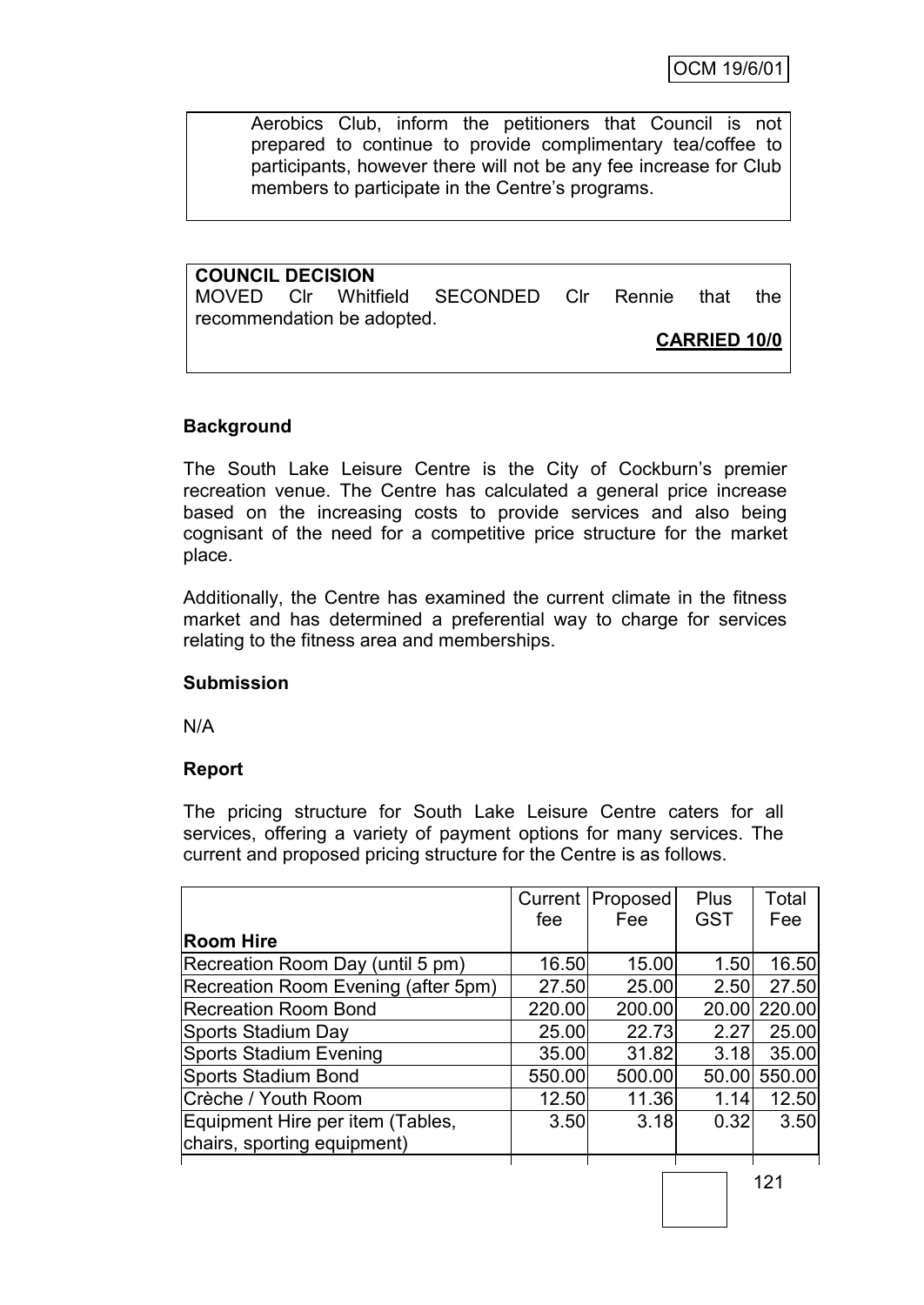| <b>Swimming Lessons</b>                 |        |                   |       |               |
|-----------------------------------------|--------|-------------------|-------|---------------|
| Adult Swimming Lesson (up front         | 92.00  | 86.36             | 8.64  | 95.00         |
| payment)                                |        |                   |       |               |
| Swimming<br>Adult<br>(weekly)<br>Lesson | 107.00 | 100.00            |       | 10.00 110.00  |
| payment)                                |        |                   |       |               |
| Preschool Swimming Lesson (up front)    | 86.00  | 86.36             | 8.64  | 95.00         |
| Preschool Lessons (weekly payment)      | 101.00 | 100.00            |       | 10.00 110.00  |
| School age inc. GST(up front)           | 92.00  | 86.36             | 8.64  | 95.00         |
| School age inc. GST(weekly payment)     | 107.00 | 100.00            |       | 10.00 110.00  |
| School age GST free (up front)          | 84.00  | 87.00             | 0.00  | 87.00         |
| School age GST free (weekly payment)    | 99.00  | 102.00            | 0.00  | 102.00        |
| <b>Aquatics</b>                         |        |                   |       |               |
| Adult entry                             | 3.40   | 3.18              | 0.32  | 3.50          |
| Adult combined                          | 5.50   | 5.18              | 0.52  | 5.70          |
| <b>Student Entry</b>                    | 2.30   | $\overline{2.18}$ | 0.22  | 2.40          |
| Student combined                        | 3.80   | 3.64              | 0.36  | 4.00          |
| Pensioner entry                         | 2.20   | 2.09              | 0.21  | 2.30          |
| Spectator                               | 1.10   | 1.09              | 0.11  | 1.20          |
| School entry                            | 1.20   | 1.18              | 0.12  | 1.30          |
| Vacation 1 child                        | 30.00  | 28.50             | 2.85  | 31.35         |
| Vacation 2 children                     | 49.00  | 46.55             | 4.65  | 51.20         |
| Vac 3 children                          | 68.00  | 64.55             | 6.45  | 71.00         |
| Vac 4 children                          | 87.00  | 82.73             | 8.27  | 91.00         |
| Vac 5 children                          | 104.00 | 98.82             | 9.88  | 108.70        |
| Vac 6 children                          | 120.00 | 114.00            | 11.40 | 125.40        |
| Adult 10                                | 32.30  | 30.27             | 3.03  | 33.30         |
| Adult 20                                | 61.20  | 57.27             | 5.73  | 63.00         |
| Adult 50                                | 144.50 | 135.23            |       | 13.52 148.75  |
| Student 10                              | 21.85  | 20.73             | 2.07  | 22.80         |
| Student 20                              | 41.40  | 39.27             | 3.93  | 43.20         |
| Student 50                              | 97.75  | 92.73             |       | $9.27$ 102.00 |
| Pensioner 10                            | 20.90  | 19.86             | 1.99  | 21.85         |
| Pensioner 20                            | 39.60  | 37.64             | 3.76  | 41.40         |
| Pensioner 50                            | 93.50  | 88.86             | 8.89  | 97.75         |
| Spa/sauna                               | 6.00   | 5.91              | 0.59  | 6.50          |
| Pensioner Spa/sauna                     | 5.00   | 5.00              | 0.50  | 5.50          |
| Lane Hire                               | 15.00  | 13.64             | 1.36  | 15.00         |
| <b>Programs</b>                         |        |                   |       |               |
| Senior Team Registration (AM)           | 70.00  | 67.27             | 6.73  | 74.00         |
| Senior Team Registration (PM)           | 90.00  | 85.45             | 8.55  | 94.00         |
| <b>Weekly Team Fees(AM)</b>             | 25.00  | 23.64             | 2.36  | 26.00         |
| Weekly Team Fees(PM)                    | 32.00  | 30.45             | 3.05  | 33.50         |
| Weekly Team Fees(Soccer / Hockey)       | 24.00  | 22.73             | 2.27  | 25.00         |
| Junior Coaching Fees (individual)/ term | 34.50  | 32.73             | 3.27  | 36.00         |
| Junior Team Registration(per player)    | 7.00   | 6.82              | 0.68  | 7.50          |
| Junior Team Competition                 | 20.00  | 19.09             | 1.91  | 21.00         |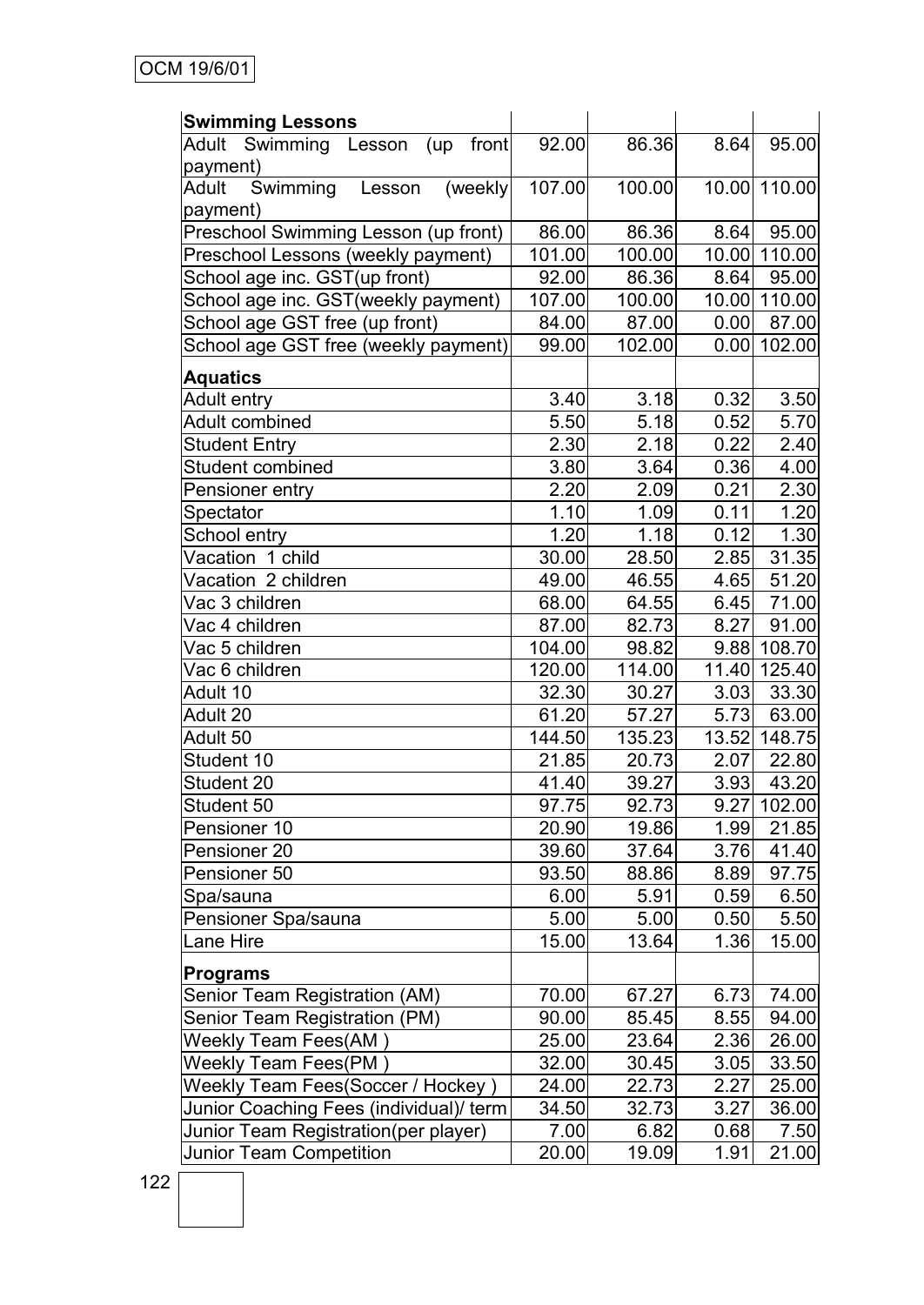|                                                    | Current | Proposed | Plus       | Total |
|----------------------------------------------------|---------|----------|------------|-------|
|                                                    | fee     | Fee      | <b>GST</b> | Fee   |
| Junior Courses (excluding Ballet)/term             | 49.50   | 47.27    | 4.73       | 52.00 |
| Junior Drama/term                                  | 55.00   | 52.27    | 5.23       | 57.50 |
| Adult Courses/term                                 | 60.50   | 57.27    | 5.73       | 63.00 |
| <b>Crèche</b>                                      |         |          |            |       |
| Crèche (1 <sup>st</sup> child) 1.5 hours           | 2.20    | 2.00     | 0.20       | 2.20  |
| Crèche (additional child) 1.5 hours                | 1.10    | 1.00     | 0.10       | 1.10  |
| Crèche (1 <sup>st</sup> child) 2 hours             | N/A     | 2.45     | 0.25       | 2.70  |
| Crèche (additional child) 2 hours                  | N/A     | 1.27     | 0.13       | 1.40  |
| Crèche 10 Voucher(1 <sup>st</sup> child) 1.5 hours | 19.00   | 17.27    | 1.73       | 19.00 |
| Crèche 10 Voucher(1 <sup>st</sup> child) 2 hours   | N/A     | 21.19    | 2.11       | 23.30 |
| Childcare facilities are for South Lake            |         |          |            |       |
| Leisure Centre patrons only.                       |         |          |            |       |
| Crèche Opening Hours:                              |         |          |            |       |
| Monday to Friday - 8.45am -1.00pm                  |         |          |            |       |
| Public Holidays $- 8.45$ am $- 12.00$ pm           |         |          |            |       |

Following a review of pricing structures for fitness facilities, the South Lake Leisure Centre is proposing a restructure of membership packages. The new structure is more marketable and cost effective for most patrons, as they are able to choose what options they wish to use and only pay for those options. The options provided are Swim (Spa/Sauna), Gymnasium, Aerobics and Aquarobics. Under the previous schedule patrons had to purchase either a Swim and Gym or Aerobic and Aquarobic membership. Patrons were unable to combine options or pay for 1 option only. Additionally, the use of the crèche has been removed from memberships to reduce the burden on the majority of members who do not use the crèche facilities. Members requiring the crèche will receive a 20% discount on crèche voucher prices.

|                                  | Current | Proposed | Plus       | Total  |
|----------------------------------|---------|----------|------------|--------|
|                                  | fee     | Fee      | <b>GST</b> | Fee    |
| Fitness                          |         |          |            |        |
| Casual Gymnasium and Swim        | 6.00    | 7.27     | 0.73       | 8.00   |
| Casual Aerobic/Aquarobic         | 6.00    | 5.91     | 0.59       | 6.50   |
| Over <sub>50</sub>               | 5.00    | 4.55     | 0.45       | 5.00   |
| Club 50 Voucher x 10             | 45.00   | 40.90    | 4.09       | 45.00  |
| Aerobic / Aquarobic voucher x 10 | 54.00   | 53.18    | 5.32       | 58.50  |
| Aerobic / Aquarobic voucher x 20 | 102.00  | 100.45   | 10.05      | 110.50 |
| 1 option 1 month                 | N/A     | 54.55    | 5.45       | 60.00  |
| 1 option 3 month                 | N/A     | 131.82   | 13.18      | 145.00 |
| 1 option 6 month                 | N/A     | 231.82   | 23.18      | 255.00 |
| 1 option 12 month                | N/A     | 345.45   | 34.55      | 380.00 |
| 1 option Direct Debit            | N/A     | 31.82    | 3.18       | 35.00  |
| 2 option 1 month                 | N/A     | 63.64    | 6.36       | 70.00  |
| 2 option 3 month                 | 160.00  | 145.45   | 14.55      | 160.00 |
| 2 option 6 month                 | 290.00  | 263.64   | 26.36      | 290.00 |

123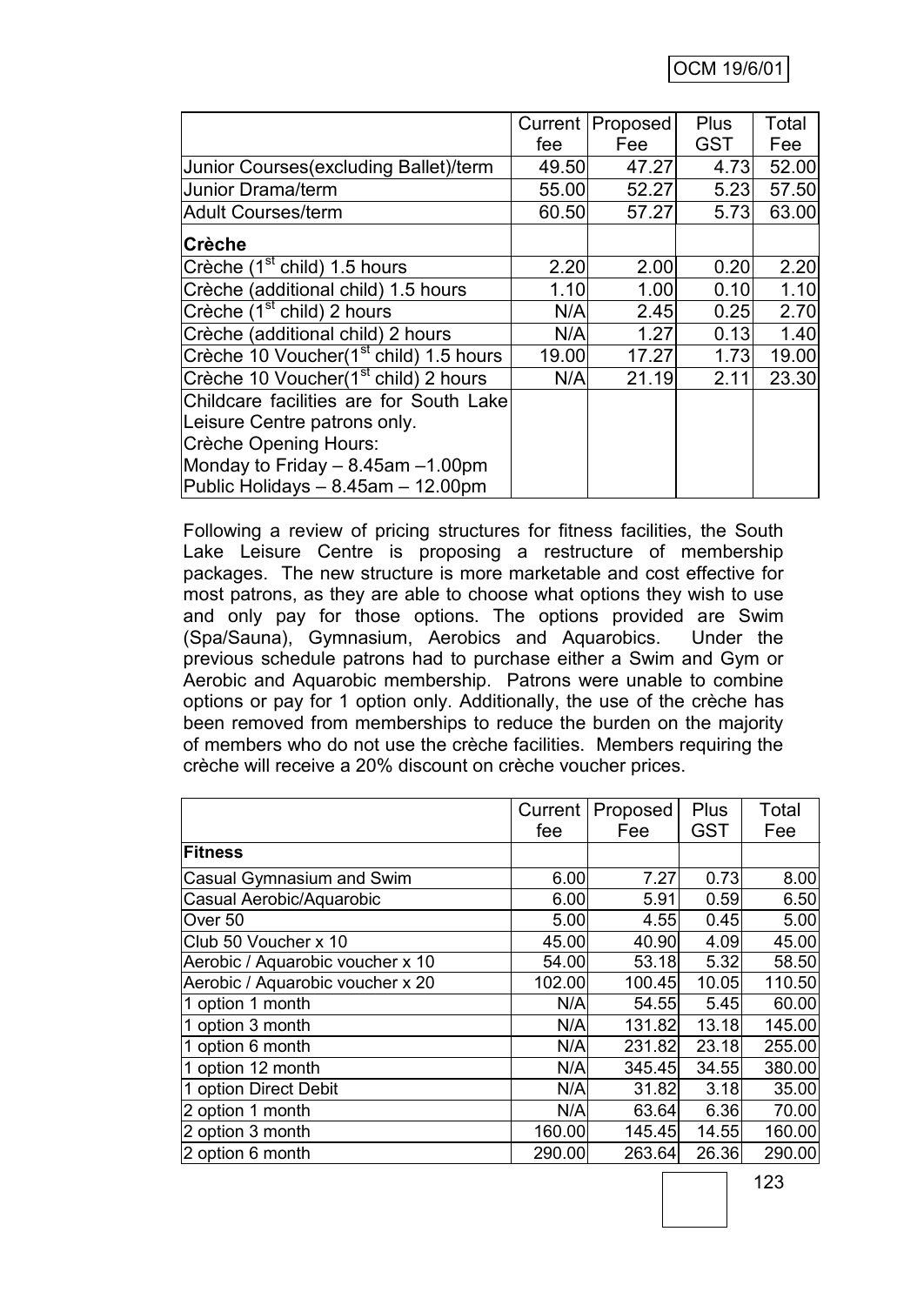|                                         | Current | Proposed | Plus  | Total           |
|-----------------------------------------|---------|----------|-------|-----------------|
|                                         | fee     | Fee      | GST   | Fee             |
| <b>Fitness</b>                          |         |          |       |                 |
| 2 option 12 month                       | 460.00  | 400.00   | 40.00 | 440.00          |
| 2 option Direct Debit                   | 46.00   | 35.45    | 3.55  | 39.00           |
| 3 option 1 month                        | N/A     | 72.73    | 7.27  | 80.00           |
| 3 option 3 month                        | N/A     | 159.09   | 15.91 | 175.00          |
| 3 option 6 month                        | N/A     | 281.82   | 28.18 | 310.00          |
| 3 option 12 month                       | N/A     | 445.45   | 44.55 | 490.00          |
| 3 option Direct Debit                   | N/A     | 39.09    | 3.91  | 43.00           |
| 4 option 1 month                        | N/A     | 81.82    | 8.18  | 90.00           |
| 4 option 3 month                        | 210.00  | 186.36   | 18.64 | 205.00          |
| 4 option 6 month                        | 360.00  | 300.00   | 30.00 | 330.00          |
| 4 option 12 month                       | 580.00  | 486.36   | 48.64 | 535.00          |
| 4 option Direct Debit                   | 60.00   | 41.82    | 4.18  | 46.00           |
| Off peak 1 month (Gym & Aquatics Only)  | N/A     | 45.45    | 4.55  | 50.00           |
| Off peak 3 month (Gym & Aquatics Only)  | 120.00  | 109.09   | 10.91 | 120.00          |
| Off peak 6 month (Gym & Aquatics Only)  | 200.00  | 181.82   | 18.18 | 200.00          |
| Off peak 12 month (Gym & Aquatics Only) | 320.00  | 290.91   | 29.09 | 320.00          |
| Off peak Direct Debit (Gym & Aquatics   | 34.00   | 27.27    | 2.73  | 30.00           |
| Only)                                   |         |          |       |                 |
| Joining Fee (Varies per m/ship options) | 55.00   | Varies   |       | Varies 1 mth DD |
|                                         |         |          |       | m/ship          |
| <b>Direct Debit Cancellation Fee</b>    | N/A     | 90.91    | 9.09  | 100.00          |
| Membership Suspension Fee               | N/A     | 10.00    | 1.00  | 11.00           |

Some of the more significant changes to the operation of the Centre are as follows:-

## **Club 50 Programs**

The South Lake Leisure Centre currently runs Club 50 aquarobics and circuit-training programs. Classes have expanded from 3 sessions per week originally, to 10 sessions per week currently. As part of the introductory package patrons were offered a free complimentary coffee.

The Centre has calculated the cost of supplying tea and coffee to be approximately \$7000 per annum, based on each cup costing \$1.00. Rather than implementing a price increase for the club 50, as has been done for most other services, the South Lake Leisure Centre has recommended not to increase the price for the Club 50 patrons, instead modifying the program so that it no longer includes complimentary tea or coffee. The Centre will offer Club 50 patrons \$1.00 tea and coffees, which are set at a price to pay for the tea or coffee without making a profit. The participants have petitioned against this suggestion and wish Council to maintain the current free tea/coffee provision while it is Management"s preference to not increase the fees for participants. It is open for Council to continue to provide free tea/coffee and increase the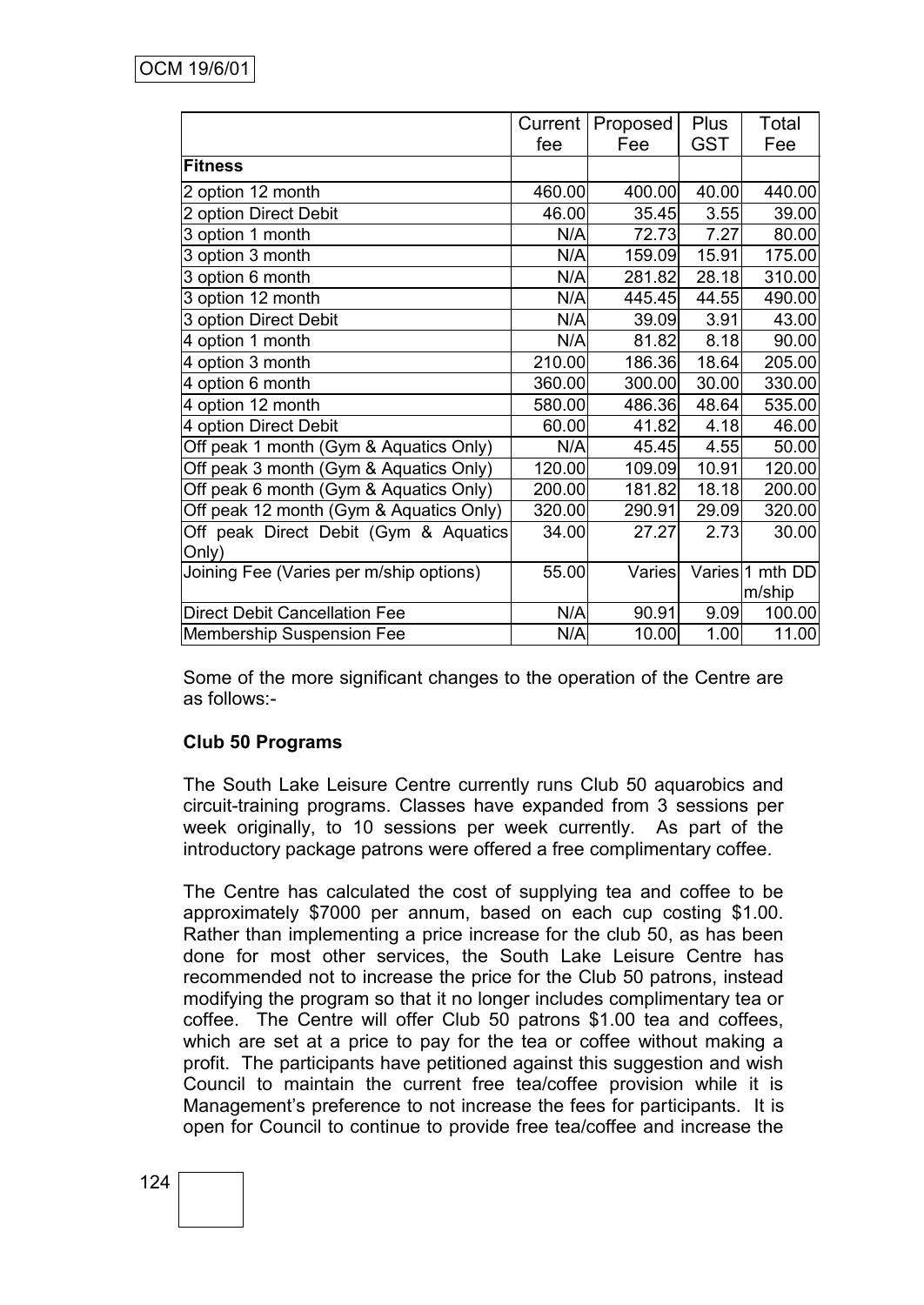fees by \$1.00 or continue to absorb the cost of providing tea/coffee. However, this is not recommended.

## **Centre Run Vacation Swimming Lessons**

The South Lake Leisure Centre is planning to conduct vacation swimming lessons during the October and January School holidays. The sessions will be offered in the morning, with traditional Education Department Vacation Swimming running in the afternoon. This is a similar model currently employed by other aquatic centres

The Centre run classes offer several advantages including:

- Providing lower student numbers per class.
- Higher quality of teaching standards as all South Lake Leisure Centre teachers are high quality, experienced teachers.
- Competitive pricing for patrons compared to Education Vacation Swimming.
- Improved promotion for Centre run activities and year round lessons.

#### **Aerobics / Aquarobics Program Change**

Previously, the South Lake Leisure Centre has included a 5 minute Spa / Sauna after aerobic and aquarobic classes. This has proven to be impossible to police, with some patrons regularly using the facilities for over 30 minutes.

From July  $1<sup>st</sup>$  aerobic and aquarobic patrons will no longer be offered complimentary use of these areas, except during specific promotional campaigns. If these patrons wish to enjoy these facilities, the Centre will offer discounted prices to the Spa / Sauna area.

## **Membership Changes and Crèche Fees**

The crèche forms an essential part of the services offered by the South Lake Leisure Centre. Without the crèche facilities, the Centre would not be able to attract as many patrons during the morning periods.

The Crèche facility currently costs the Centre approximately \$96,500 per annum to operate. The Crèches collects approximately \$19,000 in direct income each year through casual entries and attracts approximately 12,500 visits during the course of the year. The Crèche therefore runs at a net loss of \$77,500 per annum.

Examining the total costs of the crèche compared to the number of visits, the cost has been calculated to be \$7.70 per child per visit excluding GST. The fees charged for the crèche (excluding GST) are \$2.00 for the first child and \$1.00 for subsequent children. The subsidy offered by the Centre therefore ranges from \$5.70 to \$6.70 per child (excluding GST).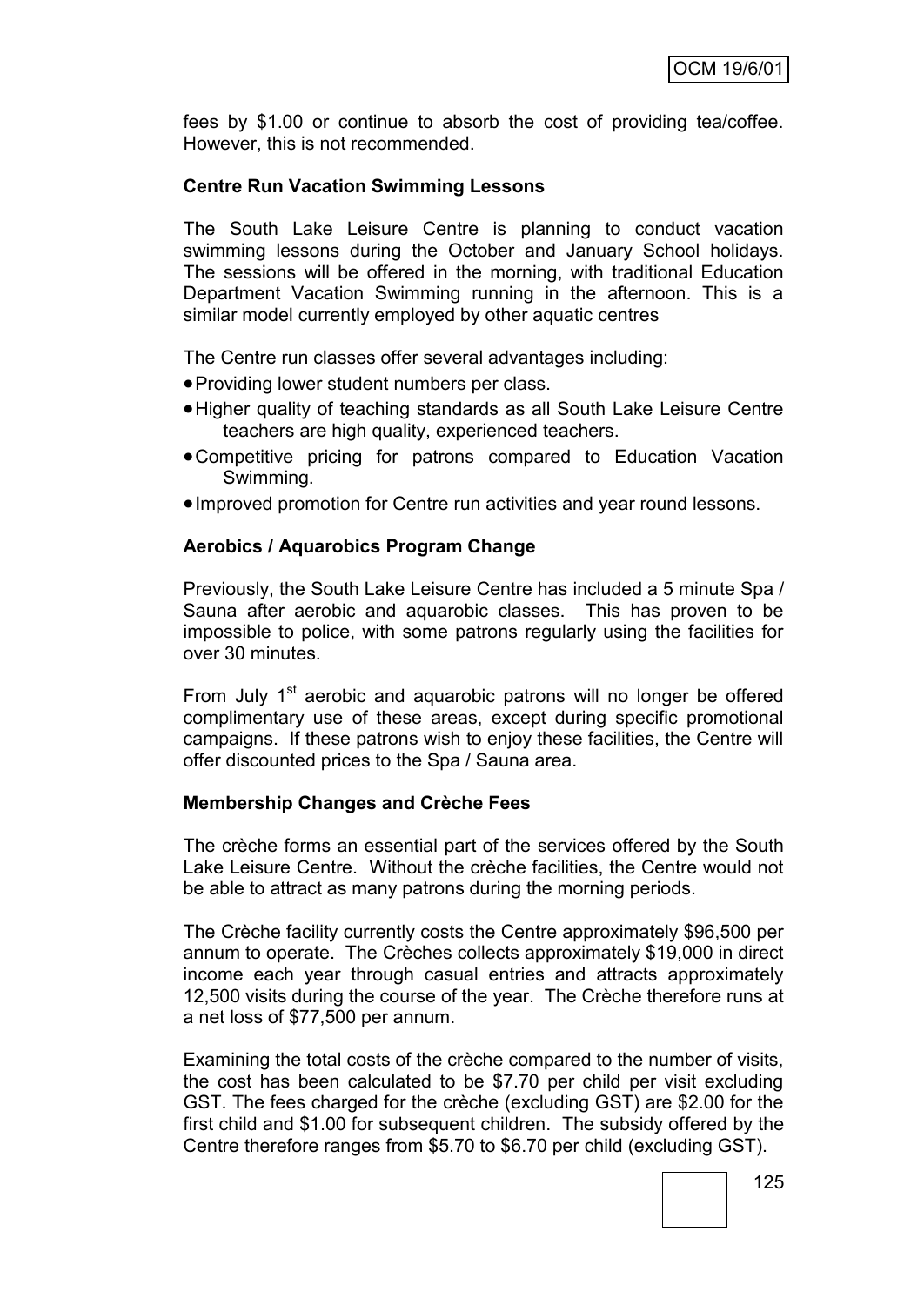The Centre is recommending reducing the opening hours of the Crèche as there is very poor patronage in the afternoon, quite often as few as 1 child in the crèche after 1.00pm. The reduction in the operating hours is expected to significantly reduce the running costs of the crèche without impacting on the patronage of the facility. Changing the crèche closing time to 1.00pm is expected to reduce costs by up to 25%per annum. This will greatly improve the current subsidy figure per visit.

The South Lake Leisure has proposed that, amongst other membership changes, complimentary use of the crèche be taken out of the membership packages. There are a number of reasons why this has been put forward:

- Members at the South Lake Leisure Centre pay for either use of the gym and pool, aerobics and aquarobics, or both. Common to all memberships is complimentary use of the crèche. Inclusive in the membership fees are charges relating to use of the crèche, whether they actually use the crèche or not. Of the 372 current members at the Centre, fewer than 20% make use of the crèche facilities. The reality of the situation is that 80% of the paying members have been forced to subsidise the 20% of members who make use of the crèche.
- The South Lake Leisure Centre offers a wide variety of programs to patrons. Many of these programs, such as swimming lessons, yoga, kindygym and sports competitions lock patrons into set periods of 10 weeks or more, yet these patrons do not receive complimentary use of the crèche. They are required to pay casual crèche rates each week. Members however, whose membership terms may be less than 10 weeks, are given use of the crèche. This system is prejudiced to one group of patrons rather than presenting all users with standard usage conditions.
- The high running costs of the crèche are not being adequately subsidised by the current membership packages. If a 3-month, paying \$160.00, visits the Centre times per week and puts their child in the crèche, the cost to the Centre over the 3 months is in excess of \$300.00. This is without considering program usage fees that the membership is supposed to pay for.

## **Strategic Plan/Policy Implications**

N/A

#### **Budget/Financial Implications**

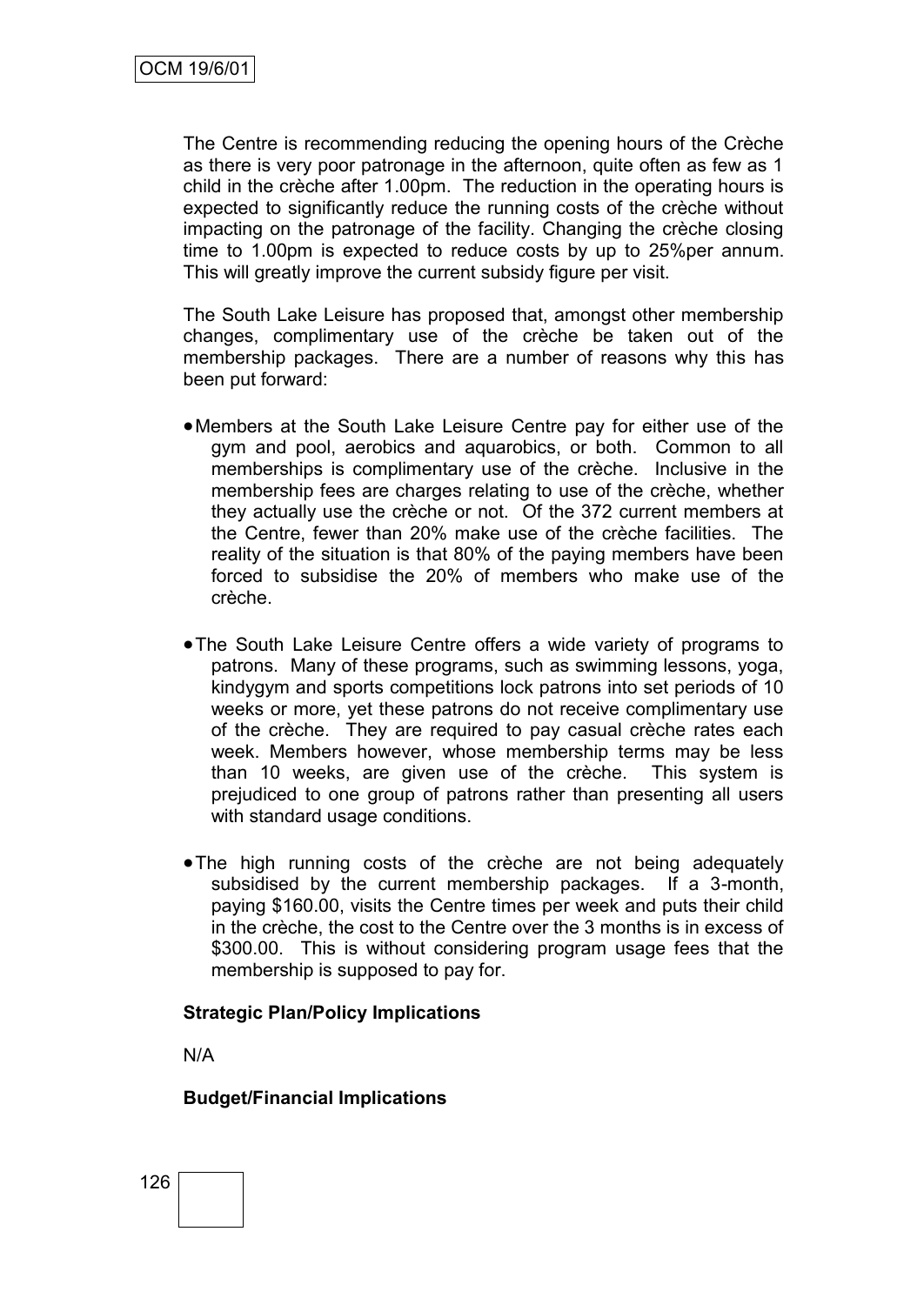Should the proposed fee schedule not be adopted the Centre would not be able to meet it"s income commitments for the proposed budget.

If the restructure of the membership fees is not adopted the Centre would not be able to compete on an even footing with the new BC fitness club opening in the near future. Additionally, much of the Centre"s marketing program will become redundant, significantly affecting the Centre"s projected income figures.

Under the proposed Schedule of Fees the Centre will operate with an anticipated deficit of \$448,000 which is comprised of \$187,000 depreciation, \$112,500 subsidy to the clubs that receive a discount on rates and an operating deficit of \$148,500. Any reduction in fees is likely to increase the deficit to some extent by a loss in income.

## **Implications of Section 3.18(3) Local Government Act, 1995**

Nil

## **1188. (AG Item ) (OCM1\_6\_2001) - COOGEE BEACH - ESTABLISHMENT OF KIOSK/SHOP - POWELL ROAD, COOGEE RESERVE 2436 - REVOCATION OF PART COUNCIL DECISION - COUNCIL MEETING 15 MAY 2001 - MINUTE NO.1123 (3300004) (CLR ALLEN)**

## **COUNCIL DECISION**

MOVED Clr Allen SECONDED Clr Edwards that Council revoke the following words in part (2) of Minute No.1123 as adopted at its meeting of 15 May 2001:

*"(2) subject to the closure of portion of Powell Road."* **CARRIED BY AN ABSOLUTE MAJORITY OF COUNCIL 10/0**

## **Explanation**

In accordance with Standing Orders Mayor Lee agreed that the item be considered on the Agenda. Notice of Revocation was signed by Clr Allen, Clr Oliver, Deputy Mayor Graham and Mayor Lee.

It was considered that by deleting the words *subject to the closure of portion of Powell Road*, it allowed for Expressions of Interest to be invited in conjunction with the statutory and design processes.

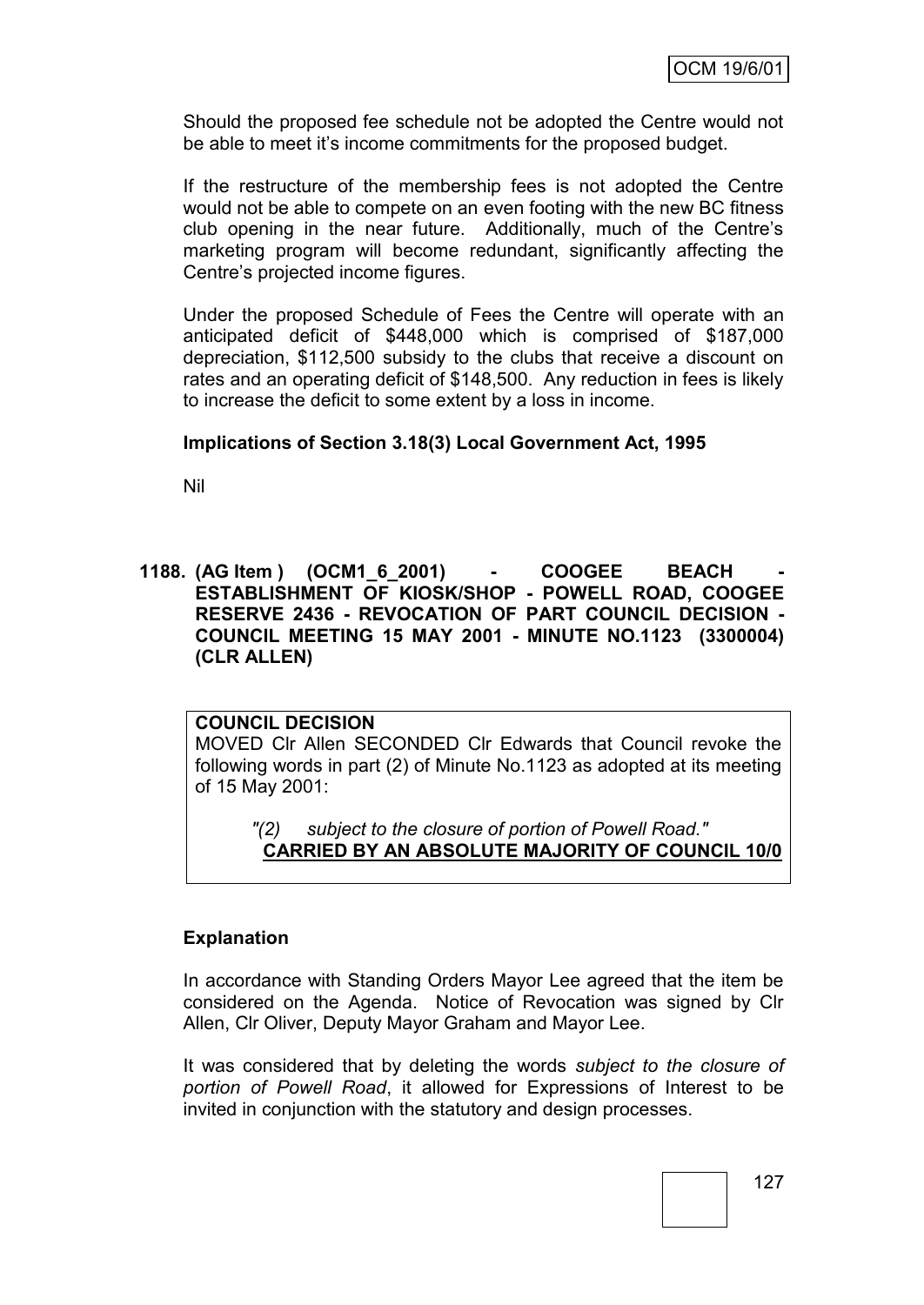## **1189. (AG Item 24.1) (OCM1\_6\_2001) - RESOLUTION OF COMPLIANCE (Section 3.18(3), Local Government Act 1995)**

## **RECOMMENDATION**

That Council is satisfied that resolutions carried at this Meeting and applicable to items concerning Council provided services and facilities, are:-

- (a) integrated and co-ordinated, so far as practicable, with any provided by the Commonwealth, the State or any public body;
- (b) not duplicated, to an extent Council considers inappropriate, services or facilities as provided by the Commonwealth, the State or any other body or person, whether public or private; and
- (c) managed efficiently and effectively.

#### **COUNCIL DECISION**

MOVED Clr Whitfield SECONDED Clr Waters that the recommendation be adopted.

**CARRIED 10/0**

This being Clr Rennie"s last meeting, Mayor Lee presented Clr Rennie with her Certificate of Service, for the service she provided to the community as Elected Member of the East Ward, from December 2000 to June 2001. Mayor Lee expressed the Council's and the community's appreciation for Clr Rennie's valuable input during her term as **Councillor** 

Clr Rennie thanked Council and staff for all the assistance provided to her during her term of office and encouraged residents to approach their Elected Members with any concerns they have.

## MEETING CLOSED 8.50 PM

## **CONFIRMATION OF MINUTES**

128